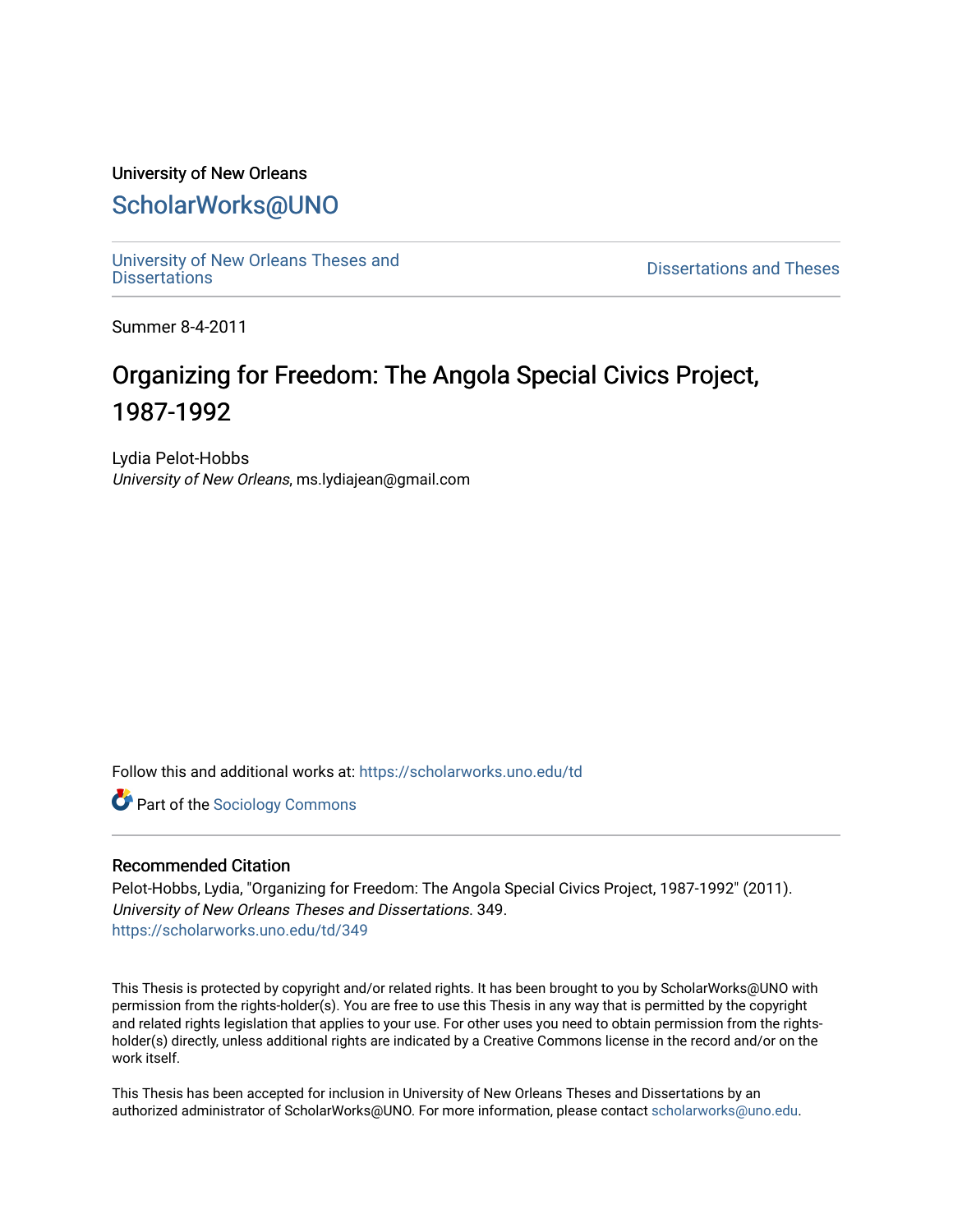Organizing for Freedom: The Angola Special Civics Project, 1987-1992

A Thesis

Submitted to the Graduate Faculty of the University of New Orleans in partial fulfillment of the requirements for the degree of

> Master of Science in Urban Studies

> > by

Lydia Pelot-Hobbs

B.A. Oberlin College 2007

August 2011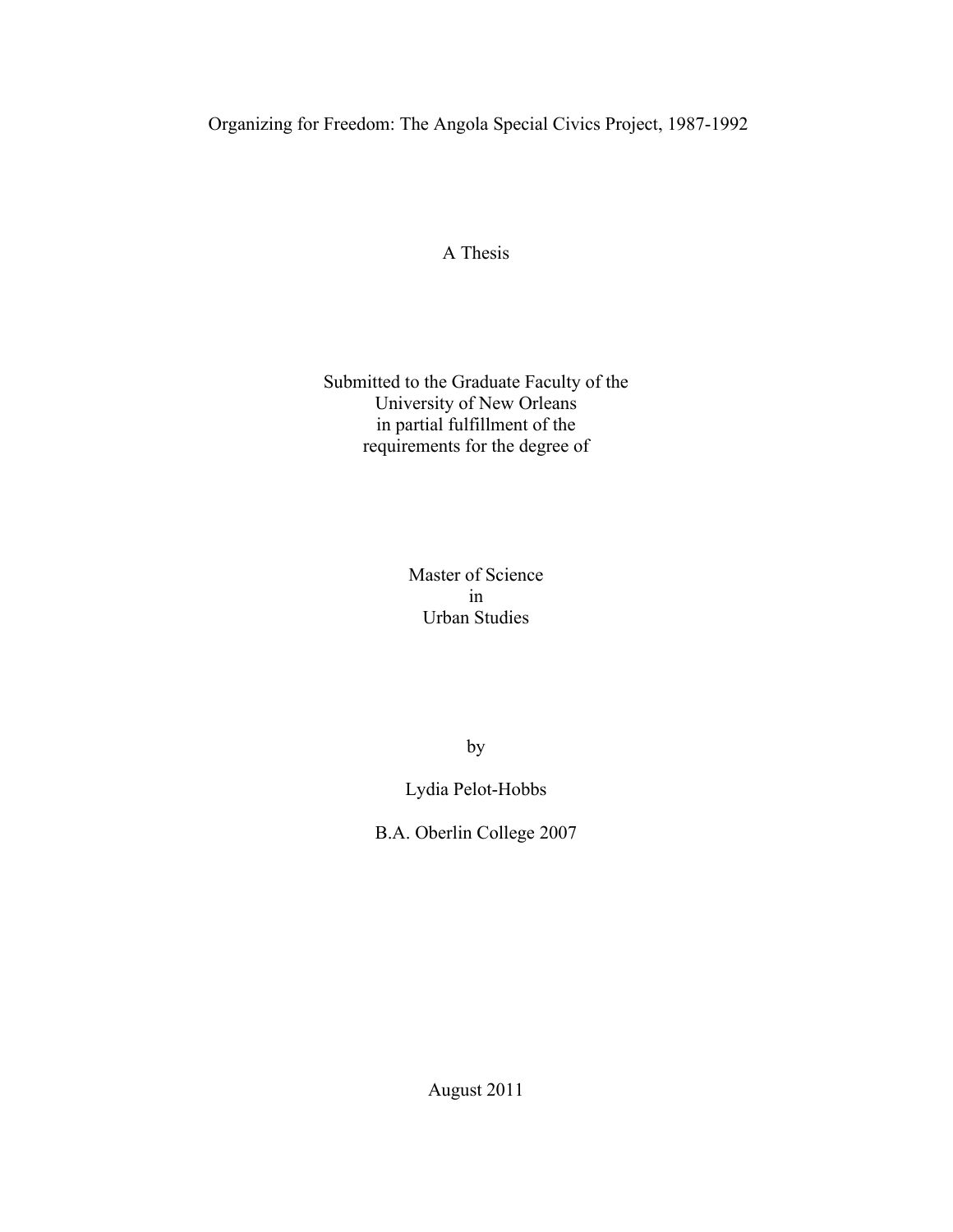# **Table of Contents**

| Chapter 4: Political Opportunities Amidst the Rise of the Prison Industrial Complex  34 |  |
|-----------------------------------------------------------------------------------------|--|
|                                                                                         |  |
|                                                                                         |  |
|                                                                                         |  |
|                                                                                         |  |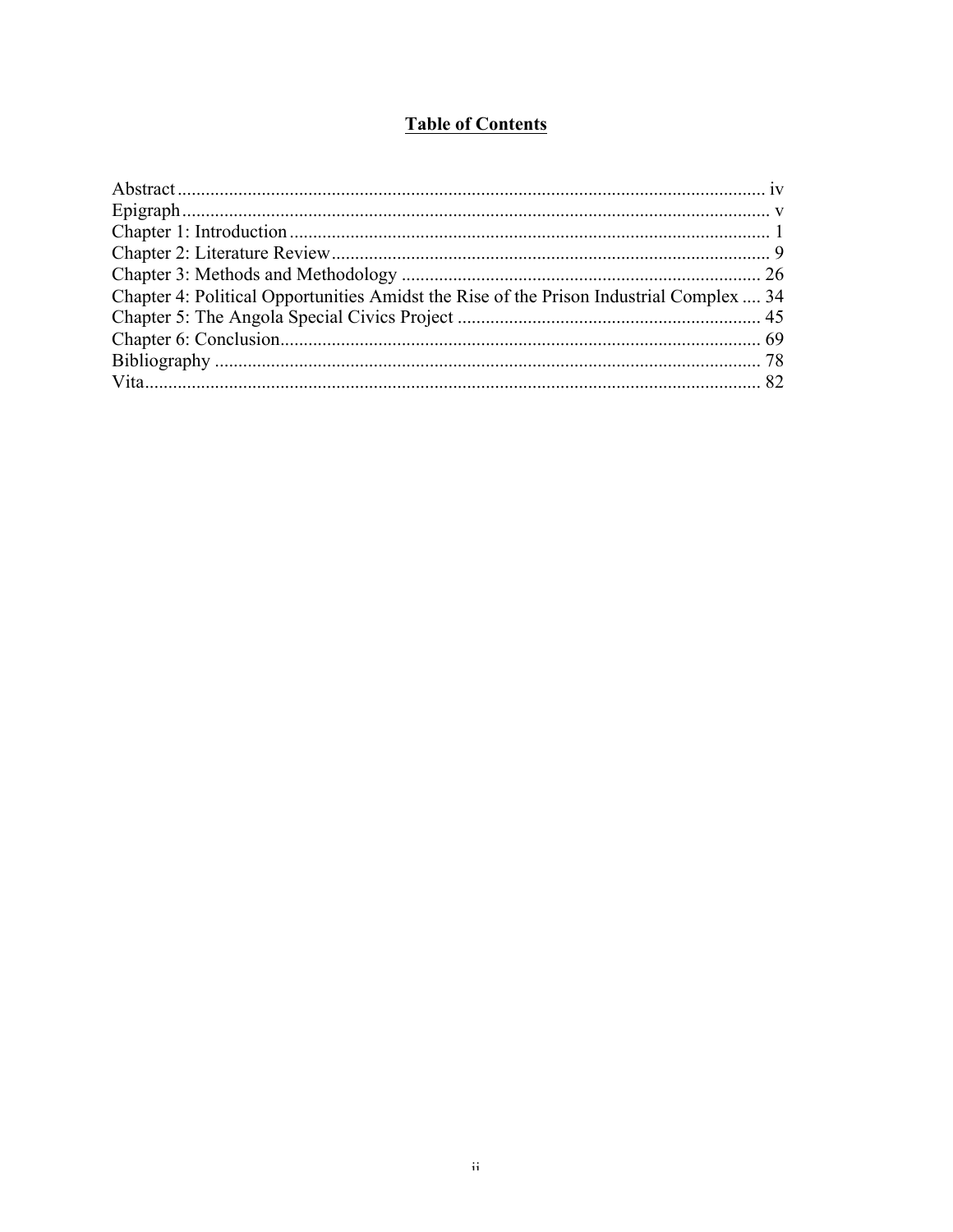# **Acknowledgements**

Although only my name is found on this title page this project could not have been accomplished without the incredible support and guidance of numerous individuals. A year ago all I knew was that my masters thesis would have something to do with incarceration in Louisiana. My faith that a specific topic would organically emerge, and I would be able to be successful in this endeavor has always been sustained by a community of intellectuals, activists, and friends.

I could not have asked for a better thesis committee of Rachel Luft, Renia Ehrenfeucht, and Elizabeth Steeby. From the beginning, they "got" and supported the scholarly and political aspirations of my project. They challenged me to do my very best work, pushing me to better clarify my points, be mindful of political implications, and always go one step further in my analysis.

Special thanks is owed to Rachel Luft who has never simply been my professor during my tenure at UNO. Over two years ago, when I was deciding whether or not to go back to school, she honestly answered my questions and gave me additional resources to help in making my decision. As a student, she challenged me to identify my political and scholarly goals and to figure out how to achieve them. Once I identified a thesis topic, Rachel provided persistent enthusiasm, even when I was running late on deadlines. I could always count on her to give me space to process my questions and concerns, often while she fed me fancy root beer.

In the early stages of the process, several organizers took the time to meet with me and discuss potential topics of research that would be useful to movement building. Thanks to Wes Ware, Mayaba Liebenthal, Jordan Flaherty, Mandisa Moore, and Norris Henderson for these fruitful conversations.

In addition, much gratitude is owed to my friends who patiently listened and offered support during my research and writing process. Even as I repeatedly turned down invitations, explaining my need to "work on the thesis," they continued to affirm my choice to work on this project and my ability to do it justice. In particular, DrewChristopher Joy, Mingwei Huang, Esteban Kelly, Matt Olson, and Betty Jeanne Reuters-Ward expressed belief in the importance of my thesis at the most difficult moments and provided important feedback. I also thank the various housemates during this process who allowed me to commandeer communal space to map out and write my thesis, Christine Nielsen, Pegah Rahmanian, Siri Colom, Hazel Lauer, and Tara Foster. Special thanks goes to Evan Casper-Futterman who was a constant source of support from the beginning to the very end of my process. His repeated affirmations combined with critical feedback helped me find the motivation to move forward and deepen my work.

Finally, my greatest appreciation goes to the people who agreed to share their stories of working to change Angola. Norris Henderson was especially generous pointing me in the direction of this topic from the beginning, sharing his contacts and resources, and answering follow up questions over the past several months. Without him, I am sure I would not have been able to do this history the justice that it so rightfully deserves.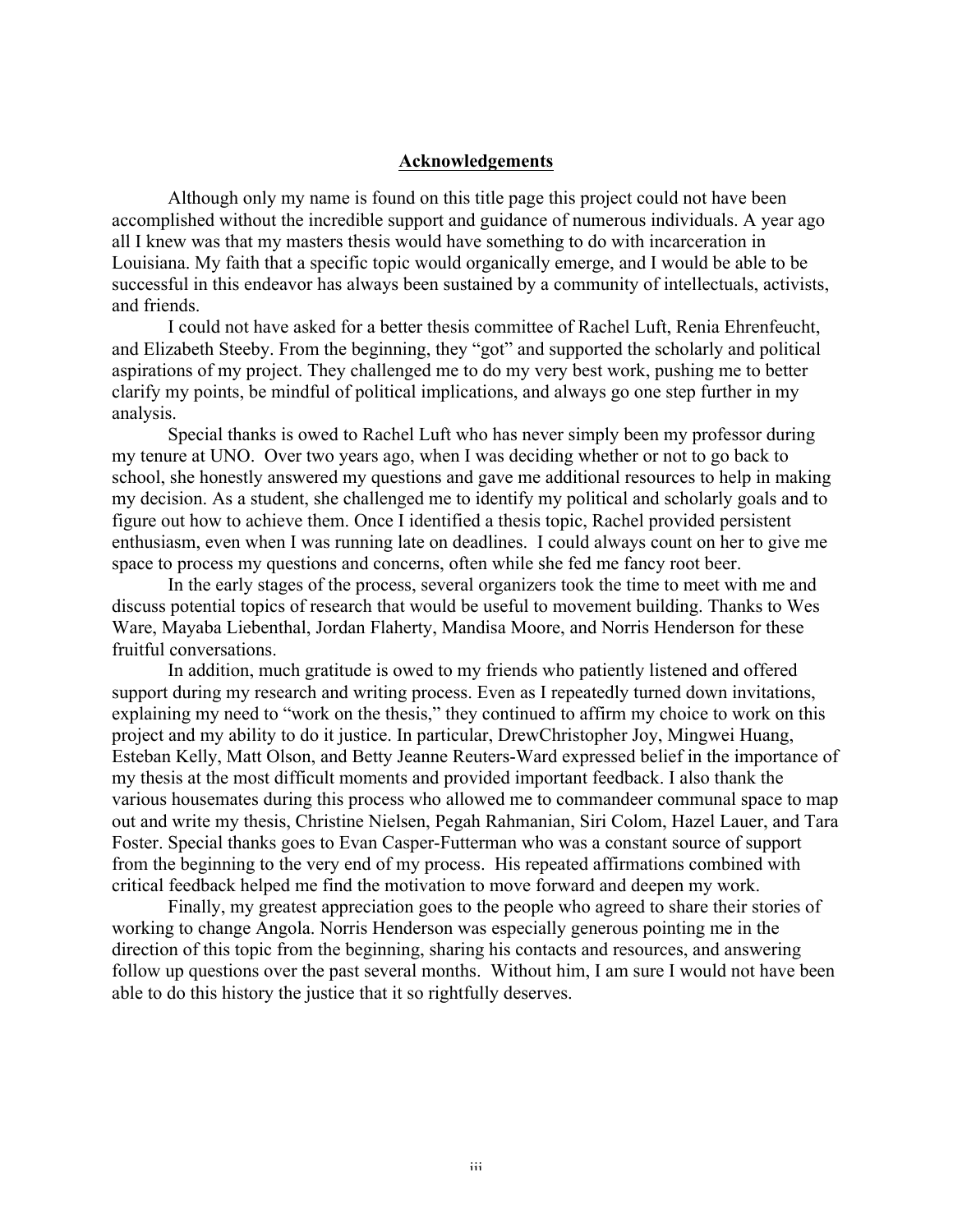# **Abstract**

During the 1980s and 1990s, the US prison system was expanding at an unprecedented rate. This research charts how prisoners at the nation's largest maximum-security prison, the Louisiana State Penitentiary, commonly referred to as Angola, founded the Angola Special Civics Project to collectively organize for prison reform. Using a combination of oral history and archival research, this thesis argues that the Angola Special Civics Project emerged during an era of political opportunity created by the coupling of political openings and contractions. Unlike outside advocates who focused their reform efforts on internal conditions, the Angola Special Civics Project centering of prisoners' experiential knowledge led them to organize for an end to life sentencing through a combination of research, political education, electoral organizing, and coalition building. This thesis further asserts that their organizing should be conceptualized as a form of prison abolitionist reforms.

Keywords: Louisiana State Penitentiary--Angola, social movements, prison reform, prison abolition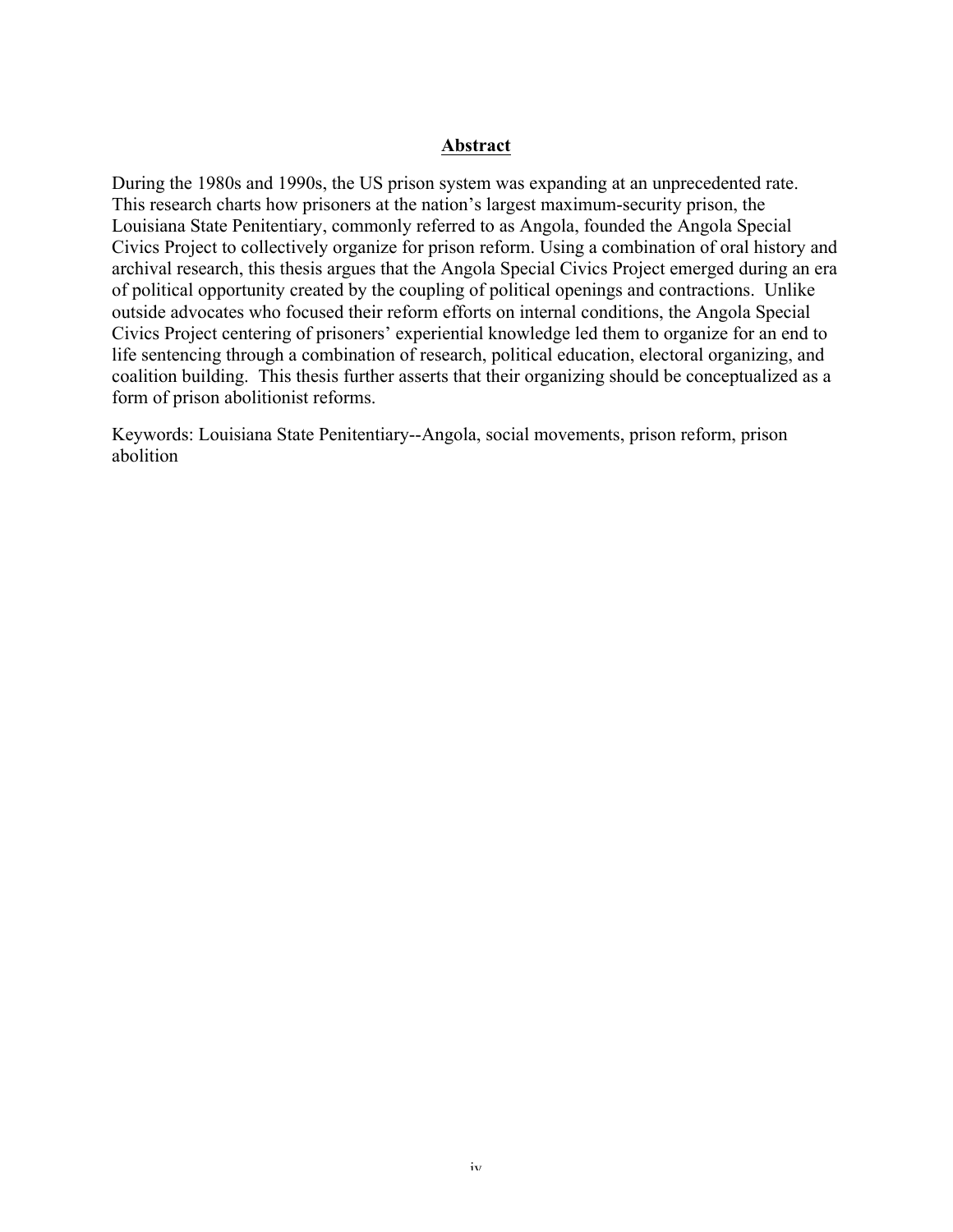# **Epigraph**

*"Everybody dreams of something. Some dream of luxury. Some dream of their loved ones. But freedom is a convict's dream…"*

*~Felton Blackwell #75844 Oak 2, 1985*

#### **Freedom**

*Confined by prison walls, made of stone, The need for freedom, has entered my bones, grown men don't cry, and aren't suppose to tell but living without freedom, is living pure hell, what I wouldn't give to see the faces, I used to see a lot and to find a way, to make this madness stop, now I am paying, for the game lost, I took it all for granted, it never crossed my mind, that I'd lose my freedom, and be confined, I never knew exactly, what freedom meant, until I started working from sun-up to sun-set, with my back bent, slaving for wages, that I'd never see, having people constantly manipulating, and exploiting me, if given the time, these things will pass I'm sure, but without freedom, how long can I endure, this is something I've learned, to it there is no doubt freedom is what living is all about I'd be overcome with joy, if I could only find the keys to turn back the hand of time, freedom seems distant, and so far away, if with freedom, I could establish a reunion day, I know that I can cope, with the struggles and the strife, if freedom would only, re-enter my life.*

*~Donald Craft #94266 Camp C, 1987*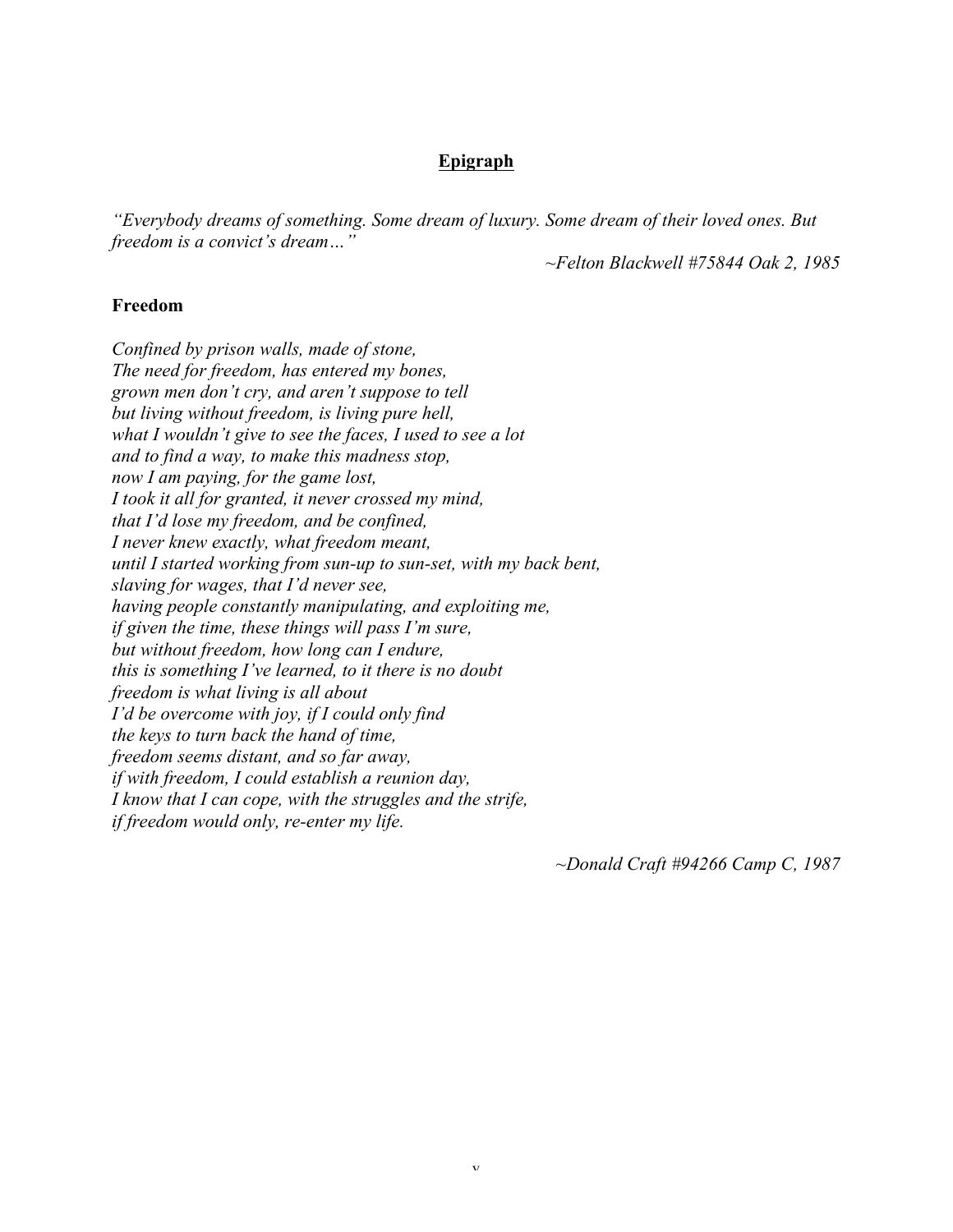## **CHAPTER 1: Introduction**

On the banks of the Mississippi River near the Louisiana-Mississippi border sits the penal plantation Angola. Unknown numbers of slaves captured from Western Africa worked this 18,000-acre plantation throughout the early years of Louisiana's history. Following emancipation, generations of unfree (mostly) Black men worked under the state's newly created convict-leasing system at Angola. After the state's politicians recognized the enormous profit to be made by continuing to work Black bodies in the growing of cotton and other crops, the state purchased the plantation, turning it into the Louisiana State Penitentiary in  $1901<sup>1</sup>$  Over a century later, the prison, still referred to as Angola, has become the largest maximum-security prison in the nation housing over 5,000 men.<sup>2</sup> Having earned the status as the "bloodiest prison in America" multiple times, Angola has continually operated in a series of crises since its inception.

In her book *Golden Gulag: Prisons, Surplus, Crisis and Opposition in Globalizing California* activist-scholar Ruth Gilmore, outlines that crisis is the result of social formations unable to be reproduced by existing social relations and structures. This instability is neither inherently positive nor negative but can only be fixed through the struggle of systematic change. Such systematic changes can take innumerable forms from the implementation of an authoritarian state by government actors to grassroots organizers pressuring for a new politicaleconomic order.<sup>3</sup> I argue that the prison industrial complex, as outlined in Chapter Two, constitutes a system continually in the crisis of attempting to buttress capitalist development and white supremacy. This ongoing crisis becomes visible by manifesting at multiple points such as

 <sup>1</sup> Mark T. Carleton, *Politics and Punishment; the History of the Louisiana State Penal System* (Baton Rouge: Louisiana State University Press, 1971), 92.

 $2$  Jordan Flaherty, "Organizing for Freedom," Counterpunch, June 10, 2008, section goes here, accessed April 20, 2011, http://www.counterpunch.org/flaherty06102008.html.

<sup>3</sup> Ruth Wilson Gilmore, *Golden Gulag: Prisons, Surplus, Crisis, and Opposition in Globalizing California* (Berkeley: University of California Press, 2007), 26-54.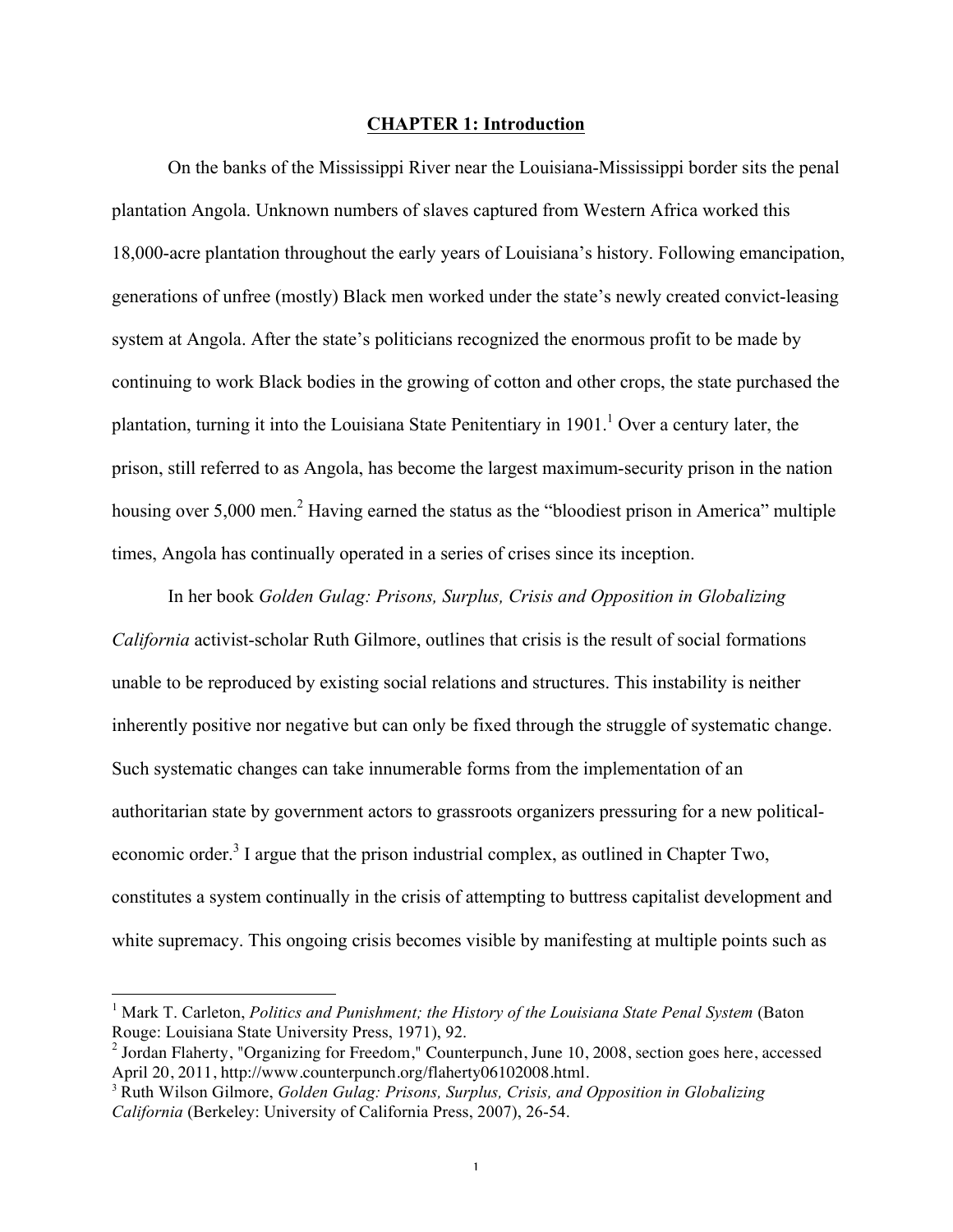state interventions, conflicts between and among state actors and private interests, and internal strife of prison populations. For centuries, Angola has served as a symbolic and material space onto which these crises emerge and are challenged.

Despite Angola's notoriety, surprisingly little scholarly work has been written about any aspect of the institution.<sup>4</sup> Especially for Louisiana, a state known for a preoccupation with its local history, it is somewhat astonishing that research has been sparse even on events that drew headlines in the *New York Times* and inspired motion pictures. But even beyond the headlines, there are stories to be told of this infamous space and the thousands of individuals who have been imprisoned there. In his recently published memoir, formerly incarcerated Wilbert Rideau writes that Angola

was a world fraught with cruelty and danger but alive with hope, aspiration, and wideranging activity. There was certainly human wreckage—tortured souls and destroyed lives. But people also labored and fought to create meaningful lives in an abnormal place, and to find purpose and a measure of satisfaction in a human wasteland.<sup>5</sup>

One group of men not only sought to make their lives meaningful inside Angola, but fought for a collective freedom from the prison altogether. During the 1980s, incarcerated activists formed the Angola Special Civics Project to organize for structural prison reform. Their organizing worked to highlight the injustices of the Louisiana penal system and to broaden prisoners' opportunities for release.

Although the work of the Angola Special Civics Project, also referred to as the "Civics Project," demonstrated a new ideology and strategies that departed from earlier generations of

 <sup>4</sup> Jessica Adams, "'The Wildest Show in the South': Tourism and Incarceration at Angola," *The Drama Review* 45, no. 2 (Summer 2001): 94-108; Mark T. Carleton, *Politics and Punishment; the History of the Louisiana State Penal System* (Baton Rouge: Louisiana State University Press, 1971); Melissa Schrift, "The Angola Prison Rodeo: Inmate Coboys and Institutional Tourism," *Ethnology* 43, no. 4 (Autumn 2004): 331-44; Melissa Schrift, "Angola Prison Art: Captivity, Creativity, and Consumerism," *Journal of American Folklore* 119, no. 473 (Summer 2006): 257-274.

<sup>5</sup> Wilbert Rideau, *In the Place of Justice: a Story of Punishment and Deliverance* (New York: Alfred A. Knopf, 2010), 88.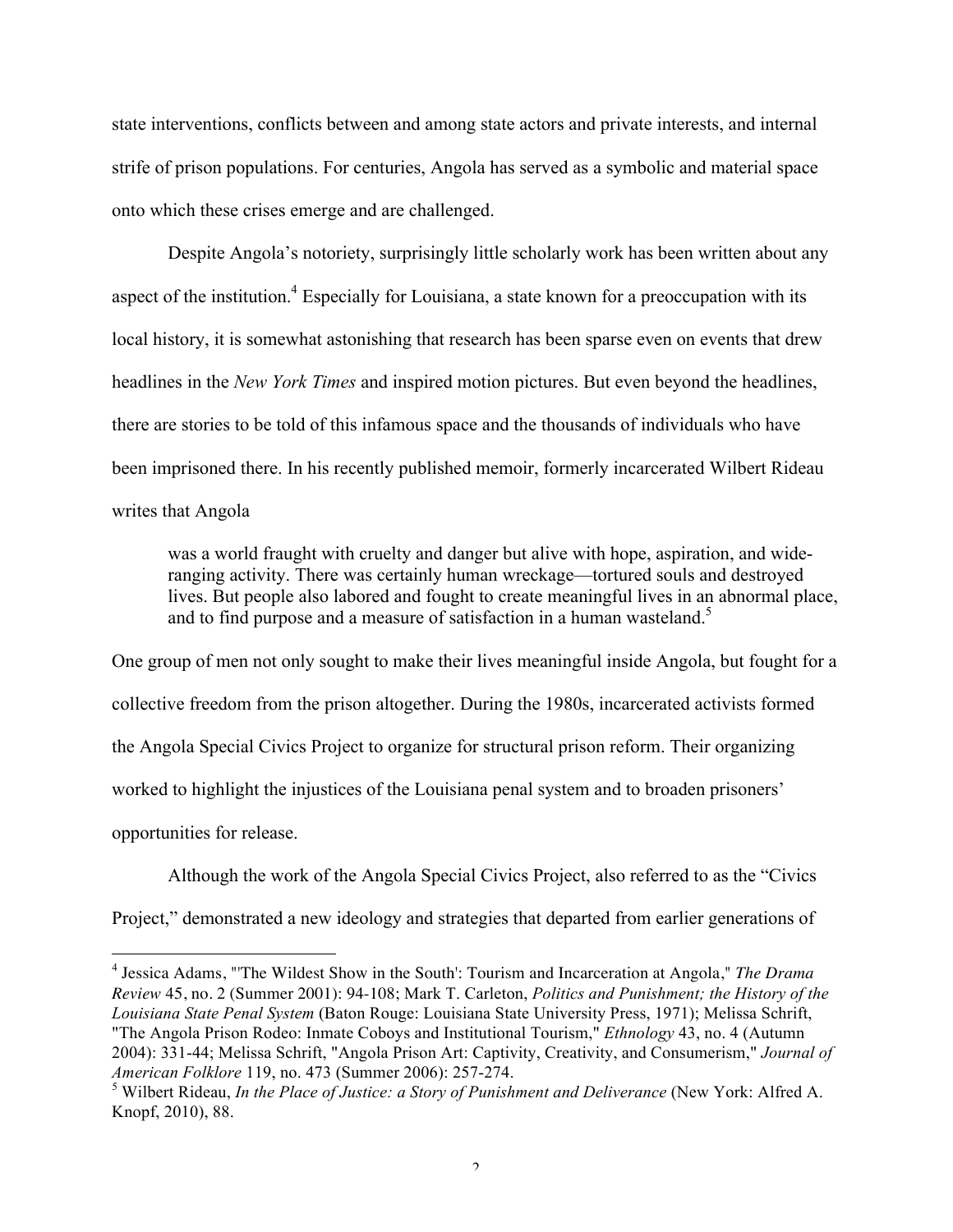incarcerated activists, the project operated within a longer history of prisoners contesting the dehumanization of the institution. At the turn of the twentieth century, protests against the treatment of prisoners under Angola's convict-leasing system led to reformers calling for Angola to operate under state control rather than as a private entity believing better conditions would ensue.<sup>6</sup> During the early 1950s, 37 prisoners slashed their Achilles' heels to call attention to the harsh working conditions on the plantation. Their self-mutilation gained extensive media coverage putting the spotlight on the prison's policies and practices. In response, Louisiana lawmakers began investigating the operations of the prison and instituting penal reforms ranging from abolishing the convict-guard system, funding building repairs, and opening a new correction facility for first offenders.<sup>7</sup> While resistance to the prison had precedents at Angola, the work of the Angola Special Civics Project was a shift from an earlier era of activism that focused on conditions inside to a new framework centered on finding avenues out of the prison all together.

In this thesis, I argue that the history of the Angola Special Civics Project is a key site for studying a modern struggle for racial justice. In Michel Foucault's seminal work *Discipline and Punish: The Birth of the Modern Prison,* he contends that the shift in Europe from public torture to private incarceration "did not re-establish justice – it reactivated power."<sup>8</sup> Rather than viewing this change in punishment as a transformation of power hierarchies, Foucault writes that it should be understood as a new formulation of the same structures. Similarly, Angela Davis argues that racism did not disappear following the Civil Rights movement, but rather reconstructed itself in less explicit forms through societal institutions and structures, particularly

 $6$  Carleton, 47.

 $7$  Carleton, 150-166

<sup>8</sup> Michel Foucault, *Discipline and Punish: The Birth of the Prison* (New York: Pantheon Books, 1977), 49.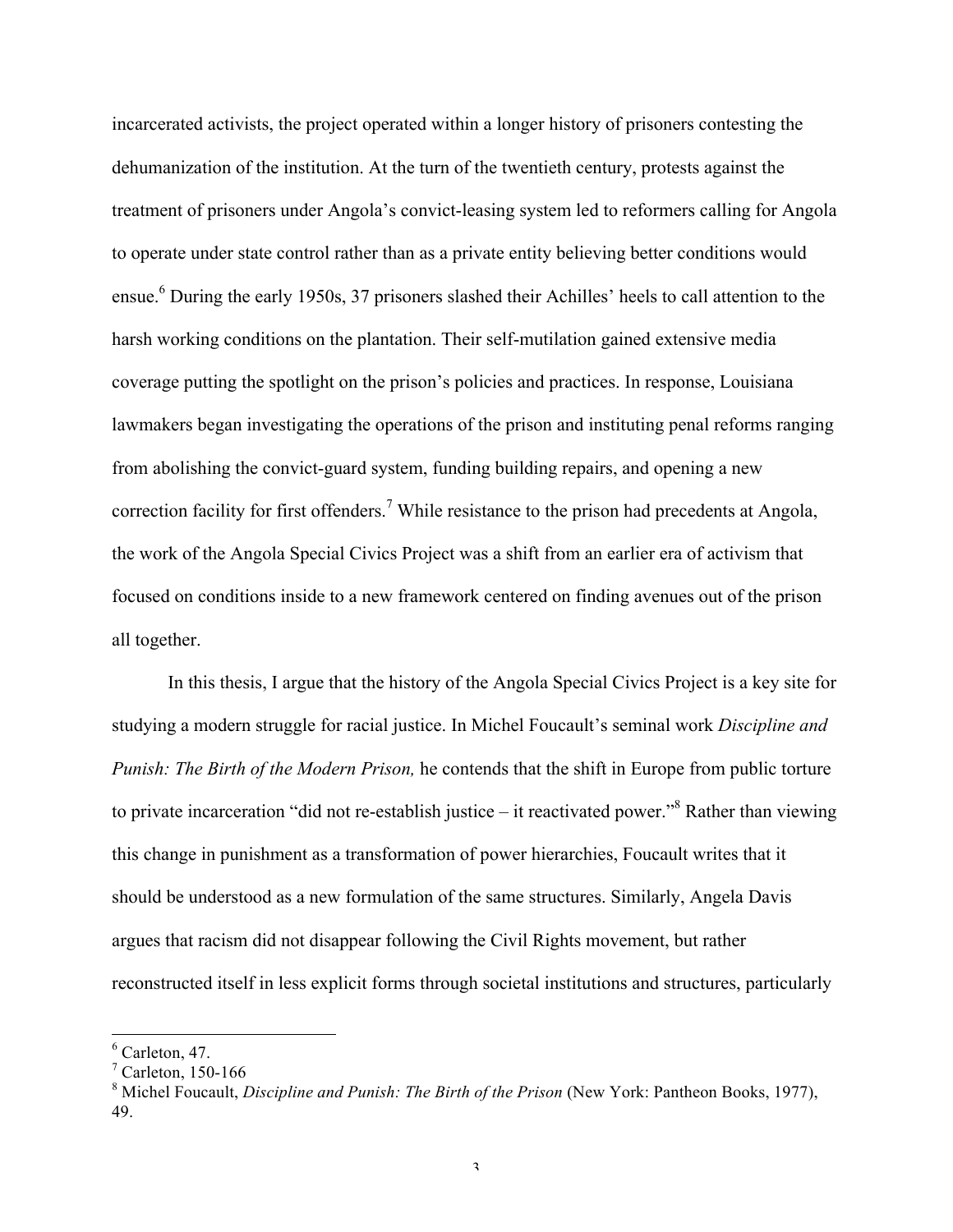through the criminal justice system.<sup>9</sup> Although neither Angola nor the Angola Special Civics Project has ever been entirely Black or people of color, the Louisiana prison system has always disproportionally incarcerated Black people, with eighty percent of Angola's population of African descent for much of its history.<sup>10</sup> Hence, we should conceptualize the struggle of prisoners at Angola for freedom as a piece of a much broader legacy of Black Southerners striving for freedom, for the rights of full citizenship.

Since slavery, Black people have contested the ideologies and practices of racial oppression while also imagining the possibilities of racial justice. Throughout this struggle for racial justice the South has served as both a site of some of the most intense racial repression and the most visionary politics of what a world without white supremacy could be. During enslavement, unknown numbers of slaves revolted against their masters, challenging notions that they were subhuman and undeserving of freedom.<sup>11</sup> Leading up to Reconstruction, Black Southern activists sought to transform the political structures they had lived under, pushing for Black suffrage, a project at the time derided by many white abolitionists.<sup>12</sup> Following Reconstruction's demise, Black Creole activist Homer Plessey of New Orleans protested the newly emerging Jim Crows laws of the railroads.<sup>13</sup> Then, during the twentieth century, Southern Blacks organized the Black Freedom Movement, one of the largest movements in US history. Struggling not only for their citizenship rights but for a transformation of racial hierarchies,

 <sup>9</sup> Angela Y. Davis, "Race and Criminalization: Black Americans and the Punishment Industry," in *The Angela Davis Y. Reader*, ed. Joy James (Malden, MA: Blackwell Publishing, 1998), 66.  $10$  Carleton, 88.

<sup>&</sup>lt;sup>11</sup> Eugene D. Genovese, *From Rebellion to Revolution: Afro-American Slave Revolts in the Making of the Modern World* (Baton Rouge: Louisiana State University Press, 2006).

<sup>&</sup>lt;sup>12</sup> Joseph Logsdon and Caryn Cosse Bell, "The Americanization of Black New Orleans 1850-1900," in *Creole New Orleans: Race and Americanization*, ed. Arnold R. Hirsch and Joseph Logsdon (Baton Rouge: Louisiana State University Press, 1992), 225.

 $13$  Logsdon and Bell, 257-258.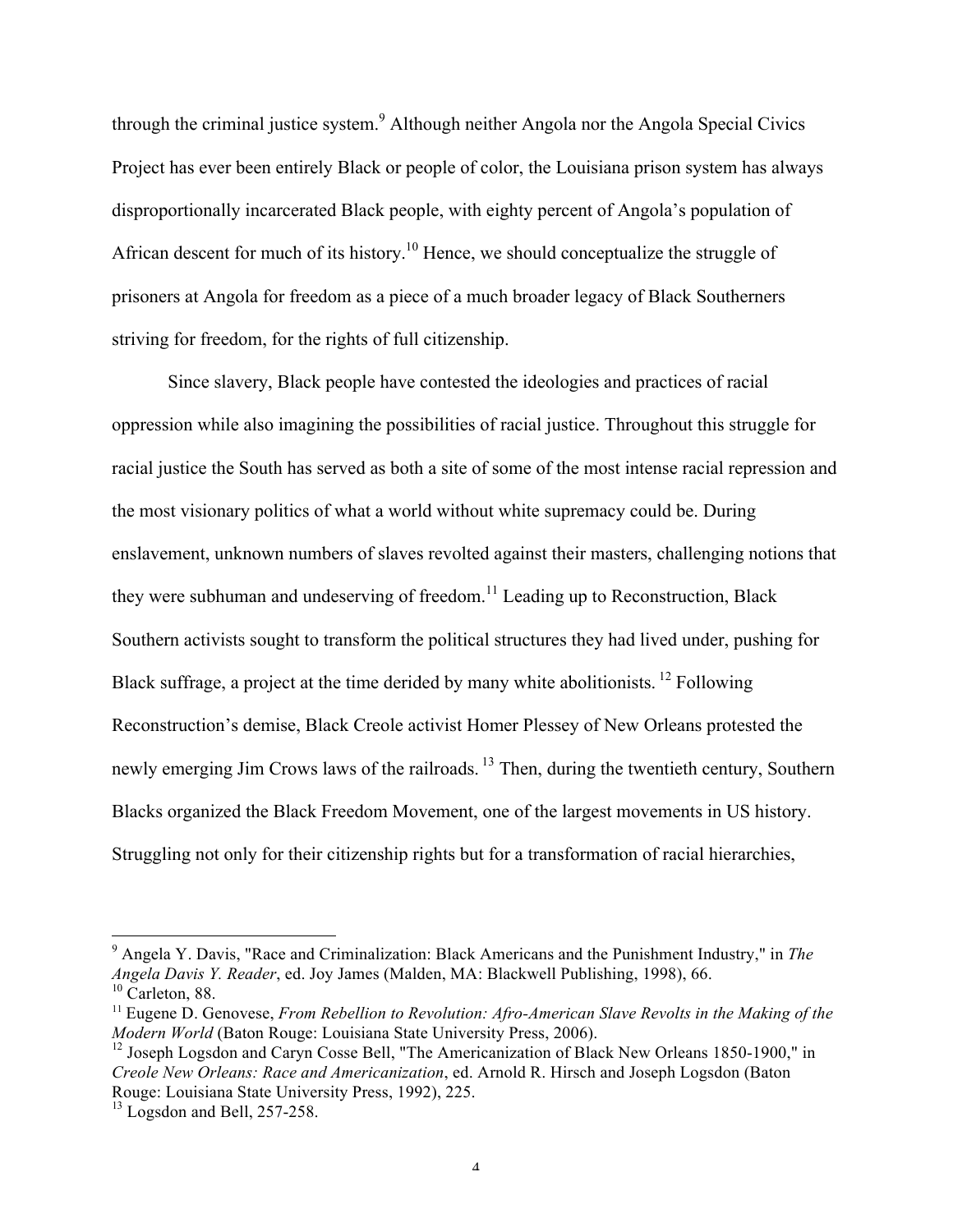activists utilized a combination of legal, electoral and direct action strategies.<sup>14</sup> Additionally, collective organizations such as the Student Non-Violent Coordination Committee (SNCC) built their organizing out of a philosophy that "emphasized the importance of tapping oppressed communities for their own knowledge, strength, and leadership in constructing models for social change."15 This belief guided their work and pressed them to envision what a transformed society could be.

However, most narratives of Black Southern organizing for racial justice end with the passage of the Voting Rights Act, the assassination of Martin Luther King Jr., and/or the rise of Black Power.<sup>16</sup> It begs the question: what happened to the Southern goals of Black Freedom after the1960s? With the dismantling of Jim Crow, a massive victory was won, but no Black Freedom Movement scholar contends the struggle was over. I argue that attention to the rise of the prison industrial complex offers a possible framework for understanding both the shifting structures of racism and white supremacy into the 1970s, and the corresponding new modes of resistance developed towards achieving Black freedom.

Furthermore, since incarceration in the United States has increased over tenfold since the 1980s, there has been renewed energy by activists to organize against the US prison system. Many antiprison activists have developed a politicized understanding of the penal system that identifies it as an apparatus of state violence. Yet, antiprison activists have been confronted by the conundrum that so often the reforms they have won have been utilized to further expand the

 <sup>14</sup> Charles M. Payne, *I've Got the Light of Freedom: The Organizing Tradition and the Mississippi Freedom Struggle* (Berkeley: University of California Press, 1995); and Harvard Sitkoff, *The Struggle for Black Equality 1954-1992* (New York: Hill and Wang, 1995); Kim Lacy Rogers, *Righteous Lives: Narratives of the New Orleans Civil Rights Movement*, (New York: New York University Press, 1993); and Adam Fairclough, *Race & Democracy: The Civil Rights Struggle in Louisiana, 1915-1972* (Athens: University of Georgia Press, 1995).

<sup>15</sup> Barbara Ransby, *Ella Baker and the Black Freedom Movement: A Radical Democratic Vision* (Chapel Hill: Univeristy of North Carolina Press, 2003), 362.

<sup>&</sup>lt;sup>16</sup> Indeed, Harvard Sitkoff's *The Struggle for Black Equality* manages to do all three.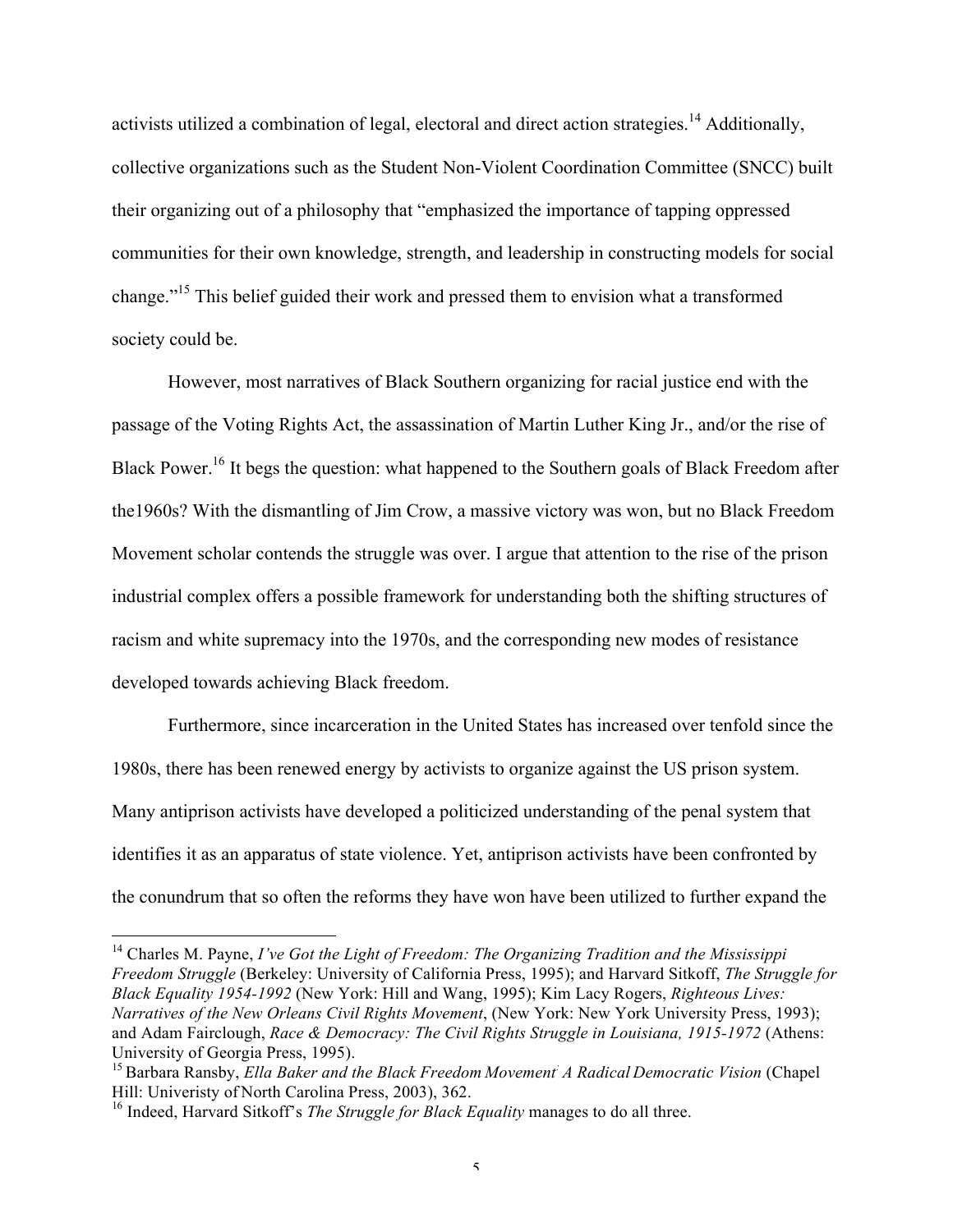prison system.<sup>17</sup> This reality has led to the emergence of prison abolition as a strand of antiprison activism, a political movement that seeks to eradicate the entire prison industrial complex and directly connects its work to the legacy of  $19<sup>th</sup>$  century activists who sought to abolish slavery. Members of the contemporary prison abolitionist organization Critical Resistance have articulated the necessity of understanding crime as the result of inequitable social structures rather than personal pathology. Prison abolitionists have argued for a three pronged process that includes: working towards shrinking the prison industrial complex through sentencing reforms and deincarceration strategies, organizing for solutions to the social and economic problems that funnels individuals and communities into the prison system, and building alternatives to incarceration rooted in systems of accountability, rather than punishment. Abolition should be seen as both a strategy *and* a goal.<sup>18</sup>

Still, this does not mean to abandon the work for prison reforms that make concrete improvements in the lives of incarcerated people. Rather, antiprison activists are faced with the question: how do antiprison activists continue to work for reforms in ways that center abolition as a goal rather than reform being an end in itself? Or, in other words, how do antiprison activists organize reforms that weaken rather than strengthen the prison industrial complex?

Towards developing answers to these complex questions, I argue the necessity of studying the varied forms of resistance to the contemporary prison system in order to identify the lessons and challenges that can contribute to current organizing. Although Louisiana claims the title for having the highest incarceration rate in the country, there has been little research into the

<sup>&</sup>lt;sup>17</sup> Cassandra Shaylor and Cynthia Chandler, "Reform and Abolition: Points of Tension and Connection", Political Resource Associates, *Defending Justice: An Activist Resource Kit*, accessed June 28, 2011, http://www.defendingiustice.org/organizing/shaylor\_reform.html.

<sup>18</sup> Critical Resistance, ed., *Abolition Now!: Ten Years of Strategy and Struggle Against the Prison Industrial Complex* (Oakland (CA): AK Press, 2008), xii.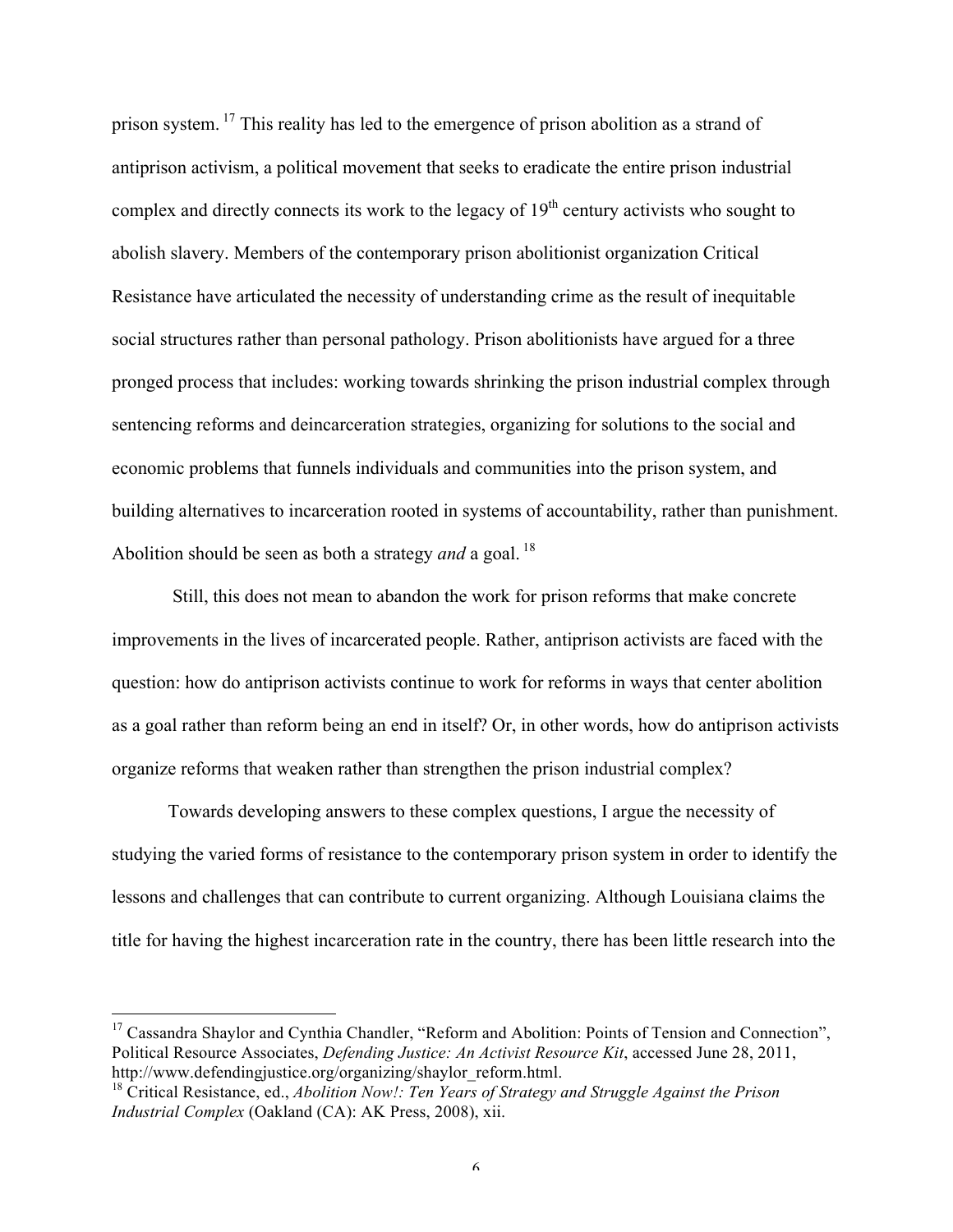rich and textured history of antiprison organizing in Louisiana.<sup>19</sup> By understanding how incarcerated men at the largest maximum security prison in the nation, in a state with the highest incarceration rate in the world collectively organized themselves and built coalitions for prison reform is crucial for today's movements seeking alternatives in the face of entrenched right-wing politics. Even though the leaders and members of the Angola Special Civics Project did not identify as prison abolitionists, I argue that their focus on ending life without parole sentencing offers a possible avenue for "abolitionist reforms."

In this thesis, I contend that the successes of the Angola Special Civics Project lay in its ability to collectively organize around structural reforms in coalition with outside allies who were accountable to prisoner leadership. Chapter Two of my thesis traces how the literatures on the context of the politics of mass incarceration, the strategies and limitation of antiprison organizing, and social movement theory provide frameworks for evaluating the Angola Special Civics Project. In my third chapter, I outline my methodology and methods for researching this project. My fourth and fifth chapters tell the story of the Angola Special Civics Project. Chapter Four asserts that during the 1980s prisoners were confronted with the rise of law and order politics across Louisiana. This political contraction combined with the political opening of an era of reformist corrections officials created an environment conducive to prisoner organizing. These events propelled prisoners to move from individually working for release to collectivizing their struggle for freedom in the formation of the Angola Special Civics Project. Chapter Five traces the rise and decline of the Angola Special Civics Project. I argue that incarcerated activists developed political strategy around their experiential knowledge of incarceration that included

 <sup>19</sup> Tim Morris, "Louisiana's Incarceration Rate Is No. 1 in Nation," *The Times-Picayune* (New Orleans), March 2, 2009, accessed April 20, 2011,

http://www.nola.com/news/index.ssf/2009/03/louisianas\_incarceration\_rate.html. According to the data, as of 2007 one in fifty-five people in Louisiana were in prison or jail.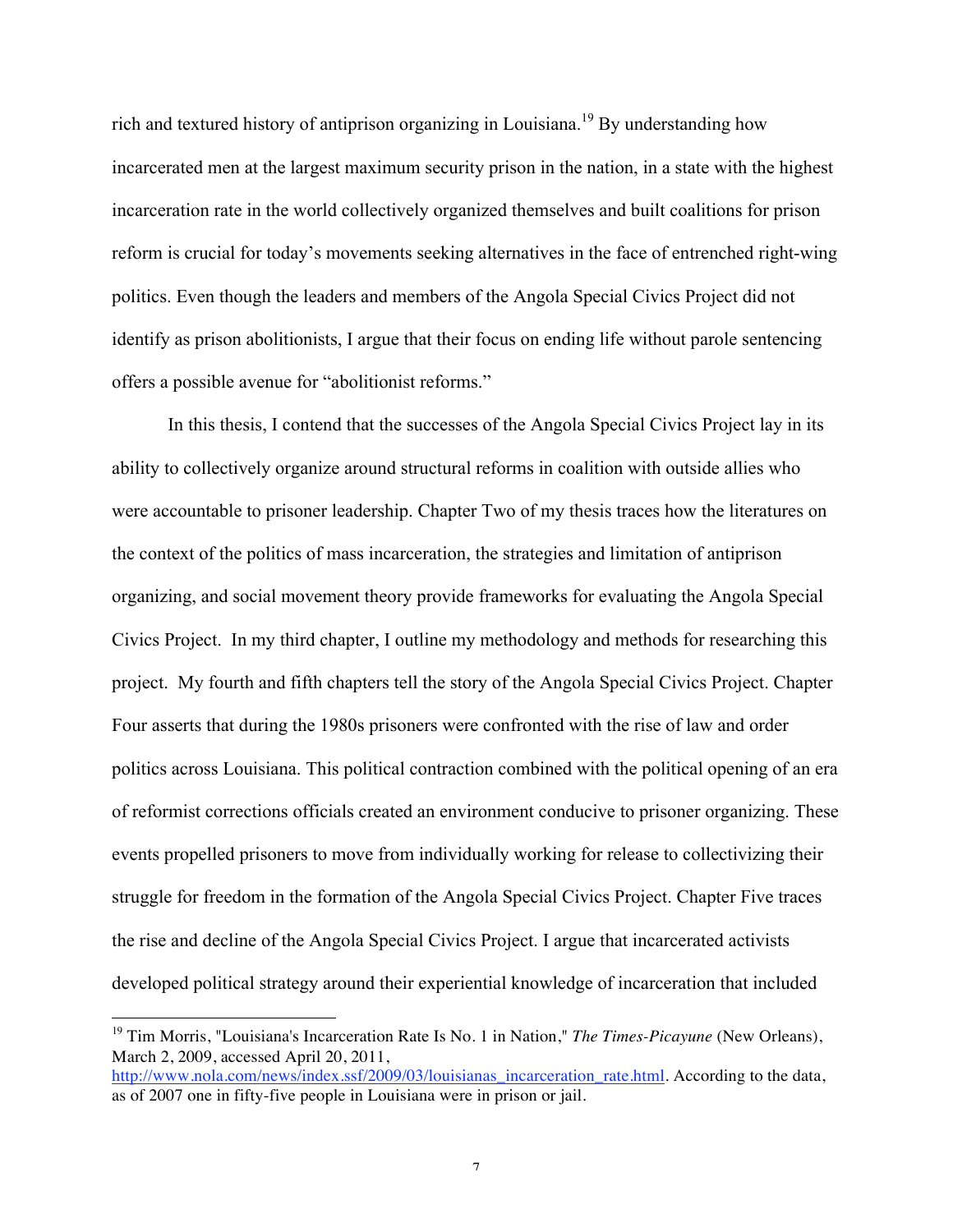coalition building, electoral campaign, and drafting state legislation. During its height, the Civics Project was able to draft and pass new parole legislation and publicize the issue of prison reform across the state. Finally, I conclude by examining the lessons the Angola Special Civics Project has for today's antiprison activists and the ongoing impact of the Civics Project's work.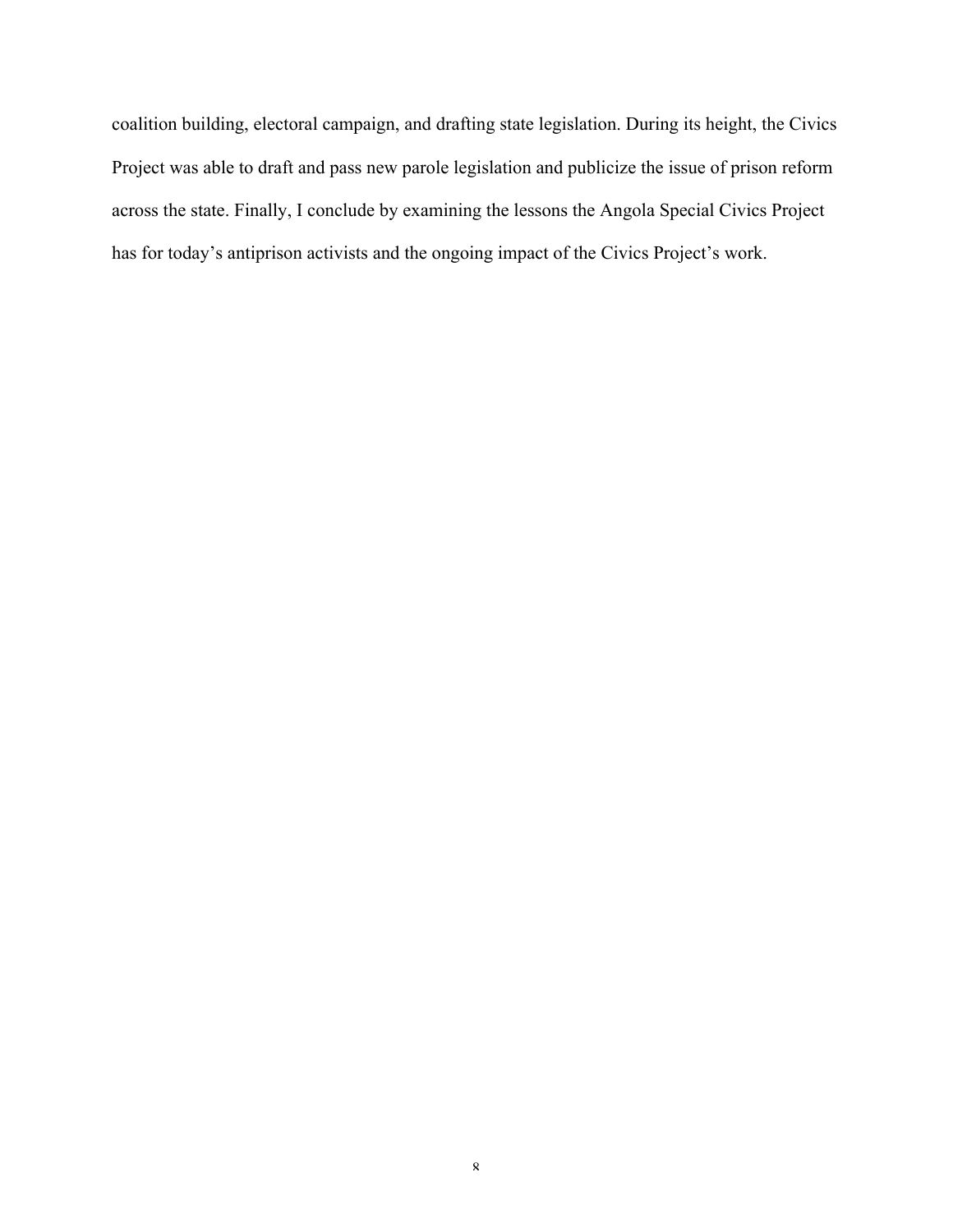## **CHAPTER 2: Literature Review**

# **Introduction**

In this thesis, I offer a documentation and framework for understanding prisoner-led organizing for change at Angola. During the 1980s and 1990s, incarcerated activists at Angola formed the Angola Special Civics Project to organize themselves and their allies for an end to life without parole sentencing in the era of the rise of prison-industrial complex. Currently there is a lack of research about Angola as an institution and about prison reform efforts in Louisiana. My thesis seeks to begin to fill in this gap while also contributing to several academic literatures. I situate the organizing for freedom at Angola within critical prison studies literature on the politics of mass incarceration, the growing literature on antiprison activism, and social movement theories. While these literatures include overlapping and complementary concepts and political implications, they have yet to be considered together in framing incarcerated peoples' struggles.

# **Politics of Mass Incarceration**

In the last few decades, there has been a proliferation of critical studies of the United States prison system. Traversing a wide range of academic fields of inquiry including history, sociology, anthropology, geography, ethnic studies, and cultural studies, critical prison scholars have departed from traditional criminology by shifting the question of why do "criminals" exist to why do prisons exist. Through this reframing, critical prison scholars have illuminated the relationship of the modern U.S. prison system to Black enslavement, and the restructuring of local and global economies under advanced capitalism and U.S. imperialism.<sup>20</sup>

<sup>&</sup>lt;sup>20</sup> On the relationship of prisons to Black enslavement see Angela Y. Davis, "From the Prison of Slavery to the Slavery of Prison: Frederick Douglass and the Convict Lease System," in *The Angela Davis Y. Reader*, ed. Joy James (Malden, MA: Blackwell Publishing, 1998), 74-95; Angela Y. Davis, "Racialized Punishment and Prison Abolition," in *The Angela Davis Y. Reader*, ed. Joy James (Malden, MA: Blackwell Publishing, 1998), 96-107; Angela Y. Davis, *Are Prisons Obsolete?* (New York: Seven Stories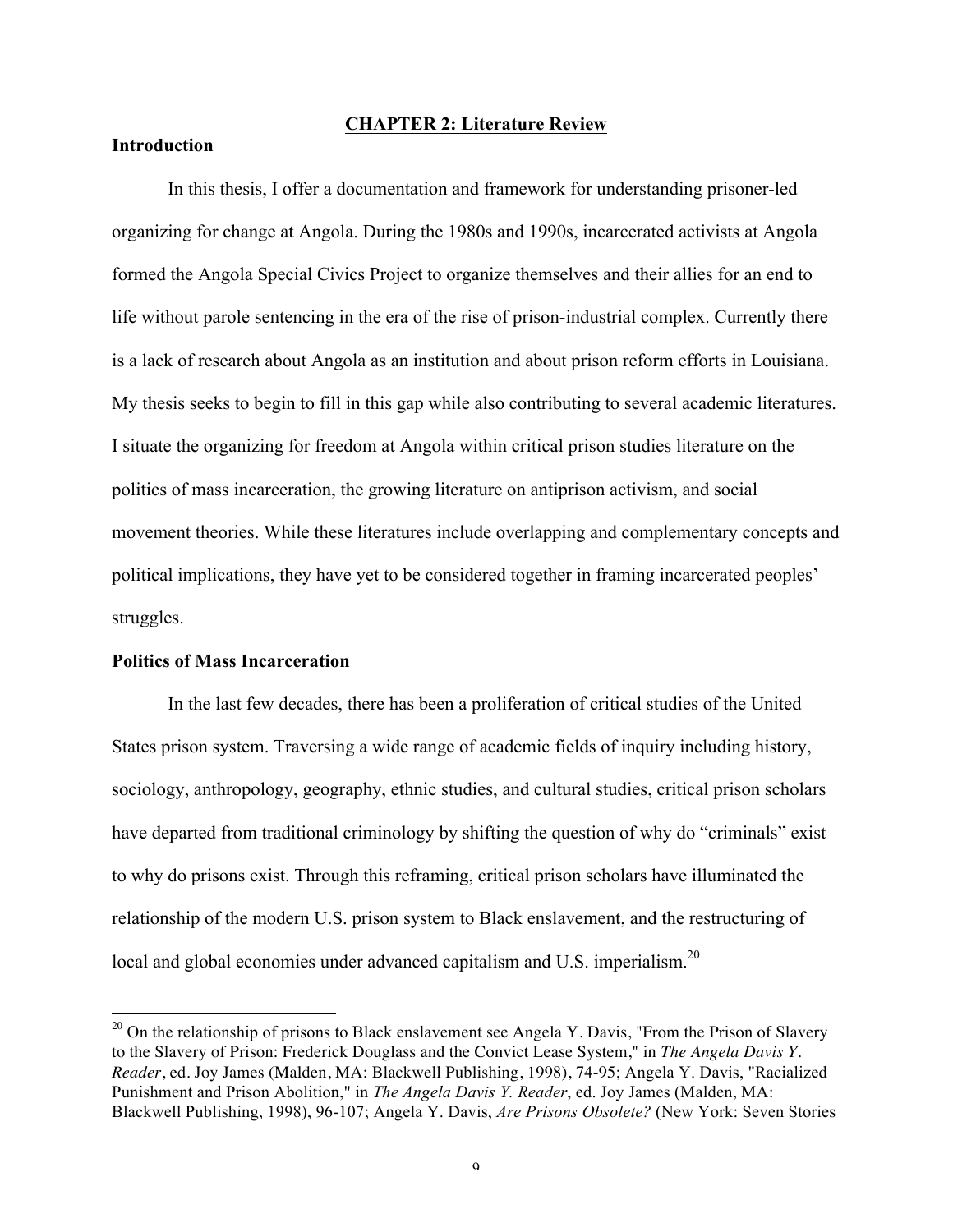This research has argued that the expansion of the prison-industrial complex has been a strategy to respond to political and economic crises. Social theorist Michel Foucault's *Discipline and Punish* traces how the creation of the modern prison has been a project of social order and control.<sup>21</sup> In particular, Foucault notes that 18th century Europeans developed the modern prison system in tandem with capitalist development. Within the new capitalist epoch, the recently created bourgeois class constructed a legal system based on private property to maintain their individual rights and power over the working-class. By asserting their right to property and capital, the bourgeoisie created new crimes that targeted and criminalized the peasantry for longstanding practices such as collective ownership of land.<sup>22</sup> Imprisonment allowed the bourgeoisie to avoid large-scale confrontation over this new economic system.

While Foucault focused on the prison's role in upholding class hierarchies, numerous scholars have pointed to the racialized structures of the prison system in the context of the United States. Angela Davis has argued that the passage of the Thirteenth Amendment in 1865, which states that slavery is unconstitutional "except as punishment for a crime," effectively allowed for the continued enslavement of Black Americans under the auspices of the criminal justice

Press, 2003); Gilmore, Kim. "Slavery and Prison - Understanding the Connections." *Social Justice* 27, no. 3 (2000): 195-205; David M. Oshinsky, *Worse than Slavery: Parchman Farm and the Ordeal of Jim Crow Justice* (New York: Free Press, 1996); and Dylan Rodriguez, *Forced Passages: Imprisoned Radical Intellectuals and the U.S. Prison Regime* (Minneapolis: University of Minnesota Press, 2006). On the relationship of prisons to advanced capitalism see Michel Foucault, *Discipline and Punish: The Birth of the Prison* (New York: Pantheon Books, 1977); Ruth Wilson Gilmore, *Golden Gulag: Prisons, Surplus, Crisis, and Opposition in Globalizing California* (Berkeley: University of California Press, 2007); Tara Herivel and Paul Wright, eds., *Prison Nation: the Warehousing of America's Poor* (New York: Routledge, 2003); Christian Parenti, *Lockdown America* (London: Verso, 2008) and Julia Sudbury, ed., *Global Lockdown: Race, Gender, and the Prison-Industrial Complex* (New York: Routle;dge, 2005). On the relationship of prisons to U.S. imperialism see Laura Evans, " Playing Global Cop: US Militarism and the Prison-Industrial Complex," in *Global Lockdown: Race, Gender, and the Prison-Industrial Complex* (New York: Routledge, 2005), 215-230; Dylan Rodriguez, *Forced Passages: Imprisoned Radical Intellectuals and the U.S. Prison Regime* (Minneapolis: University of Minnesota Press, 2006); and Julia Sudbury, ed., *Global Lockdown: Race, Gender, and the Prison-Industrial Complex* (New York: Routledge, 2005);

 $\overline{a}$ 

<sup>22</sup> Foucault*,* 84-87

 $21$  Foucault, 24.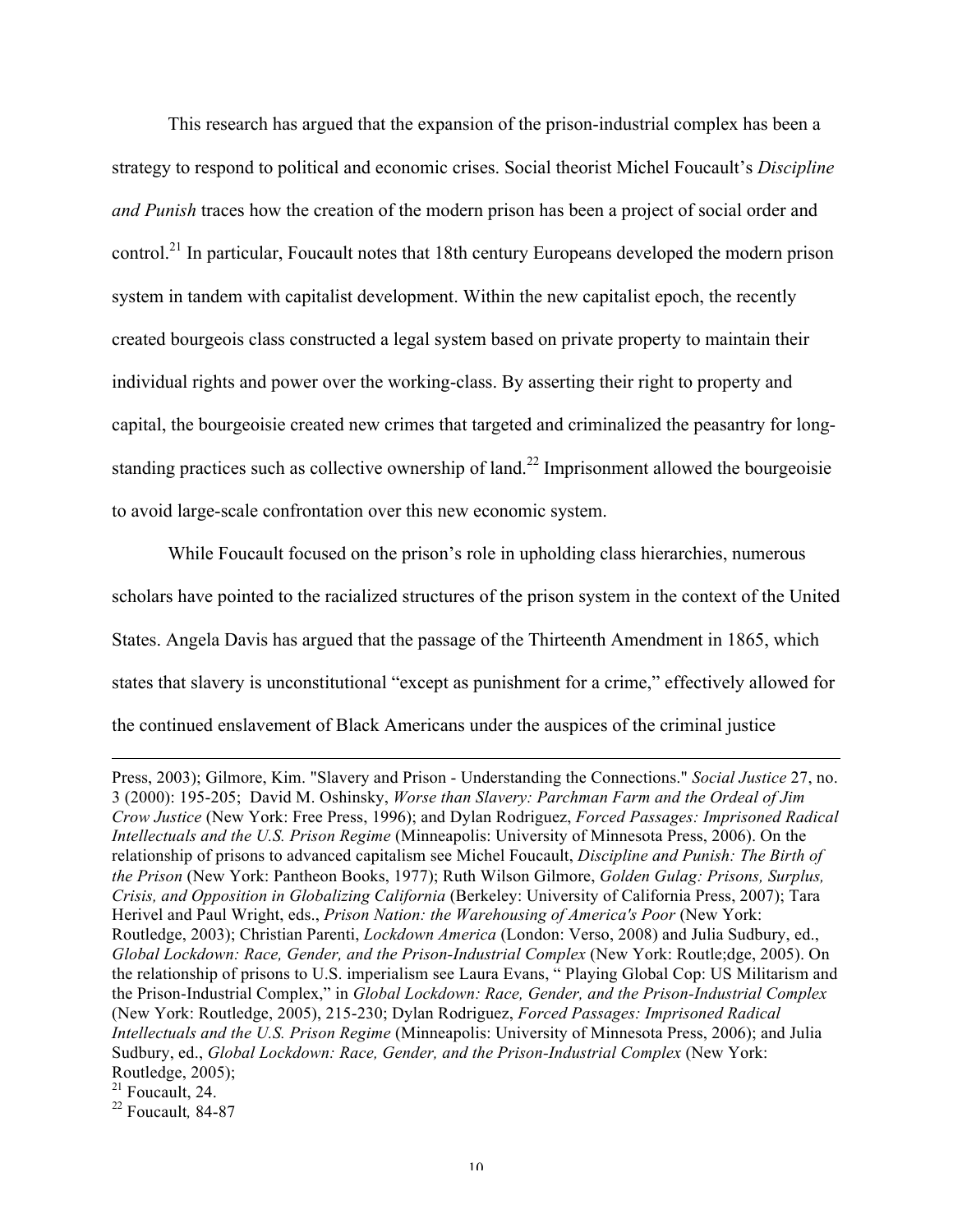system.<sup>23</sup> Kim Gilmore further writes that after emancipation, Southern whites crafted Black Codes that explicitly targeted newly freed Blacks through vagrancy and loitering laws as a strategy to reassert white supremacist power following Reconstruction. Prison populations quickly grew during this period, and white politicians and elites used this as an opportunity to equate Blackness with criminality.<sup>24</sup> Moreover, historian David M. Oshinsky documents that in post- Civil War Mississippi, the penal system was transformed into a white supremacist and economically profitable venture. In Southern states, Black bodies were once again utilized for profit by creating the convict-leasing system where the state would pay businessmen to shelter and feed prisoners while they would work them in their plantation fields for a profit.<sup>25</sup> When convict-leasing was outlawed at the turn of the  $20<sup>th</sup>$  century, the Mississippi legislature approved the Parchman State Penitentiary, which was the first plantation prison where the 90% Black prison population labored for state profit.<sup>26</sup> Through this new system, the white power structure found another way to expand the penal system for its political and economic benefit.

The second half of the twentieth century witnessed the beginning of new political upheaval across the United States. Black Freedom activists successfully dismantled Jim Crow after decades of entrenchment. However as scholars Michelle Alexander and Loic Wacquant argue, the racial subjugation of Blacks did not disappear but was reshaped into a new system.<sup>27</sup> In *The New Jim Crow: Mass Incarceration in the Age of Colorblindness* Alexander states,

a new race-neutral language was developed for appealing to old racist sentiments, a language accompanied by a political movement that succeeded in putting the

<sup>&</sup>lt;sup>23</sup> Angela Y. Davis, "From the Prison of Slavery to the Slavery of Prison: Frederick Douglass and the Convict Lease System," 75.

 $24$  Kim Gilmore, 197-198.

 $25$  Oshinsky, 35.

<sup>&</sup>lt;sup>26</sup> Oshinsky, 137-155.

<sup>27</sup> Michelle Alexander, *The New Jim Crow: Mass Incarceration in the Age of Colorblindness* (New York: New Press, 2010), 39-43; Loic Wacquant, "From Slavery to Mass Incarceration: Rethinking the 'Race Question' in the US," *New Left Review* 13 (2002): pg. 45-49.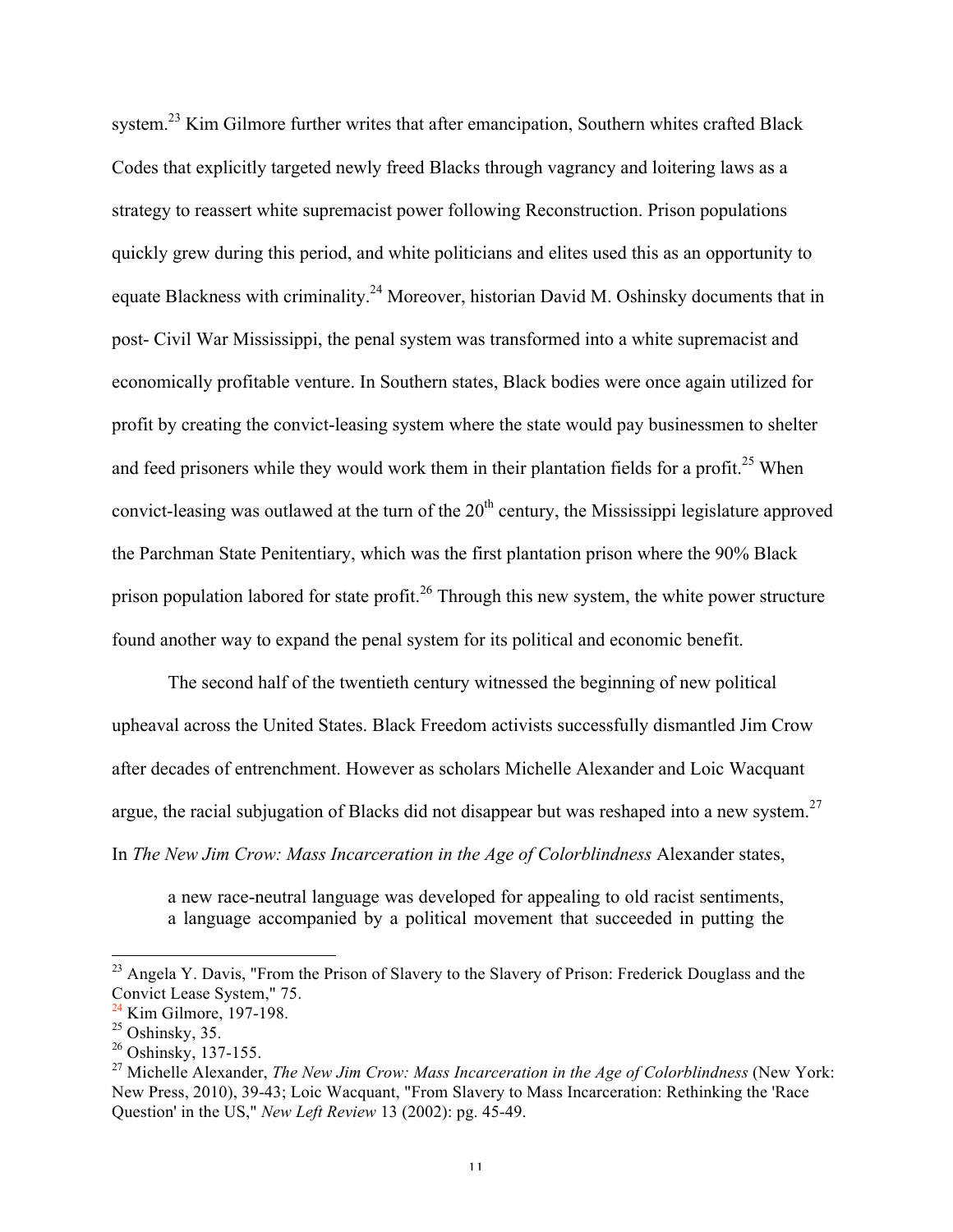vast majority of blacks back in their place. Proponents of racial hierarchy found they could install a new racial caste system without violating the law or new limits of acceptable political discourse, by demanding 'law and order' rather than 'segregation forever.<sup>528</sup>

This new system has been termed the "prison-industrial complex" by scholar activists.<sup>29</sup> Once again, the US penal system was utilized to respond to a moment of newly attained Black freedom. In *Lockdown America: Police and Prisons in the Age of Crisis Christian Parenti writes that,* indeed, starting in the late 1960s, first Nixon, followed by both liberal and conservative politicians, used racially coded messaging in their call for increased funding and power for policing and new "War on Drugs" legislation.<sup>30</sup> The effect of such legislation was the dramatic increase in the incarceration of working class people of color across every state in America.

In addition, as Black and Third World<sup>31</sup> liberationists gained traction across the country, government officials sought new means to neutralize political opposition. According to Dylan Rodriguez, during the late 1960s and 1970s government officials were truly fearful of the loss of white supremacist power and the possibility of revolution. In response, the Federal Bureau of Investigation under J. Edgar Hoover created the Counterintelligence Program (COINTLPRO) to quell revolutionary movements, especially Black revolutionaries.<sup>32</sup> Davis further articulates that defining political acts as criminal had the broader effect of discrediting social movements for racial and economic justice as a whole.<sup>33</sup> By the early 1970s, the same racist strategies were

<sup>&</sup>lt;sup>28</sup> Alexander, 40.

<sup>29</sup> Angela Davis, "Masked Racism: Reflections on the Prison Industrial Complex," *Colorlines*, September 10, 1998,

http://www.colorlines.com/archives/1998/09/masked\_racism\_reflections\_on\_the\_prison\_industrial\_comp lex.html.

<sup>&</sup>lt;sup>30</sup> Parenti, 15-17.

 $31$  My usage of the term "Third World" is to recognize the meaning behind activists of color conscious political choice to use the term from the late 1960s through the 1970s.

 $32$  Rodriguez, 48-49.

<sup>33</sup> Angela Y. Davis, "Political Prisoners, Prisons, and Black Liberation," in *The Angela Davis Y. Reader*, ed. Joy James (Malden, MA: Blackwell Publishing, 1998), 43.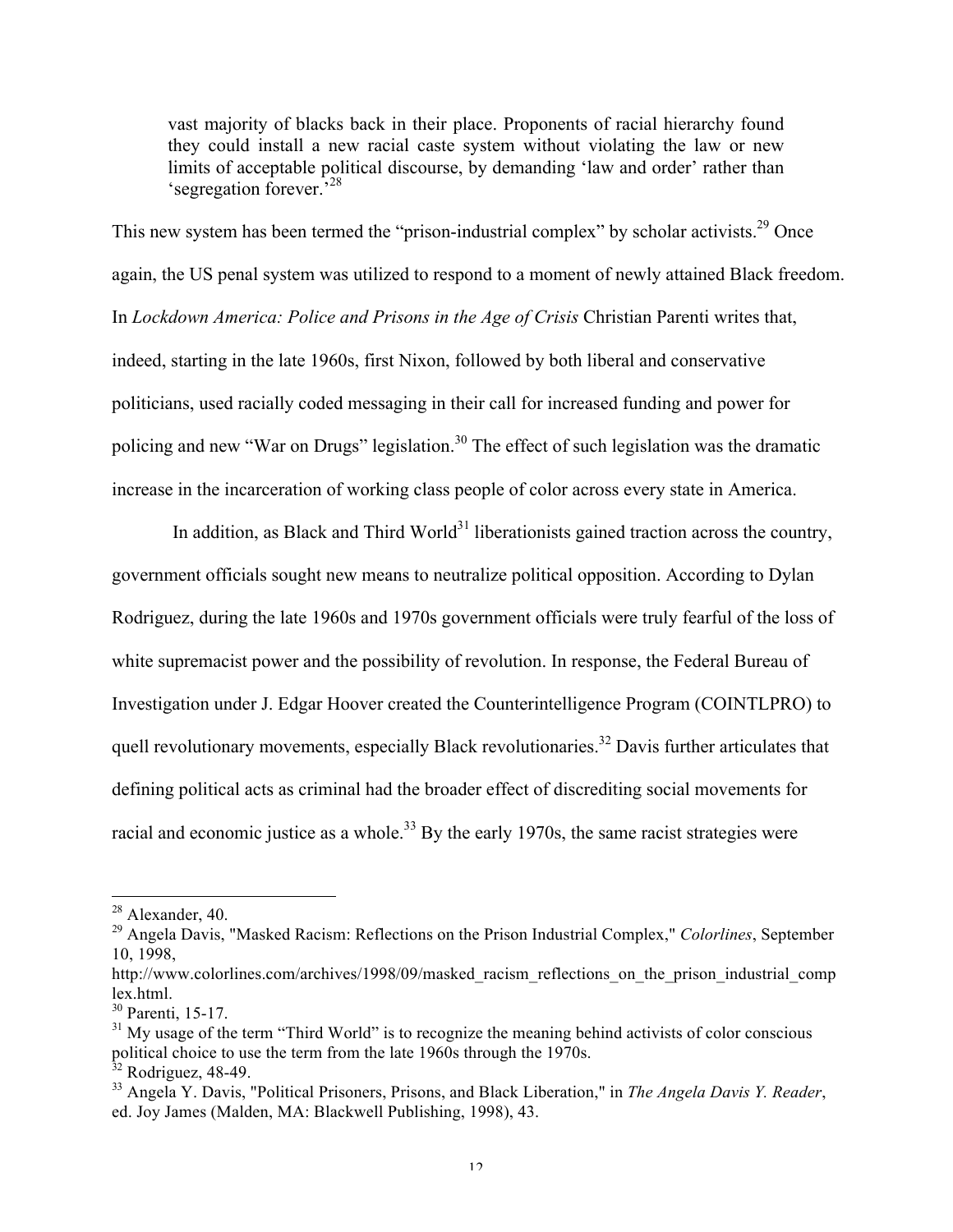employed by the FBI against Black and Third World revolutionaries and communities and by the criminal justice system against working-class communities of color in general.<sup>34</sup>

While the neutralization of political radicals and potential radicals in communities of color was a clear goal of the U.S. government, the state utilized the prison system for other crises as well. In the case of California, geographer Ruth Gilmore asserts that the 1980s and 1990s expansion of the prison system was a "fix" to the surpluses of finance capital, land, labor, and state capacity created by the globalizing economy, immigration, drought, and conservative and neoliberal cuts to social services.<sup>35</sup> At the national level, Parenti argues that the 1980s and 1990s "tough on crime" movement was "about managing and containing the new surplus populations created by neoliberal economic policies."<sup>36</sup> According to Parenti, politicians relied on the War on Drugs to blame communities of color for the economic recession of the 1980s to avoid the white working-class from calling into question the neoliberal agenda.<sup>37</sup> Former political prisoner Linda Evans further asserts that this tactic also kept poor communities of color and whites divided from building cross-racially against economic and social conditions.<sup>38</sup> This "solution" to surplus labor also drew on the historical legacies of white supremacy with communities of color even more disproportionally caught in the criminal justice system by the early 1990s.<sup>39</sup> Warehousing people became the catchall solution for the economic and political problems of the late  $20<sup>th</sup>$  century.

<sup>&</sup>lt;sup>34</sup> Rodriguez, 23.

 $35$  Gilmore,  $57-84$ .

 $36$  Parenti, 45.

 $37$  Parenti, 55.

<sup>38</sup> Evans, 216.

<sup>&</sup>lt;sup>39</sup> According to Davis, by 1994 Black people were 7.8% more likely to be incarcerated than whites with "32.2 percent of percent of young black men and 12.3 percent of young Latino men between the ages of twenty and twenty nine are either in prison, in jail, on probation or parole." Angela Y. Davis, "Race and Criminalization: Black Americans and the Punishment Industry," 64.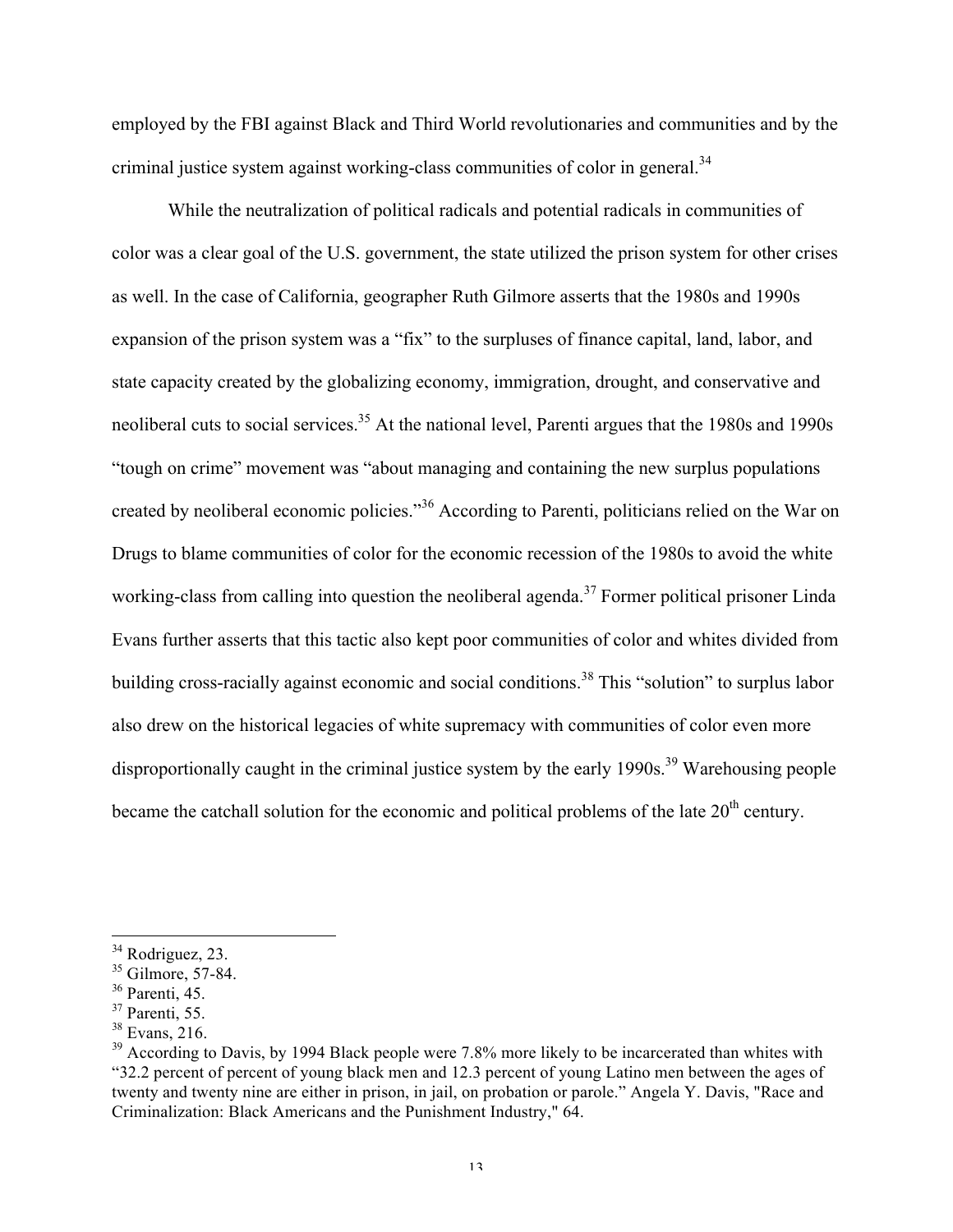## **Strategies and Limitations of Prison Opposition**

While the majority of critical prison scholars' work has emphasized the ideologies, structures, and purposes of the modern prison industrial complex, their research has always noted the ubiquity of resistance to the prison system since its formation.<sup>40</sup> Recently there has been increased attention to the study of grassroots organizing against prisons, often by scholars deeply rooted in prison reform/abolition movements.<sup>41</sup> This literature has been crucial in articulating the ideologies, organizational formations, and strategies of historical and contemporary antiprison activism. Through reviewing the literature on antiprison activism, a number of recurring strategies, as well as, limitations emerge.

Research on antiprison organizing demonstrates the importance of individuals and groups in developing a political analysis of the prison system. David Oshinsky writes that interest in reforming Parchman Penitentiary came about due to SNCC and CORE activists experiencing the dehumanizing effects of the prison. Through their experience of incarceration and hearing the stories of prisoners, they became aware that prisons were another state institution serving the aims of racial subjugation of Blacks.42 Furthermore, Dylan Rodriguez, Liz Samuels, and Jamie Bissonette's writings illustrate that prison reform and abolitionist movements of the 1970s were directly influenced by Black liberationist articulations of the US prison as a cornerstone to white supremacy and capitalist exploitation.<sup>43</sup> At Walpole Correctional Institute, prisoners' recognition of the racialized structures of the prison led them to realize the role white supremacy played in dividing white and Black prisoners from one another. Therefore, they committed to cross-racial

 <sup>40</sup> Foucault, op cit; Herivel and Wright, op cit; Oshinksky; op. cit; Parenti, op cit; Sudbury, op. cit.

<sup>41</sup> Bissonette, op. cit; Gilmore, op. cit; Liz Samuels, "Improvising on Reality: The Roots of Prison Abolition," in *The Hidden 1970s: Histories of Radicalism*, ed. Dan Berger (Rutgers University Press, 2010).<br><sup>42</sup> Oshinsky, 235-238.

 $43$  Bissonette, 25; Rodriguez, 52-65; Samuels, 21.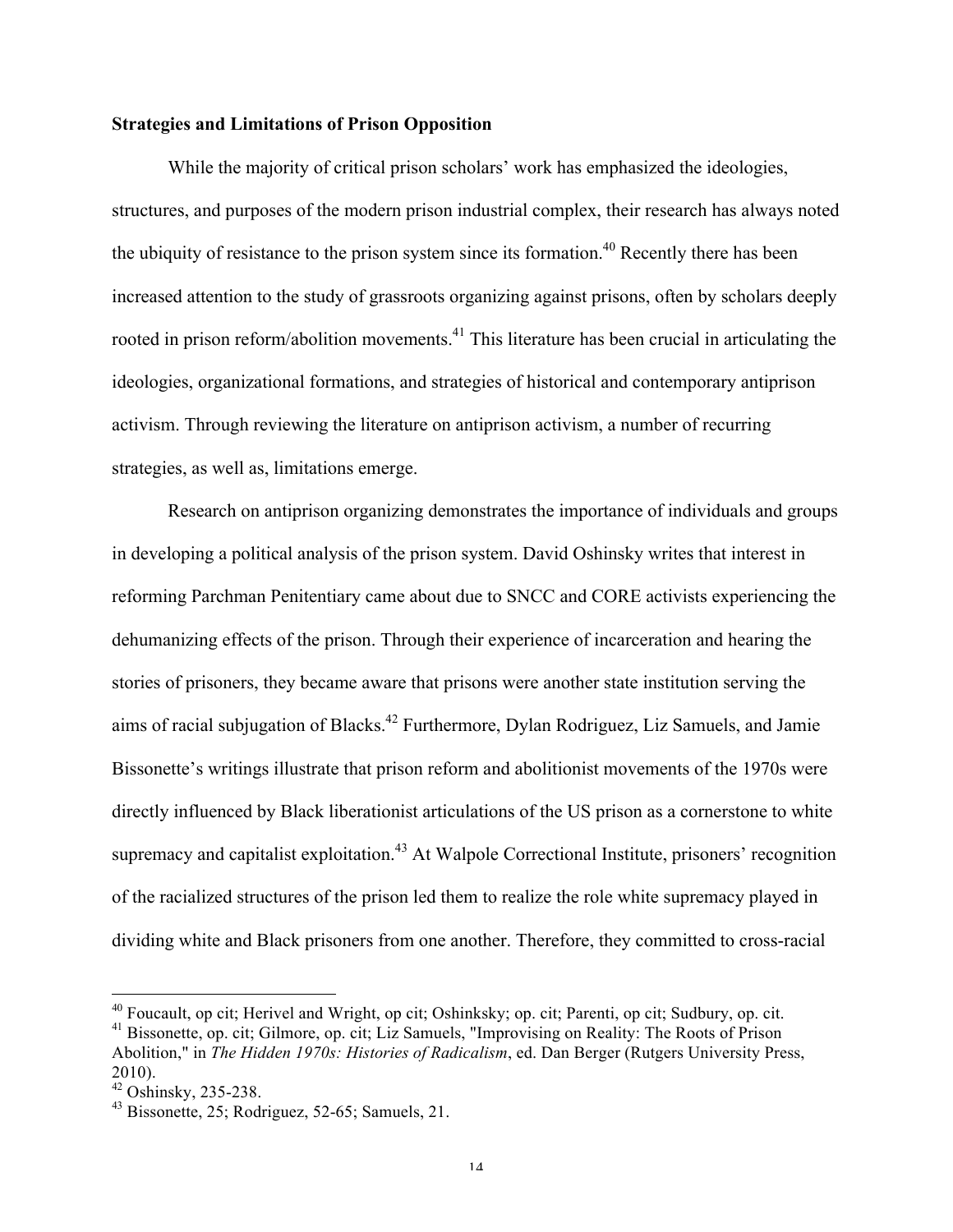organizing as a necessary ideology and strategy of building a unified movement for freedom.<sup>44</sup> In the context of the mass prison expansion of the1990s, Ruth Gilmore traces the importance of the Los Angeles based organization Mothers Reclaiming Our Children (Mothers ROC) in recognizing the patterns of incarceration. By sharing their personal experiences of navigating the criminal justice system, ROCers were able to develop a racial and class analysis that the California criminal justice system was targeting urban young men of color for incarceration.<sup>45</sup>

Through developing a political analysis of the prison system, antiprison activists have been able to identify what structures to target in their specific organizing. Even as antiprison organizers have agreed on a general political analysis that conceptualizes the prison system as a project of white supremacy and capitalism, their specific contexts have led them to identify different structures as salient in their organizing. In the case of Parchman Penitentiary, a prison reform attorney identified the issue of conditions at Parchman in violation of "cruel and unusual punishment" and saw the courts as the only venue to rectify the situation.<sup>46</sup> On the other hand, imprisoned Black liberationists sought to challenge the myth of America as a meritocracy through their court cases in the 1970s. These Black imprisoned radicals strategically utilized the court system to highlight the political project of white supremacy with the goal of demonstrating how the prison system intentionally immobilized Black and Third World revolutionaries.<sup>47</sup> Prisoners at Walpole identified a different strategy for their activism, identifying with the framework employed by the National Prisoners Reform Association (NPRA) that prisoners were required to work while incarcerated yet had no protection under US labor law.<sup>48</sup> Prisoners founded a Walpole chapter of the NPRA with a multiracial leadership structure to push to be

 $^{44}$  Bissonette, 27.<br> $^{45}$  Gilmore, 183-187.

<sup>&</sup>lt;sup>46</sup> Oshinsky, 245-247.

<sup>47</sup> Rodriguez, 54.

<sup>&</sup>lt;sup>48</sup> Bissonette, 25.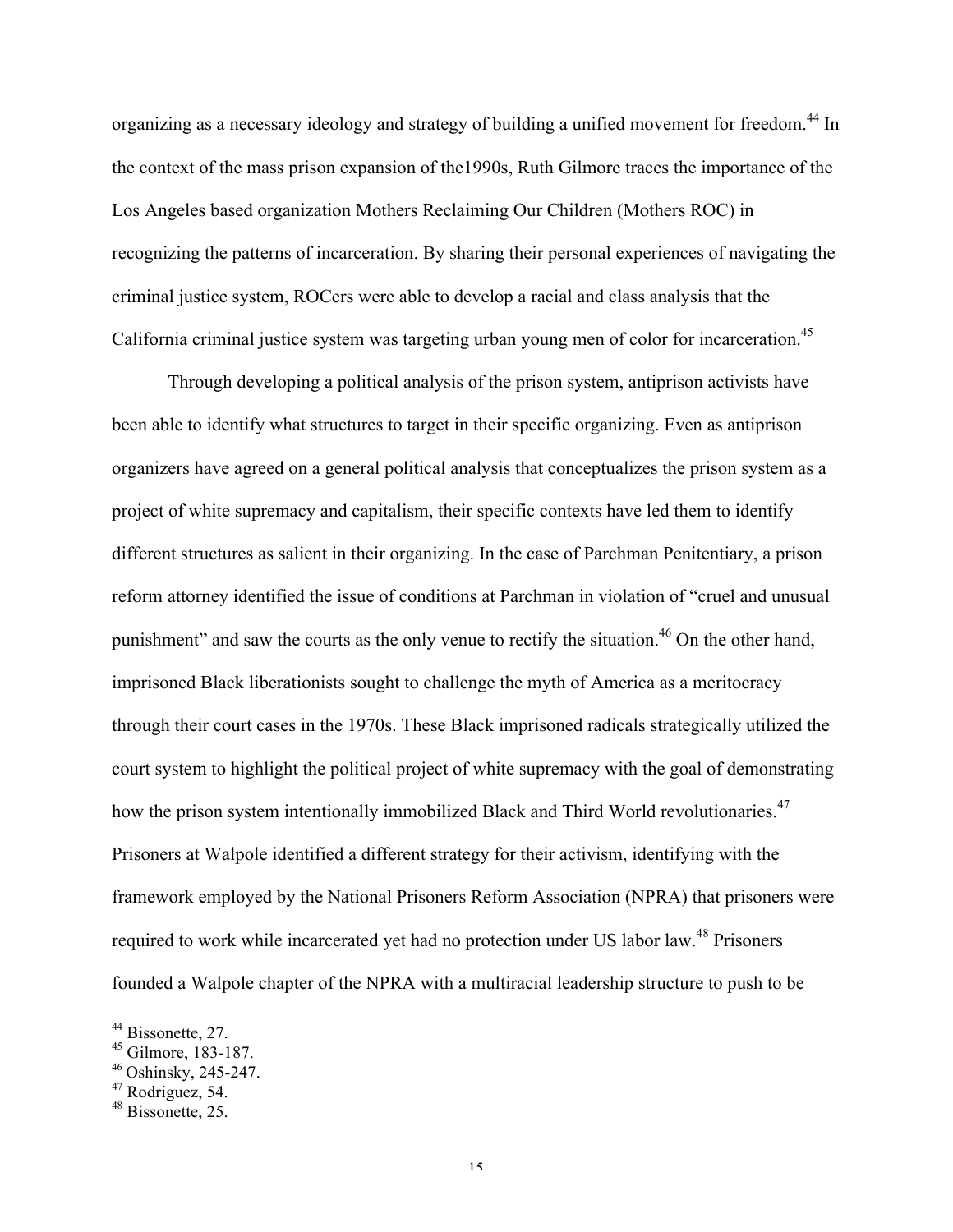recognized by the prison administration as the official representative body of the prisoners while also going to the State Labor Relations Committee to be recognized as an official union with collective bargaining power. Activist prisoners believed this would be a vehicle to gain reforms that would build on the long-term goal of abolishing prisons.<sup>49</sup> Outside the prison walls, ROCers identified the "Three Strikes Law" as the key policy for increased incarceration rates in their communities. In response, a group of individuals from Mothers ROC founded the statewide organization Families to Amend California's Three Strikes (FACTS) to best do campaign-based work on policy issues.<sup>50</sup> Across geography and time, antiprison activists have utilized their analysis of the prison system to identify clear targets for their organizing.

Another important strategy that emerges from the literature on opposition to prisons is the leadership role of communities and individuals most impacted by incarceration. While not all of the cases name the need for such leadership, a number of them highlight the importance of experiential knowledge in identifying the problems and potential solutions to the prison industrial complex. In the case of organizing for change at Walpole, prisoners' leadership was crucial in the organizing strategy. The Walpole chapter of the NPRA working in coalition with outside prison allies organized into the Ad Hoc Committee on Prison Reform (AHC), which grounded itself in the idea that accountability to prisoners and ex-prisoners should guide the work.<sup>51</sup> This was due to the concept that prisoners had unique knowledge because of their experiences of incarceration, and that if the goal was for prisoners to gain self-determination, the coalition should model this in their organizing. This structure proved fundamental during the two months the NPRA ran Walpole as AHC provided key support for prisoners' leadership.<sup>52</sup> Liz

<sup>&</sup>lt;sup>49</sup> Bissonette, 86.

 $50$  Gilmore, 229-233.

<sup>&</sup>lt;sup>51</sup> Bissonette, 54.

 $52$  Bissonette, 141-148.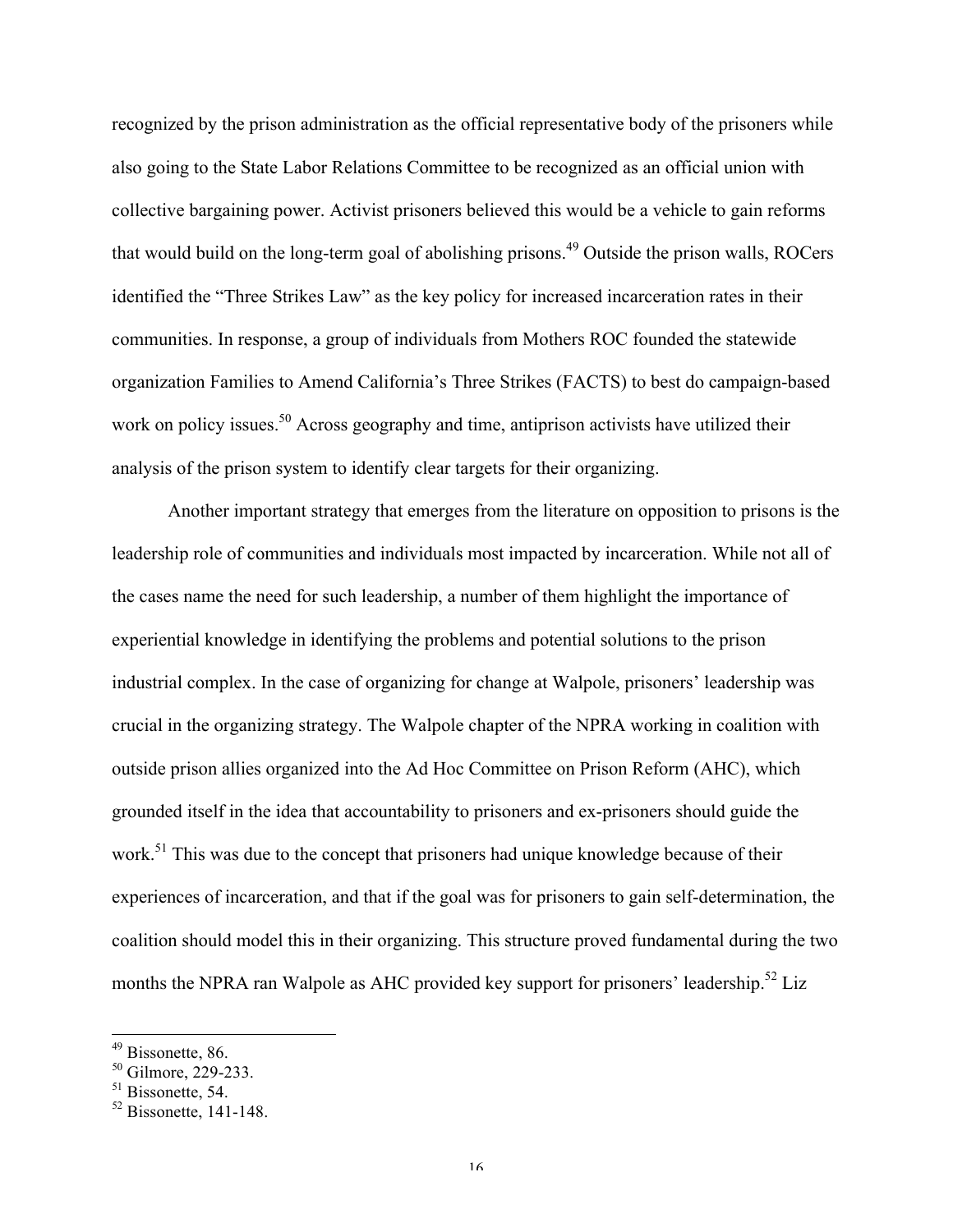Samules' study of 1970s prison abolition movements further identifies that a politics of prisoner self-determination was widespread at this time.<sup>53</sup> Similarly, Gilmore highlights that only by ROCers having personal experiential knowledge of the tactics and strategies of the state in the hyper-incarceration of their loved ones were they able to identify clear campaigns for organizing. Moreover, their personal relationships to the issue contributed to their ability to successfully grow the organization through base-building.<sup>54</sup>

However, various studies point to how a broader pool of allies and structures influence the possibilities and limitations of organizing. David Oshinsky, Jamie Bissonette, and Liz Samuels' research details the role that sympathetic officials have played in broadening the possibilities for changes to the prison. Oshinsky argues that at Parchman reforms were possible because of the appointment of the racially moderate William Keady as the federal district judge for northern Mississippi.<sup>55</sup> When a case was argued in front of Judge Keady on the conditions at Parchman, Keady seriously investigated the allegations and found in favor of the prisoners and mandates sweeping reforms of Parchman.<sup>56</sup> In Massachusetts, the governor Francis Sargent became aware of the need to reform the correctional system.<sup>57</sup> In response, he hired a new Commissioner of Corrections: John Boone. John Boone was a Black Southern corrections administrator trained in social work rather than law enforcement who believed in the necessity of a community corrections model that would allow prisoners greater self-determination in their correctional experience and hopefully allow for prison depopulation.<sup>58</sup> While Boone's power was limited, in his position he attempted to support the organizing efforts of the NPRA and AHC to

 <sup>53</sup> Samuels, 22.

<sup>54</sup> Gilmore, 181-187.

<sup>55</sup> Oshinsky 240-241

 $56$  Oshinksy, 247.

<sup>&</sup>lt;sup>57</sup> Bissonette, 24.

<sup>&</sup>lt;sup>58</sup> Bissonette, 41-50.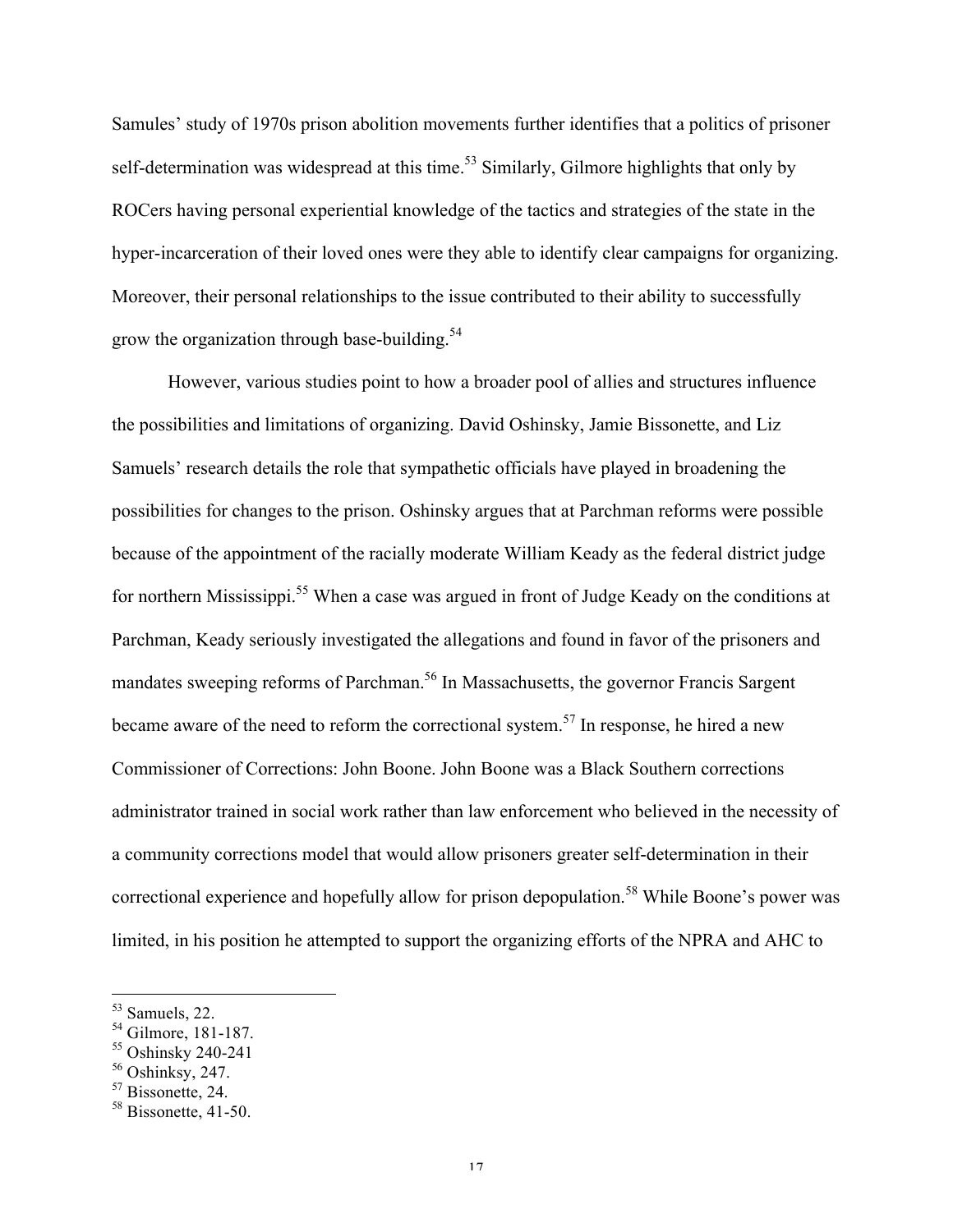the best of his ability during his time as Commissioner, giving them at moments more political sway that they would have otherwise. Samuels asserts that while during the 1970s prisoner organizations were able to make strategic use of concerned officials, this became more difficult as law and order politics made fewer and fewer officials sympathetic to prison reform.<sup>59</sup>

Indeed, the reality is that after Boone was pushed out of his position for his progressive politics the Massachusetts Correctional system returned to previous incarceration ideologies and procedures, exemplifying the staying power of the prison system.<sup>60</sup> Similarly, Oshinsky ends *Worse than Slavery* stating that while the prison did undergo reforms in the decades following the 1970s, Parchman's prison population tripled in response to "tough on crime" legislation.<sup>61</sup> These stories point to the limitation of prison reforms in decreasing incarceration in the United States. In particular, this case study supports Foucault's assertion that prison reform efforts always had the unintended consequences of strengthening the prison itself. *<sup>62</sup>*

This conundrum of prison reform efforts as inadvertent contributions to the prison industrial complex has led to a major tension in prison reform organizing. Samuels writes that as the 1970s progressed, antiprison activists confronted the disappointment that their reforms were often co-opted by the state and the rising rate of incarceration over time. In response, activists inside and outside of prison walls began calling for prison abolition. Prison abolitionists asserted that prison was a system designed to control and exert systematic violence over communities of color and working class people. A central ideology of prison abolition was that crime was the response to broader social problems produced by the state, such as poverty, racism, and sexism.

 <sup>59</sup> Samuels, 33.

<sup>60</sup> Bissonette, 210. Indeed, Bissonette writes that Boone himself became more radicalized on the issue of penal reform based in his experiences at Walpole concluding the only real solution was the complete abolition of prisons.

 $61$  Oshinsky, 251.

<sup>62</sup> Foucault, 234.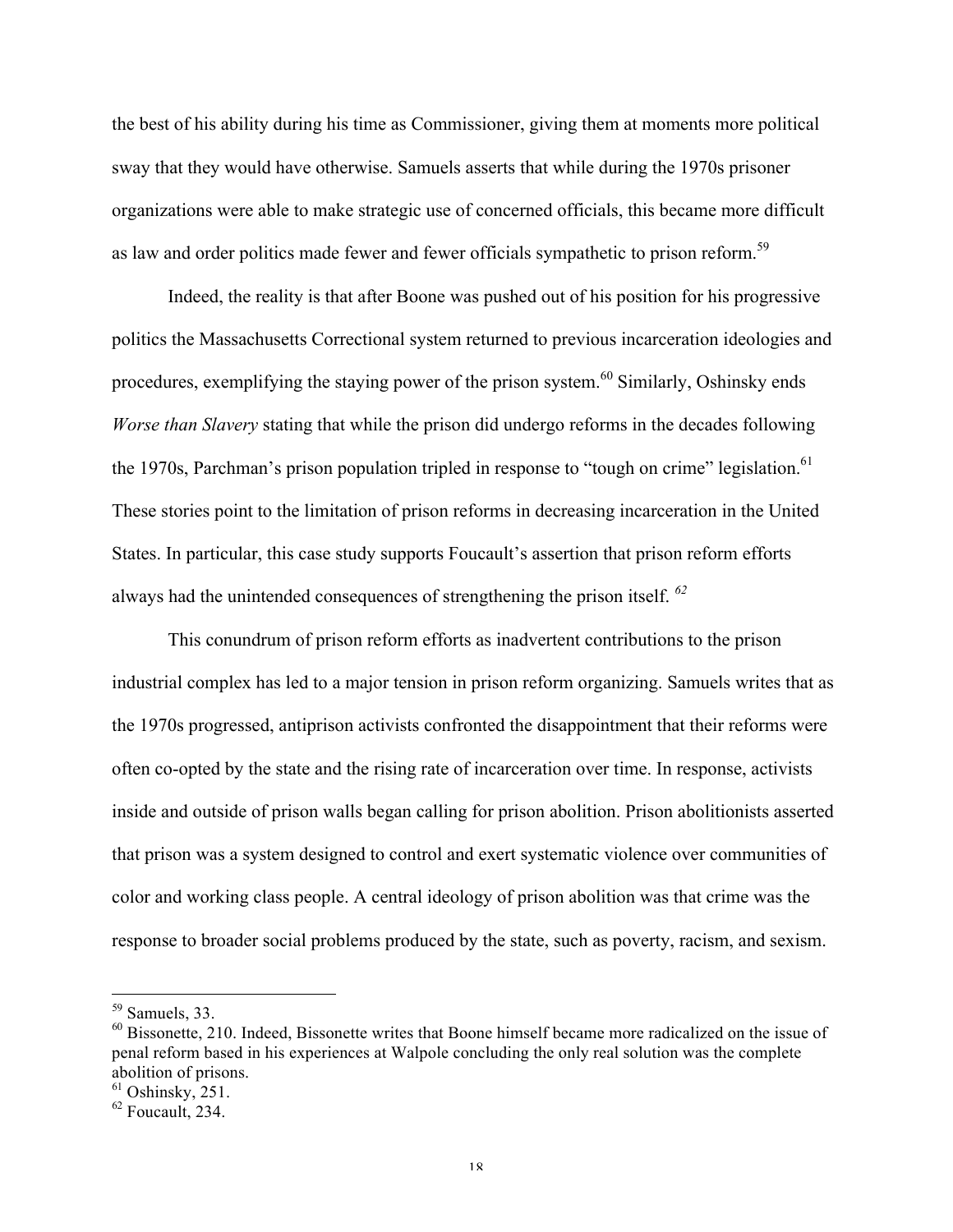Therefore, people needed to focuses on the root causes rather than locking people away. Hence, during the 1970s prison abolitionists strove for a series of deincarceration strategies, also framed as "abolitionist reforms." These included ending indeterminate sentencing, shorter sentences, community restitution programs, the decriminalization of drugs and sex work, and alternative sentencing. However, not all antiprison activists accepted the strategy of prison abolition. While some activists did not see abolition as a viable goal, others disagreed with the objective altogether. $63$  As the prison population further boomed over the last several decades, the question of abolition or reform continued to be a pertinent question for antiprison activists' consideration.

#### **Social Movement Theory**

While the emerging literature on antiprison activism has illustrated the strategies, limitations, and tensions of resistance of the prison industrial complex, this research has yet to be informed by social movement theories. The theoretical literature on social movements has sought to explicate the origins and outcomes of collective movements. In the last several decades, the field has been heavily informed by "political process" or "political opportunity" theory. Focusing on how structures and events create openings and closing for movements, this framework has been widely utilized across the social sciences. However, a review of the literature also shows there have been various critiques aimed at the theory. I contend that a combination of political process theory and some formulations crafted by its critics allow for a better understanding of the history of the Angola Special Civics Project.

Scholar Doug McAdam popularized the formulation of political process theory in his book *Political Process and the Development of Black Insurgency, 1930-1970.* Seeking to explicate the rise and decline of the Civil Rights Movement, Doug McAdam argues, "that the emergence of widespread protest activity is the result of a combination of expanding political

 <sup>63</sup> Samuels, 27-31.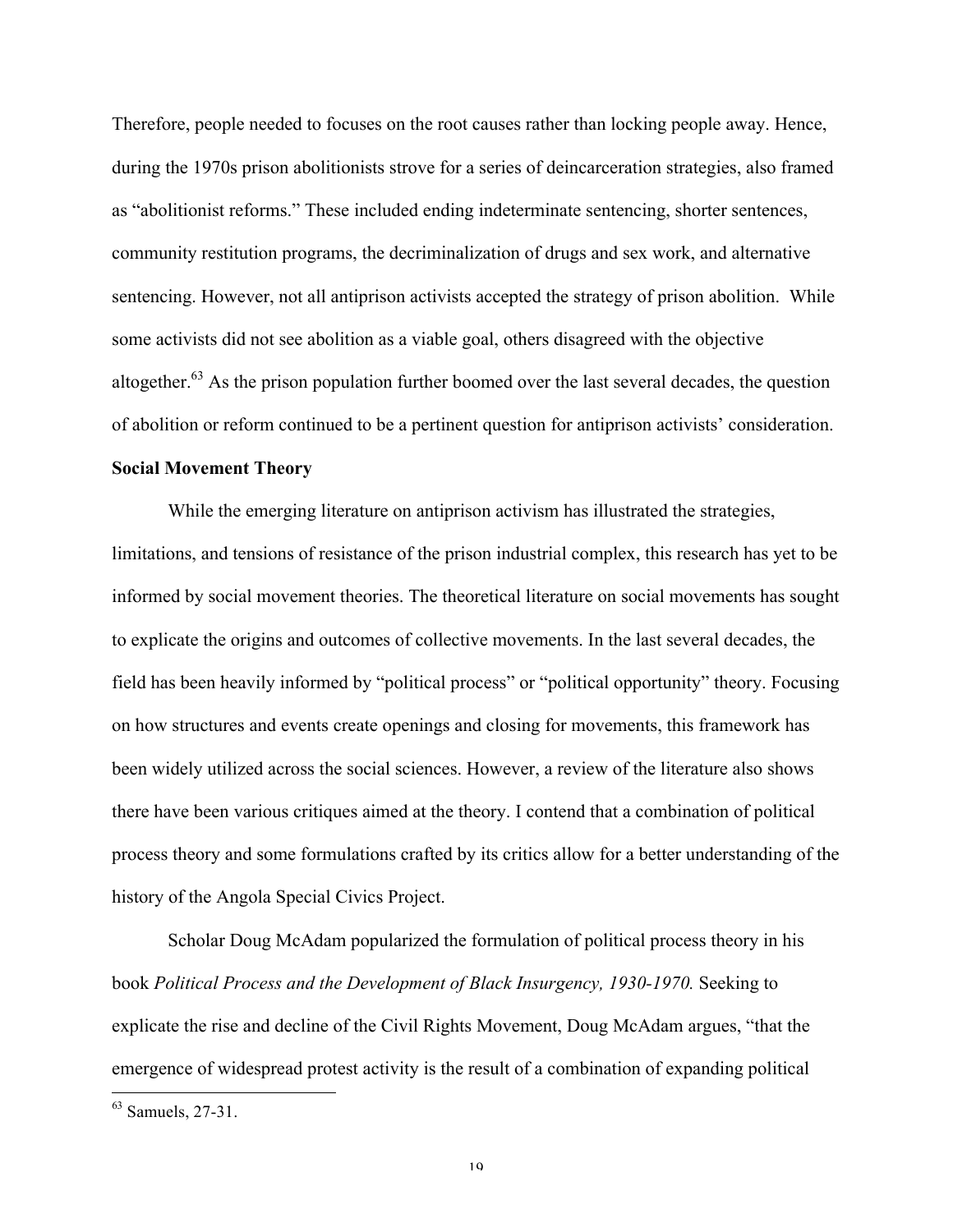opportunities and indigenous organization."<sup>64</sup> McAdam argues that although excluded peoples have the ability to successfully push for social change at any time, the particularly sociohistorical context usually hinders collective action.<sup>65</sup> Thus, shifts in the environment can create opportunities for successful political mobilization. He writes, "any event or broad social process that serves to undermine the calculations and assumptions on which the political establishment is structured occasions a shift in political opportunities."<sup>66</sup> According to McAdam such events can range from wars, economic crises, migration, or political realignments. These events can serve to undermine the stability of an entire political structure or increase political leverage to specific groups.<sup>67</sup> In the case of the Civil Rights Movement, McAdam identifies the Great Migration of Blacks to the urban North and World War II as two events in the first half of the 20<sup>th</sup> century that provided a political opportunity for large-scale movement.<sup>68</sup> These events in turn created what McAdam terms a "process of cognitive liberation."<sup>69</sup> By this he means a mental shift where people begin to believe they can change their current circumstances. What is key here is people's perception of possibility, regardless of what it may actually be. For example, McAdam asserts that while in hindsight it may be easy to critique the superficial support for Black rights during the New Deal era, the symbolism of government support for racial equality created a collective cognitive shift by Blacks that there was a possibility of an end to racial injustice.<sup>70</sup>

The third component of McAdam's political process thesis is the importance of preexisting indigenous organizations or mobilizing structures. Even if a political opportunity occurs

 <sup>64</sup> Doug McAdam, *Political Process and the Development of Black Insurgency, 1930-1970* (Chicago: University of Chicago Press, 1982), 2.

 $65$  McAdam, 39.

 $66$  McAdam, 41.

<sup>67</sup> McAdam, 42.

<sup>68</sup> McAdam, 105.

 $69$  McAdam, 50.

<sup>70</sup> McAdam, 108.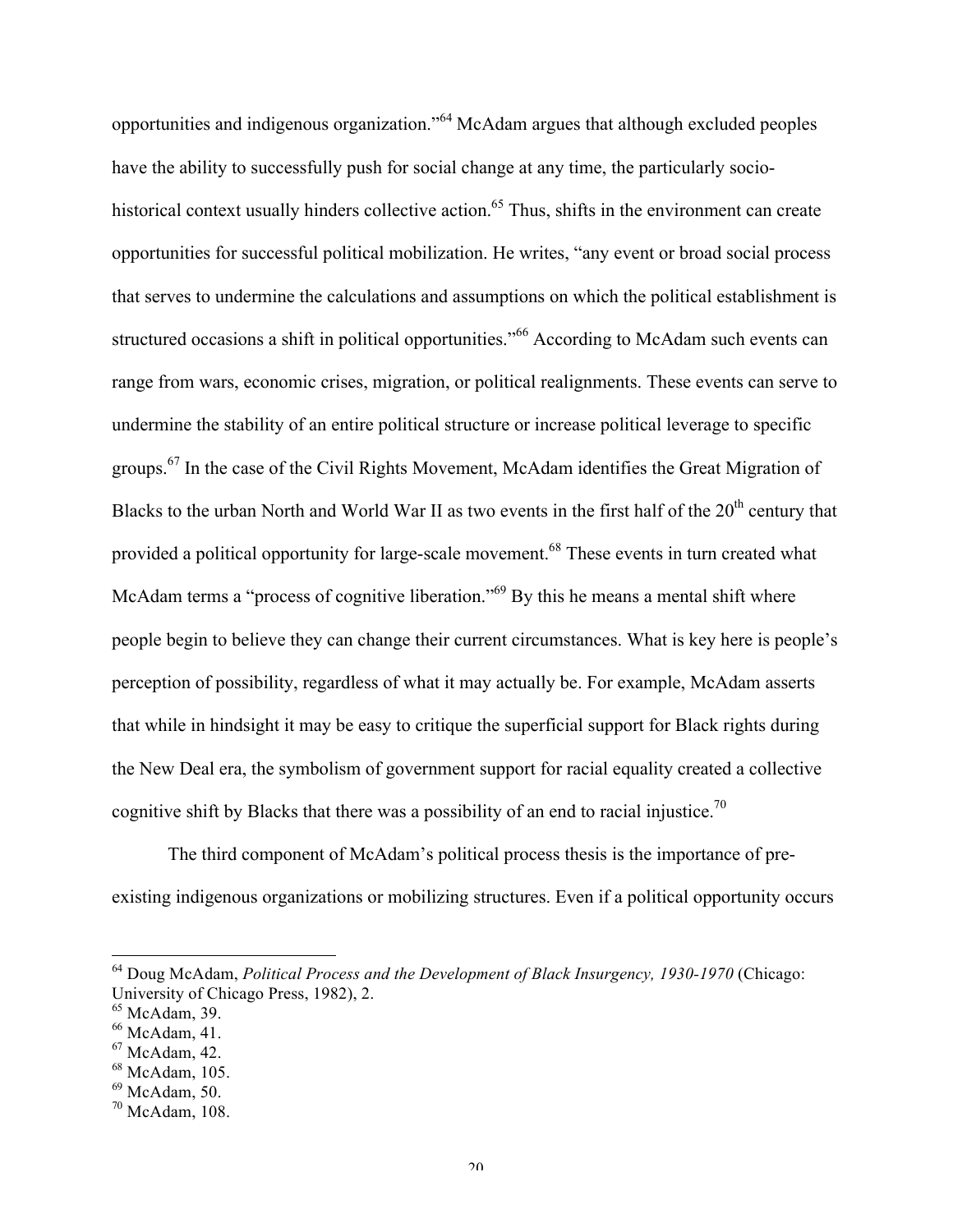that transforms people's attitudes about possibilities of change, organizational structures are necessary to harness people's energy into movement building. Movement organizations create a space for individuals to build relationships with others, develop leaders, devise strategy, generate actions, channel resources, network people between organizations, and potentially foment new organizations.<sup>71</sup> This was the case for Black Southerners looking for racial justice organizations following World War II. Explicitly political groups such as the NAACP as well as Black colleges and churches became sites for political mobilization and organization.72 Hence, together political opportunities, cognitive liberation, and mobilizing structures served as the framework for movement building.

For decades McAdam's formulation served as a formative text for social movement scholars seeking structural understanding of social movements. However, several theorists have pointed to the flaws of political process theory as originally conceived to develop a more nuanced and thorough understanding of social movements. Here I summarize three critiques of the framework: the lack of specification of what constitutes a political opportunity, the issue of structural bias, and the problem of relevancy to social movement activists.

Several scholars have pointed to the problem that the framework is too broad in its conception of political opportunities.<sup>73</sup> Scholars David S. Meyer and Debra C. Minkoff assert that the lack of consensus of what constitutes a political opportunity has led to the same terms being utilized to describe completely different factors. They write that for the framework to be

 $71$  McAdam 43-48.

 $72$  McAdam 87.

 $<sup>73</sup>$  Jeff Goodwin and James M. Jasper, "Caught in a Winding, Snarling Vine: the Structural Bias of</sup> Political Process Theory," *Sociological Forum* 14, no. 1 (March 1999); James M. Jasper, "Social Movement Theory Today: Toward a Theory of Action?," *Sociology Compass* 4, no. 11 (November 2010); David S. Meyer and Debra C. Minkoff, "Conceptualizing Political Opportunity," *Social Forces* 82, no. 4 (June 2004). It should be noted that Doug McAdam's himself critiques his own work on several of the same grounds in his introduction to the second edition of *Political Process and the Development of Black Insurgency, 1930-1970*.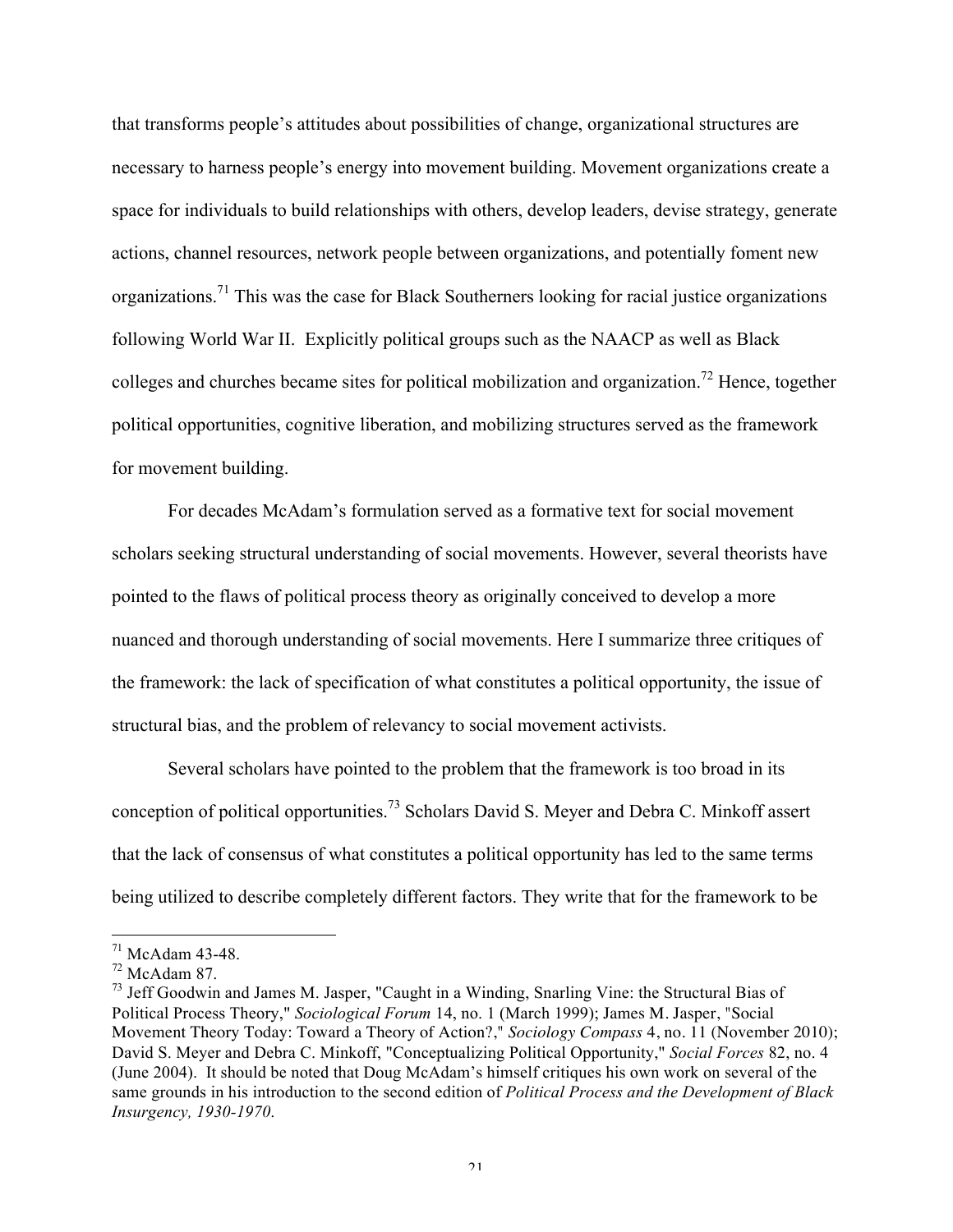constructive there needs to be "more careful and more explicit conceptualization and specification of political opportunity variables and models, and for a broader and more nuanced understanding of the relationship among institutional politics, protest, and policy.<sup> $274$ </sup> Furthermore, while McAdam focuses his research primarily on how political openings can lead to political opportunities, other research has pointed to how political threats can also serve as a galvanizing force for movement organization. In their article, "Applying Qualitative Comparative Analysis to Empirical Studies of Social Movement Coalition Formation," Holly J. McCammon and Nella Van Dyke argue that political threats such as the passage of new policy that threatens a group's interests or rights while often can lead to political retrenchment it can also lead to mobilization. These threats can push groups to overcome pre-existing internal factions or lead to activists developing new strategies.<sup>75</sup> Other research has shown that such political contractions are particularly mobilizing when they are coupled with openings. These dialectical processes often allow for possibilities in the political landscape.<sup>76</sup>

This general critique of the lack of specificity in political process theory is further bolstered by a second more focused critique of the framework's structural bias. In their article, "Caught in a Winding, Snarling Vine: The Structural Bias of Political Process Theory," sociologists Jeff Goodwin and James M. Jasper assert that the framework assumes that the political opportunities are stable structures rather than dynamic processes.<sup>77</sup> This focus on structures ignores the dynamic quality of macro-processes and leads to a deterministic understanding of social movements. They argue that political opportunities "do not result from

 <sup>74</sup> Meyer and Minkoff, 1458.

<sup>&</sup>lt;sup>75</sup> Holly J. McCammon and Nella Van Dyke, "Applying Qualitative Comparative Analysis to Empirical Studies of Social Movement Coalition Formation," *Social Movements, Protest, and Contention* 34 (2010): 296-297.

<sup>76</sup> Goodwin and Jasper, 38.

<sup>77</sup> Goodwin and Jasper, 36-37.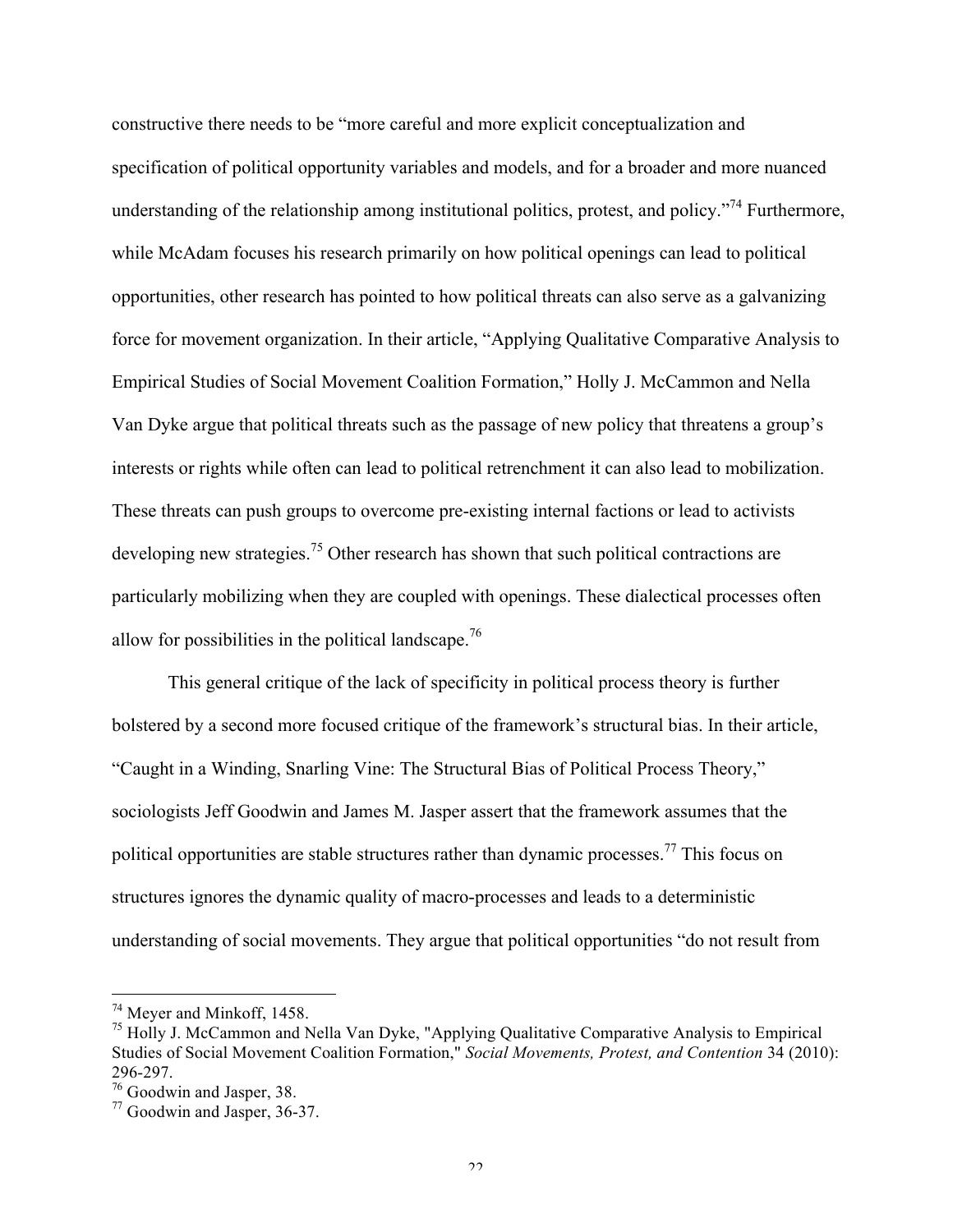some invariant menu of factors, but from situationally specific combinations and sequences of political processes—none of which, in the abstract has determinate consequences."78 In addition, the narrow focus on social structures has led to the minimization of the strategic process individuals and collectives engage in to build movements.<sup>79</sup> Indeed, in recent years scholars have heeded this advice with the cultural turn in social movement studies. Social movement theorists have concentrated their attention to issues such as collective identities, affect, and micro-level interaction.80 Sociologists David A. Snow, E. Burke Rochford Jr., Steven K. Worden, and Robert D. Benford have contributed to the cultural turn by identifying the role of "framing processes." They articulated that people must go through a process of recognizing injustice in their life rather than accepting their problems as random misfortune. Participation in movements is contingent on their interpretation of society aligning with social movements. This "frame alignment" is a dynamic process that is continually negotiated as peoples' conceptions of the world shift. $81$ Additionally, other scholars have posited that frames are most powerful when there is a strong connection between them and the structural context; when they resonate with people's own lived experiences.82 Scholars' attention to internal processes has contributed to new understandings of social movement participation.

Finally, even as scholars are actively researching and writing about social movements, Douglas Bevington and Chris Dixon contend that the largest problem confronting social movement theorists is that their work is not viewed as relevant by movement participants. They

 <sup>78</sup> Goodwin and Jasper, 39.

<sup>79</sup> Goodwin and Jasper, 36.

<sup>80</sup> Jasper, 970-973.

<sup>&</sup>lt;sup>81</sup> David A. Snow et al., "Frame Alignment Processes, Micromobilization, and Movement Participation," *American Sociological Review* 51 (August 1986): 466.

<sup>&</sup>lt;sup>82</sup> Rory McVeigh, Daniel J. Myers, and David Sikkink, "Corn, Klansman, and Coolidge: Structure and Framing in Social Movements," *Social Forces* 83, no. 2 (December 2004): 656.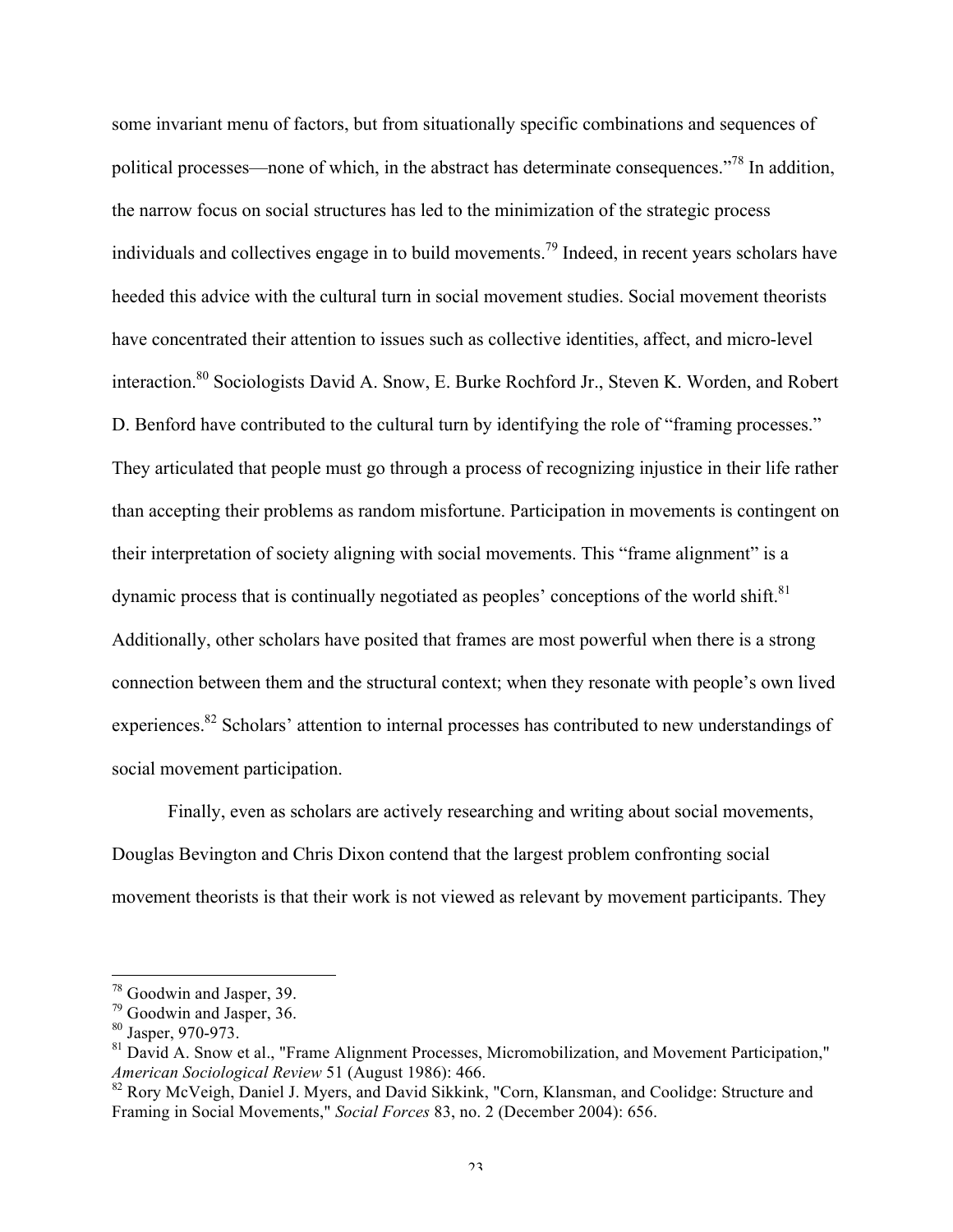argue for what they term "movement-relevant theory."<sup>83</sup> Drawing on their own experience with North American social movements, they write that although activists are actively engaging themselves in theoretical conversations, the issues they are grappling with are not presented in the social movement literature. Political organizers already know about the need for networks, the importance of political opportunities, and relevant messaging.<sup>84</sup> Bevington and Dixon maintain that theory is useful to movements when it is "based on direct, dynamic engagement with the concerns and questions of movements themselves."<sup>85</sup> This is not to say scholars should simply valorize movement organizations and campaigns, but that scholars should critically engagement movements in the goal of strengthening their strategies.<sup>86</sup>

For this thesis, I will be situating the history of the Angola Special Civics Project within the structural framework of political process theory with increased attention to the dynamic strategies employed by incarcerated activists. Particularly, I will highlight the specific political opportunities—both openings and contractions—that arose during the 1980s and early 1990s and the ways in which incarcerated activists collectively organized for their freedom. Responding to Bevington and Dixon's call for movement-relevant scholarship, I seek for this thesis to chart incarcerated activists' analysis of the prison industrial complex and their organizing priorities that arose out of such understandings. By centering organizers own frameworks, I attempt for this thesis to be relevant to current activists.

## **Conclusion**

While when taken separately there are rich academic literatures on the politics of mass incarceration, antiprison organizing, and social movements, there currently is no research that

<sup>&</sup>lt;sup>83</sup> Douglas Bevington and Chris Dixon, "Movement-relevant Theory: Rethinking Social Movement Scholarship and Activism," *Social Movement Studies* 4, no. 3 (December 2005): 189.

<sup>&</sup>lt;sup>84</sup> Bevington and Dixon, 190.

<sup>&</sup>lt;sup>85</sup> Bevington and Dixon, 201.

<sup>86</sup> Bevington and Dixon, 191.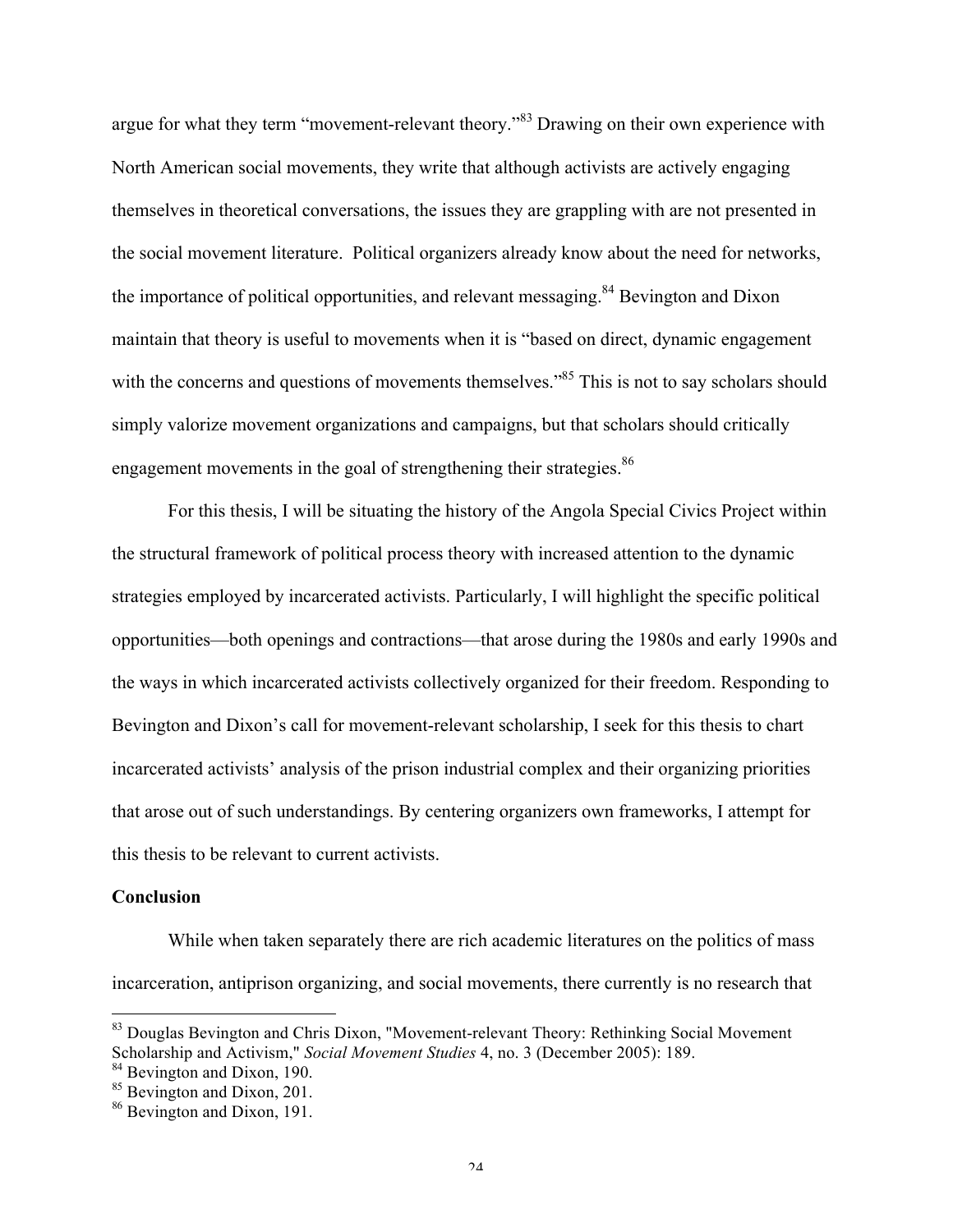places these literatures in conversation with one another. In particular, there is a lack of research on the Southern prison system and/or activism surrounding it since the rise of mass incarceration in the 1970s and 1980s, despite the repeated analysis by scholars across disciplines that the modern penal system is a new formulation of Black enslavement and Jim Crow. My thesis is an attempt to fill that gap by focusing on the recent history the Angola Special Civics Project's reform work at Angola, during the late 1980s and early 1990s. The goal of this study is to document this overlooked example of antiprison activism utilizing social movement theory, but to also push critical prison studies to consider the operation of and instances of resistance to the prison system in the modern South. In addition, it is my hope that my research will contribute to activists' conversations and strategies regarding how to organize for abolitionist reforms.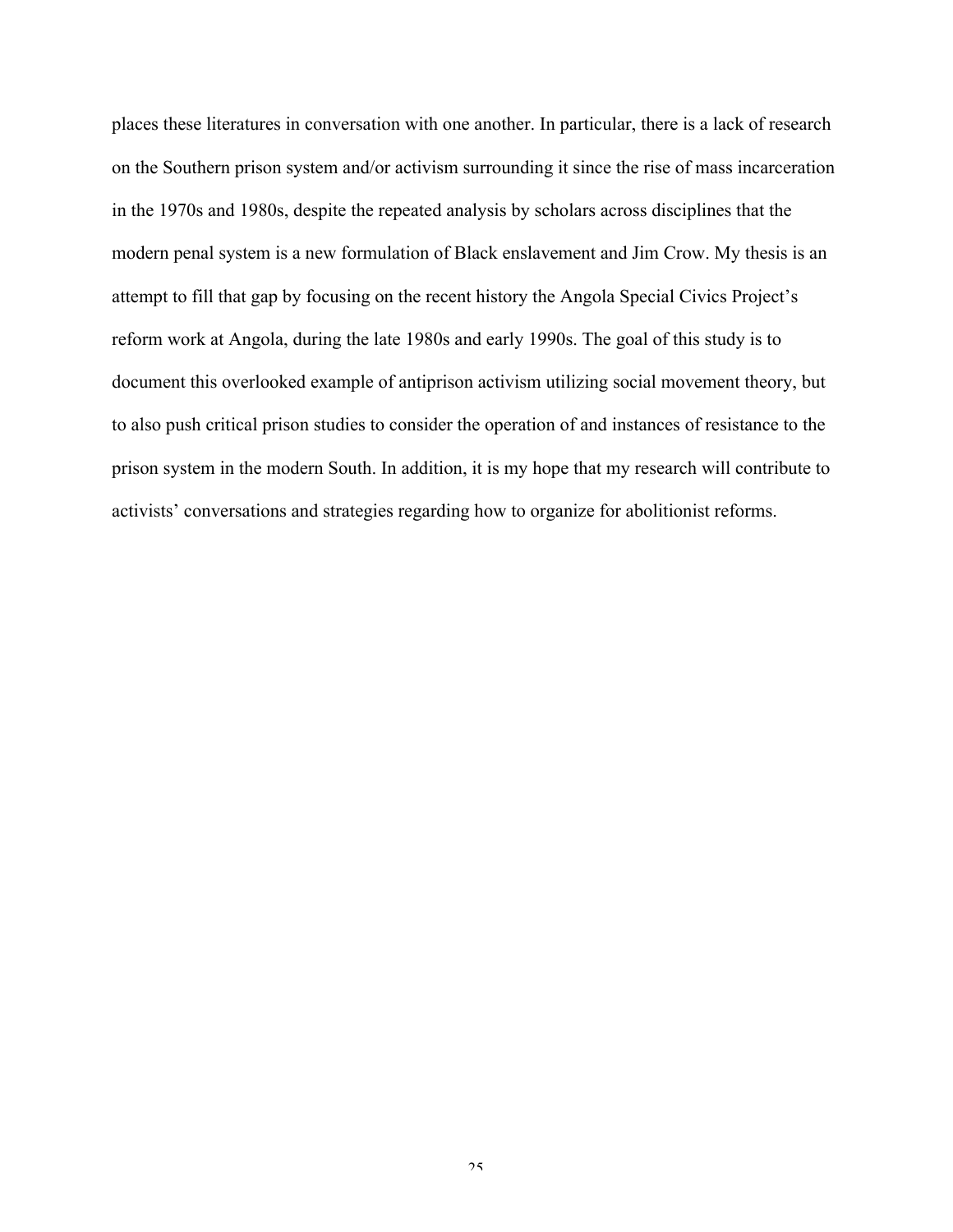# **CHAPTER 3: Methods and Methodology**

# **Introduction**

My research has utilized a combination of oral history interviews, archival research, and prison memoir in my work of piecing together the untold history of the Angola Special Civics Project's response to the beginnings of the Louisiana prison-industrial complex.<sup>87</sup> My choice of methods is informed both by pragmatic and political reasons. As an oral history project, the University of New Orleans IRB committee deemed my research exempt from full review.

#### **Methods**

Throughout my research process, I intentionally centered the words and experiences of incarcerated persons. As my research project is focused on the question of how prisoners contested the rise of the prison industrial complex in Louisiana, my methods are centered on the experiential knowledge of prisoners. This is not to say that I have excluded the voices and writings of free people. Indeed, to understand the solidarity organizing that occurred on the outside, it was necessary to interview outside allies. Further, focusing on mainstream media's discourses about incarceration was fundamental for my understanding of the political climate of Louisiana in the 1980s and 1990s. However, for understanding the immediate effects of mass incarceration on prisoners' lives and organizing projects founded and led by those inside Angola, I focused my attention on the interviews of formerly incarcerated people, the self-documentation of *The Angolite,* and prisoner memoir.

 $87$  Since the concept of the prison industrial complex post-dates the era studied by this thesis, the Civics Project did not formulate the prison as the prison industrial complex. The concept of the prison industrial complex was developed by activist-scholar Angela Davis in the 1990s and later utilized as an organizing framework by grassroots organizations such as Critical Resistance, INCITE! Women of Color Against Violence, and All of Us or None of Us. However the Civics Project's attention to the interrelatedness of longer life sentences, lack of parole eligibility, the building of new prisons instead of granting releases, the costs of incarceration to the state, and the racialized and classed structures of incarceration should be understood as precursors to the formulations of the prison industrial complex after the era in question of this thesis.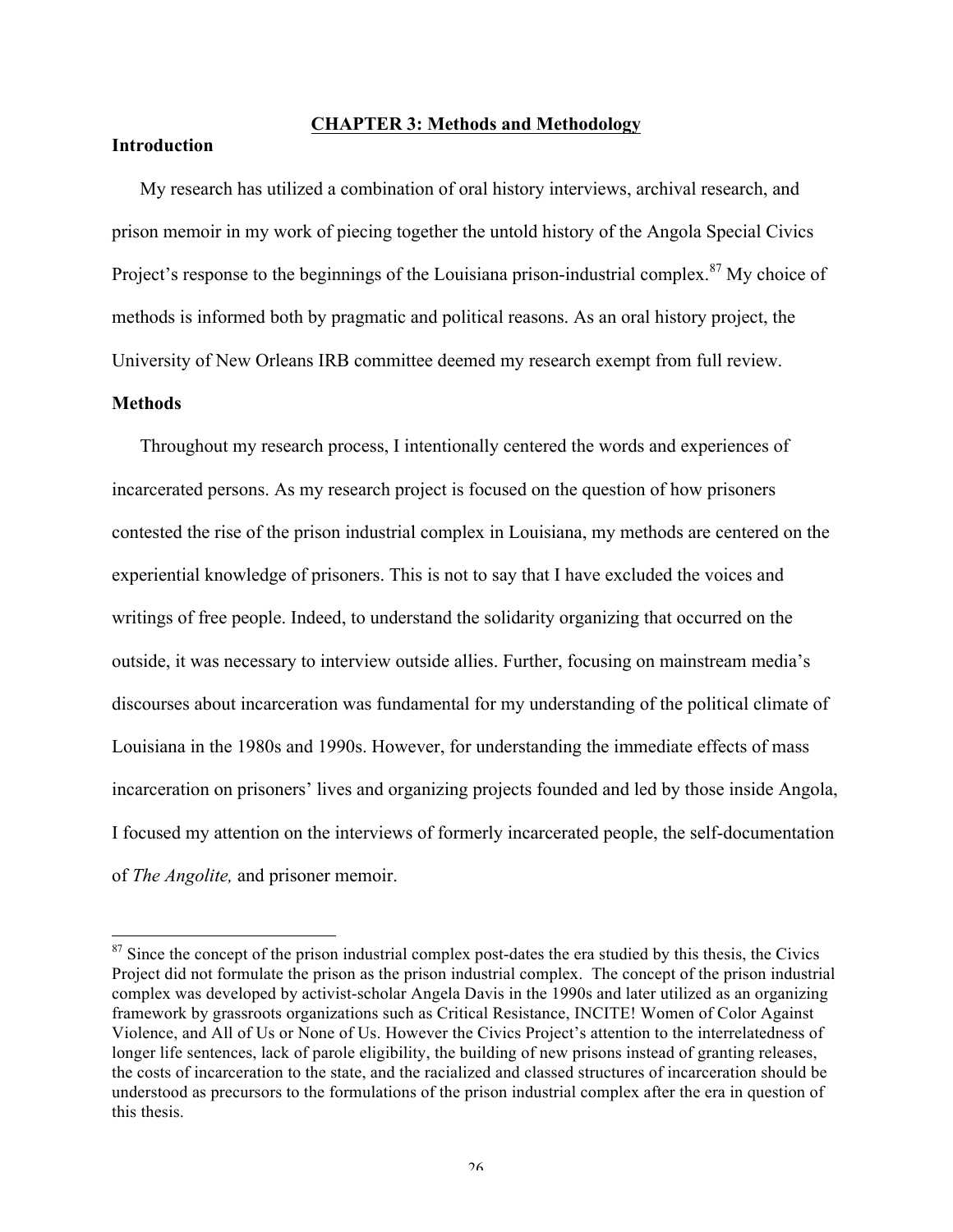I interviewed seven individuals using semi-structured oral history interviews between December 2010 and March 2011. Four of my participants were former members of the Angola Special Civics Project, and the remaining three participants had worked in alliance with the Civics Project from the outside. Every one of my participants was Black. The formerly incarcerated individuals each had served between 18-27 years at Angola. Kenneth "Biggy" Johnston and Norris Henderson began their sentences in the 1970s while Checo Yancey and Eugene Dean began their sentences in the 1980s. Two of the formerly incarcerated people I interviewed were currently on parole. The participants who were involved in the Civics Project as outsider supporters included Ted Quant, a local New Orleans community activist; Naomi Farve,<sup>88</sup> who served as a state representative for District 101 from 1986-1999; and Shawntae Johnson of New Orleans whose brother was incarcerated at Angola.

Interviews lasted between 45 minutes and 2 hours and all were audio recorded and transcribed, with the exception of one interview, which was only partially recorded. I conducted one interview over the phone, and the rest were conducted in person. I primarily identified individuals to be interviewed through my relationship with Norris Henderson, one of the founders of the Angola Special Civics Project and a current organizer for prison and police reform in New Orleans. I also identified potential participants through noting key figures from my archival research. In accord with protocol set forth by the Oral History Association, all participants are identified in interview transcripts and this thesis by their real name.<sup>89</sup> Furthermore, using the names of real people, organizations, and places was important as oral

<sup>&</sup>lt;sup>88</sup> Naomi Farve requested that she be referred to her current name, not the name she went by during the early 1990s which was Naomi Warren-White.

<sup>89</sup> Oral History Association, "Principles and Best Practices," Oral History Association | Gathering and Preserving Historical Information through Recorded Interviews, October 2009, accessed March 31, 2011, http://www.oralhistory.org/do-oral-history/principles-and-practices/. All interviewees consented to being identified by name.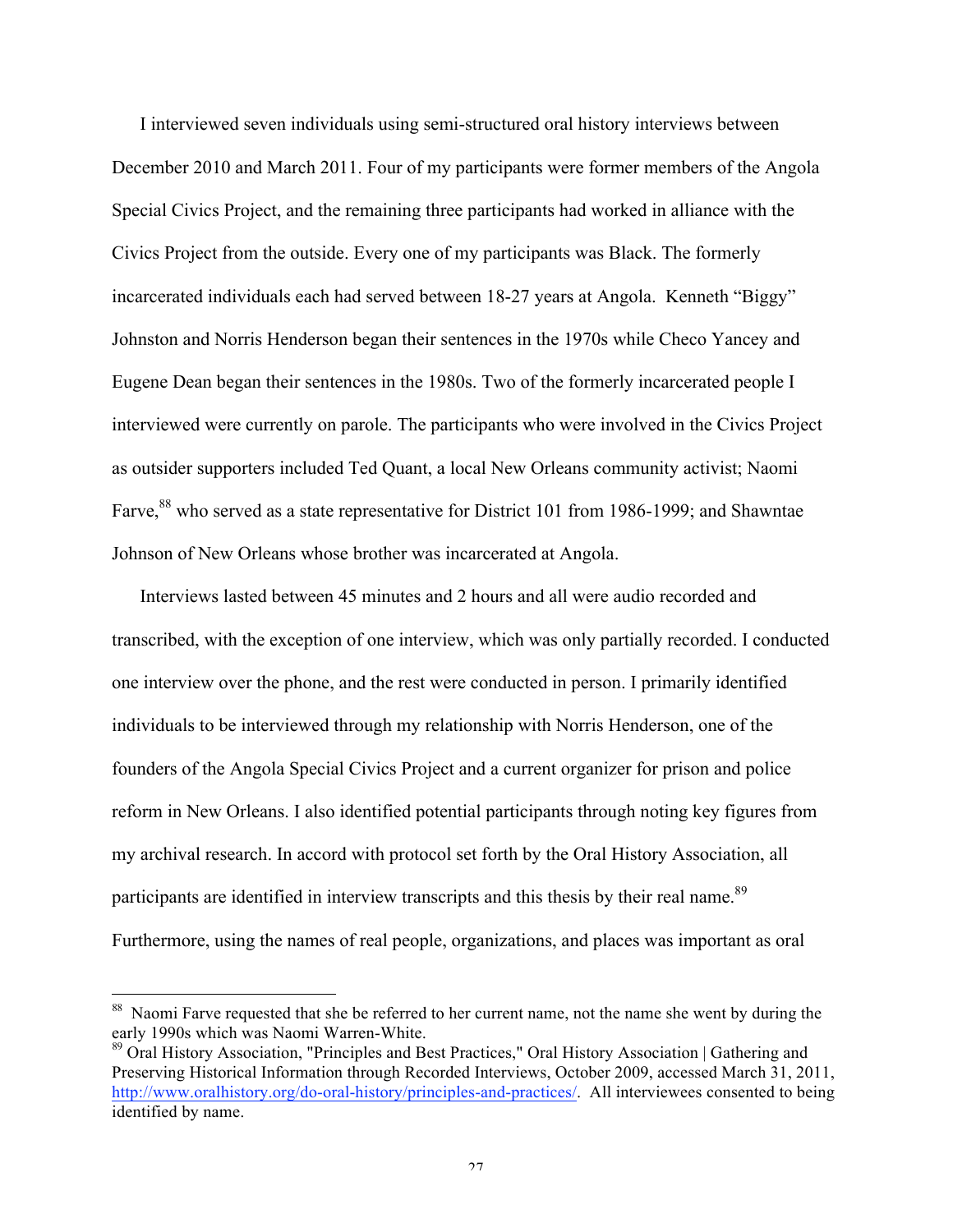historians have asserted a central purpose of such research is to create archives for "social groups whose written history is either missing or distorted.<sup>"90</sup> Thus, my thesis is an opportunity to create an archive of the historical events of the Angola Special Civics Project and prison reform organizing in Louisiana, which has been largely absent in other historical archival materials.

In my interviews, I asked the interviewees several questions including: How did they get involved in prison reform? What were their personal and organizational goals and strategies? How did they personally participate? What groups were involved in the organizing projects? What events or people influenced how the general public and politicians were conceiving of incarceration in the 1980s and 1990s? What is the legacy of this moment of activism? I also asked specific follow-up questions tailored to each interview. My interviews were semistructured for a variety of reasons. Through this method, I have been able to ask questions fundamental to my research while my participants had the space to influence the direction of the interview. Participants were able to discuss issues I had not previously identified, emphasize points I had not given as much attention to, and challenge assumptions of my research. This allowed for my research process to be dynamic and go in different directions than I had originally anticipated.

In addition to oral history, archival research was central to my project. My research relies heavily on the Angola prisoner news-magazine, *The Angolite*. For my research, I reviewed all issues of *The Angolite* published between 1978-1994.This publication is notable on several grounds. From 1975 until 1995, *The Angolite* operated as a free press. As discussed by former Angolite editor Wilbert Rideau in his memoir, *In the Place of Justice,* beginning in 1975 under

 <sup>90</sup> Alessandra Portelli, "What Makes Oral History Different," in *The Oral History Reader*, ed. Robert Perks and Alistair Thomson (London: Routledge, 2006), 64.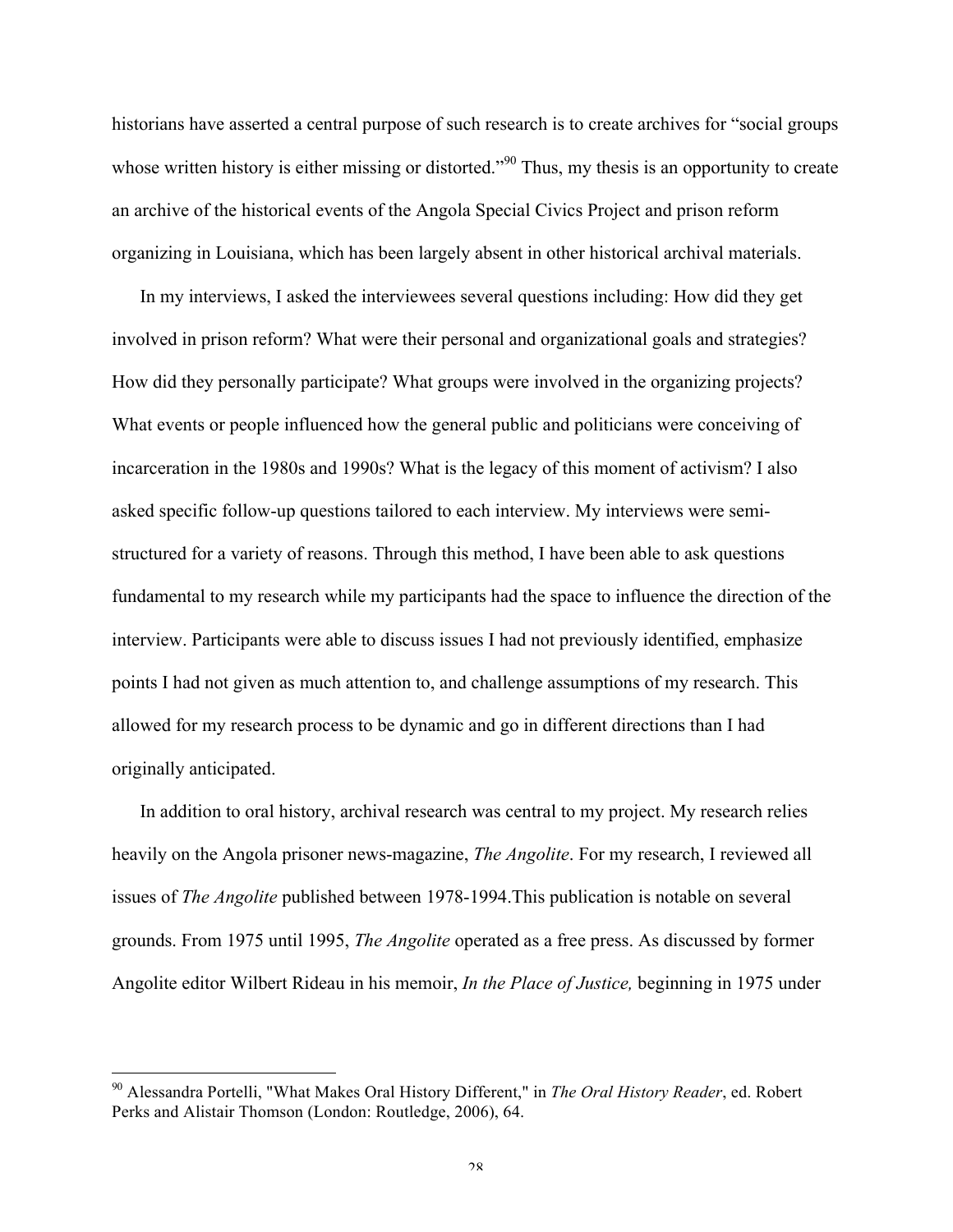the leadership of prison administrator C. Paul Phelps. <sup>91</sup> *The Angolite* was an uncensored prison publication. Phelps believed that it was important for the incarcerated men at Angola to have a free press, and he guaranteed that *The Angolite* would have access to information necessary for their investigative journalism.<sup>92</sup> This practice allowed for *The Angolite* to conduct in-depth investigations and news reporting on issues ranging from the effects of various national and state policies on Angola, different governors' approaches to clemency, sexual assault within Angola, the economics of prisons, and the activities of prison reform organizations. Their journalism won them several awards including The George Polk Award, the Robert F. Kennedy Journalism Award and several awards from the American Bar Association and the American Penal Press.<sup>93</sup> I supplemented the writings from *The Angolite* with archival material from local and national publications: the New Orleans *Times-Picayune,* the Baton Rouge *Morning Advocate, The Louisiana Weekly, The Dallas Morning News,* and *The New York Times.* 

My final source of research materials is prison memoir. The source of prison memoir informs my research by recounting not only the events inside Angola during the 1980s and 1990s, but also the shape of living within Angola, and the different political analysis of the Louisiana prison system gained from that experience. In particular, my thesis draws from Wilbert Rideau's memoir *In the Place of Justice: A Story of Punishment and Deliverance,* which traces Rideau's time inside Angola and his personal quest for freedom from his incarceration on death row in 1962 until his release in 2005. As well as Rideau's narrative, Robert Hillary King's memoir *From the Bottom of the Heap,* which*,* while less focused on the specific context of the Angola Special Civics Project, demonstrates another perspective on the political workings of Angola and

 $91$  See Chapter Four for a discussion of how progressive administrators were appointed to Angola.

<sup>92</sup> Rideau, *In the Place of Justice,* 112-113.

<sup>93</sup> Rideau, *In the Place of Justice*, 151-159.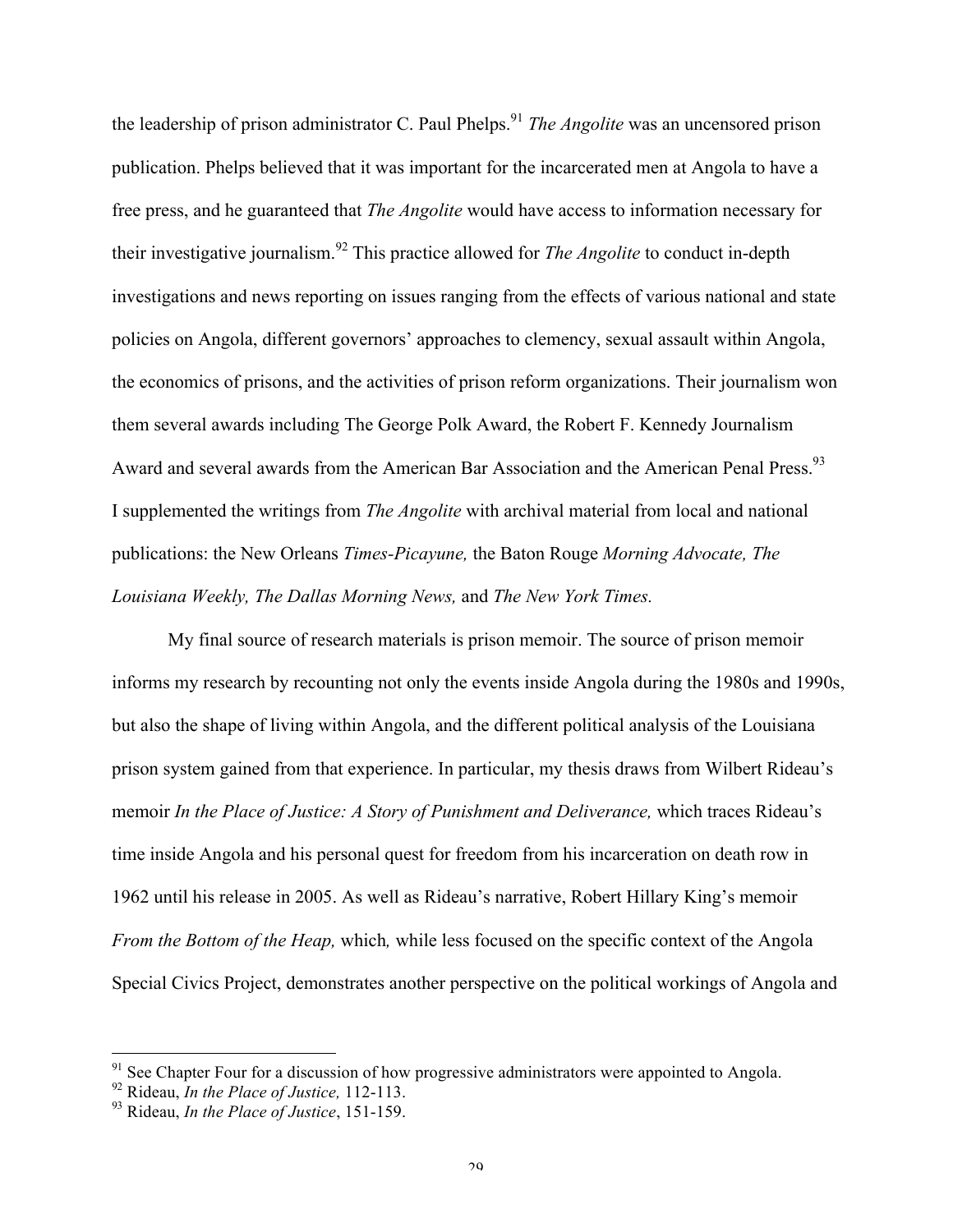the Louisiana criminal justice system. Prison memoir offers another form of prisoner writing that contributes to the telling the untold story of organizing at Angola.

## **Methodology**

As noted by several critical prison scholars, the modern prison system has intentionally sited prisons outside the purview of the general populace.<sup>94</sup> Through locating prisons in isolated rural areas, the state intentionally facilitates a collective public forgetting of the very existence of those housed within prison walls. When public discussions on incarceration do occur in mainstream media sources, they usually focus on top down political debates between politicians, prison administrators, academics, and advocates. Incarcerated people are either left out of the official public discourse completely, or rendered as untrustworthy criminal objects.

Within this context, significant barriers exist to charting any social history of prisoners' lives within Angola when relying on traditional historical sources. These barriers are particularly heightened when focusing on the political organizing of incarcerated people and their allies. Mainstream media often disregards the political action of grassroots social movements at best, or at worst is often outright hostile to movements' aims and strategies.<sup>95</sup> Due to the stigma of criminalization, prisoners and their political allies are easy targets for delegitimization in their anti-prison struggles. Hence, it becomes necessary to turn to oral history and alternative media sources in piecing together the untold story of the Angola Special Civics Project and their partners for prison reform.

Therefore, because mainstream sources ignore or distort the lives of incarcerated activists, there is a political reason to focus my research on a combination of oral history interviews, archival research, and prison memoir. In her article "Challenging Penal Dependency: Activist

<sup>&</sup>lt;sup>94</sup>Foucault op cit; Ruth Wilson Gilmore op cit.<br><sup>95</sup> Jackie Smith et al., "From Protest to Agenda Building: Description Bias in Media Coverage of Protest Events in Washington D.C.," *Social Forces* 79, no. 4 (June 2001): 1398.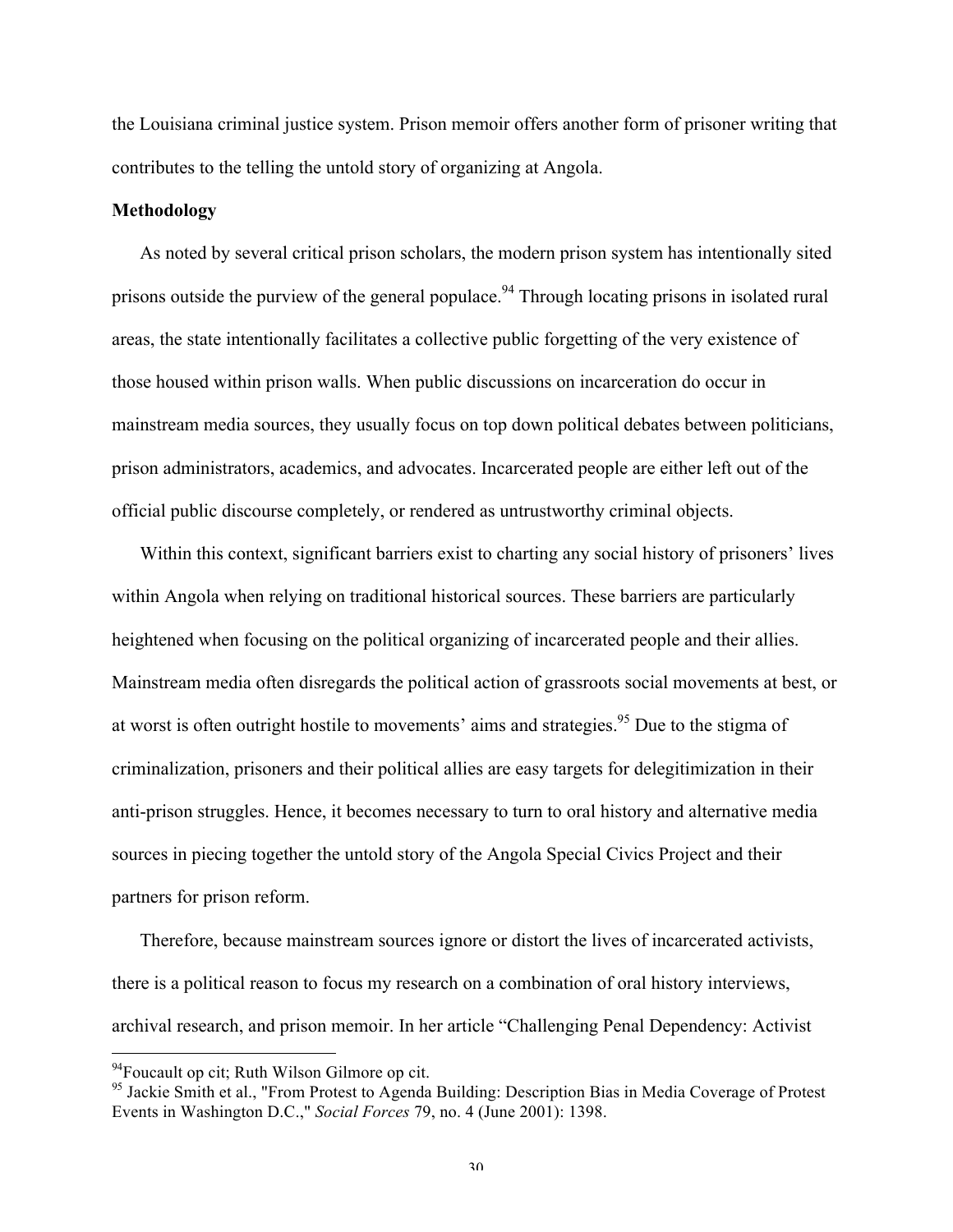Scholars and the Antiprison Movement," activist-scholar Julia Sudbury writes that focusing on the testimonies of current and formerly incarcerated people in research "resists the silencing and dehumanization that are central to the processes of mass incarceration and social death."<sup>96</sup> Through centering incarcerated people's experiential knowledge, I hope to contest the dehumanization of those confined within prison walls and illuminate their subjectivity as evidenced by their active challenges to the structures of the Louisiana penal system.

 Moreover, I argue that the knowledge of people with direct experience of the prisonindustrial complex is of utmost importance to both understanding the operations of the prison system and to formulating oppositional strategies. In *Forced Passages: Imprisoned Radical Intellectuals and the US Prison Regime*, Dylan Rodriguez writes of the necessity of centering incarcerated activists, as part of what he terms "radical prison praxis." Rodriguez traces how incarcerated peoples have developed key theoretical interpretations of the prison through their lived experiences, and as they have resisted the prison they have developed even deeper understandings. $97$  Hence, the political necessity in centering the words and memories of men incarcerated at Angola in my research into Louisiana prison opposition.

#### **A Note on Activist-Scholarship and Antiprison Politics**

I came to this project as a graduate student trying to figure out my place within activistscholarship. For almost a decade I have been personally involved in and committed to struggles for racial justice, particularly as they attempt to erode the seemingly ever-growing prisonindustrial complex. As a teenager, I was politicized in the Unitarian Universalist faith tradition's youth movement that was grappling with developing anti-racist politics and organizing the

<sup>&</sup>lt;sup>96</sup> Julia Sudbury, "Challenging Penal Dependency: Activist Scholars and the Antiprison Movement," in *Activist Scholarship: Antiracism, Feminism, and Social Change*, ed. Julia Sudbury and Margo Okazawa-Rey (Boulder: Paradigm Publishers, 2009), 30.

<sup>97</sup> Dylan Rodriguez, *Forced Passages: Imprisoned Radical Intellectuals and the U.S. Prison Regime*  (Minneapolis: University of Minnesota Press, 2006), 77-78.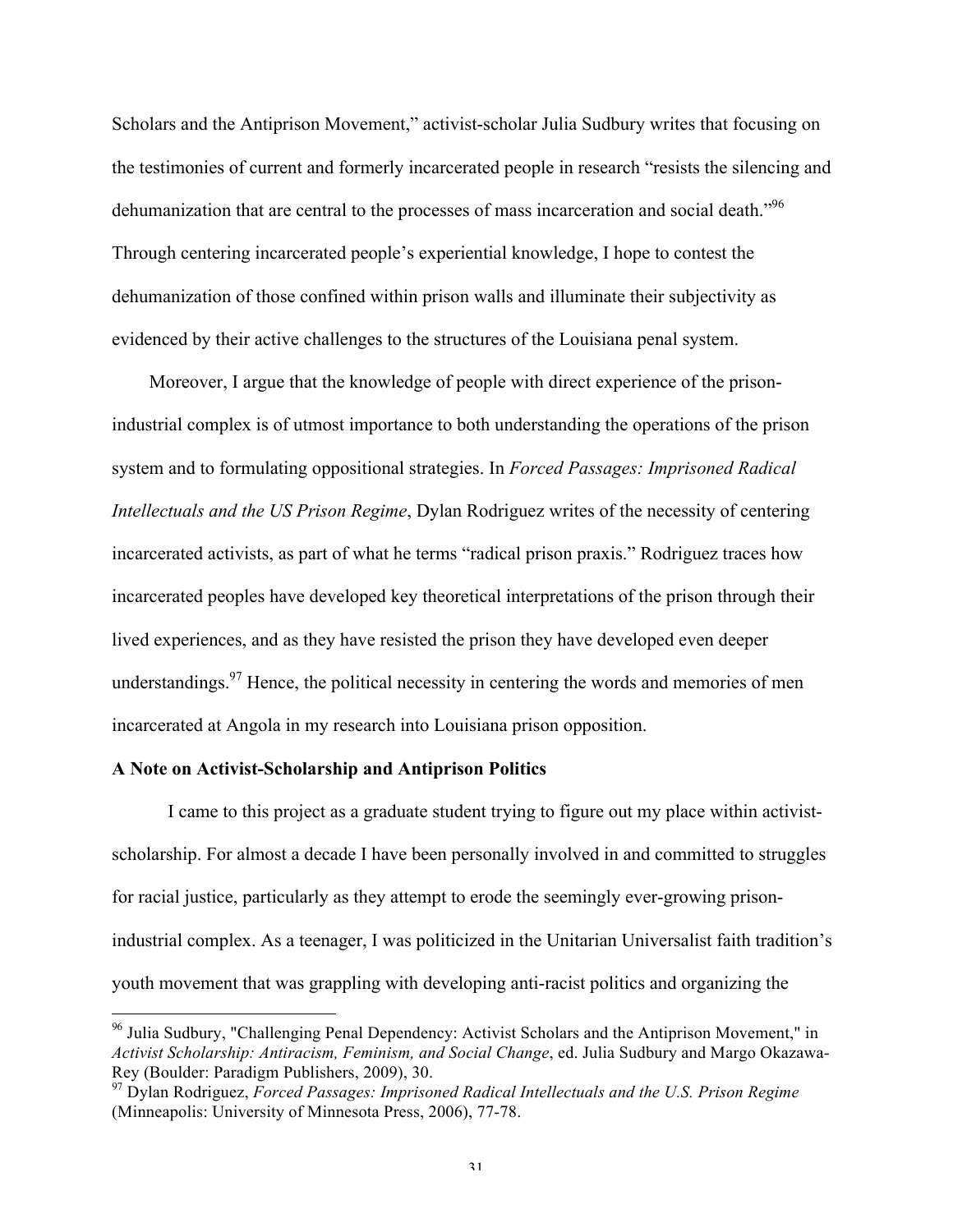broader faith community for prison reform. Over the last several years in New Orleans I have been involved in supporting community organizing for prison and police reform. Informed by the work of antiprison activists and writers, I see the system of incarceration as a fundamental site of upholding the systematic violence of white supremacy, capitalism, and heteropatriarchy in the United States. Based in this belief, I self-identify as a prison abolitionist who dreams of a world where love and compassion are guiding principles of society rather than fear and repression.

Given my political commitments, my work on this thesis has not been as a detached researcher, but as someone looking for untold histories of the prison system that might shed some light on avenues for strategic action. My experience and participation in political movements has deeply shaped my research and writing often beyond the influences of my academic training. My research questions have been informed by the conversations and tensions I have witnessed in grassroots organizing and my sense of accountability to my participants stems from years of anti-racist training. Indeed, the goal of my thesis is to be relevant to activists looking to learn from the successes and limitations of earlier organizing efforts. Furthermore, I hope readers of this project will be inspired by the story of the Angola Special Civics Project and be further moved towards collective action.

However, I do not wish to ignore the voyeur role I inhabit while engaged in studying Angola. As discussed by Julia Sudbury on the position of all activist-scholars involved in critical prison studies, my work is inherently complicated by the contradictions of benefiting by attaining my masters degree via studying the very prison system I desire to dismantle.<sup>98</sup> Indeed, as a white young woman born and raised in the US North with limited direct exposure to the Louisiana criminal justice system, my politics push me to examine my own motivations for this project and honestly consider the real possibility that my thesis will serve only to further my individual

<sup>98</sup> Sudbury, "Challenging Penal Dependency," 27-32.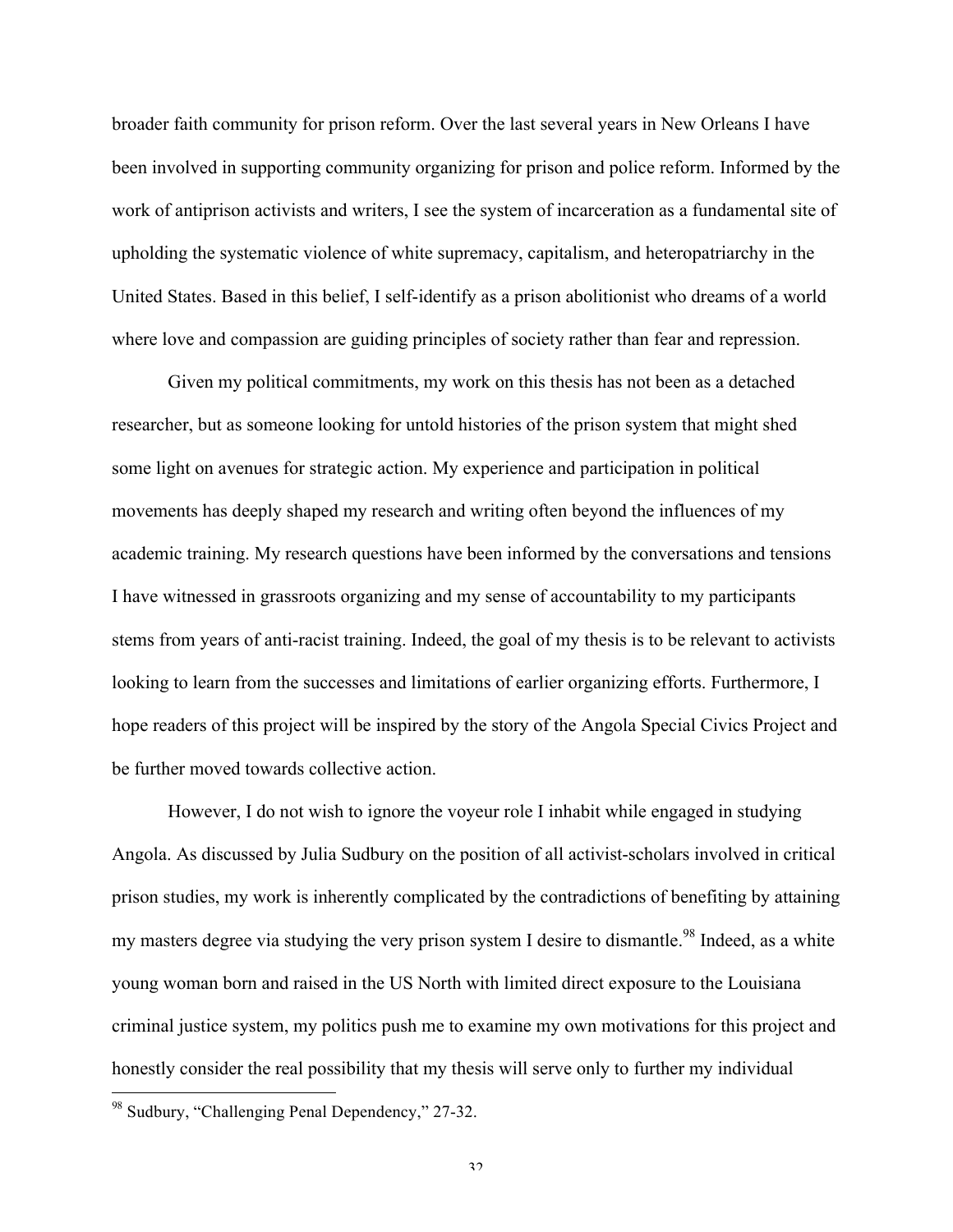academic career. Still, even with the contradictions, I think we all have much to learn from the story of men who struggled under confinement to develop alternatives to the newly emerging prison industrial complex in the Deep South.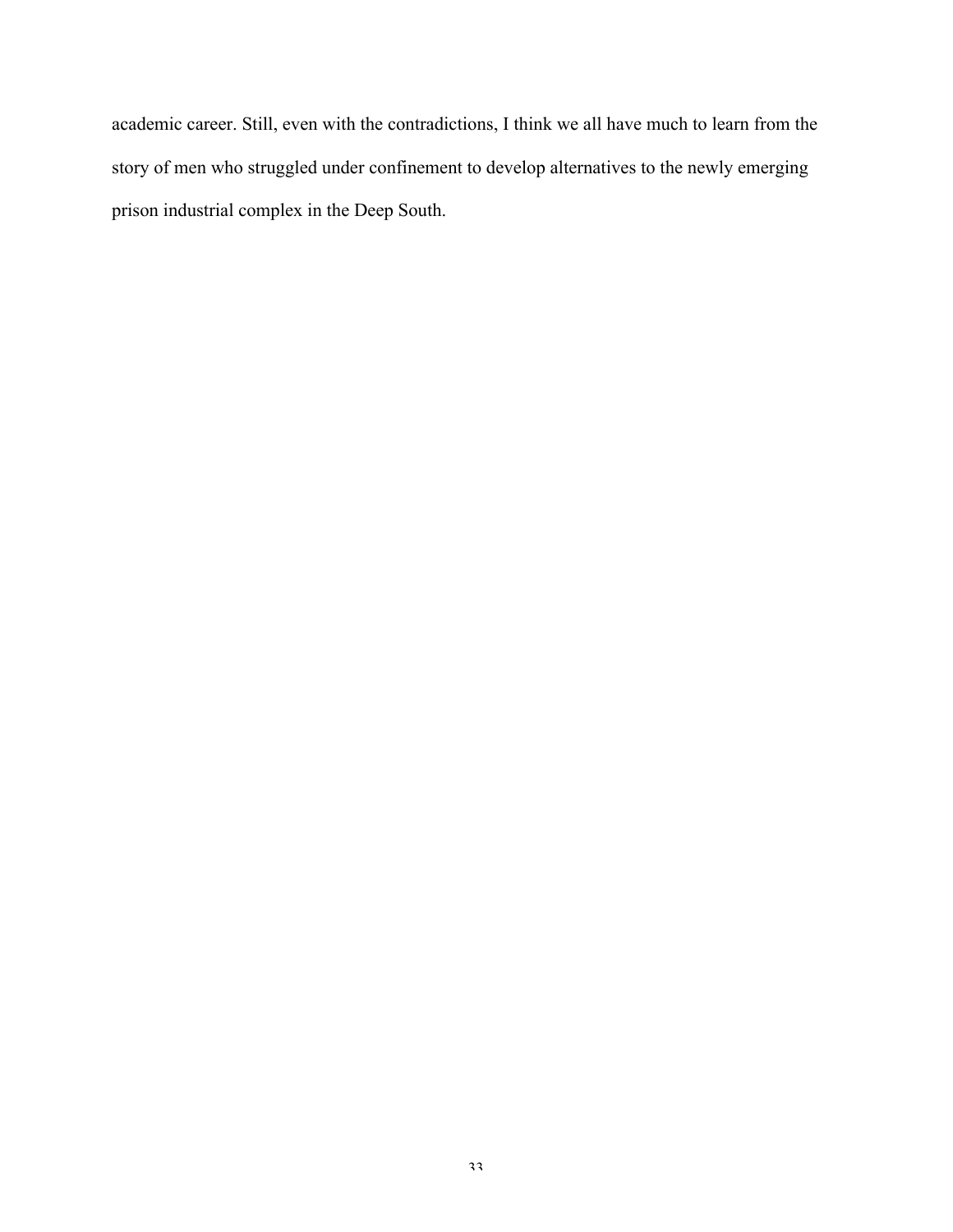# **CHAPTER 4: Political Opportunities Amidst the Rise of the Prison Industrial Complex Introduction**

During the 1970s and 1980s, law and order politics swept the nation. Following Nixon's prioritization of criminal justice as a national political issue in response to Black and Third World liberationist moments, states began enacting a series of draconian laws aimed at locking up more people for longer sentences.<sup>99</sup> Louisiana followed suit, expanding its penal system on a scale unmatched in its history. This included lengthening prison sentences, restricted criteria for parole and clemency, reduction of prisoners ability's to earn good time off their sentences, and the elimination of parole for entire classes of prisoners. 100 However, these political shifts did not result in prisoner apathy, but rather fostered a climate for prisoner organizing. In this chapter I will demonstrate that the combination of the political threat of natural life in prison, and the political opening of sympathetic corrections officials led to a dialectical process, which afforded incarcerated activists the political opportunity for the formation of the Angola Special Civics Project.

In the 1970s and 1980s, the Louisiana legislature passed a series of laws enacting longer and stricter sentencing in response to federal court decisions. During the same period, Republican Governor Dave Treen curtailed the use of pardons and parole. While the political decisions made in Louisiana followed the general pattern sweeping the US, Louisiana stood out for both its heightened rate of incarceration and the severity of life sentencing. According to *The Angolite*, by 1984, Louisiana incarcerated a third of the nation's people serving life without parole sentences.<sup>101</sup> These moves fueled hopelessness within Angola as scores upon scores of

 <sup>99</sup> Parenti, 8-12.

<sup>100</sup> Ron Wikberg, "The Long-Termers," in *Life Sentences: Rage and Survival Behind Bars* (New York: Times Books, 1992), 233.

<sup>&</sup>lt;sup>101</sup> *The Angolite,* "Lifers," November/December 1984, News Briefs.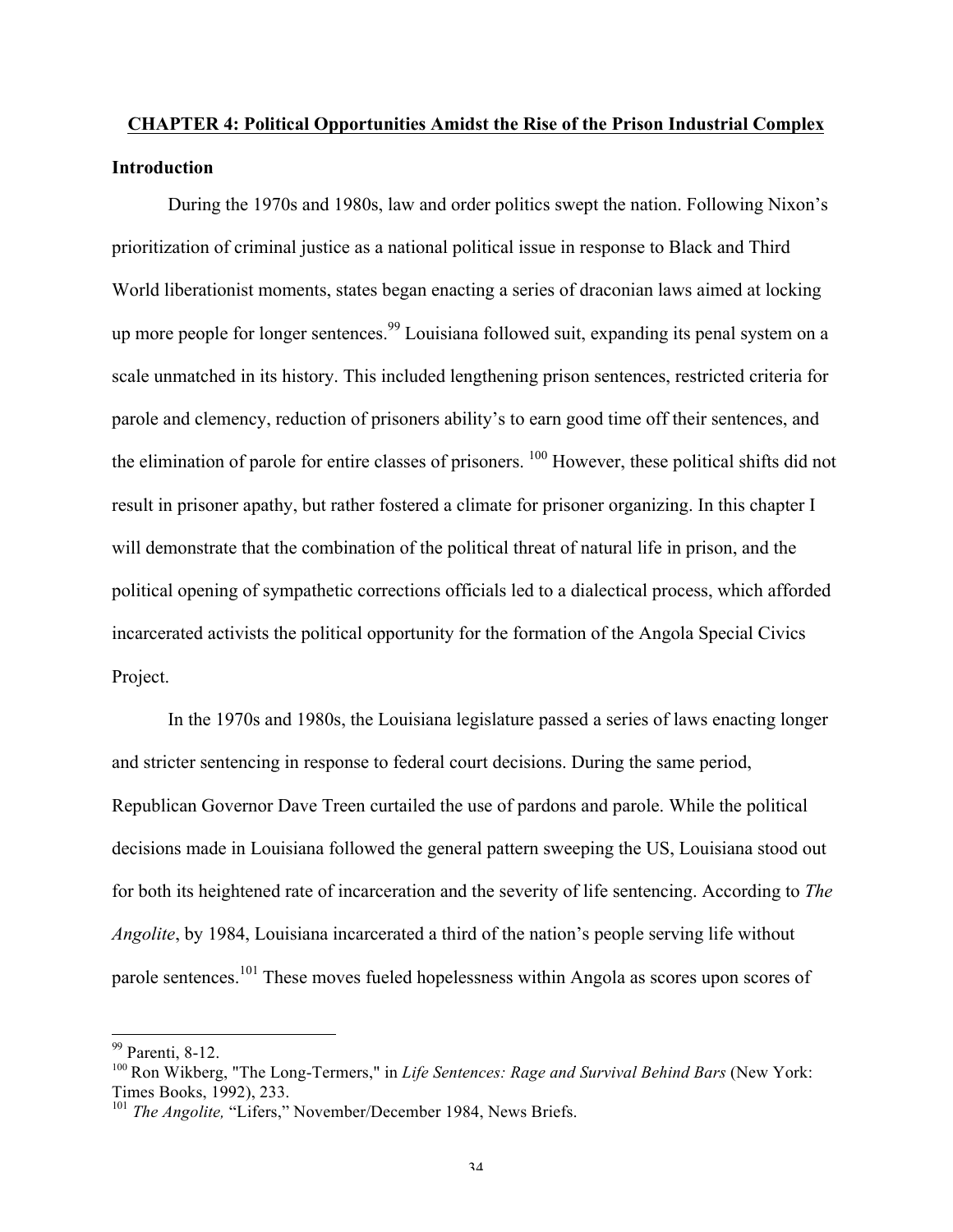men began to fear dying behind prison walls. However, rather than passively accept their fate, the threat of life imprisonment led to the development of prisoners' collective resistance.

Yet, this period also brought a key political opportunity for the men inside seeking new methods of release. Sociologist James M. Jasper has articulated that "opportunities matter most to movements that have few of them, that are severely repressed."<sup>102</sup> As incarcerated individuals, the men of the Angola Special Civics Project were highly regulated; opportunities taken for granted by the outside world had enormous impact for their organizing. The central opening was the appointment of a series of reformist corrections officials in response to the mismanagement of Angola during the 1960s and early 1970s. Similar to the history of prisoner organizing in Massachusetts at Walpole, reformist administrators created a climate tolerant to prisoner organizing.<sup>103</sup> Prisoners were given access to free presses and allowed to hold large events and meetings with outside supporters. In time, these political openings were taken advantage of by incarcerated activists at Angola strategizing for a way out.

#### **The Rise of the Prison Industrial Complex**

Historically, while the Louisiana prison system was continually under scrutiny for its corruption and ill management throughout the twentieth century, it was unusually lenient in the release opportunities afforded its prisoners. From 1886 until 1914, individuals with life sentences were eligible for release after serving fifteen years in prison. In 1916, the legislature created the Board of Parole and gave it the authority to parole lifers after a minimum of five years in prison.<sup>104</sup> Then, beginning in 1926, the Board of Pardons automatically reviewed all people

<sup>&</sup>lt;sup>102</sup> Jasper, 967.<br><sup>103</sup> Jamie Bissonette, *When the Prisoners Ran Walpole: A True Story in the Movement for Prison Abolition* (Cambridge, MA: South End Press, 2008), 41-50.

<sup>&</sup>lt;sup>104</sup> Burk Foster. "What Is the Meaning of Life: The Evolution of Natural Life Sentences in Louisiana, 1973-1994" (lecture, Academy of Criminal Justice Sciences Annual Meeting, Boston, May 9, 1995), accessed March 10, 2011, www.burkfoster.com/MeaningofLife.htm.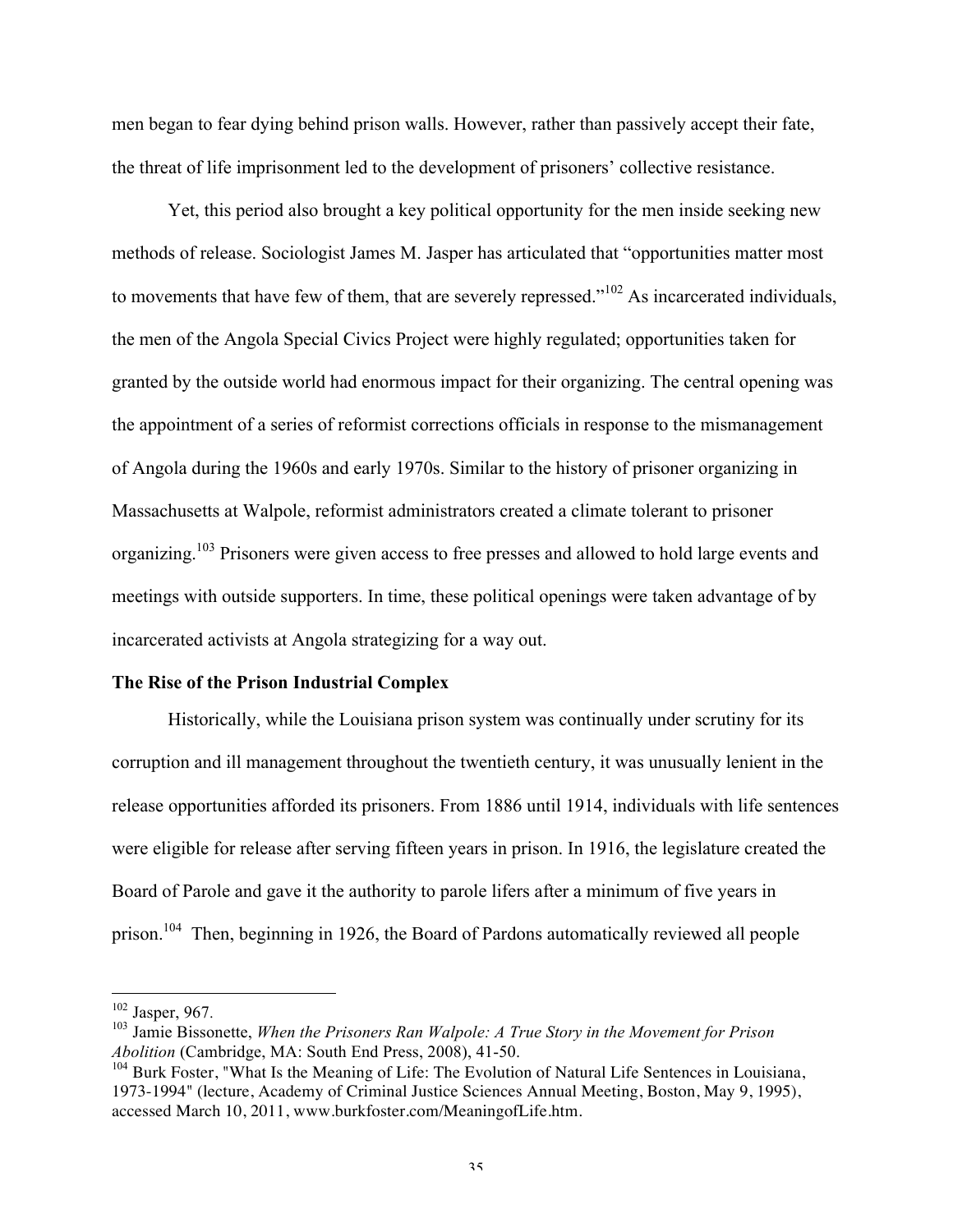incarcerated with a life sentence for a pardon after serving ten and a half years.<sup>105</sup> Although release was conditioned on the approval by the general manager of the prison that held the individual, in practice, people at all levels of the Louisiana criminal justice system began to assume that people serving life sentences with good behavior would be released under the "10/6" law.<sup>106</sup> Indeed, in a 1971 ruling converting a death row inmate's sentence to life imprisonment, Louisiana Supreme Court Justice Joe Sanders stated that a life sentence "really means imprisonment for only ten years and six months. No true life sentence exists in Louisiana."<sup>107</sup> Incoming inmates carried this understanding of law. According to Kenneth "Biggy" Johnston, when he was sentenced to life in prison in 1972, it was "understood that you do ten years and six months on life."<sup>108</sup> However, the political tide was rapidly shifting, and Biggy Johnston soon found himself, like thousands around him, locked away for over twenty years.<sup>109</sup>

In the 1970s, the Louisiana state legislature began slowly chipping away at what had become standard Louisiana legal practice for half a century. On June 29, 1972, the U.S. Supreme Court abolished the death penalty, voiding all death sentences across the nation. In response, the Louisiana Supreme Court resentenced all former death row prisoners to life imprisonment.<sup>110</sup> Fearful of the political ramifications if former death row inmates were to end up paroled to the free world, the Louisiana legislature started restricting parole eligibility during the 1973 legislative session. Louisiana politicians revised the sentencing laws for second-degree murder

<sup>&</sup>lt;sup>105</sup> Ron Wikberg, "The Long-Termers," 225.

<sup>&</sup>lt;sup>106</sup> The Angolite, "A Rope without a Noose," September/October 1982, Legal Spectrum sec.

<sup>&</sup>lt;sup>107</sup> *The Angolite*, "The Forgotten Men," May/June 1980, Cover Story.

<sup>&</sup>lt;sup>108</sup> Johnston, Kenneth "Biggy" Interview by author. January 15, 2011.

<sup>&</sup>lt;sup>109</sup> *The Angolite* is filled with stories of men growing old in Angola who were sentenced to life by trial or as a plea bargain and were promised by their personal attorneys, judges, and even prosecuters that they would only have to do ten years and six months.

<sup>110</sup> Rideau, *In the Place of Justice,* 75.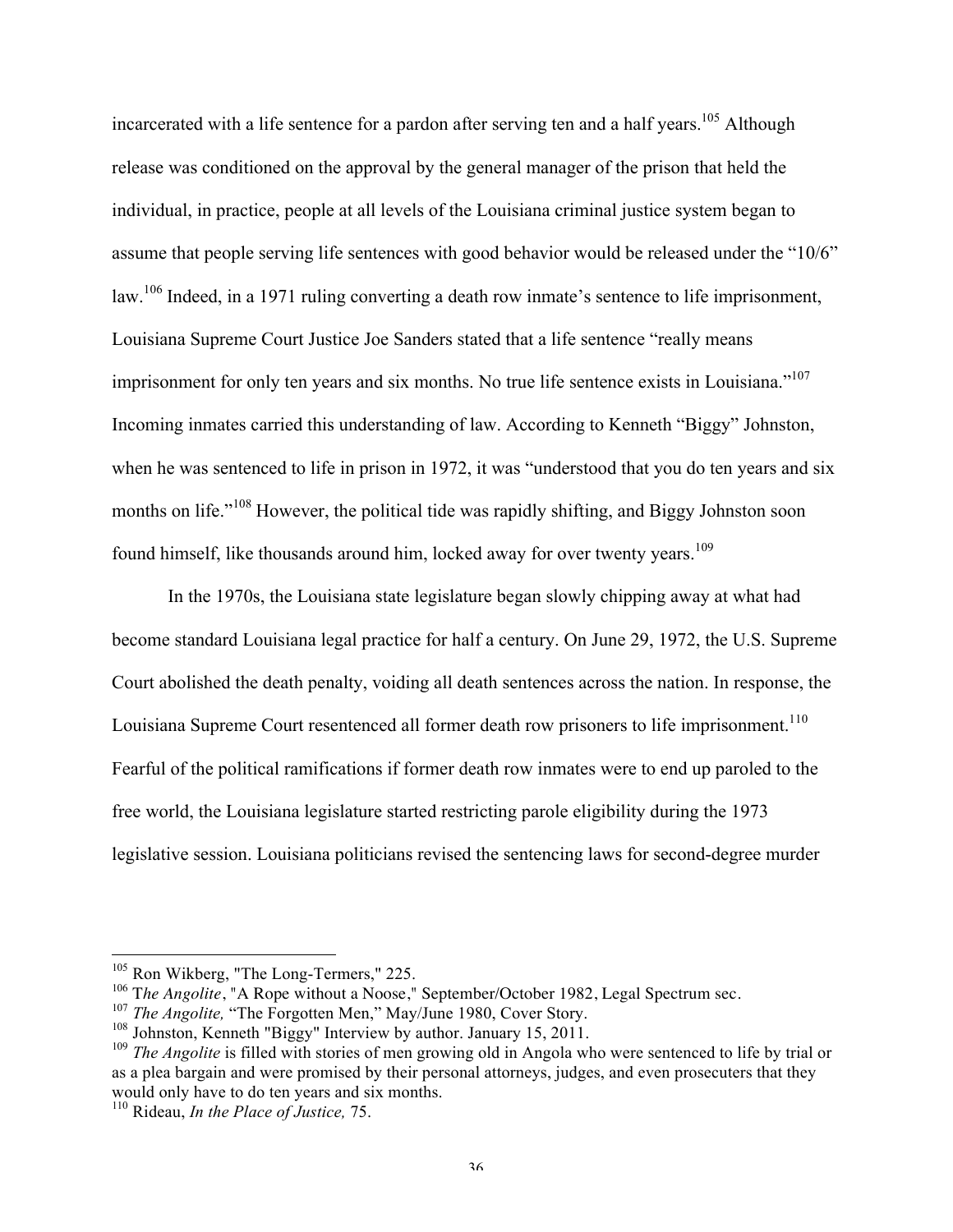life sentences, now requiring a minimum of twenty years served.<sup>111</sup> Under the new state constitution created in 1975, the legislature eliminated the automatic pardon review at ten years and six months. While lifers could still be reviewed for a pardon, a more stringent process was implemented. Finally, in 1979 the Louisiana Legislature completely repealed the "10-6 law" with retroactive effect frustrating the scores of men at Angola expecting to be pardoned after serving ten years and six months.<sup>112</sup> With this move, Louisiana became one of the few states in the nation to employ only natural life, also known as "life without parole" in its life sentencing.

Inside Angola's walls, incarcerated men began witnessing the effects of the changes to the life sentencing laws. Norris Henderson states that the changes were dramatic:

By 1979, they had abolished all benefits around life sentences. No more parole, no probation, no suspension of sentence around life sentences so life actually became life. So the challenge to us now became: our numbers are growing astronomically, we just kind of went from a handful of lifers in the prison to all of a sudden "boom" everybody has life now... Something is wrong with this picture.<sup>113</sup>

When Henderson was first incarcerated in the early 1970s, he was one of a few lifers inside Angola. Within a decade the percentage of lifers inside increased exponentially. In 1972, there were only 193 men serving natural life sentences, but by 1982 those numbers had increased to 1,084.<sup>114</sup> This was the result of the changes to life sentences plus elimination of "good time" laws and work furloughs.<sup>115</sup> Imprisoned men recognized that the changing laws served as a political threat against them.

These legal changes were not passively accepted. Writers at *The Angolite* worked to publicize the issue in dozens of articles during the early 1980s. In particular, Angolite staff

 <sup>111</sup> *The Angolite*, "Life: No Rhyme, No Reason," September/October 1982, Special Section.

<sup>&</sup>lt;sup>112</sup> *The Angolite.* "On the 10-6 Front," March/April 1983, Legal Spectrum sec.

<sup>&</sup>lt;sup>113</sup> Henderson, Norris. Interview by author. December 14, 2010.

<sup>&</sup>lt;sup>114</sup> Foster, "What is the Meaning of Life." By 1994, there were over 2,500 natural life sentences in the Louisiana prisons system.

<sup>115</sup> *The Angolite*, "A Hidden Agenda?" September/October 1984 Sept/Oct, Commentary.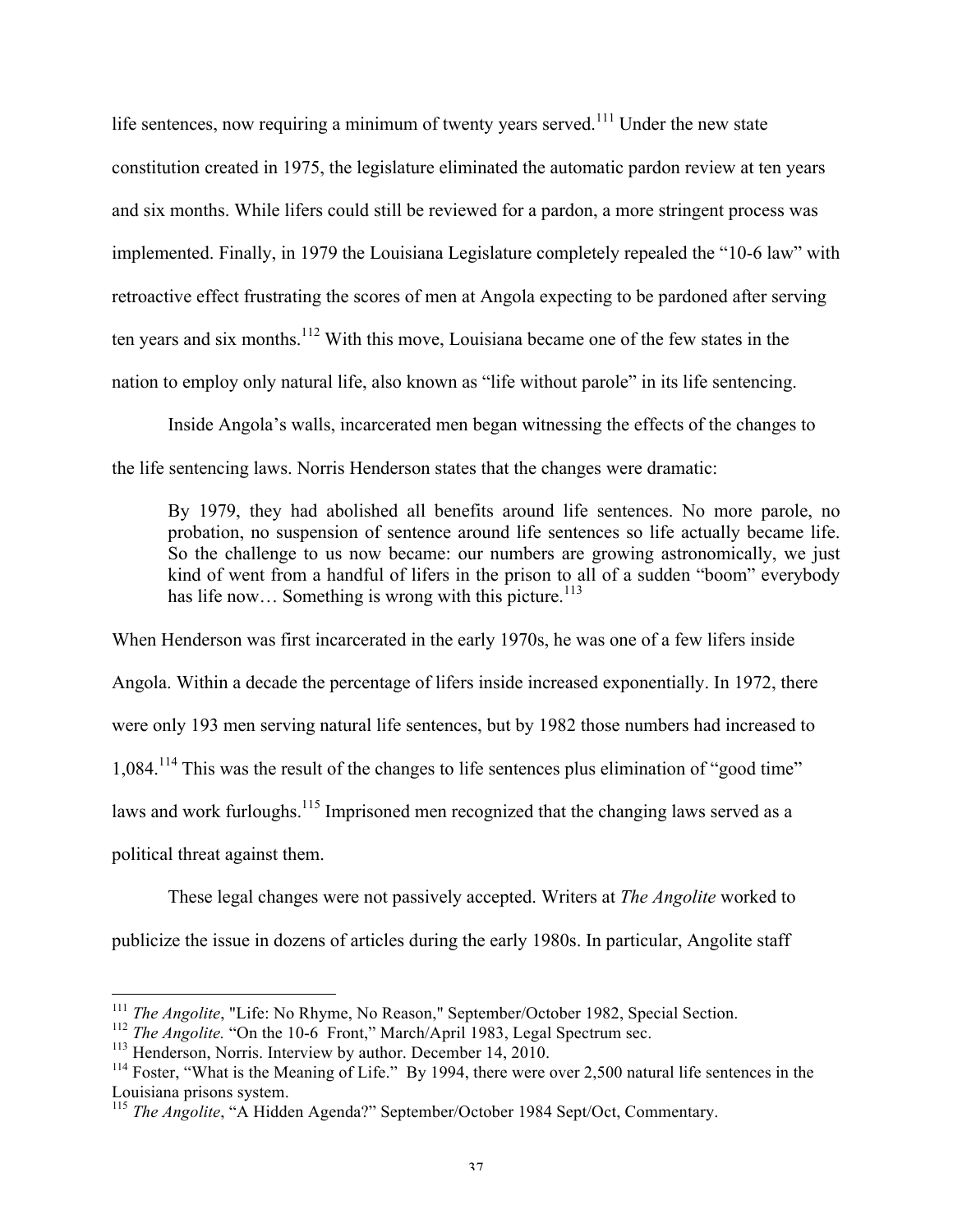highlighted the racialized nature of the application of new sentencing laws. For example, the 1982 Special Section story, "Life: No Rhyme, No Reason," argued that Black defendants were being sentenced to life while white defendants with similar charges were sentenced to the lesser charge of manslaughter. Then chairmen of the Angola Lifers Association, Andrew Joseph, is quoted stating,

Blacks today before a court of law are in much the same situation they were in during the days of the Ku Klux Klan – the only difference is that today many of the racists wear black robes instead of white ones. We find that all that was accomplished during the civil rights era has been lost or drastically reduced.<sup>116</sup>

These arguments specifically contested the repeal of the 10-6 law on the grounds that officers of the court had assured them the possibility of parole upon their conviction while also calling attention to the deeper racial power dynamics at play in the criminal justice system.

Furthermore, numerous prisoners sentenced under the 10-6 law legally challenged the state for their rights to parole eligibility. As early as 1979, lifers Biggy Johnston and Ron Wikberg began doing legal research on the 10-6 repeal to try and challenge the retroactive effect of the law.<sup>117</sup> By the early 1980s, several people who had accepted a guilty plea bargain under the promise that a life sentence was ten years and six months challenged their convictions on the argument that the state had broken its plea bargain. In response, the Fifth Circuit court issued contradictory rulings with most people's convictions being upheld, but a few individuals' convictions were overturned.<sup>118</sup> For a while, this gave lifers at Angola sentenced under the 10-6 law hope that they had a chance at freedom. This hope did not last long, as in February of 1985 the Louisiana Supreme Court decided once and for all that the new life sentencing laws were

 <sup>116</sup> *The Angolite*, "Life: No Rhyme, No Reason," September/October 1982, Special Section.

<sup>&</sup>lt;sup>117</sup> *The Angolite*, "The Forgotten Men," May/June 1980, Cover Story.

<sup>118</sup> *The Angolite*, "The Effects of Dunn," March/April 1982, Legal Spectrum; *The Angolite*, "A Rope without a Noose," Sept/Oct 1982, Legal Spectrum; *The Angolite*, "On the 10-6 Front," March/April 1983.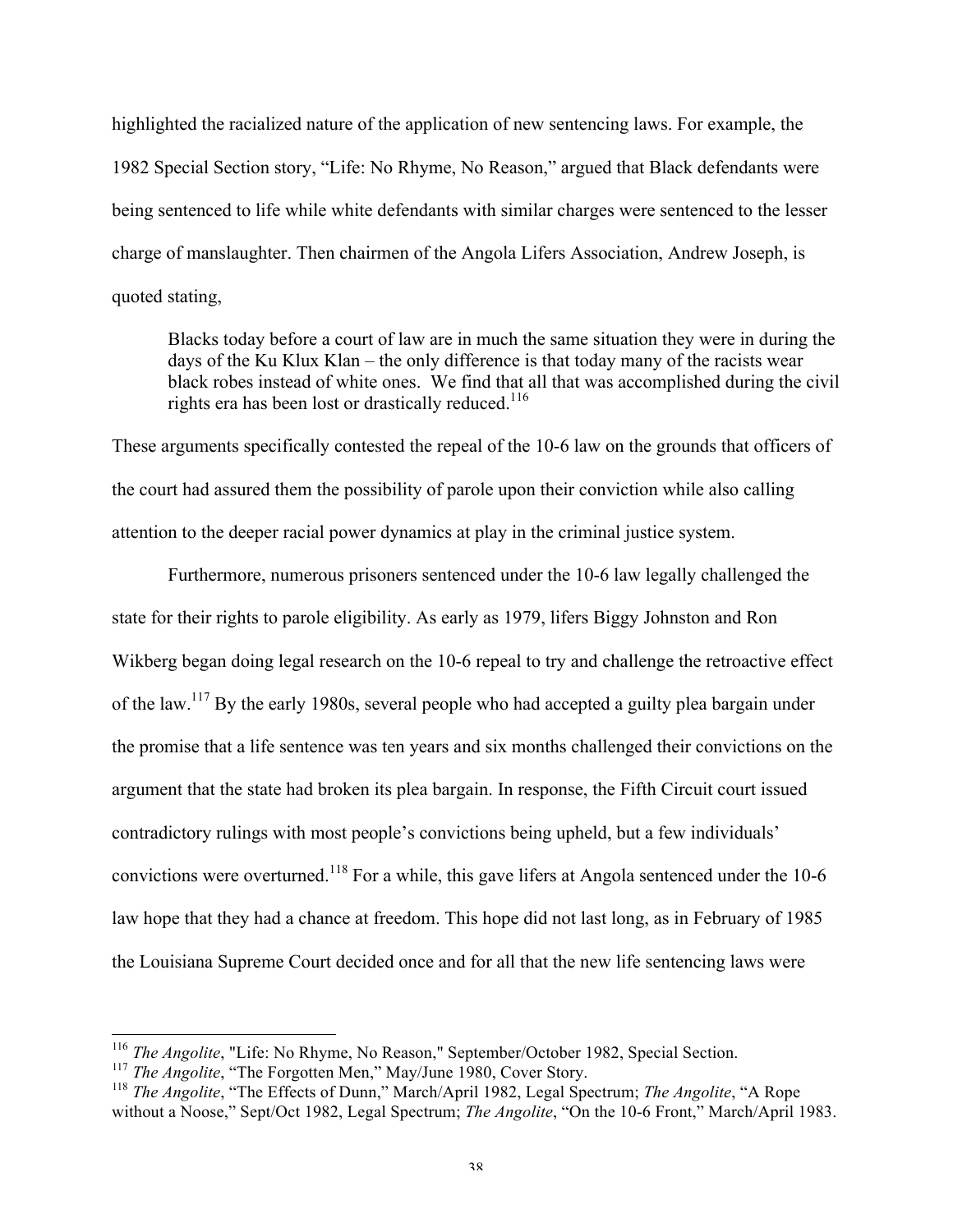applicable to all lifers, regardless of the law when they were sentenced.<sup>119</sup> Now, prisoners' only option for release lay with receiving some form of commutation from the governor, but this possibility was quickly narrowing as well.<sup>120</sup>

Legislators were not the only political officials influenced by the law and order politics sweeping the nation. During the 1980s, the issue of crime became central to gubernatorial campaigns with much attention given to the clemency process. In 1979, Republican Dave Treen was elected governor of Louisiana. Treen campaigned as being tough on crime and that he would curtail the use of pardons. As governor, Treen kept true to his word by implementing an unspoken moratorium on clemency during his first year.<sup>121</sup> His record during his second year was only slightly better at having granted nine commutations.<sup>122</sup> This was in sharp contrast to the previous governor, Edwin Edwards, who commuted 2,218 people between 1972 and 1980.<sup>123</sup> Moreover, the parole board, appointed by Treen, created stricter guidelines to reduce the number of paroles granted.124 Under these circumstance, Norris Henderson recalls, "nobody's moving cause everybody's following the mandate of the governor."<sup>125</sup>

According to Wilbert Rideau, Treen's approach to clemency had a marked influence on the population in Angola.

It fueled hopelessness among the prisoner population. The situation in the prison became so incendiary that [the warden], who had never asked for the release of a prisoner, suggested to [the pardon board chairman] that the governor commute the sentences of a couple of deserving lifers to relieve tensions at Angola.<sup>126</sup>

<sup>&</sup>lt;sup>119</sup>The Angolite, "The Turner Death Knell," March/April 1985, Legal Spectrum.

<sup>120</sup> Johnston, Kenneth "Biggy" Interview by author. January 15, 2011.

<sup>&</sup>lt;sup>121</sup> *The Angolite*, "Treen Speaks Out on Pardons," November/December 1981, News Briefs.

<sup>122</sup> Rideau, *In the Place of Justice,* 170.

<sup>&</sup>lt;sup>123</sup> *The Angolite*, "Life: No Rhyme, No Reason," September/October 1982, Special Section.

<sup>&</sup>lt;sup>124</sup> *The Angolite*, "Treen Speaks Out on Pardons," November/December 1981, News Briefs.

<sup>&</sup>lt;sup>125</sup> Henderson, Norris. Interview by author. December 14, 2010.

<sup>126</sup> Rideau, *In the Place of Justice,* 171.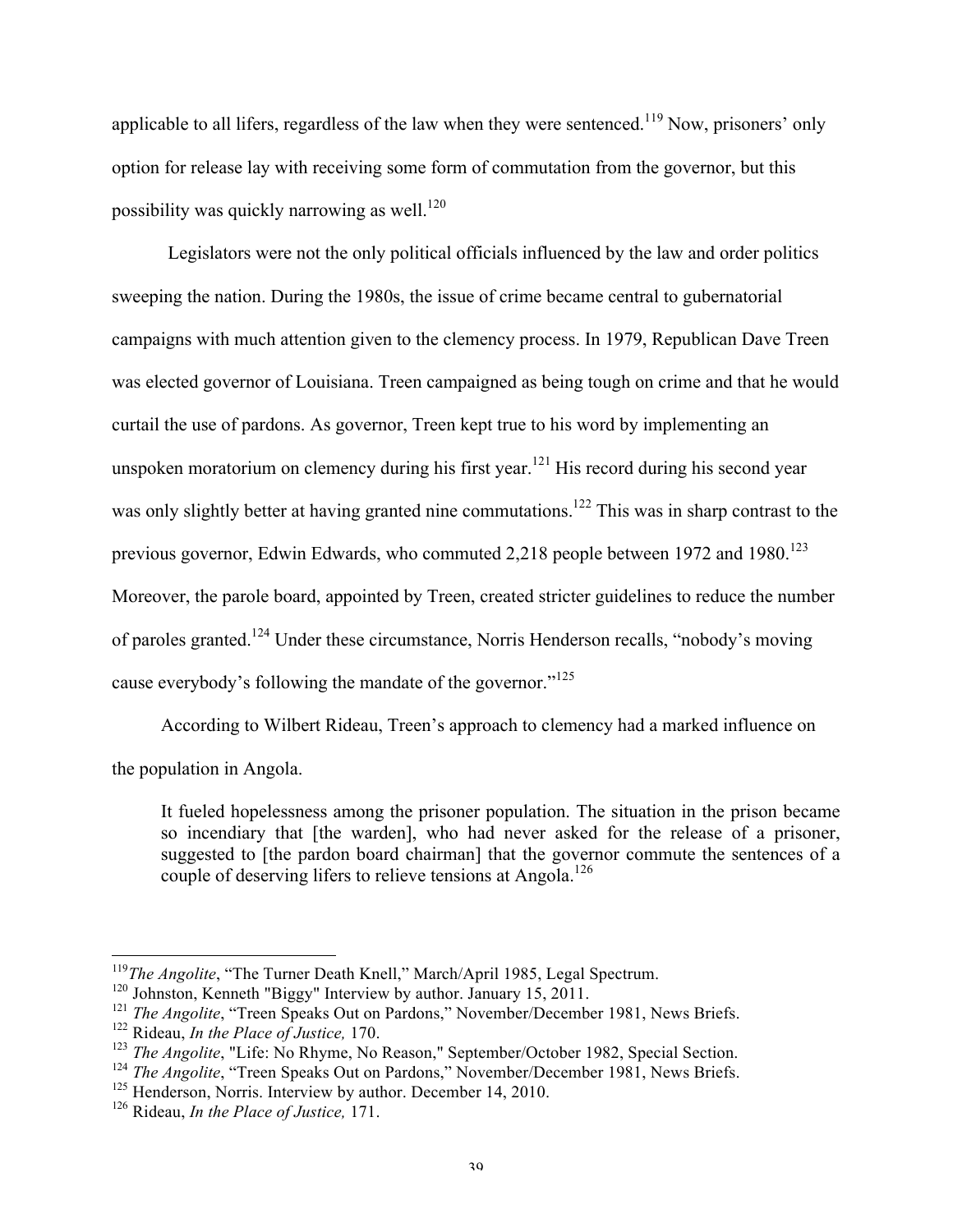Even with Treen increasing his commutations, the Angola population was on edge. Not only was no one getting out of Angola, the combination of harsher sentencing laws and lack of pardons or paroles being granted led to the swelling of the Louisiana penal system. By 1983, there was a net increase of 128 sentenced prisoners a month in Louisiana.<sup>127</sup> Quickly Angola became overcrowded. While *Angolite* staffers suggested alternatives to incarceration and an increase in clemencies granted to deal with this situation, Governor Treen sought to fix the situation by implementing "double-bunking" which was housing more prisoners in cells than they were designed for.<sup>128</sup> Federal courts rejected this plan, but the devaluation of prisoners' lives under Treen's administration was clearly evident.<sup>129</sup>

During Treen's re-election campaign against Edwin Edwards in 1983, the politicians' different politics on clemency was in the forefront of the election. With Treen trailing Edwards in the polls, he focused his campaign on attacking Edwards's liberal stance on clemency during his time as governor.<sup>130</sup> Although Edwards ended up defeating Treen in a landslide, Treen's focus on clemency had ripple effects beyond the election. By highlighting the clemency process during the campaign, Treen's brought more visibility to the clemency process than it had ever had in Louisiana.<sup>131</sup> In doing so, he made it a public litmus for other gubernatorial candidates to be measured against in future elections. The other ripple of the 1983 election had a quite different effect. For those incarcerated inside Angola, the differing clemency politics of Edwards and Treen underscored to them the tangible differences between Democratic and

<sup>&</sup>lt;sup>127</sup> *The Angolite*, "The Crowded Cage," November/December 1983, Cover Story.

<sup>&</sup>lt;sup>128</sup> *The Angolite*, "The Double-Bunking Issue," September/October 1982, Editorial. The other option proposed, and eventually adopted, was the expansion of the Louisiana prison system.

<sup>129</sup> Burk Foster, "Politics and Pardons: How It All Went Wrong," *The Angolite*, January/February 1988.

<sup>130</sup> Burk Foster, "Politics and Pardons: How It All Went Wrong," *The Angolite*, January/February 1988.

<sup>131</sup> Burk Foster, "Politics and Pardons: How It All Went Wrong," *The Angolite*, January/February 1988.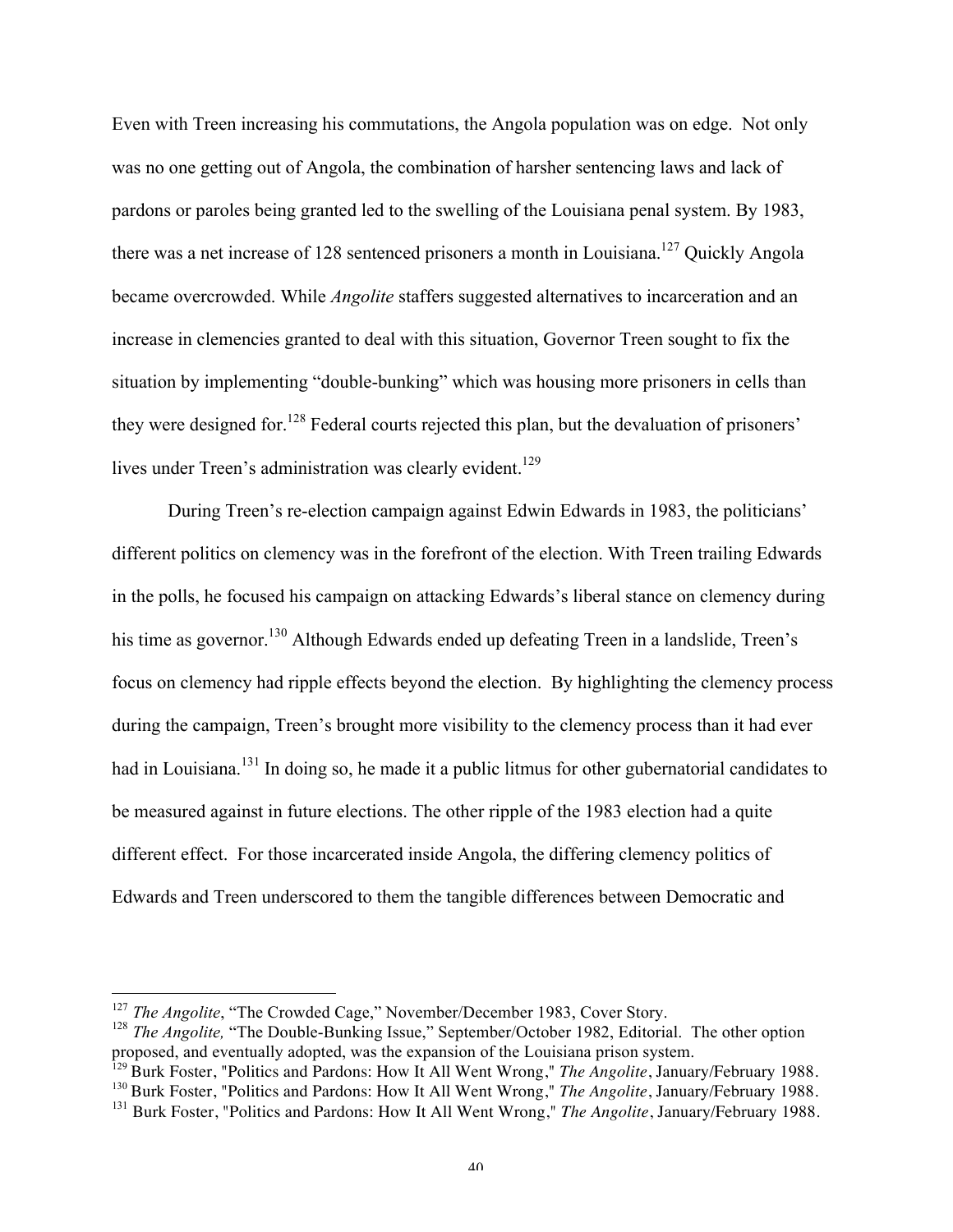Republican administrations.132 This governor's election demonstrated the material power the outcomes of state electoral politics had on their lives. Such a realization would deeply inform the strategies of the Angola Special Civics Project a few years down the road.

#### **From Crisis to Opportunity**

While the 1970s and 1980s witnessed the expansion of the Louisiana prison system through stiffer sentencing laws and reductions in the granting of parole and pardons, the era was also accompanied by the institutionalization of reformist corrections administrations. These officials' tolerance of prisoners' organizing provided a valuable political opportunity for incarcerated activists. Their actions allowed for prisoners to have connections to the outside world unimaginable in most prison. This raises the question: how was it that such a reformist administration was implemented in one of the most notorious prisons in the country? During the early 1970s, a series of crises led to the changing of the state's corrections department.

When Edwin Edwards entered office for his first term as Governor in 1972, Angola was rife with mismanagement and corruption. He appointed reformer Elayn Hunt as Corrections Head to clean up Angola, who in turn appointed out-of-state reformer C. Murray Henderson as warden of Angola.<sup>133</sup> Robert Hillary King writes in his memoir *From the Bottom of the Heap*  that the pre-existing administration at Angola resented the newcomers, which led to infighting.<sup>134</sup> Angola's old guard faction responded by letting the prison devolve further than it already had. Between 1973-1975 there were forty stabbing deaths at Angola and over 300 nonfatal knife injuries. Once again, Angola became known as the bloodiest prison in the nation.

 <sup>132</sup> Johnston, Kenneth "Biggy" Interview by author. January 15, 2011; Henderson, Norris. Personal communication with author. October 7, 2010.

<sup>133</sup> Robert Hillary King, *From the Bottom of the Heap: the Autobiography of Black Panther Robert Hillary King.* (Oakland, CA: PM Press, 2009), 175; *The Angolite*, "A New Beginnings," March/April 1984, Cover Story.

<sup>134</sup> Robert Hillary King, *From the Bottom of the Heap: the Autobiography of Black Panther Robert Hillary King.* (Oakland, CA: PM Press, 2009), 175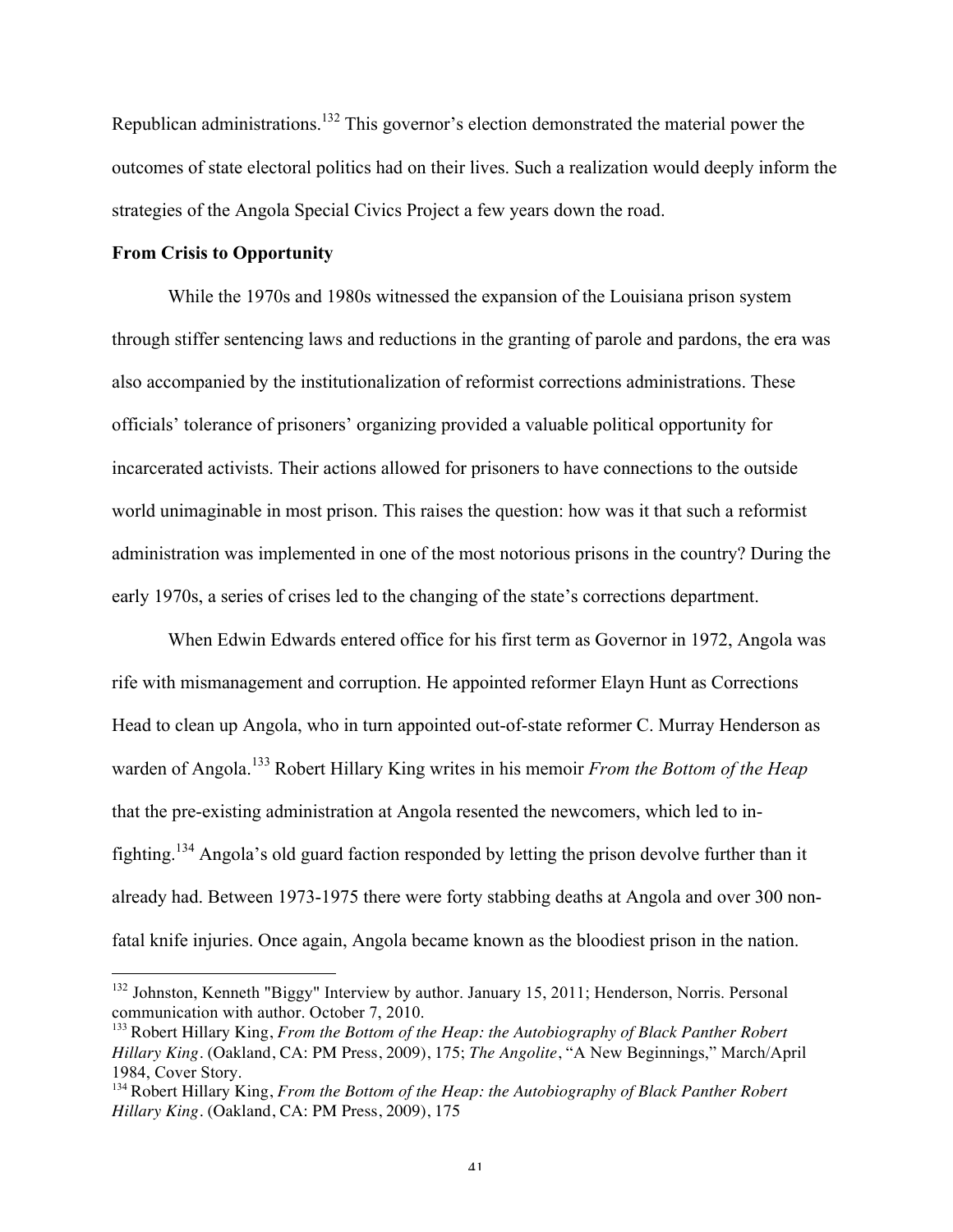Also in 1975, in response to a lawsuit by prisoners challenging conditions at Angola, federal district courts instructed the state of Louisiana to overhaul the Department of Corrections.<sup>135</sup> The Edwards administration used this as an opportunity to implement the changes they had already been working on. He appointed more reform-oriented officials to make the changes at Angola. These officials

armed by federal court order and backed by Edwards… moved aggressively to bring Angola under the umbrella of authority of the Baton Rouge administration. Within 18 months, they had ended the violence, cleaned up the prison, and relieved overcrowding.<sup>136</sup>

A key difference of these officials' philosophy from earlier ones was their belief that rehabilitation was possible and should be the goal of Angola. In addition to following the regulations set in place by the court order, the administration sought greater transparency between the population of Angola and the staff. To that end, prison administrator C. Paul Phelps allowed *The Angolite* to run as an uncensored paper, and committed that *Angolite* staff have access to the information they needed for their journalistic work.<sup>137</sup> *The Angolite* was given so much freedom that it eventually was granted an unmonitored telephone with which to conduct interviews. Moreover, prisoner organizations were allowed to have outsiders attend their meetings and given greater latitude in networking with experts and community members.<sup>138</sup> Although Governor Treen dismissed the majority of reformist administrators while governor from 1980-1984, once Edwards re-entered the governor's office in 1984 reformist administrators were re-instated and previous policies were re-adopted.<sup>139</sup>

<sup>&</sup>lt;sup>135</sup> *The Angolite*, "A New Beginnings," March/April 1984, Cover Story.

<sup>&</sup>lt;sup>136</sup> *The Angolite*, "A New Beginnings," March/April 1984, Cover Story.

<sup>137</sup> Rideau, *In the Place of Justice,* 113.

<sup>&</sup>lt;sup>138</sup> Henderson, Norris. Personal communication with author. October 7, 2010.

<sup>&</sup>lt;sup>139</sup> *The Angolite*, "A New Beginnings," March/April 1984, Cover Story.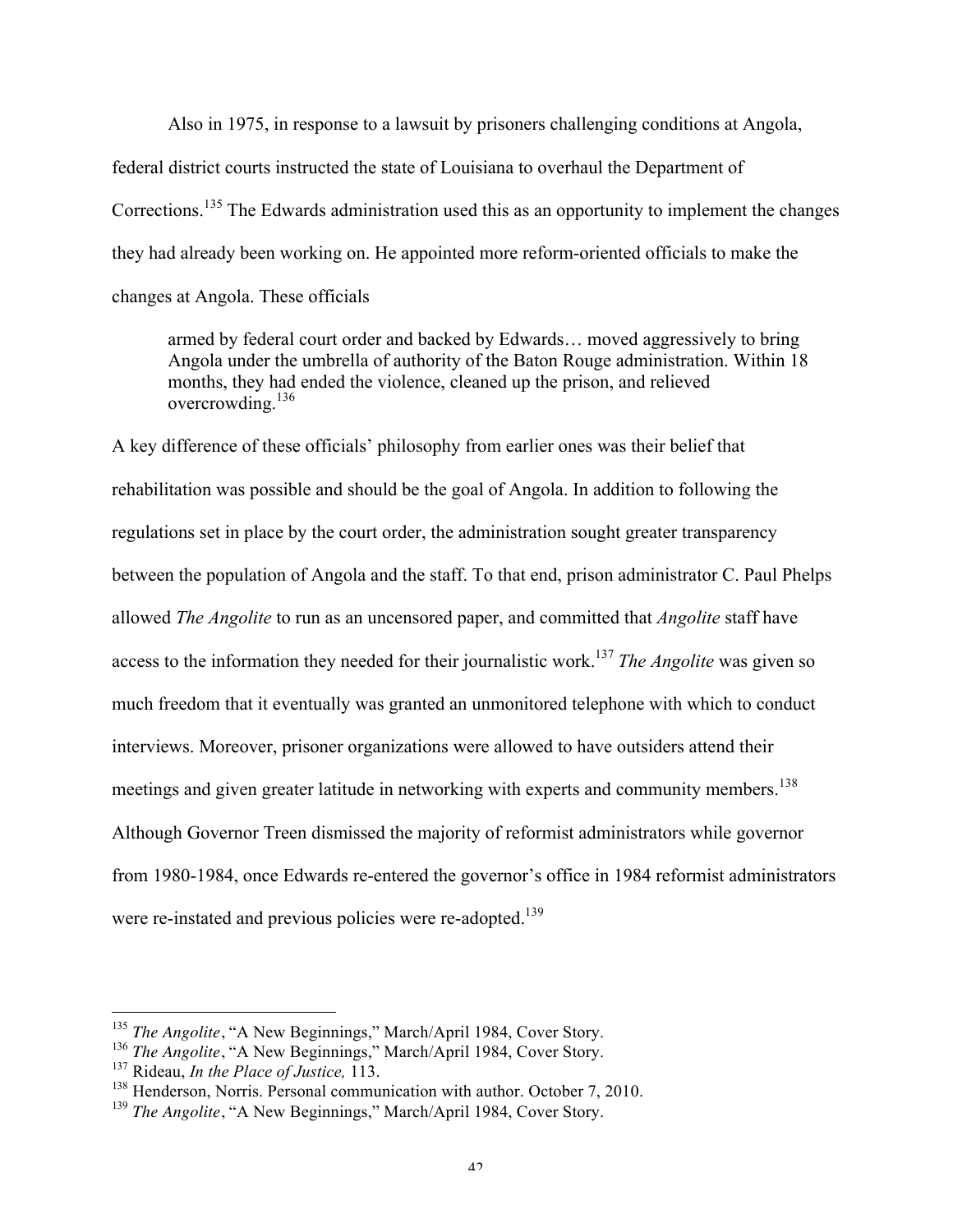Corrections officials publically shared their thoughts on the new sentencing policies passed in the legislature. Throughout the 1980s, various wardens and secretaries of corrections told *The Angolite* that life without parole was not a true solution for rehabilitation or decreasing crime in Louisiana.<sup>140</sup> Angola administrators backed up their words by having the Department of Corrections sponsor bills in the Louisiana legislature in 1984 that sought to alleviate prison overcrowding by expanding parole and probation as alternatives to incarceration.<sup>141</sup> However, in the tough on crime political climate, administrators found themselves unable to make headway with the Louisiana legislature. Still, although prison officials did not actively advocate on behalf of incarcerated people at Angola organizing for their freedom, their own political stances on incarceration influenced them to be tolerant of prisoner organizations seeking alternative solutions to the current state of the criminal justice system.

### **Conclusion**

By the mid-1980s, a combination of political threats and openings had converged on Angola to create an environment conducive to prisoner organizing. Between 1972 and 1982, the Louisiana legislature had taken a sharp turn to the right in its approach towards sentencing. In less than a decade Louisiana went from having some of the most lenient life sentencing laws in the country, to the most stringent. These changes, coupled with a series of tough on crimes laws passed by the Louisiana legislature, led to the explosion of the Louisiana prison population. At the same time, the election of Republican Governor Dave Treen ushered in a new moment in Louisiana's approach to clemency. Breaking with his predecessors, Governor Treen politicized

 <sup>140</sup> Ron Wikberg, "The Long-Termers," in *Life Sentences: Rage and Survival Behind Bars* (New York: Times Books, 1992), 233; *The Angolite*, "Phelps on Parting," November/December 1981, Inside Angola; Anne Butler Hamilton and C. Murray Henderson, *Angola: Louisiana State Penitentiary, a Half-century of Rage and Reform* (Lafayette, LA: Center for Louisiana Studies, University of Southwestern Louisiana, 1990), 158. <sup>141</sup> Marsha Shuler, "Prison Bills Downed," *Morning Advocate* (Baton Rouge), June 10, 1984.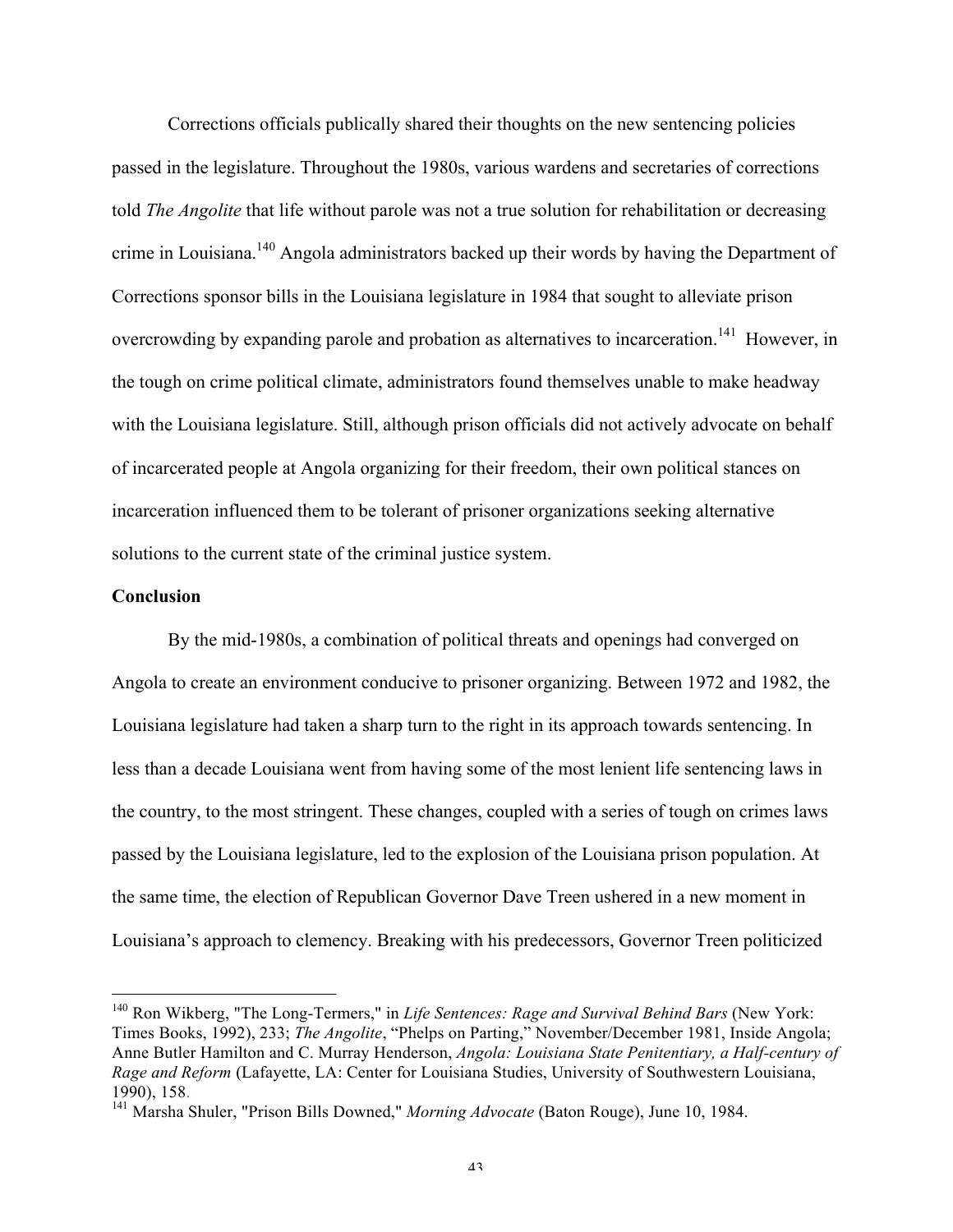the clemency process in attempts to gain political favor via law and order politics. Although Treen lost re-election, his political campaign influenced Louisianans to be suspicious of pardons and commutations. The rise of tough on crime politics would become a mobilizing threat for prisoners.

Even as the 1970s and 1980s were a time of hopelessness and internal crisis for the men incarcerated at Angola, the events of the era also created the structures of possibility for organizing for change within Angola. While politicians in Louisiana focused on expanding the state's penal system, Department of Corrections officials supported prison reforms that would reduce the population at Angola. Over years state legislators were elected by Louisianians influenced by tough on crime rhetoric leading to the passing of conservative criminal justice policies. When crisis overtook Angola in the early 1970s, federal judges ordered the reformation of the Louisiana prison system. To appease the judges, Edwin Edwards appointed several reform-minded administrators at the Department of Corrections and Angola. Officials spoke out against life without parole sentencing and supported a greater degree of self-autonomy than had ever been known at Angola. These administrations would prove to be fertile ground on which prisoners began to self-organize against the new laws by the mid-1980s. Moreover, Dave Treen's term as governor demonstrated the political differences of Republican and Democratic governors to the population at Angola. Through identifying the differences, prisoners at Angola were able to clarify the power structures influencing their incarceration. By the mid-1980s, a group of men inside Angola was ready to unite together to change the Louisiana penal system.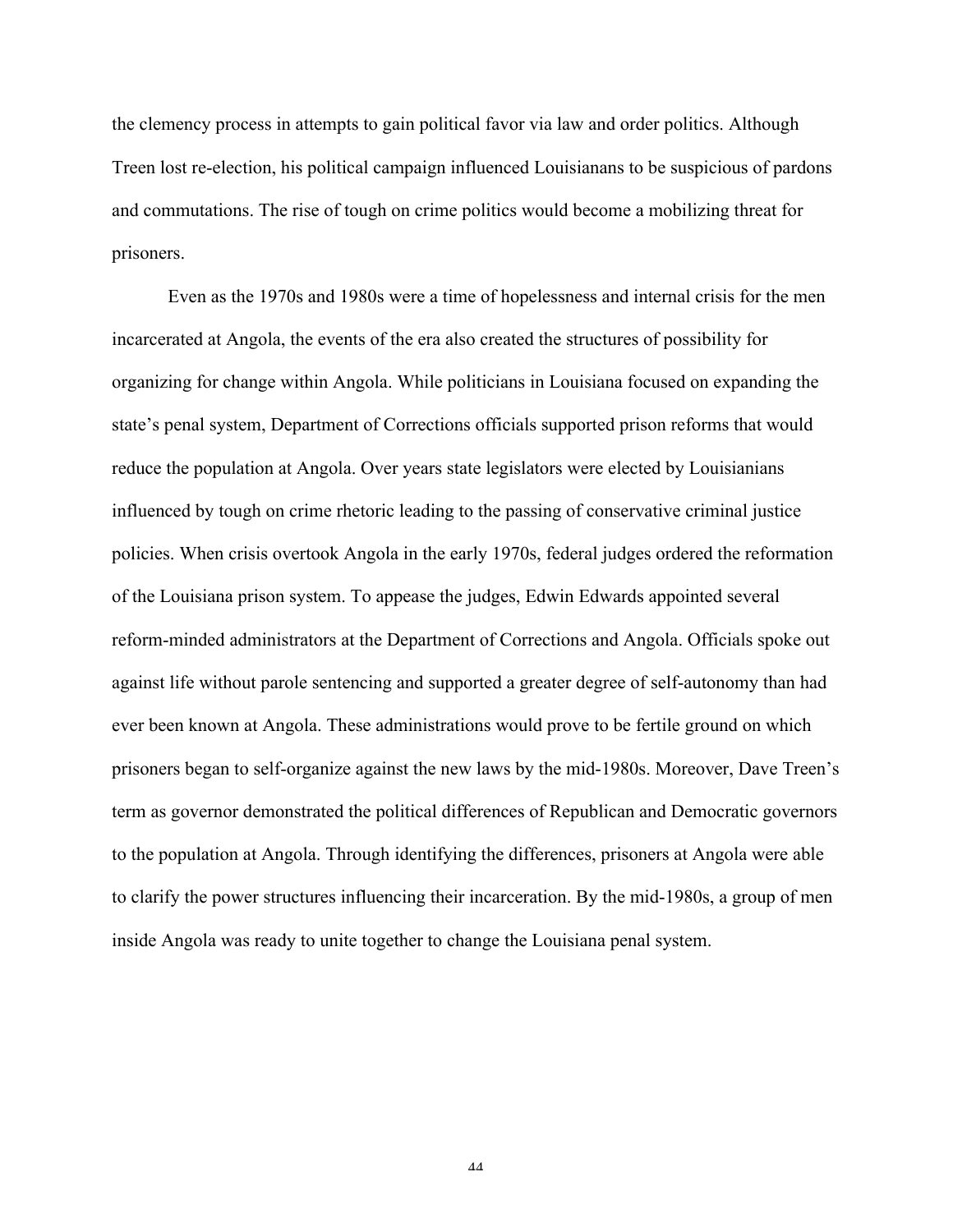### **CHAPTER 5: Angola Special Civics Project**

*"From that point on, Angola was primed up for something like the Civics Project, and then they got even more serious when people stopped going home. When people stopped going home, then you got…you got to change your strategy*" –Biggy Johnston **Introduction**

Faced with the changes to the Louisiana criminal justice system, the men inside Angola refused to give up their hopes for freedom. Seeking an avenue out of the prison, the incarcerated men at Angola were moved to collectivize their struggle for freedom. While previous generations of prisoners at Angola had individually petitioned the Governor and parole board for release, with those mechanisms cut off, prisoners were required to develop new strategies for release. During the 1980s, a series of reform-minded correctional administrations created an environment where prisoner organizing was not only tolerated, but at times even encouraged. Incarcerated men at Angola remembered a different era in the state's attitude towards incarceration and believed it could change again. Building off the pre-existing internal structures of the law library and prisoner clubs that incarcerated activists had used to bring attention to conditions and legally challenge their personal cases, the people imprisoned inside Angola formed the Angola Special Civics Project in 1986.

Through the Angola Special Civics Project, prisoners motivated by their collective selfinterest for freedom centered their own experiences of incarceration. Their experiential knowledge and goal of freedom from incarceration led them to strategize for structural changes that would create mechanisms for release. This was in contrast to earlier eras when the focus had been on creating better conditions under confinement, rather than leaving Angola all together. These new strategies included electoral organizing, coalition building, and crafting new sentencing laws. Throughout this process, they argued for their own leadership in prisoner reform efforts in alliance with outside supporters who could broaden their base and develop

45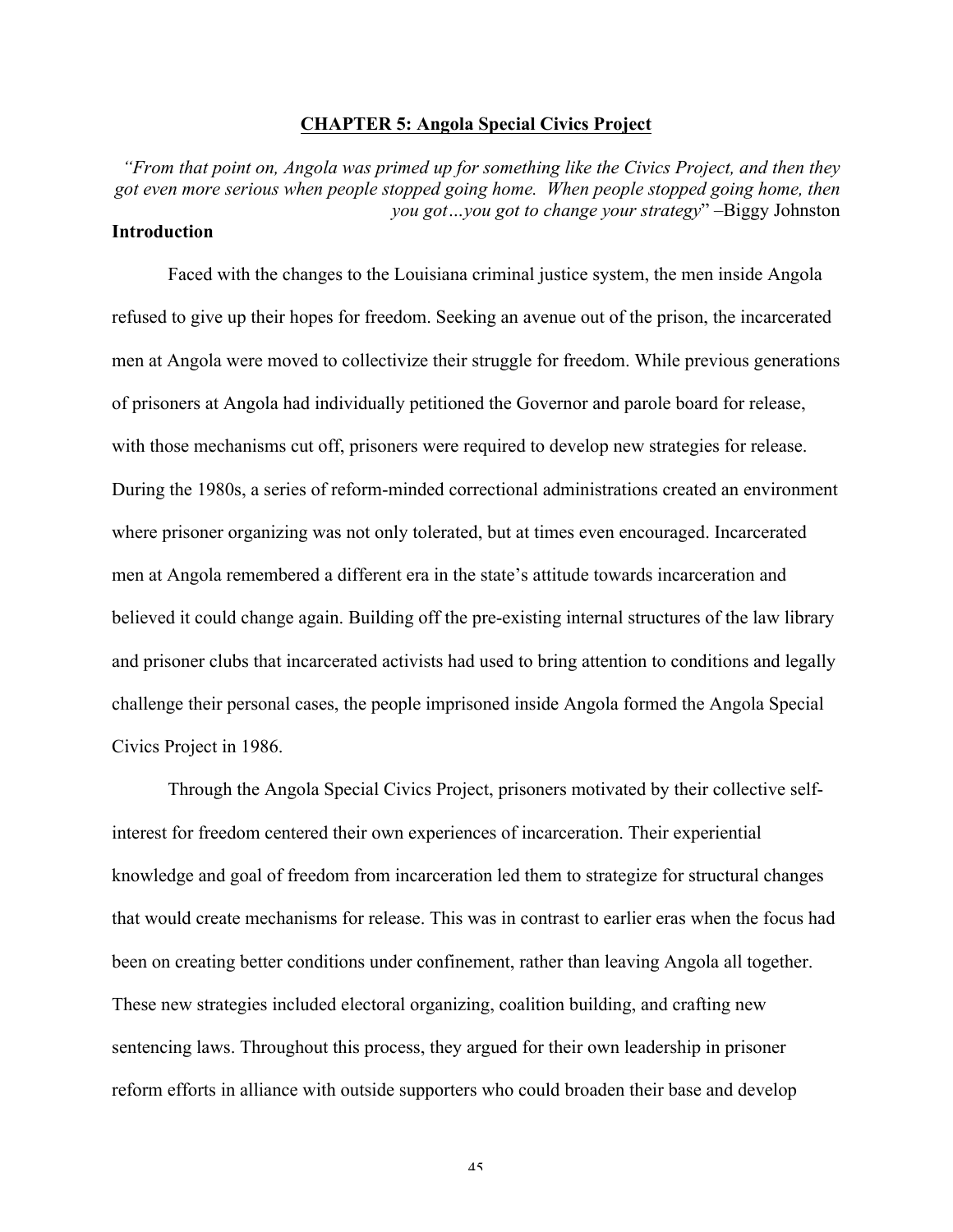political leverage for their campaigns. By working in accountable relationships, the Civics Project put the issue of prison reform on the agenda of social justice activists in Louisiana while winning expanded parole opportunities for prisoners across the state. I argue this moment can be understood as an example of abolitionist reform.

#### **Precursors to the Civics Project**

Early percolations of collective organizing appeared at Angola in the 1970s. Prior to the late 1970s, although Angola had a law library, only the prisoners assigned to work in the law library had access to the stacks. Given the small staff size of the law library, this rule significantly limited the amount of prisoners able to research their cases and file appeals. Frustrated by this process, law librarian Biggy Johnston filed a joint lawsuit to allow greater inmate access to the law library. After winning the suit, prisoners were able to access law materials themselves, and Johnston began teaching law classes to train prisoners "about what post-conviction was all about and how they could possibly use it to get out of prison."142 In addition to training prisoners to better file their own legal proceedings, exceptional students were given the highly sought after staff assignments in the law library.<sup>143</sup> Through this training program, an entire cohort of prisoners learned legal jargon, the state's legal codes, and the means to file appeals. Furthermore, the law library became a key site of personal relationship building amongst prisoners. For example, Biggy Johnston and Norris Henderson first met when Henderson was working to overturn his wrongful conviction.<sup>144</sup> By working together, they developed trust and respect between one another. This would turn out to be crucial, as they became leaders for prisoner organizing.

<sup>&</sup>lt;sup>142</sup> Kenneth "Biggy" Johnston, interview by author, January 15, 2011.

<sup>&</sup>lt;sup>143</sup> *The Angolite*, "The New Jailhouse Lawyer," March/April 1979. Checo Yancy, interview by author, January 7, 2011. The law library paid the highest of Angola's jobs at \$0.20/hour. The position did offer prestige within the prison where legal knowledge was a high commodity. 144 Kenneth "Biggy" Johnston, interview by author, January 15, 2011.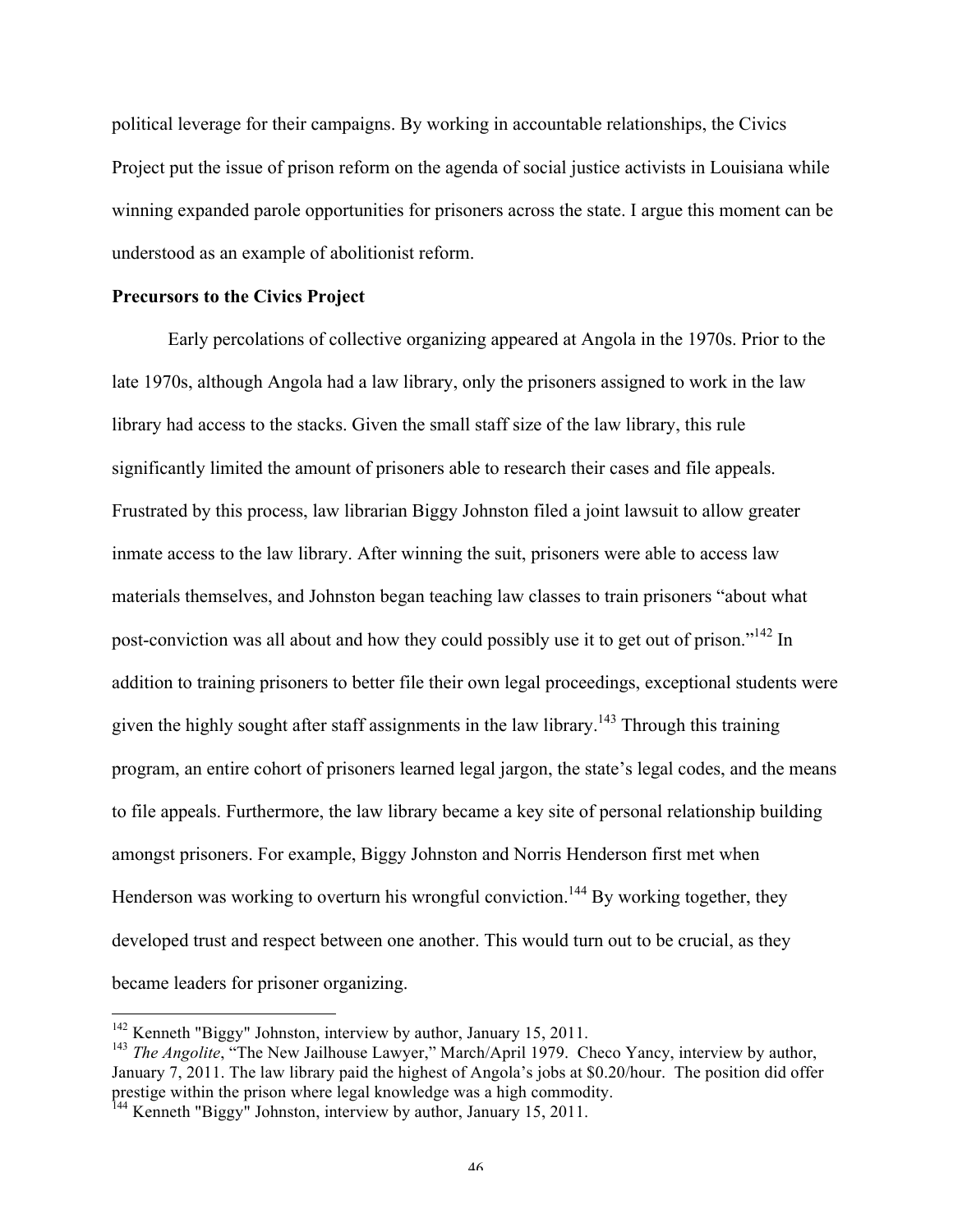Another space of prisoner self-organization was the Angola Lifers' Association. Originally formed as a social club, the state's changing life sentencing laws influenced members of the Lifers to change the orientation of the group. In 1982, lifer Eddie Hall stated,

this caused us to change our goals and policies from one of socializing to the business of just trying to get out of this place…we have to gear our efforts in the judiciary. We have to gear our efforts toward becoming more knitted together as a group and find the information and the facts we need to get out of here.<sup>145</sup>

To that end, the Lifers went beyond supporting one another to endure life in Angola to supporting one another to file appeals to their cases. Especially since so many of them were sentenced under the 10-6 law, they recognized that it would effect more lifers to challenge the retroactive nature if the statue rather for each person to individually petition for release based on their specific circumstances. They explicitly stated that they would focus on attaining freedom for all lifers, and that their futures were all intertwined.<sup>146</sup> Because they were undergoing a shared experience not only of incarceration, but of life without parole under the new laws, they developed a sense of collective identity with one another. Their strategic framing of the structural constraints of the new political stance necessitated collective strategies of resistance.

# **Birth of the Special Civics Project**

By the mid-1980s, despite the impact of the re-election of Edwin Edwards in 1984, times were desperate at Angola. Morale among the prisoner population had gotten so low that there was speculation that the prison was about to erupt in a riot. In the words of Norris Henderson,

All the things they measure were ripe at Angola. I mean hopelessness was there. Nobody was going home, people with long sentences. You name it. It was evident in Angola. So at this time, we, me and some other guys, started thinking about what we can do to change *not necessarily our conditions, but our circumstances*. 147

<sup>&</sup>lt;sup>145</sup> Tommy Mason, "The Lifers Association," *The Angolite*, September/October 1982, Inside Angola sec.

<sup>146</sup> Tommy Mason, "The Lifers Association," *The Angolite*, September/October 1982, Inside Angola sec.

<sup>&</sup>lt;sup>147</sup> Norris Henderson. Interview by author. December 14, 2010.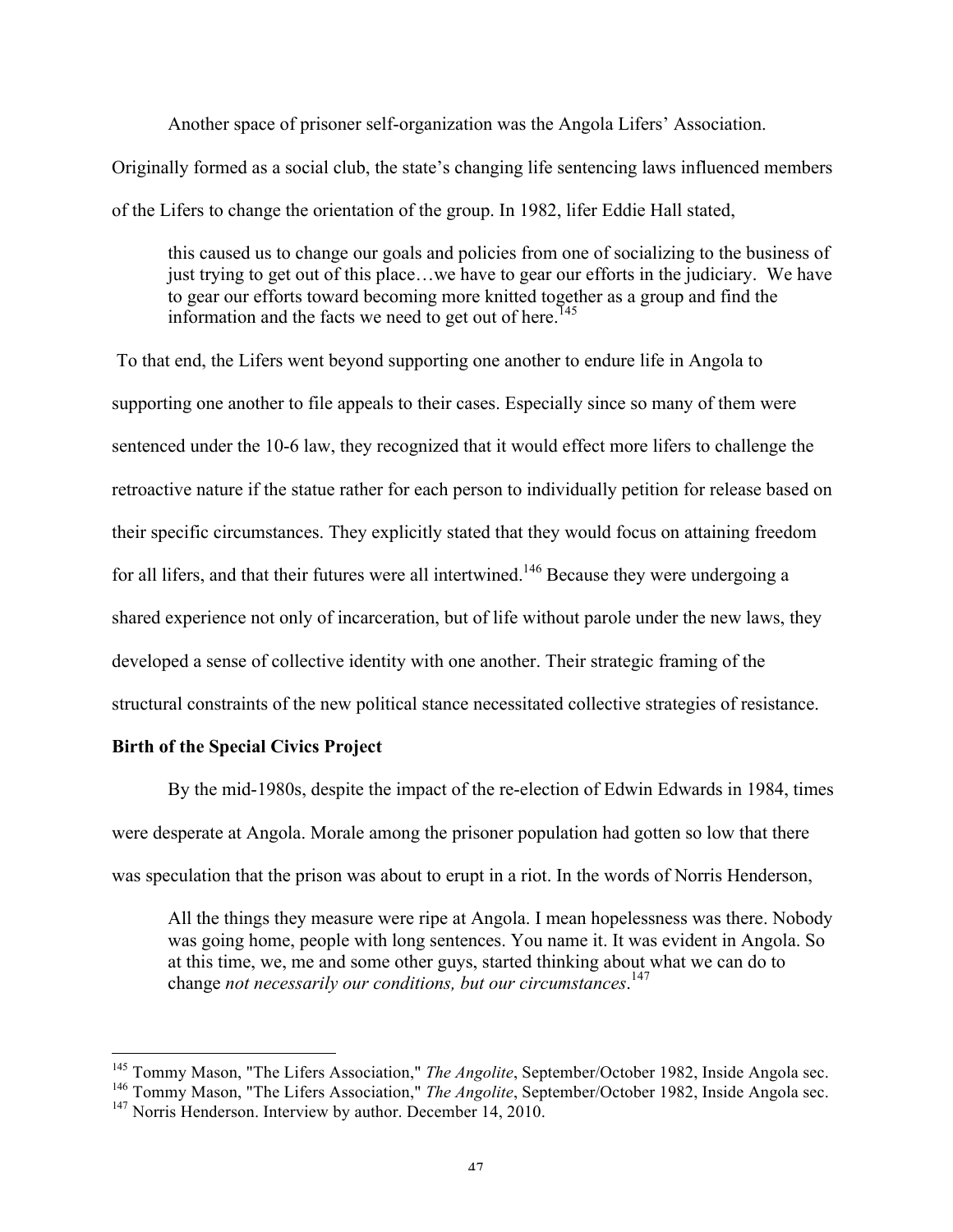By this Henderson meant they should not focus on making the conditions *inside* Angola better, but rather should focus on no longer being incarcerated. With the 10-6 law officially dead, and the lifer population ballooning, those incarcerated at Angola recognized that they needed to collectively organize for freedom instead of using individual legal strategies to attain release. Having learned about prison riots that occurred in New York, New Mexico, and Oklahoma, activists inside Angola realized that after the dust had settled, at the worst the riots had brought increased repression, while at the best it brought better conditions, but either way everyone was still behind bars.<sup>148</sup> With this knowledge, Biggy Johnston and Norris Henderson decided to go a different route in strategizing a way out of the penitentiary. Based on their experiences at Angola under different governors' administrations, they identified state officials, not prison administrators, as the real site of power. Edwards's re-election campaign was on the horizon, and since they believed Democrats to be more receptive to their goals than Republicans, they decided to organize their friends and families on the outside to vote as a bloc for Edwards. Since all sources indicated this would be a close election, they thought if they successfully organized a bloc big enough to be the deciding factor, the prisoners would have political bargaining power. This would both put an official they viewed as more sympathetic in office and would show him the political leverage they had attained despite their status as incarcerated individuals.<sup>149</sup>

Henderson and Johnston began recruiting people they knew from working in the law library to join them in this effort. Each of their specific leadership styles drew people into the project. By this time, Johnston's legal skills teaching classes and winning appeals had gained him the status as a "legal genius."<sup>150</sup> Henderson, meanwhile, had a reputation unmatched at

<sup>&</sup>lt;sup>148</sup> Norris Henderson. Interview by author. December 14, 2010.

<sup>149</sup> Wilbert Rideau, "Special Civics Project," *The Angolite,* November/December 1987, Politics.

<sup>&</sup>lt;sup>150</sup> Kenneth "Biggy" Johnston, interview by author, January 15, 2011; Norris Henderson. Interview by author. December 14, 2010; *The Angolite*, "The New Jailhouse Lawyer," March/April 1979.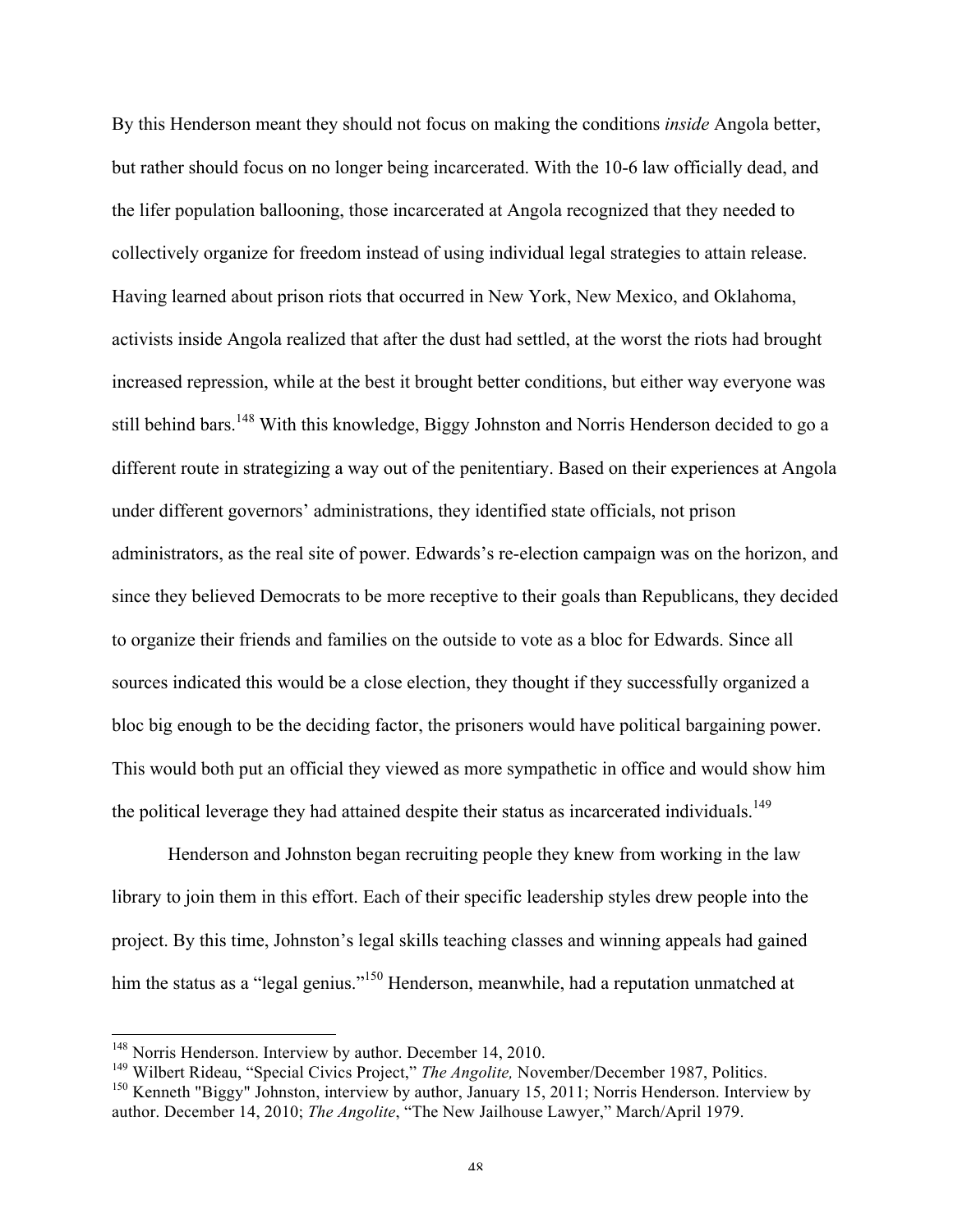Angola. In *The Place of Justice* Wilbert Rideau describes Norris Henderson as "the most popular of Angola's prisoners."<sup>151</sup> Norris Henderson's popularity stemmed from his reputation as always speaking out against injustice wherever he saw it, whether it was the administration against the prisoners or prisoner against prisoner. Over time people began to trust that his only real motive in Angola was trying to get himself and everyone else released. This engendered Henderson the respect of the entire prison across race and religion, which was no small feat in an environment deeply structured by prison politics and internal factions. He even had a smooth relationship with the prison administration.<sup>152</sup> Thus, when it became time to bring people into this project, it was an easy sell. Civics Project member Eugene Dean said that he "just got fully involved in it because of Norris's reputation."<sup>153</sup> From the beginning, the project held a degree of legitimacy based on its leaders. Norris Henderson reflected that, "the combination of us, I think made us the thing that sang…The guy that could pull people together and the guy who had the legal wherewithal to make something happen."<sup>154</sup> Their leadership was fundamental to successfully building a collective organization within Angola.

While they generally recruited people they knew from working in the law library into the project, one person in particular brought important knowledge to the group. Checo Yancy, another law library staffer, had previously worked for the Clerk of Court in Orleans Parish and the Election Commission. Based on his prior experience, Yancy had extensive knowledge about working for elections. He began educating everyone in the Special Civics Project about the

 <sup>151</sup> Rideau, *In the Place of Justice,* 228.

<sup>&</sup>lt;sup>152</sup> Norris Henderson. Interview by author. December 14, 2010. The degree to which Norris Henderson was trusted and respected cannot be overexaggerated. In every interview I conducted, the participant brought up on their own how much they trusted him and his invaluable leadership. This has not changed since Henderson was released from Angola. Members of the New Orleans social justice community regularly remark that Norris Henderson is one of the most principled and respected organizers they know. <sup>153</sup> Eugene Dean. Interview by author. December 31, 2010.

<sup>&</sup>lt;sup>154</sup> Norris Henderson. Interview by author. December 14, 2010.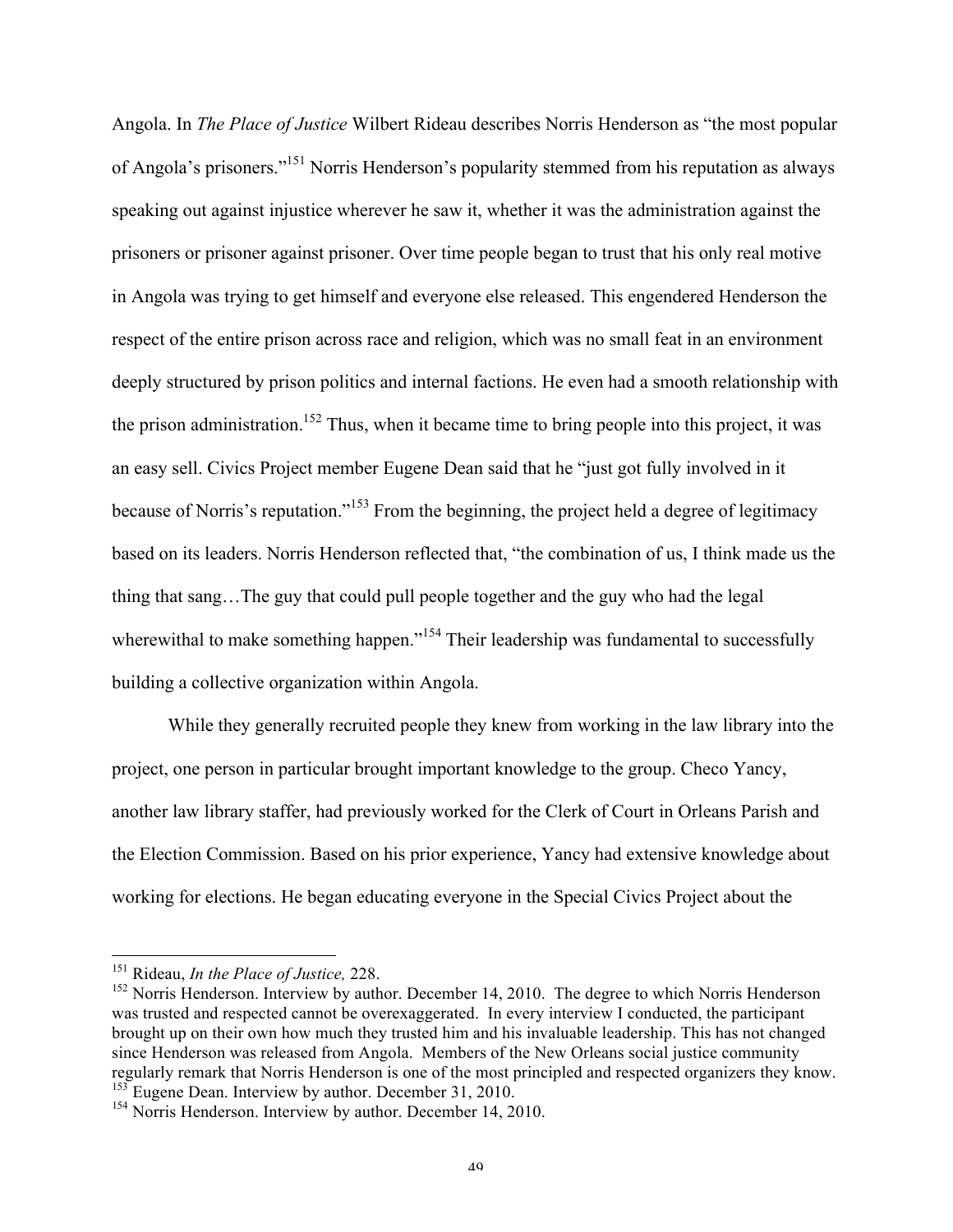"political science about the theory of registering. The theory of getting people out to vote. The theory of organizing people and letting them know they had a voice."155 Soon, the Special Civics Project had mapped out the different precincts across the state and began charting the different districts where the prisoners they knew had family and friends.<sup>156</sup> At this time the Louisiana penal system had a population of approximately 15,000 and Angola had a population of over 4,000.<sup>157</sup> Members of the Angola Special Civics Project figured if they could get even a fraction of prisoners involved in organizing their friends and families to vote in the upcoming campaign, they could sway the election.

In July of 1987, *The Angolite* editors involved in the project publicized the strategy through a public service announcement. This announcement outlined the importance of the upcoming governor's race and urged prisoners to get their people on the outside to register to vote and to vote in the interests of incarcerated people. In particular the ad called on prisoners' sense of self-empowerment:

Instead of letting the vote of our people be influenced and misguided by local and state leaders who probably don't give a damn about us, let's do it ourselves. Let's utilize the votes of our people to express ourselves in this year's state elections. We have a golden opportunity to perhaps impact the outcome of some tight races, and subsequently, our own destiny.<sup>158</sup>

Within the context of the highly regulated and controlled atmosphere of the prison, these claims for prisoners to determine their own futures through organizing contested the very disenfranchisement the Louisiana penal system sought to impose. With this sense that they

<sup>&</sup>lt;sup>155</sup> Checo Yancy, Interview by author. January 7, 2011.

<sup>&</sup>lt;sup>156</sup> Norris Henderson. Interview by author. December 14, 2010.<br><sup>157</sup>, "The Crowded Cage," *The Shreveport Journal*, August 9, 1988, Editorials.

<sup>&</sup>lt;sup>158</sup> The Angolite, "A Public Service Announcement," July/August 1987. It is also worth noting that in my archival research of *The Angolite*, this was the only public service announcement I discovered in over fifteen years of issues. This uniqueness of this ad speaks to the importance of this political moment for men at Angola.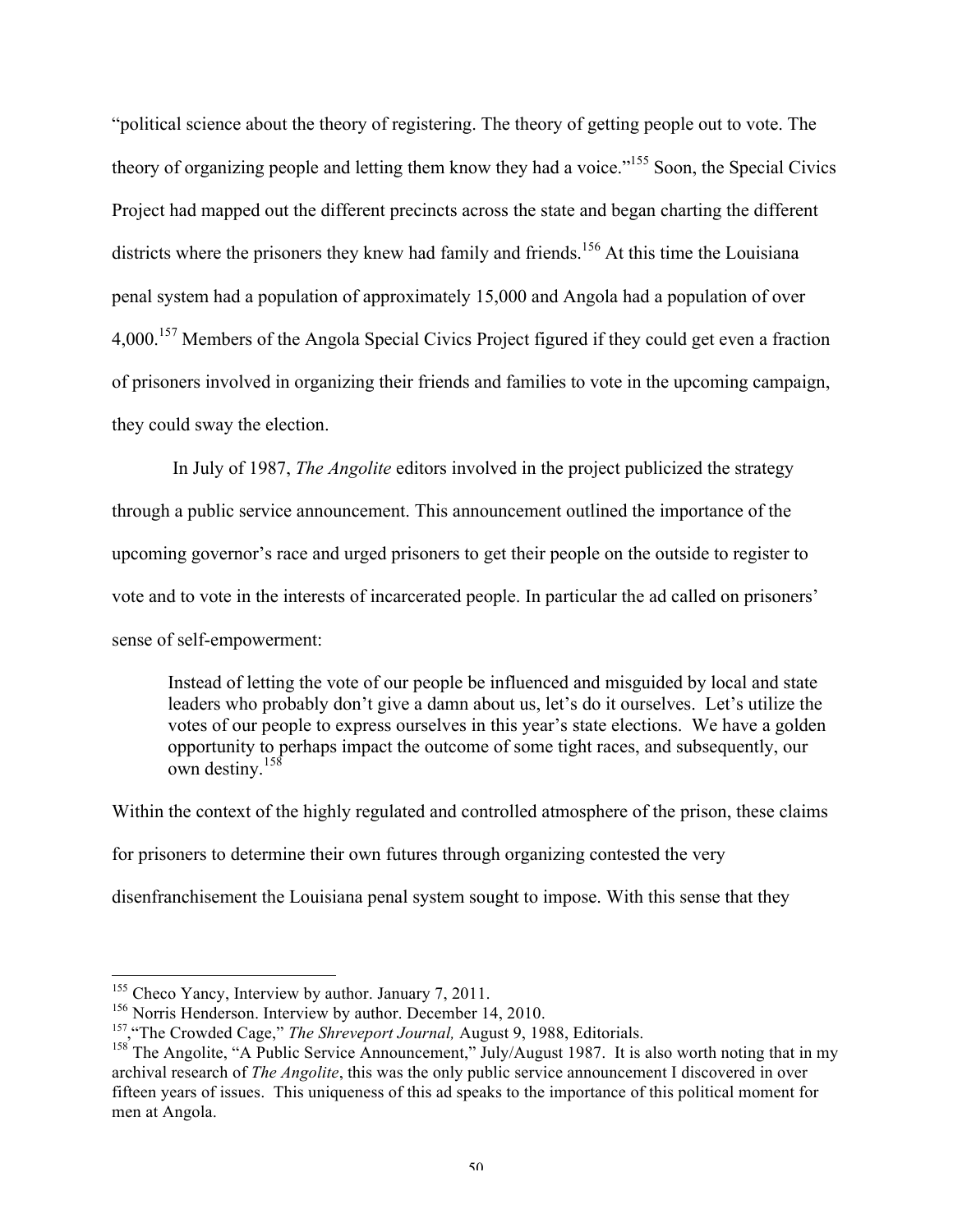should be at the forefront of any decisions or policies that impacted them, they moved forward with their campaign.

During August, the Angola Special Civics Project received a boost from outside allies. Ted Quant of the Loyola University Institute for Human Relations was invited to attend an Angola Special Civics Project meeting at Angola. Up until this meeting, Quant had experience working to secure the individual release of a number of different prisoners, including Wilbert Rideau, but he had not worked with a collective organization of prisoners.<sup>159</sup> When he walked into the meeting, the walls were covered with charts and graphs. He remembers, "they had these magnificent graphs – how much it costs to incarcerate, how many people in prison, how many family members, what it would mean if a certain number of those people voted." <sup>160</sup> Once the meeting began, members got up and detailed their plan that if all the prisoners at Angola and across the state got their people on the outside engaged in the election they could potentially flip the governor's race, and put prison reform as an issue on the agenda. At the end of the presentations, they asked for people to support their effort, and Ted Quant, deeply impressed with their strategy and organization, decided to join them.<sup>161</sup>

With only a few months left until the election, the Angola Special Civics Project went into high gear in its campaign. The members focused on setting up networks outside the prison consisting of their families and friends. From within Angola, members of the Civics Project conducted a letter writing campaign in which they described the issues in the upcoming election

<sup>&</sup>lt;sup>159</sup> Ted Quant. Interview by author. February 9, 2011.

<sup>&</sup>lt;sup>160</sup> Katy Reckdahl, "Not Barred," *Gambit Weekly* (New Orleans), March 30, 2004, News sec., accessed April 6, 2011, http://www.bestofneworleans.com/gambit/not-barred/Content?oid=1242661.

<sup>&</sup>lt;sup>161</sup> Ted Quant. Interview by author. February 9, 2011.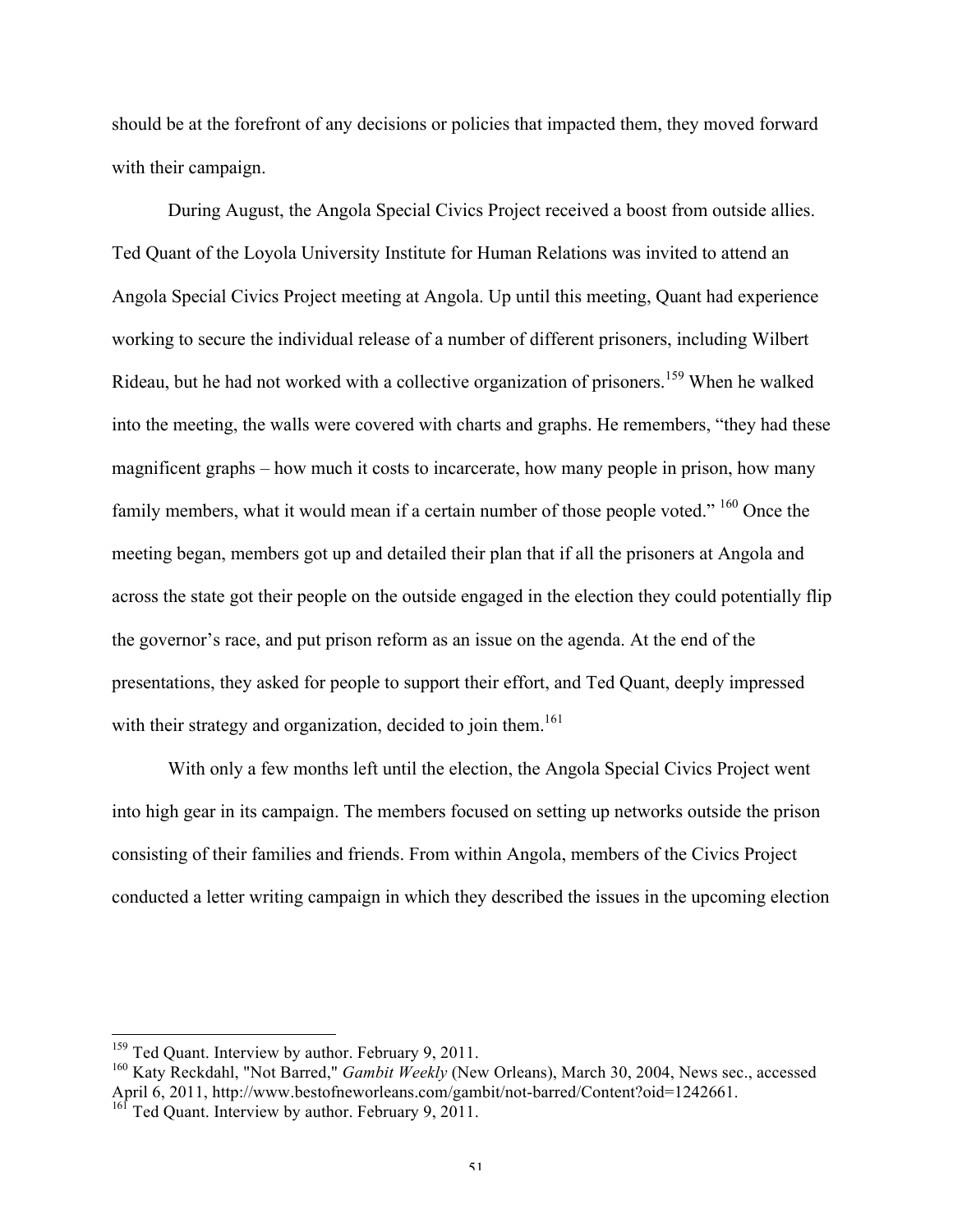and asked their families to get involved.<sup>162</sup> They met together in geographical groups to set up support networks and pool resources from their home communities. For instance, one member's father in Shreveport offered office space, phone service, and administrative support to coordinate the organizing of families and friends in their region.<sup>163</sup> Family members and friends located in the New Orleans area were directed to get in touch with Ted Quant who was coordinating that area.<sup>164</sup> Additionally, Quant made contact with organizations and community groups that already had relationships with currently or formerly incarcerated people including resident council leadership from the C.J. Peete and Lafitte housing projects, Hope House, and the Loyola Urban Partners program.<sup>165</sup> From both inside and outside, activists focused not only on getting people aware of the upcoming campaign and registered to vote, but used the moment as an opportunity to draw attention to the costs of expanding the Louisiana prison system while shrinking the state's social services. Also, they emphasized how the expansion of the prison system was disproportionally affecting Black Louisianans, and the need to recognize this issue as connected to longer historical legacies of racism. They hoped this could be a moment to catalyze people across the state to work for structural prison reform.

Throughout the process, outside allies were accountable to Civics Project members. In the same vein as radical Black slavery abolitionists<sup>166</sup> and Black Freedom Movement activists<sup>167</sup> that had come before them, they argued that the people most affected by systems of oppression

<sup>&</sup>lt;sup>162</sup> Ted Quant. Interview by author. February 9, 2011; Norris Henderson. Interview by author. December 14, 2010; Kenneth "Biggy" Johnston, interview by author, January 15, 2011; Wilbert Rideau, "Special Civics Project," *The Angolite,* November/December 1987, Politics.

<sup>&</sup>lt;sup>163</sup> Wilbert Rideau, "Special Civics Project," *The Angolite*, November/December 1987, Politics. <sup>164</sup> Ted Quant. Interview by author. February 9, 2011.

<sup>165</sup> Ted Quant. Interview by author. February 9, 2011; Wilbert Rideau, "Special Civics Project," *The Angolite,* November/December 1987, Politics.

<sup>166</sup> Frederick Douglass, Philip Sheldon Foner, and Yuval Taylor, *Frederick Douglass: Selected Speeches and Writings* (Chicago: Lawrence Hill Books, 1999).

<sup>&</sup>lt;sup>167</sup> Payne op cit; Ransby op cit.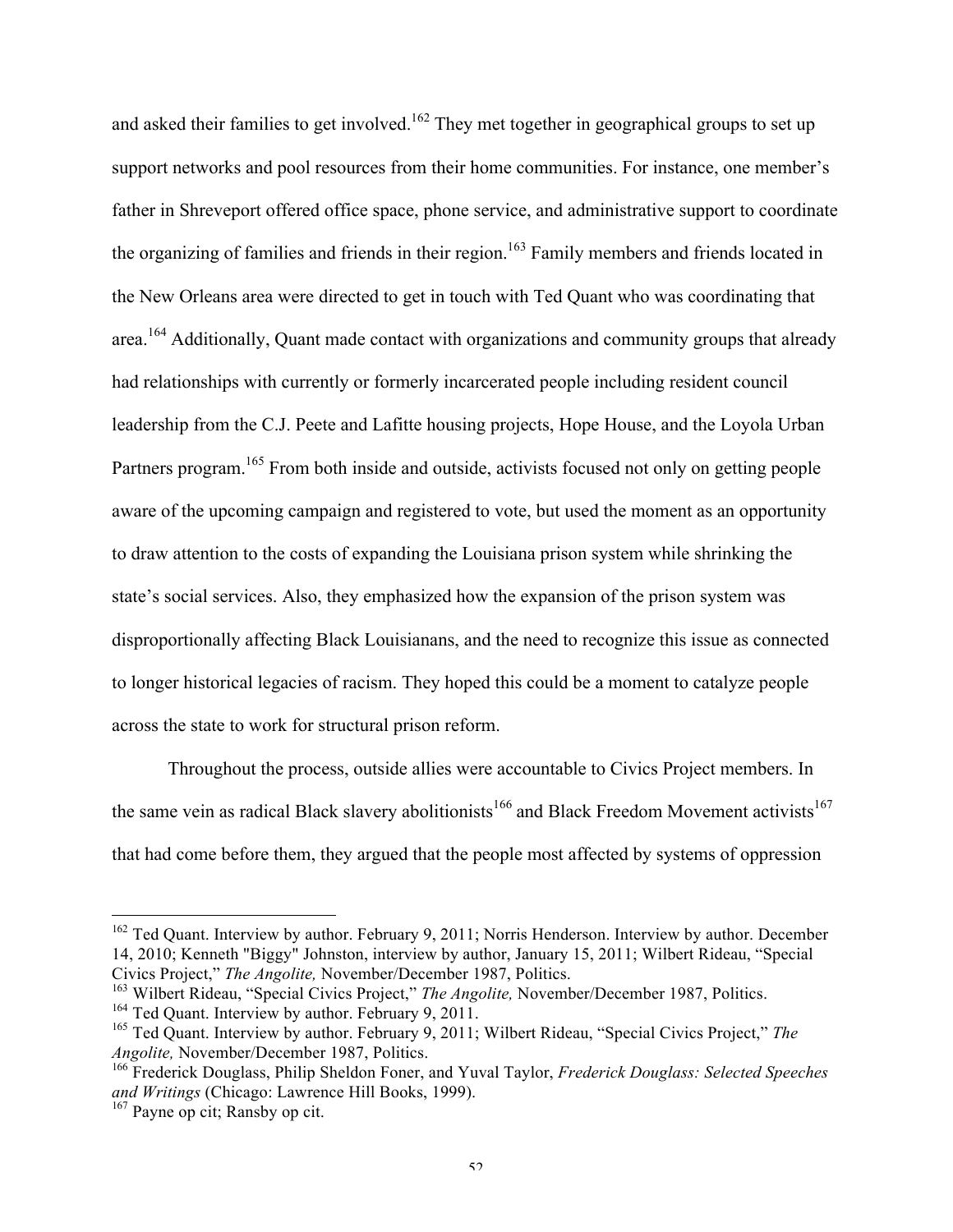should be at the forefront of any movements for change. From the beginning the Civics Project made clear that the people in prison should be the leadership of this movement.<sup>168</sup> Furthermore, leaders explained that as prisoners had already been disempowered and silenced through the criminal justice system; if they replicated those same dynamics through the organizing process it would contribute to their continued subordination. Prisoners had identified the issues and they had envisioned the strategy. In the minds of the members of the Civics Project, there was no one better to lead the prisoners to freedom but themselves. At the same time, they articulated the need for contributions from outsiders in solidarity with them. Being held captive inside Angola meant they were cut off from certain information about the outside world. Therefore, outside allies such as Ted Quant had key information to share to strengthen the campaign. Additionally, the allies' role was not to indiscriminately agree with all of the incarcerated leaders' ideas, but to work in mutual partnership in ways that pushed the group forward. Simply romanticizing prisoners would not inherently contribute to their freedom.<sup>169</sup>

The New Orleans group of allies and the Civics Project held sister press conferences on September 22, 1987. In the morning, the New Orleans group announced their support for the Civics Project and called for the need for prison reform. They stated,

We believe that [the criminal justice system] has failed us, in large part, because politicians find it expedient to court votes by demagogically riding the law-and-order bandwagon, calling for bigger jails and longer sentences while cutting funds for education, drug rehabilitation, and other programs that would reduce crime.<sup>170</sup>

After the conference, they distributed thousands of leaflets outlining their strategy which included not only voting in the upcoming election but a prison reform platform of expanded parole eligibility, shorter sentences, incarceration alternatives, and educational programs geared

<sup>&</sup>lt;sup>168</sup> Ted Quant. Interview by author. February 9, 2011.

<sup>&</sup>lt;sup>169</sup> Norris Henderson. Interview by author. December 14, 2010; Ted Quant. Interview by author. February 9, 2011.

<sup>170</sup> Wilbert Rideau, "Special Civics Project," *The Angolite,* November/December 1987, Politics.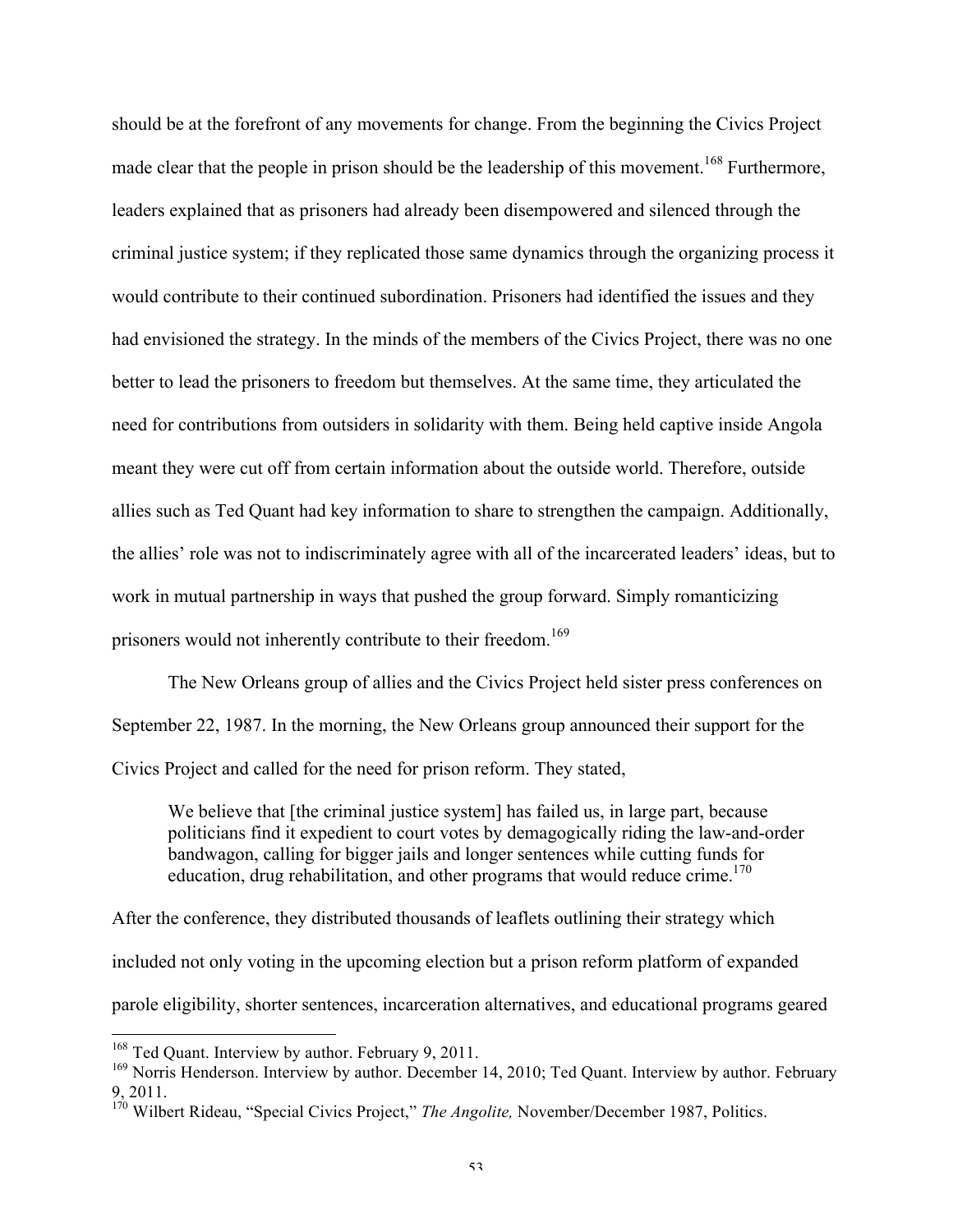at successful re-entry.171 The Civics Project believed that incarcerated individuals deserved a chance to get out, but they also needed programs to prevent recidivism. That afternoon, the Angola Special Civics Project and representatives from other prisoner organizations held a press conference at Angola announcing their agreement to work across the prison to generate a voting bloc amongst their families and friends. In their speeches, Civics Project members stated this effort would not end after this election, but would strive for a long-term statewide constituency that could effectively impact Louisiana politics.<sup>172</sup> However, in neither event did the groups state for whom they were planning to vote. Civics Project leaders recognized that based on the current tough-on-crime political climate, by stating publically who they were organizing for, they would give their opponents ammunition against their favored candidate. Hence, their outside allies kept secret who they were planning to vote for until the day of the election so their campaign could not benefit the other side. Furthermore, the Civics Project decided not to employ their voting bloc until the run-off election when the campaigning would be at its most heightened point giving the Civics Project the largest opportunity to be the deciding factor. They figured once the election had been won, their candidate, Edwin Edwards, would be compelled to support prison reform  $173$ 

Unfortunately, before the run-off occurred, the election was over. Even though Governor Edwards was coming under fire for corruption charges, he was still considered the candidate to beat. Then, Republican Buddy Roemer, who had been an unknown Christian evangelical candidate for much of the campaign, began winning endorsements from newspapers across the state. After the primary Roemer was the front-runner with Edwards coming in second. Soon after the primary, Edwards shocked everyone by dropping out of the race leaving Buddy Roemer to

 <sup>171</sup> Floyd Webb, "Special Civics Project," *The Angolite*, January/February 1990.

<sup>&</sup>lt;sup>172</sup> Wilbert Rideau, "Special Civics Project," *The Angolite*, November/December 1987, Politics.

<sup>173</sup> Wilbert Rideau, "Special Civics Project," *The Angolite,* November/December 1987, Politics.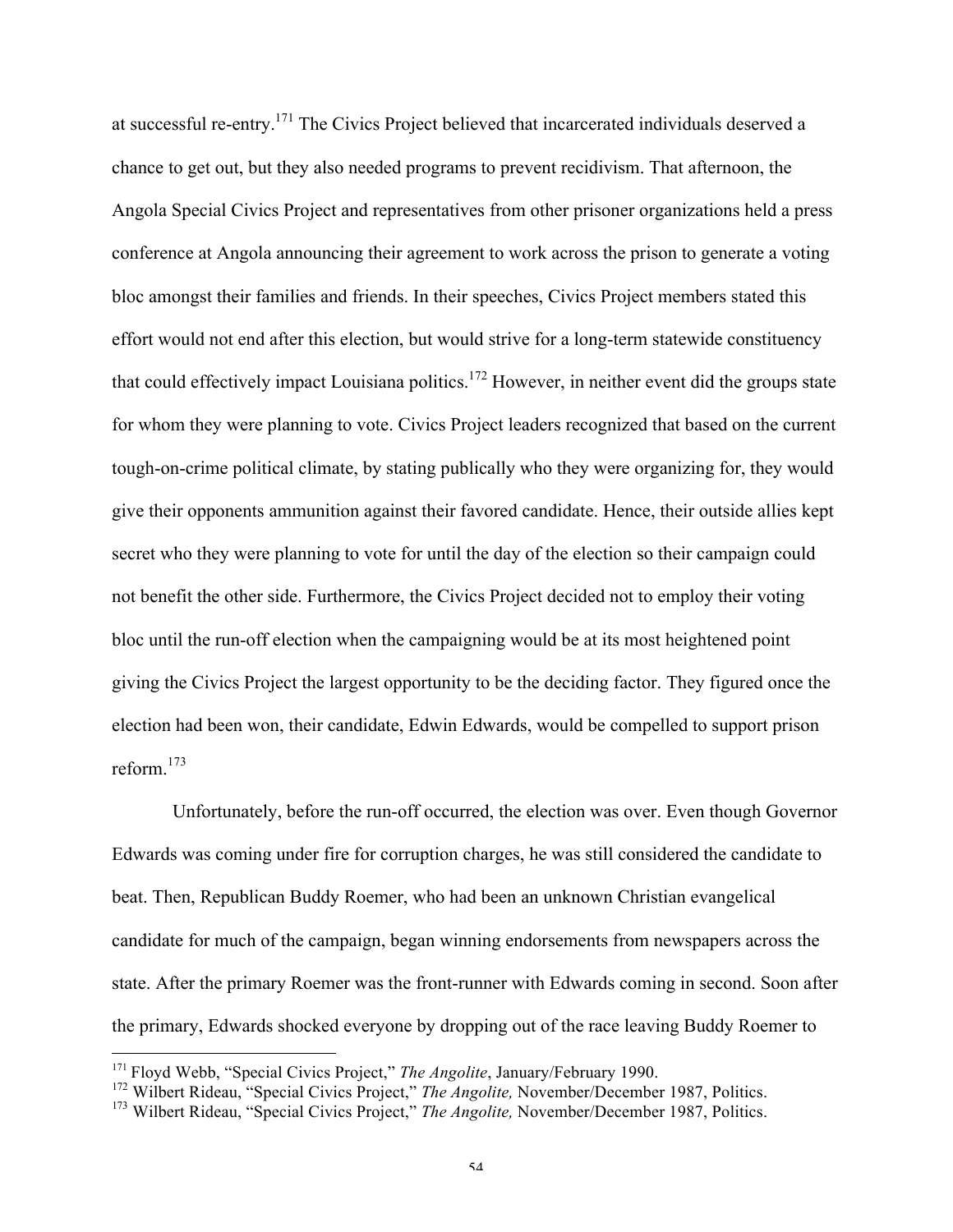assume the governorship.<sup>174</sup> The Civics Project was never even given a chance to see if their electoral strategy would work. Activists inside Angola were disheartened both by the anticlimactic nature of their campaign, and the election of another law and order politician.<sup>175</sup>

## **Return of Crisis and Reformulation of the Civics Project**

#### *The Roemer Revolution*

Buddy Roemer entered office in March of 1988 committing to professionalize and depoliticize the Louisiana clemency process. Roemer ignored virtually all pardon recommendations sent to him during his first year in office. During the 1988 winter holiday season, Roemer was the first governor since 1982 not to grant a single clemency. Faced with these circumstances, prisoners at Angola entered into a new period of bleakness. The desperation of prisoners at Angola became increasingly evident as the suicide, murder, and attempted escape toll steadily grew through 1988 and 1989. Attempted escapees explained their actions by stating they had given up hope of ever getting out of prison. *The Angolite* staff wrote articles to highlight to the outside world, and in particular to the media, the connection between the acts of desperation inside Angola and Roemer's clemency policy. In June of 1989, Federal Judge Polozola declared that Angola was once again in a state of emergency naming the four murders, sixty-four stabbings, four suicides, and eleven escapes since Roemer assumed the governorship. Polozola ordered a full civil and criminal investigation of Angola.<sup>176</sup>

In response, Governor Roemer was pushed to reform his clemency policy slightly, and by July, Larry Smith was appointed as the first Black Deputy Secretary of Corrections and Interim Warden of Angola. Many prisoners inside Angola were excited about the opportunity Smith

<sup>&</sup>lt;sup>174</sup> Norris Henderson. Interview by author. December 14, 2010; Ted Quant. Interview by author. February 9, 2011; Wilbert Rideau, "Special Civics Project," *The Angolite,* November/December 1987, Politics.

 $175$  Norris Henderson. Interview by author. December 14, 2010.

<sup>176</sup> Rideau, *In the Place of Justice* 194-202; *The Angolite*, "The Omen," May/June 1989.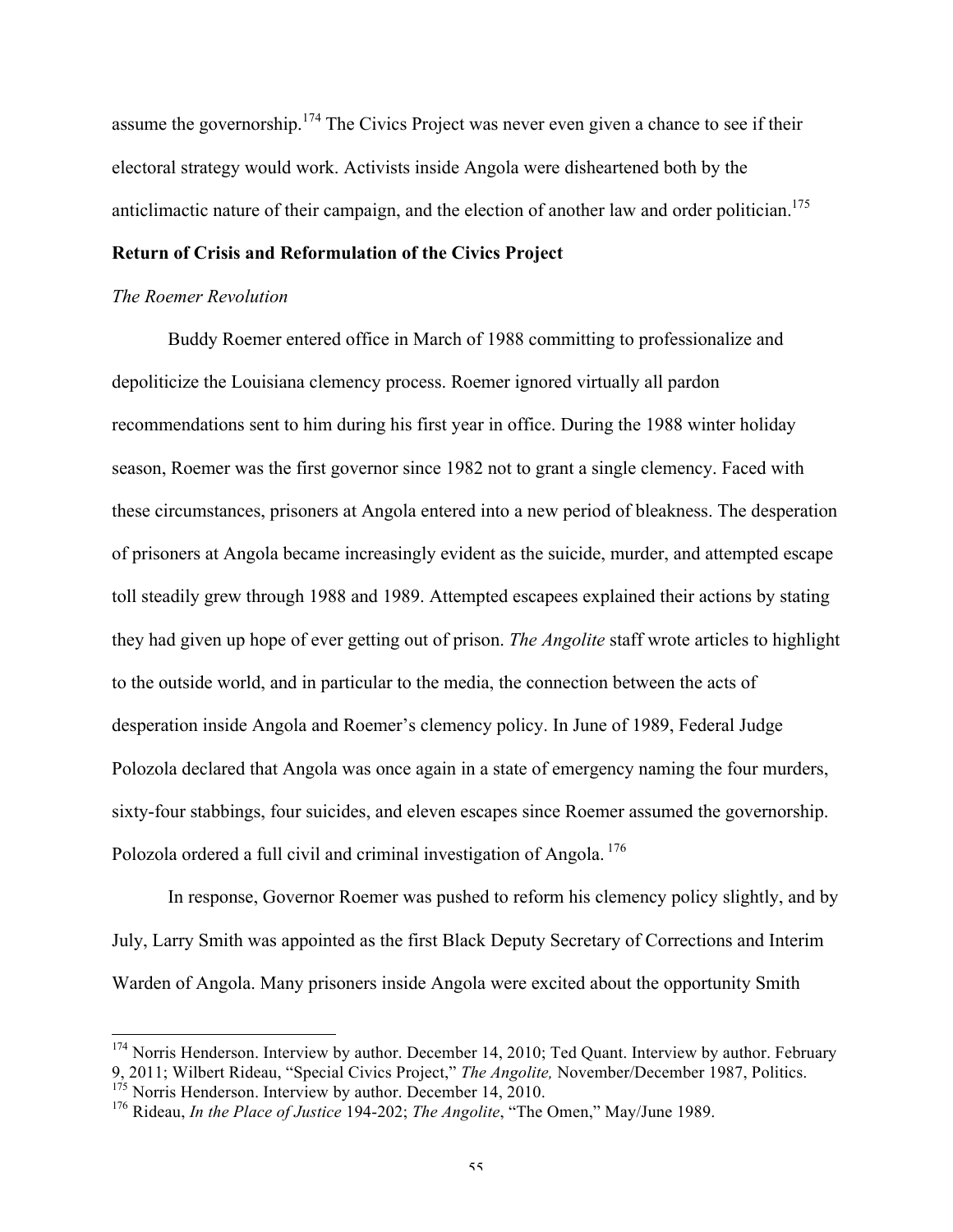brought to running Angola. For the first time in Angola's history, Smith implemented an election process for inmate representatives to meet with prison administrators on prison operations.<sup>177</sup> Wilbert Rideau recalls that Smith's appointment signaled to prisoners at Angola the possibility of hope. "For them, Smith embodied hope because he represented the impossible in their lives a black man running Angola. If that could happen, maybe the impossible could happen for them too."<sup>178</sup> Once again, out of crisis, came the appointment of reformist prison administrators, this time one who specifically supported prisoner organizing.

### *Legitimation of Incarcerated Leadership*

Following Edwards' withdrawal from the governor's election, the momentum around the Civics Project drastically declined. Feeling deflated, several members left the project and its stature within Angola diminished. Still, the Civics Project was not over. Although the project was put on hold immediately following Roemer's election, the reforms following the state of emergency served to rejuvenate the project.<sup>179</sup> During 1988 and 1989, leaders of the Civics Project assessed their previous work. First, leaders evaluated their strength within Angola itself. While they had amassed significant support from organizations such as the Lifers' and *The Angolite,* there was still hesitation by other prisoners. Some prisoners believed that the Civics Project was a Black-only organization, while others believed it was an organization just for lifers. The Civics Project leadership recognized that they needed to build trust across Angola in order to create a truly collective prisoner movement. They recognized the importance of unity as foundational strategy. They began by further democratizing their organizational structure. They decided to have greater participation from throughout Angola by having representatives from the

 <sup>177</sup> Rideau, *In the Place of Justice,* 204; *The Angolite*, "The Omen," May/June 1989; *The Angolite*, "The Reality of Change," May/April 1990.

<sup>178</sup> Rideau, *In the Place of Justice,* 204.

<sup>&</sup>lt;sup>179</sup> Norris Henderson. Interview by author. December 14, 2010; Floyd Webb, "Special Civics Project," *The Angolite*, January/February 1990.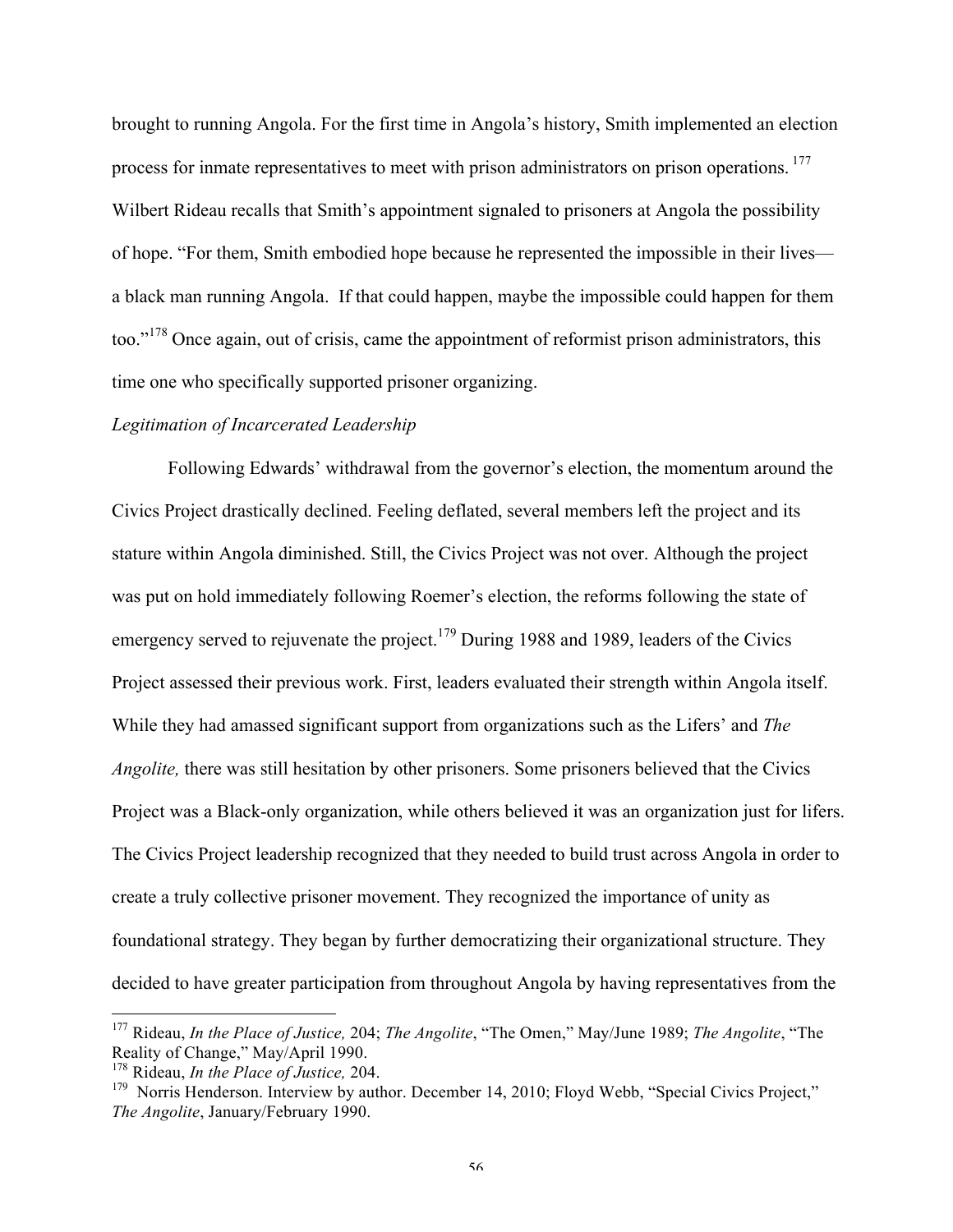outer camps within the prison, representatives from the various geographic areas of Louisiana, plus representatives of various sentences and convictions.<sup>180</sup> This was key as the entire prison would be unable to attend Civics Project meetings, but by having representatives they could most effectively organize the rest of the prison with their forty-person membership. Norris Henderson remembers "that was probably the greatest decision we made to engage other folks because then the support of everybody in the prison just took off."<sup>181</sup>

With a broader base of support within Angola, the Civics Project worked to deepen the collective nature of the organization. They solidified a new organizational structure with Henderson and Johnston remaining the chair and co-chair of the projects with five committees beneath them: Correspondence Committee, Legal Research Committee, Vital Statistics Committee, Distribution Committee, and the Current Events Committee.182 Within the committee structure, it was imperative that all members of the organization felt valued and respected. Every role was considered equally important to the greater project, from researching legislation to stuffing envelopes. This was fundamental to the membership feeling committed to working towards something larger than themselves, as part of a movement for prison reform. Members of the Civics Project focused on working for change greater than their own individual cases. They were committed for the long haul of changing the Louisiana penal system.<sup>183</sup> Checo Yancey remembers the saying of the time was " 'We're in the same boat.' If I put a hole in the boat, we're all gonna sink. Doesn't matter if you're white, [or] Black. You got a life sentence, I

<sup>&</sup>lt;sup>180</sup> Norris Henderson. Personal Communication. October 7, 2010.<br><sup>181</sup> Norris Henderson. Interview by author. December 14, 2010.<br><sup>182</sup> Floyd Webb, "Special Civics Project," *The Angolite*, January/February 1990; Kenneth " Johnston, interview by author, January 15, 2011.

<sup>&</sup>lt;sup>183</sup> Eugene Dean. Interview by author. December 31, 2010; Norris Henderson. Interview by author. December 14, 2010.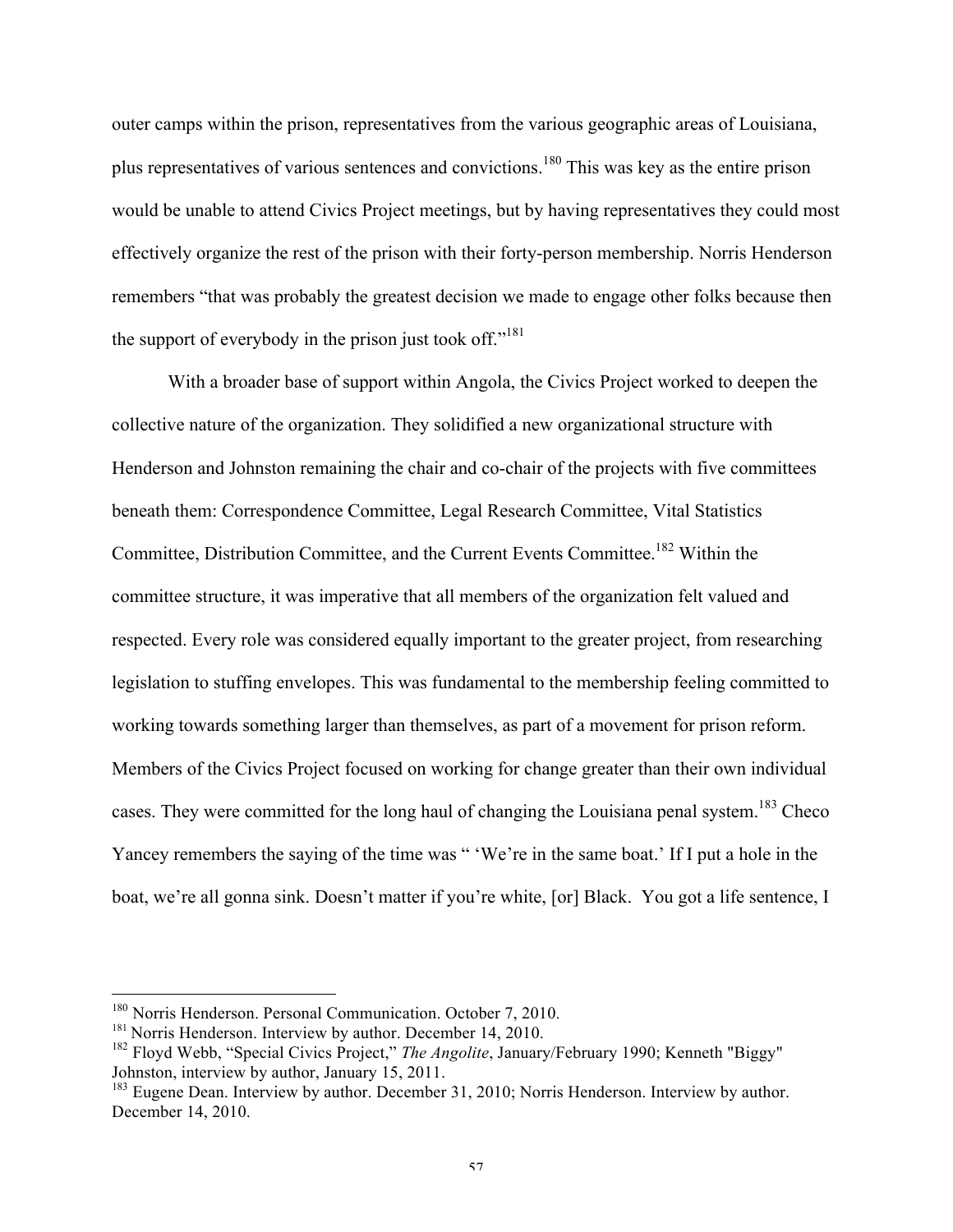got a life sentence, but we're gonna work together."<sup>184</sup> With this organizational structure and philosophy, the Civics Project began strategizing anew.

Beyond gaining trust and respect from their base, the Civics Project was also continually compelled to demonstrate their legitimacy to the outside world. As primarily Black prisoners, members of the Civics Project were constructed as illegitimate actors by most mainstream media and state politicians due to their status as criminals. As both Black and incarcerated, the majority of the membership was rendered doubly criminal as racial hierarchies have long associated Blackness with criminality, and therefore less than human.<sup>185</sup> Within this context, the Civics Project sought to express their humanity to the outside world to challenge these conceptualizations. During the reformulation of the Civics Project, Checo Yancey served as the organization's public relations person. According to him, they worked to demonstrate to the world that they were also concerned with the plight of others by organizing fundraising drives. "The first gift we gave to sickle cell, and muscular dystrophy and all these organizations. We wanted people to know that prisoners are humans too. So that was part of the public relations."<sup>186</sup> The Civics Project claims to humanity were crucial for them to change public perceptions about prisoners, and to justify their worthiness for freedom while focusing on changing the structures of the Louisiana penal system.

### *Ongoing Focus on Structural Change and Strategic Coalitions*

Back at square one following Roemer's election, members of the Civics Project decided to focus on what they were trying to highlight above everything else: life sentencing. The Civics Project began by conducting a ten state study to compare Louisiana's laws to other states across the nation. Members of the Correspondence Committee sent out questionnaires to other states'

<sup>&</sup>lt;sup>184</sup> Checo Yancey. Interview by author. January 7, 2011.<br><sup>185</sup> Davis, "Race and Criminalization," 66-721

 $186$  Checo Yancy, Interview by author. January 7, 2011.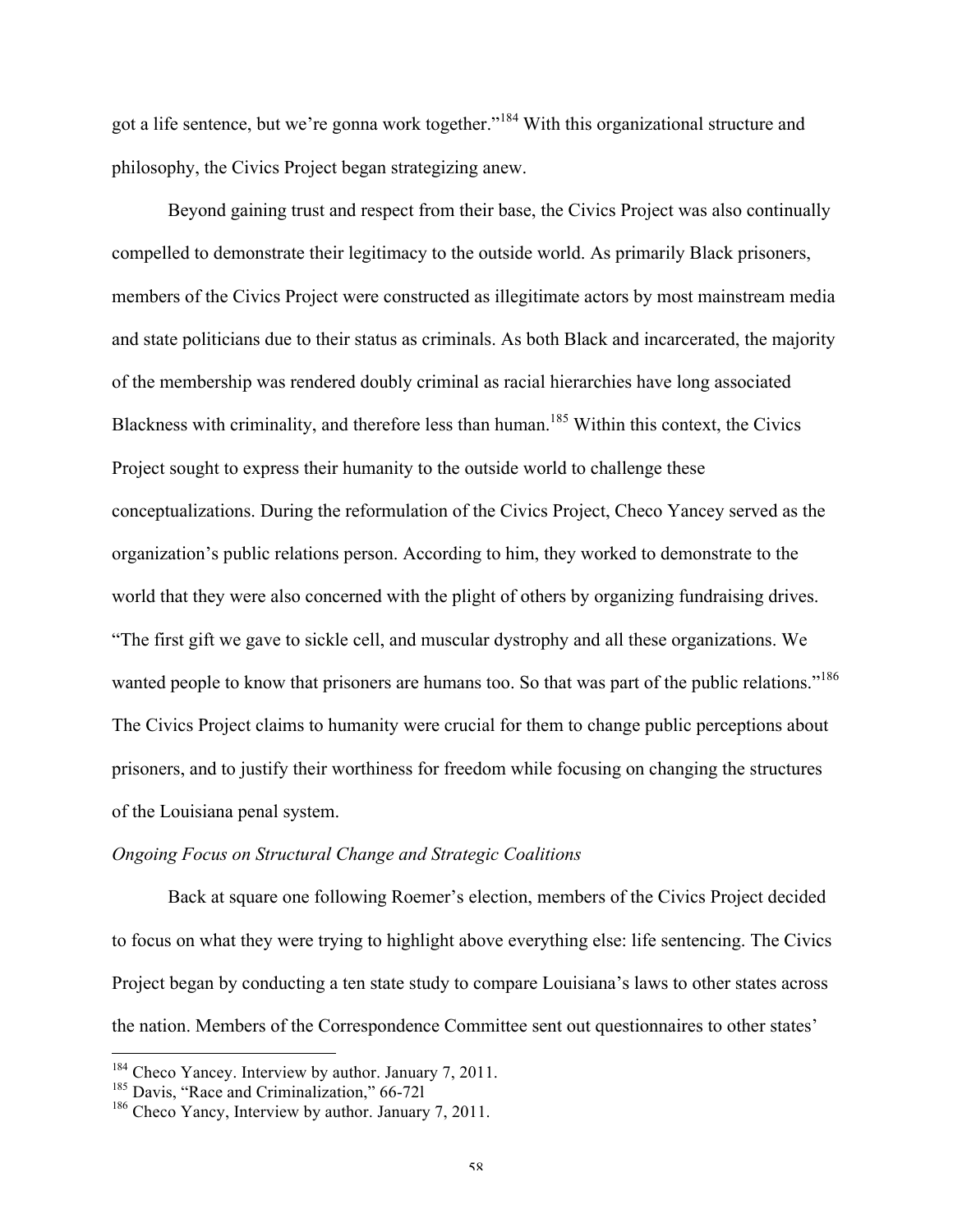prison administrations including Texas, Pennsylvania, Michigan, Illinois, and Florida while the Legal Research Committee analyzed the responses. Soon, they discovered that Louisiana had more prisoners serving life without parole sentences than any other state despite its much smaller population than other states with life without parole such as Pennsylvania or Illinois. Particularly shocking to them was that Texas, often framed as having one of the harshest prison systems in the country, still had parole eligibility available for those sentenced to life in prison. By ascertaining the exceptional character of Louisiana's life without parole laws, the Civics Project members felt that they had identified a winnable campaign for their work.<sup>187</sup> With this information they "began using the weapons that were available to [them], and the weapons that were available were the law."<sup>188</sup> With the legal background of several members, the Civics Project went forward in brainstorming possible new legislation.

The Civics Project leadership began drafting an alternative to the current life sentencing legislation. They decided that what was important was ensuring that there be a mechanism for release available to lifers and practical lifers. However, this was easier said than done. Deciding how much time someone should serve before becoming parole eligible became a contentious issue. According to Henderson, this issue became one of the biggest fights internal to the Civics Project. Questions emerged such as

What kind of restrictions are we putting on ourselves? When do we say we are eligible to get out of this place? And that became a real struggle. Who are you to decide how long I'm going to stay inside? That went back and forth until we took a consensus of what was going on around the country.<sup>189</sup>

This internal struggle highlights the issue that in order to attain freedom, members of the Civics Project were crafting legislation that reproduced the concept that people should be incarcerated

<sup>&</sup>lt;sup>187</sup> Kenneth "Biggy" Johnston, interview by author, January 15, 2011; Norris Henderson. Interview by author. December 14, 2010; Floyd Webb, "Special Civics Project," *The Angolite*, January/February 1990. <sup>188</sup> Norris Henderson. Interview by author. December 14, 2010.

<sup>&</sup>lt;sup>189</sup> Norris Henderson. Interview by author. December 14, 2010.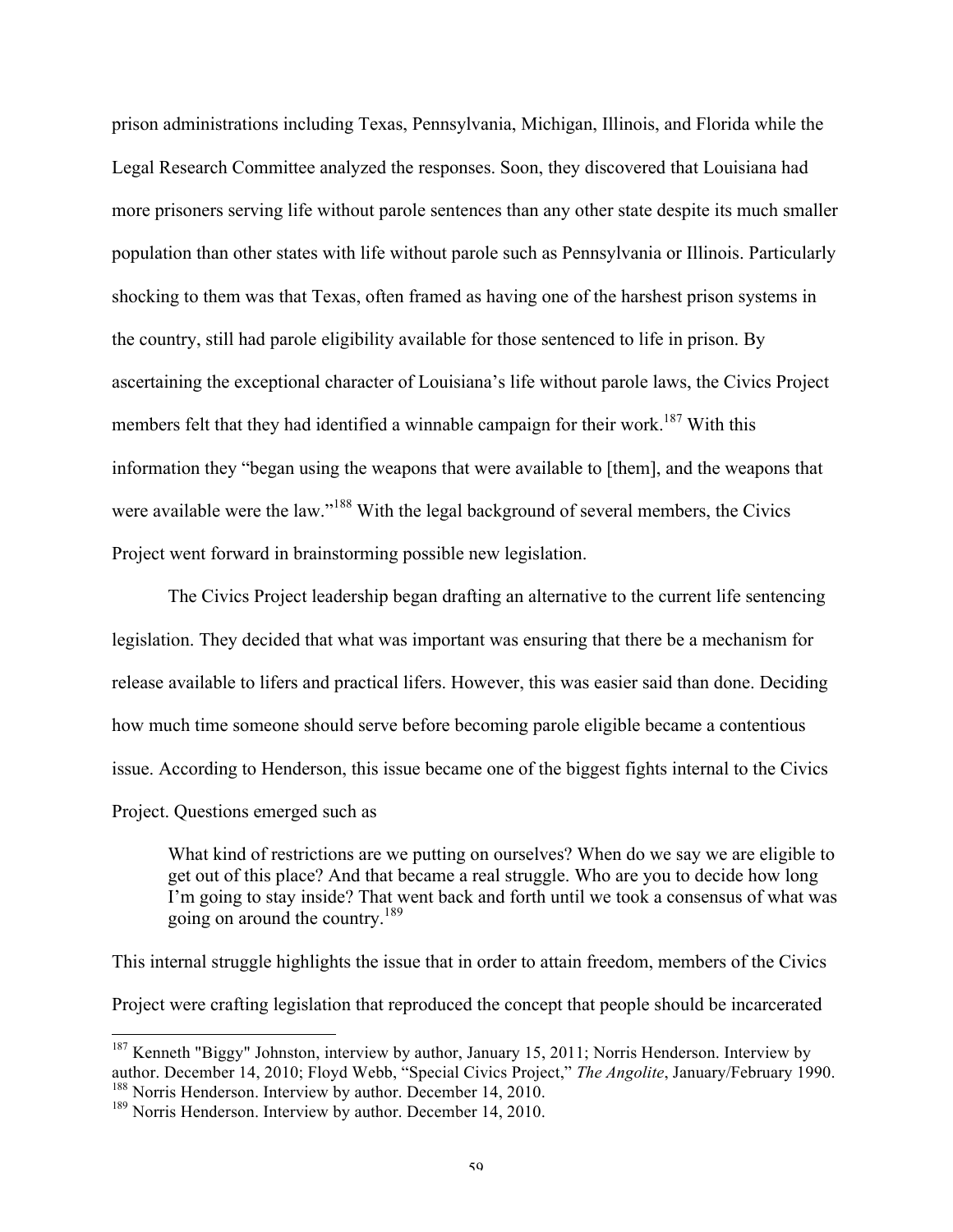in general, and specifically that certain convictions "required" longer sentences. For many prisoners distinctions based on convictions felt arbitrary. Checo Yancey also recalls this was a difficult moment for him, as he wanted to draft a law where he would be eligible immediately. However, he, along with other Civics Project members, was convinced to support a graduated parole eligibility proposal because it was politically viable and therefore most likely to benefit the collective whole.<sup>190</sup> To that end, they proposed a structure that determined parole eligibility based on what people's convictions were. For example, a person serving life for first-degree murder would be eligible at twenty years, a person serving life for second-degree murder would be eligible at fifteen years, and someone serving life for aggravated kidnapping would be eligible at twelve years. Once they came to an agreement internally, they needed to gain the support of people both inside and outside if they hoped to make their legislation a reality.

After months of work, the Civics Project held a meeting to present their research findings and began to talk about the potential of new parole laws with others at Angola. In order to galvanize people across the prison, they explained the disparities between Louisiana's sentencing laws and other states. In addition to sharing their research, Johnston stated that they planned to utilize their data to propose and argue for alternative legislation to Louisiana laws and to educate and organize outside families and friends around prison reform.<sup>191</sup> Interim Warden Larry Smith remarked after the Civics Project presentation that he was proud to see the Civics Project embarking on such a project and would support their efforts. Smith concluded his speech that this movement required an attitude of "No Surrender – No Retreat."<sup>192</sup> With the support of the Warden, the Civics Project began planning to share their findings and platform with the broader public.

<sup>&</sup>lt;sup>190</sup> Checo Yancy, Interview by author. January 7, 2011.

<sup>191</sup> Floyd Webb, "Special Civics Project," *The Angolite*, January/February 1990.

<sup>192</sup> Floyd Webb, "Special Civics Project," *The Angolite*, January/February 1990.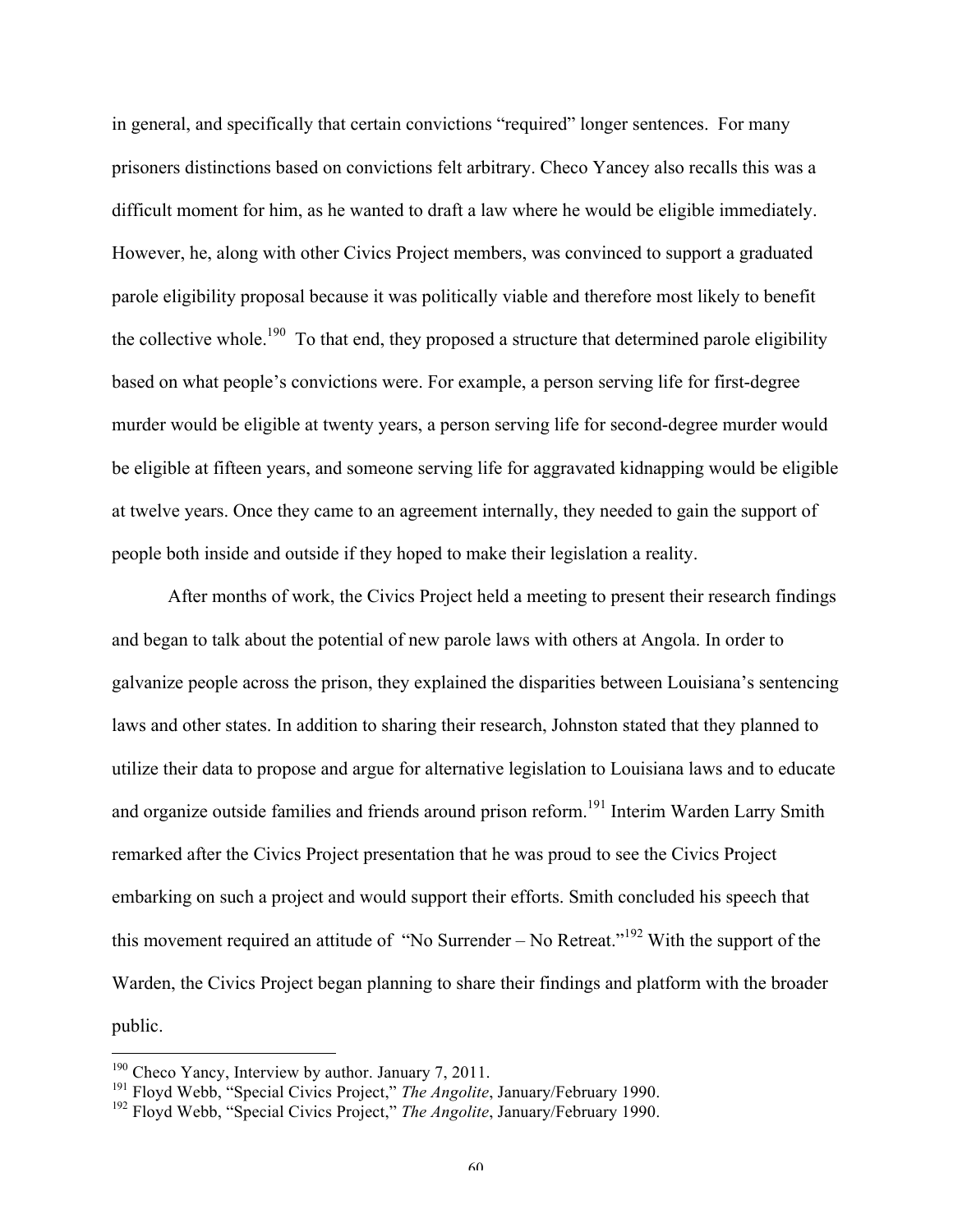A few months later in March of 1990 the Civics Project unveiled their platform at the first ever penal reform symposium held at Angola. The seminar brought together a broad crosssection of attorneys, outside activists, a member of the state legislature, judges, corrections officials, and educators among others. With such leaders and media present, the symposium was a tremendous opportunity for the Civics Project to show the fallacies of the state's current law and order politics and hopefully build a shared consensus on the problems of criminal justice. At the seminar, the Civics Project shared the research they had conducted on the inequities of criminal justice in Louisiana and the state's life sentencing laws. In addition to the information compiled by the Angola Special Civics Project, a series of prisoners, corrections officials, political leaders, and academics addressed the crowd about their own perspective on the issues confronting the Louisiana penal system. Following discussion about the problems of the criminal justice system, Civics Project leaders presented their fifty-page report, "Analysis of Louisiana's Sentencing and Parole Laws and Proposed Legislative Alternatives." They outlined their proposal for graduated parole eligibility legislation, emphasizing that the goal was not to release all lifers and practical lifers, but to create a system where individuals who had rehabilitated themselves were rewarded. Hoping to sway political opinion on the issue of life without parole, the Angola Special Civics Project mailed every state legislator and other relevant public officials copies of their report.<sup>193</sup> Moreover, they argued that there existed "criminal menopause," a theory developed by Tulane University law professor John Turley of the Program for Older Prisoners (POPS) that once a person reached their forties, they were less likely to commit a

<sup>&</sup>lt;sup>193</sup> The Associated Press, "Louisiana Inmates Offer Reform Package," The Dallas Morning News, March 26, 1990.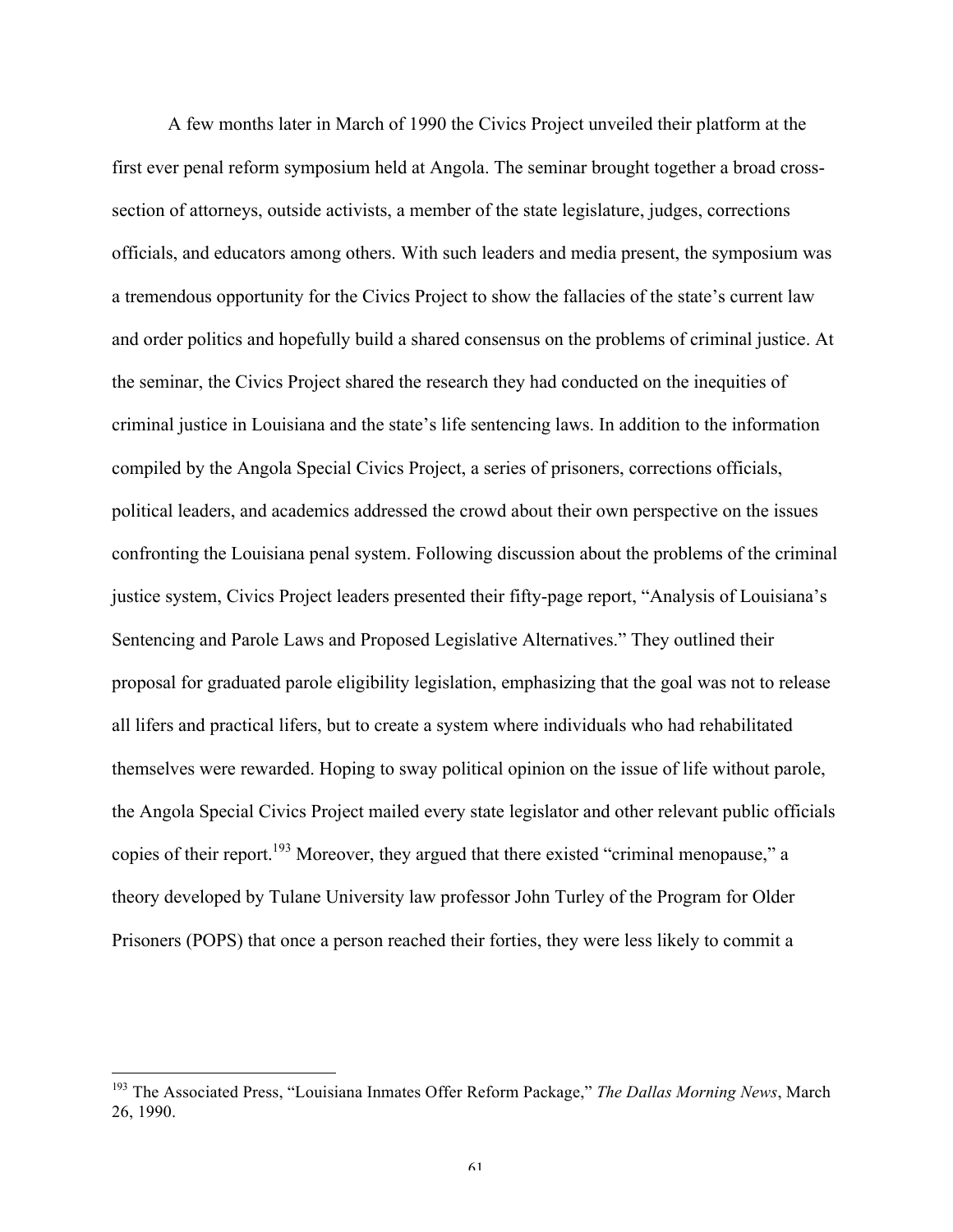crime. Therefore, they contended, in terms of safety it was unnecessary to keep men inside Angola for their entire lives.<sup>194</sup>

Additionally, the criminal justice symposium allowed for the Civics Project to connect with potential allies who would strengthen their campaign. Even with the support of academics, corrections officials, and members of the judicial system, the Civics Project still needed a state legislator to carry their legislation. In attendance at the symposium was State Representative Naomi Farve. Representing the Ninth Ward of New Orleans, Farve had felt spiritually called to focus on issues related to prisoners and incarceration since she entered office in 1986. Because of her concerns, she attended a number of meetings of the Lifers' Association where she first heard about the Civics Project's` proposed legislation. Believing in the concept that people should have the opportunity for the second chance that parole eligibility provided them, she announced at the criminal justice symposium that she would carry the bill in the next legislative session to begin in April.<sup>195</sup> Representative Farve began working against conservative Louisiana legislators for the passage of the Civics' Project bill.

Not only did the Civics Project gain the support of a state legislator during the criminal justice symposium, they connected with the national prison reform organization Citizens United for the Rehabilitation of Errants (CURE). CURE – a prison reform organization founded in Texas in 1972 by white Catholics Charlie and Pauline Sullivan – had been reaching out to prisoners at Angola for a few years. CURE leader Ray Hill attended the symposium and expressed his enthusiasm for agenda and strategy of the Civics Project.<sup>196</sup> Members of the Civics

<sup>&</sup>lt;sup>194</sup> Flo Clarence Goodlow and Ron Wikberg, "A Nobel Effort," *The Angolite*, May/June 1990; Kenneth "Biggy" Johnston, interview by author, January 15, 2011; Norris Henderson. Interview by author; Checo Yancy, Interview by author. January 7, 2011.

<sup>&</sup>lt;sup>195</sup> Naomi Farve. Interview by author. March 21, 2011. Clarence Goodlow and Ron Wikberg, "A Nobel Effort," *The Angolite*, May/June 1990.

<sup>196</sup> Clarence Goodlow and Ron Wikberg, "A Nobel Effort," *The Angolite*, May/June 1990.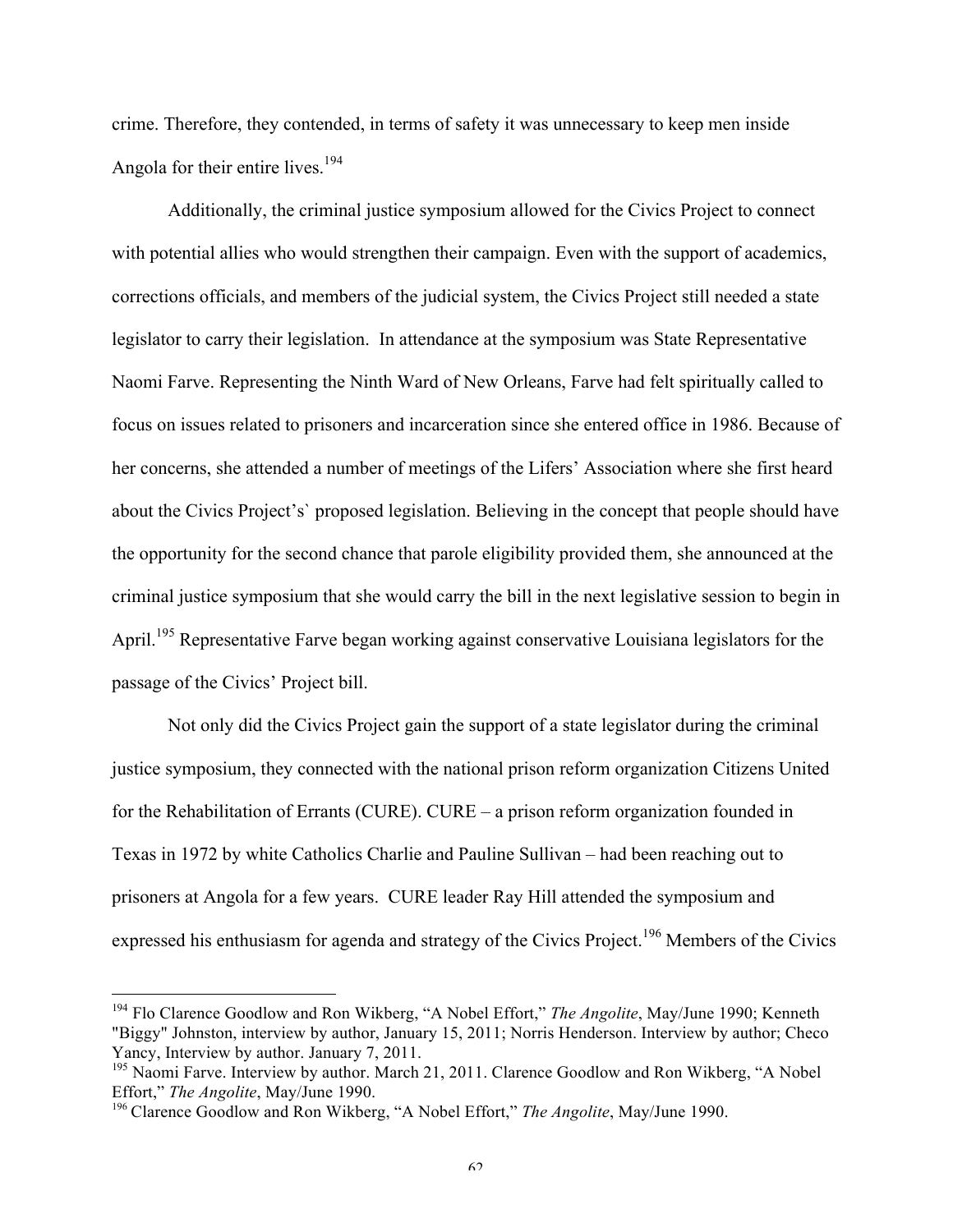Project strategically decided that aligning with a national organization would give them another avenue for outreach and publicity. Locally, they thought that CURE could be a formal organizational structure that would allow them to build back up their outside base of family and friends to work accountably with Civics Project leadership. To that end, Civics Project members began encouraging Civics Project members, the general Angola population, and their outside allies to join CURE. Soon, enough hundreds of men inside Angola became CURE members to make the Angola chapter the largest CURE chapter in the nation.<sup>197</sup>

Around this time, several other individuals across the state became interested in creating a Louisiana CURE chapter. Directed towards the Civics Project by the national CURE leadership, these people attended Civics Project meetings. During one meeting, it became evident to various leadership that the outside CURE members did not fully grasp that the issue was not to make conditions within the Angola better, but for lifers to have the opportunity to get out of the prison all together.<sup>198</sup> The following week after one meeting, Checo Yancey remembers that they heard at Angola there was now a Louisiana CURE chapter with elected leadership headquartered in Baton Rouge.<sup>199</sup> Hearing that the free people had made the decisions about the chapter without the participation of any of the incarcerated members who represented the vast majority of the state's membership, Civics Project leadership was furious. Central to their anger and frustrations was the assumption of the outside CURE members that they understood the issues and concerns of prisoners better than incarcerated people who had already spent years researching and devising strategies for prison reform.<sup>200</sup> In response, the Civics Project membership decided to

<sup>&</sup>lt;sup>197</sup> Norris Henderson. Interview by author. December 14, 2010; Checo Yancy, Interview by author. January 7, 2011.

<sup>&</sup>lt;sup>198</sup> Norris Henderson. Interview by author. December 14, 2010.

<sup>&</sup>lt;sup>199</sup> Checo Yancy, Interview by author. January 7, 2011.<br><sup>200</sup> Norris Henderson. Interview by author. December 14, 2010; Checo Yancy, Interview by author. January 7, 2011.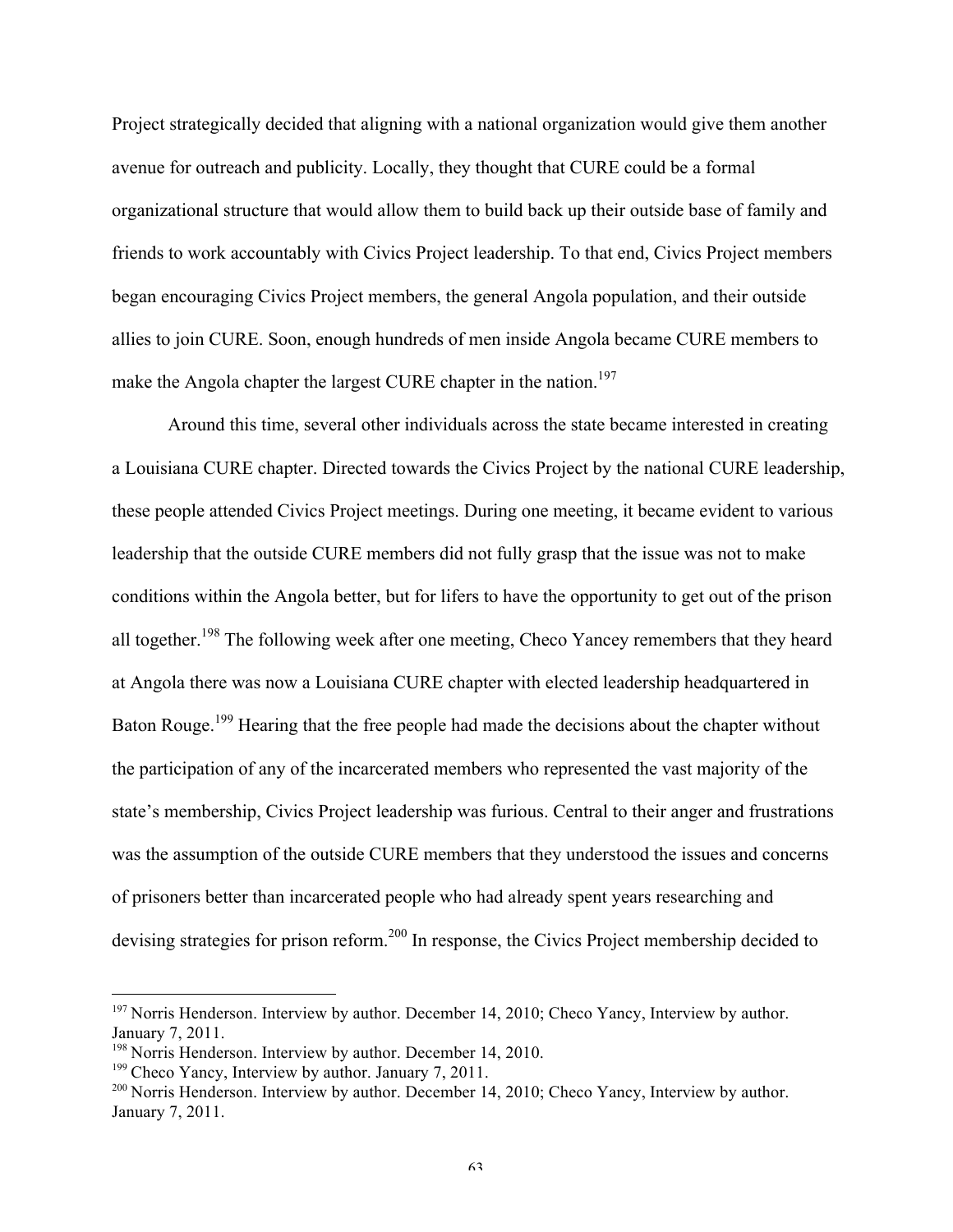stop working with CURE altogether. When CURE would attempt to hold meetings and events at Angola, they had little to no turn out. $201$ 

Still needing a formal outside organization to direct their family and friends towards and build political leverage with, the Angola Special Civics Project founded their own organization: the Louisiana Coalition in Support of Penal Reform (LCSPR). Building from their experiences with the gubernatorial election, the Civics Project supported the development of seven chapters across the state that held regular meetings outside and within Angola.<sup>202</sup> Directly accountable to incarcerated leadership, the LCSPR worked both to broaden outside organizing for prison reform, to re-organize to form an outside voting bloc, and to support the passage of the lifer parole eligibility legislation, House Bill  $1709$ <sup>203</sup> To increase organizational membership and publicize the state legislation, LCSPR members would hold informational meetings in their home communities, write letters to *The Angolite* encouraging free readers to join their efforts, and explain the structural issues of the Louisiana criminal justice system to passengers on the buses between New Orleans and Baton Rouge to Angola.<sup>204</sup> According to Checo Yancey, there was particular emphasis on conveying to their families and friends that they were organizing for laws and structures that would collectively benefit incarcerated people rather than specific individuals. "We had to teach them, hold up, do not make this personal. It's not about getting Checo out. It's not about getting Norris out. It's not about getting Biggy out. It's not about Wilbert. This is about

<sup>&</sup>lt;sup>201</sup> Norris Henderson. Interview by author. December 14, 2010; Checo Yancy, Interview by author. January 7, 2011; John Czere, "A Special Visit," *The Angolite,* May/June 1992.

<sup>&</sup>lt;sup>202</sup> Eugene Dean. Interview by author. December 31, 2010; Norris Henderson. Interview by author. December 14, 2010; Checo Yancy, Interview by author. January 7, 2011.

<sup>&</sup>lt;sup>203</sup> Eugene Dean. Interview by author. December 31, 2010; Norris Henderson. Interview by author. December 14, 2010; Shawntae Johnson. Interview by author. January 28, 2011. Checo Yancy, Interview by author. January 7, 2011.

<sup>&</sup>lt;sup>204</sup> Eugene Dean. Interview by author. December 31, 2010; Norris Henderson. Interview by author. December 14, 2010; Checo Yancy, Interview by author. January 7, 2011; Michael Glover "Call for Unity," *The Angolite,* January/February 1991.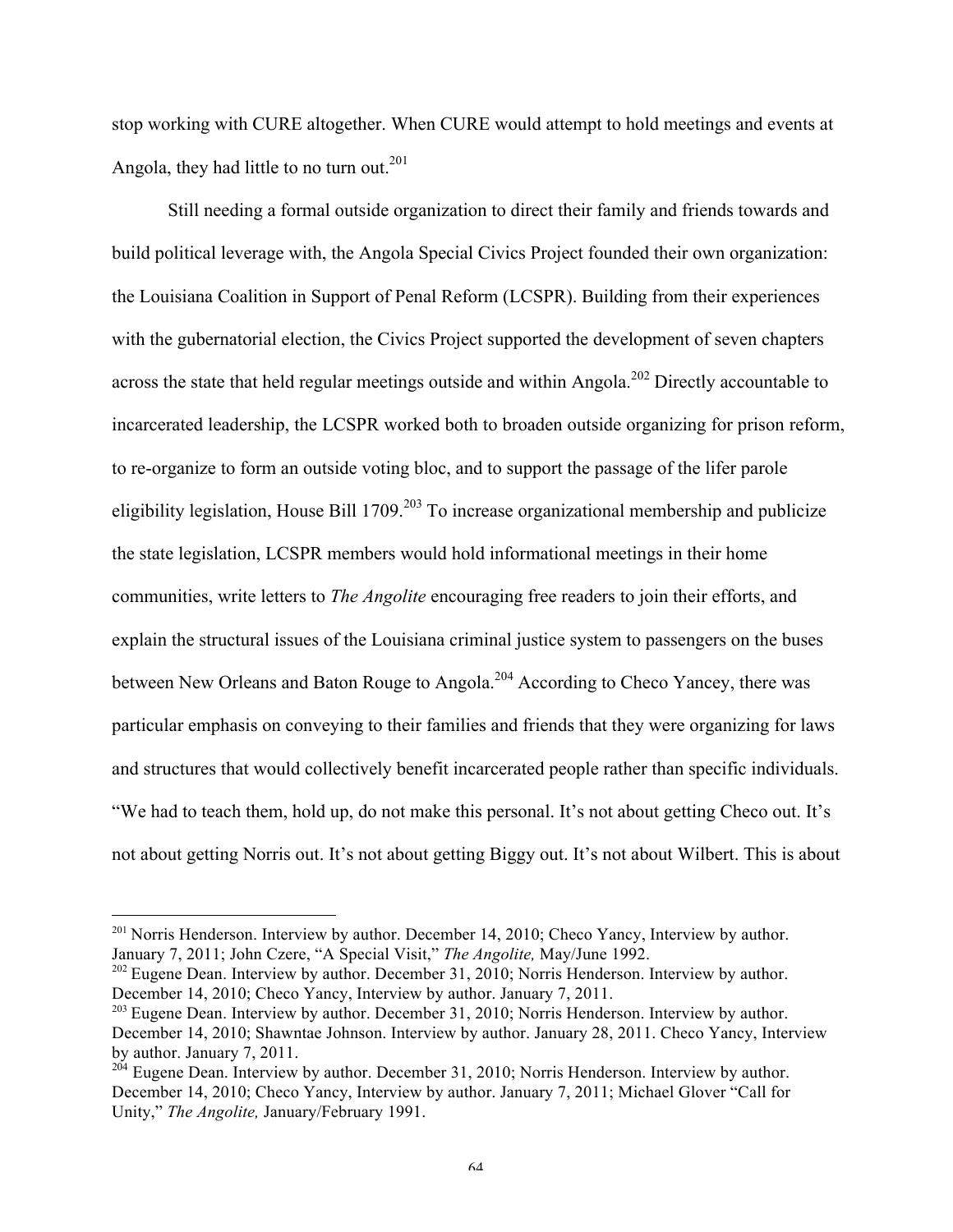a whole."<sup>205</sup> The LCSPR followed the guidance of the ASCP by calling attention to the patterns of injustice of the system as a whole rather than focusing on a single incident within one person's case.<sup>206</sup> LCSPR members organized lobby days on behalf of House Bill 1709, and, with the Civics Project, coordinated phone banks to reach out to their state legislators.<sup>207</sup>

While the LCSPR was working to build political leverage in support of prison reform, Representative Farve was working to get the bill out of committee. Within the conservative political landscape, she was confronted by the reality that most legislators did not want to be labeled as "soft on crime" by supporting this bill. After over a year of unsuccessfully working to get the legislation to the floor, she was offered the compromise to pass amended legislation. The amended legislation would make people parole eligible after serving twenty years and reaching forty-five years of age, but only to "practical lifers" or those serving "numbered" terms such as 50, 99, or 399 years. Anyone serving a natural life sentence would be excluded from the legislation.<sup>208</sup> She brought the option to the Angola Special Civics Project to decide whether or not to take the offer, although it would exclude most of the organization's membership. Checo Yancey sums up the thought process of the Civics Project in making its decision whether or not to support the bill.

Well, selfishly we could have said no, but it wouldn't have affected anybody. Sometimes you can be on the cutting edge of change, and it doesn't affect you but you're helping somebody else. Plus, it was another way for us to sell maybe our next project, maybe our next issue. The legislature is going to say ok these guys are reasonable. I can work with them, and they can work with us.  $^{209}$ 

 $205$  Checo Yancy, Interview by author. January 7, 2011.

<sup>206</sup> Annie Goings "Outcry" *The Angolite,* January/February 1993, Sound Offs.

<sup>&</sup>lt;sup>207</sup> Eugene Dean. Interview by author. December 31, 2010; Shawntae Johnson. Interview by author. January 28, 2011.

<sup>&</sup>lt;sup>208</sup> Naomi Farve. Interview by author. March 21, 2011; Kenneth "Biggy" Johnston, interview by author, January 15, 2011.

 $209$  Checo Yancy, Interview by author. January 7, 2011.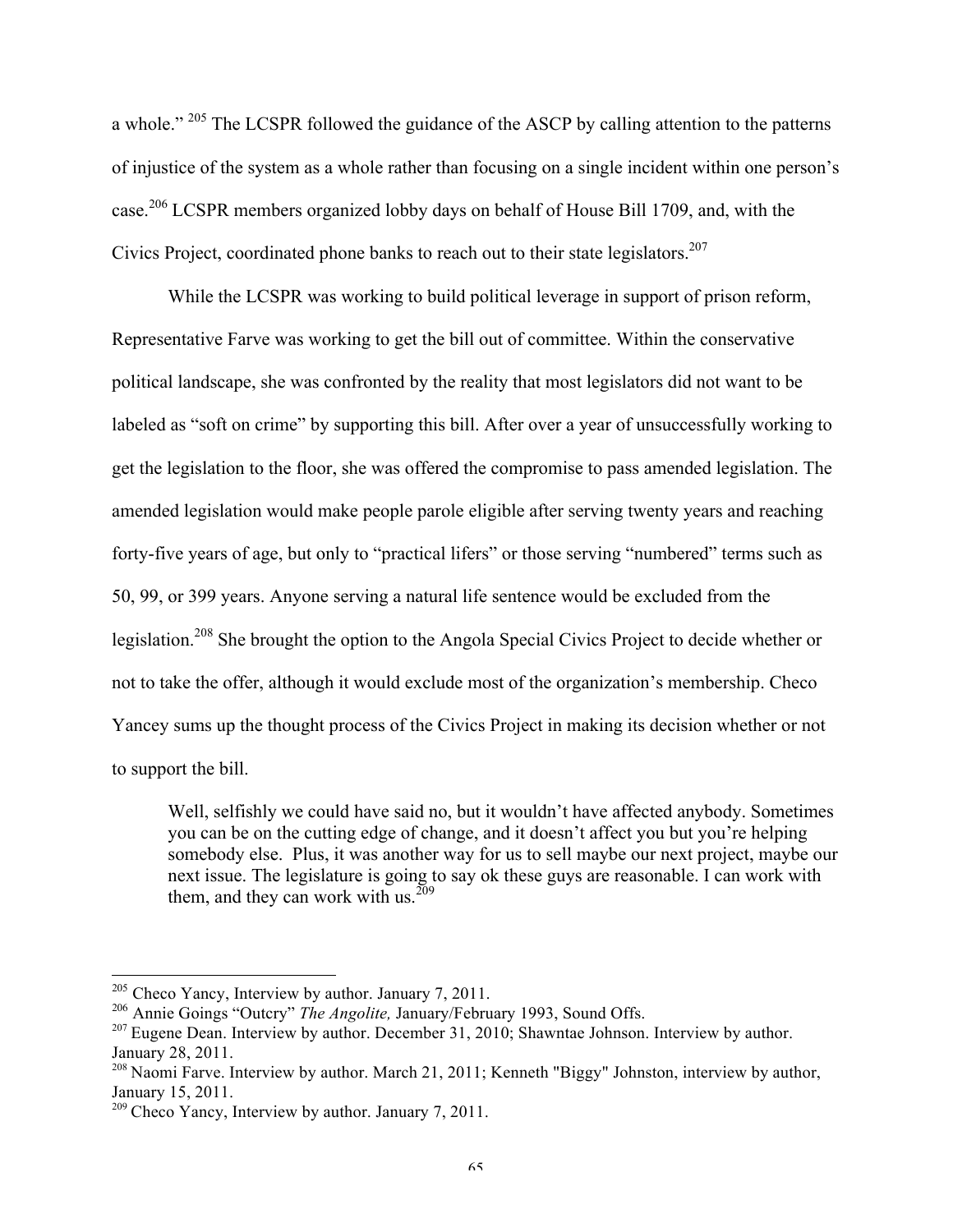For Civics Project members, they decided denying legislation that would allow anyone to get out would be against their purpose as an organization. Moreover, winning this piece of legislation, which became known as the "20/45 law," seemed like a victory that they could build off of as they continued to press for expanded parole eligibility. Once the legislation passed the Civics Project and other incarcerated men at Angola rejoiced at their sense they could shift the political tide, and they deepened their sense of hope that further change was on the way.<sup>210</sup>

However, this was not to be the case. The passage of the "20/45 law" became the highlight of the Angola Special Civics Project. While the Civics Project and the LCSPR continued to push for parole eligibility and organized as voting blocs around state and local elections, the political openings that had once afforded them the structures for organizing began to close. While Civics Project leadership always centralized their focus on collective struggle, they continued to work on their individual cases as well. They began individually attaining their freedom challenging their personal cases which sometimes supported by the passage of the 20/45 law. Beginning with Biggy Johnston's release to parole in 1993, key leaders who had shaped their organization's structure and culture began departing Angola.<sup>211</sup> Although some leaders have continued to visit and work with the Civics Project after their release, everyone I interviewed stated there has been a lack of prisoner leadership to run the project to its former scale.<sup>212</sup>

Furthermore, changes in Louisiana Correction's administration closed previous political openings. In the 1992 gubernatorial election between Edwards and David Duke, Edwards committed to corrections officials the appointment of conservative Richard Stalder as head of

 <sup>210</sup> Norris Henderson. Interview by author. December 14, 2010.

<sup>&</sup>lt;sup>211</sup> Kenneth "Biggy" Johnston, interview by author, January 15, 2011.

<sup>&</sup>lt;sup>212</sup> Eugene Dean. Interview by author. December 31, 2010; Norris Henderson. Interview by author. December 14, 2010; Kenneth "Biggy" Johnston, interview by author, January 15, 2011; Checo Yancy, Interview by author. January 7, 2011.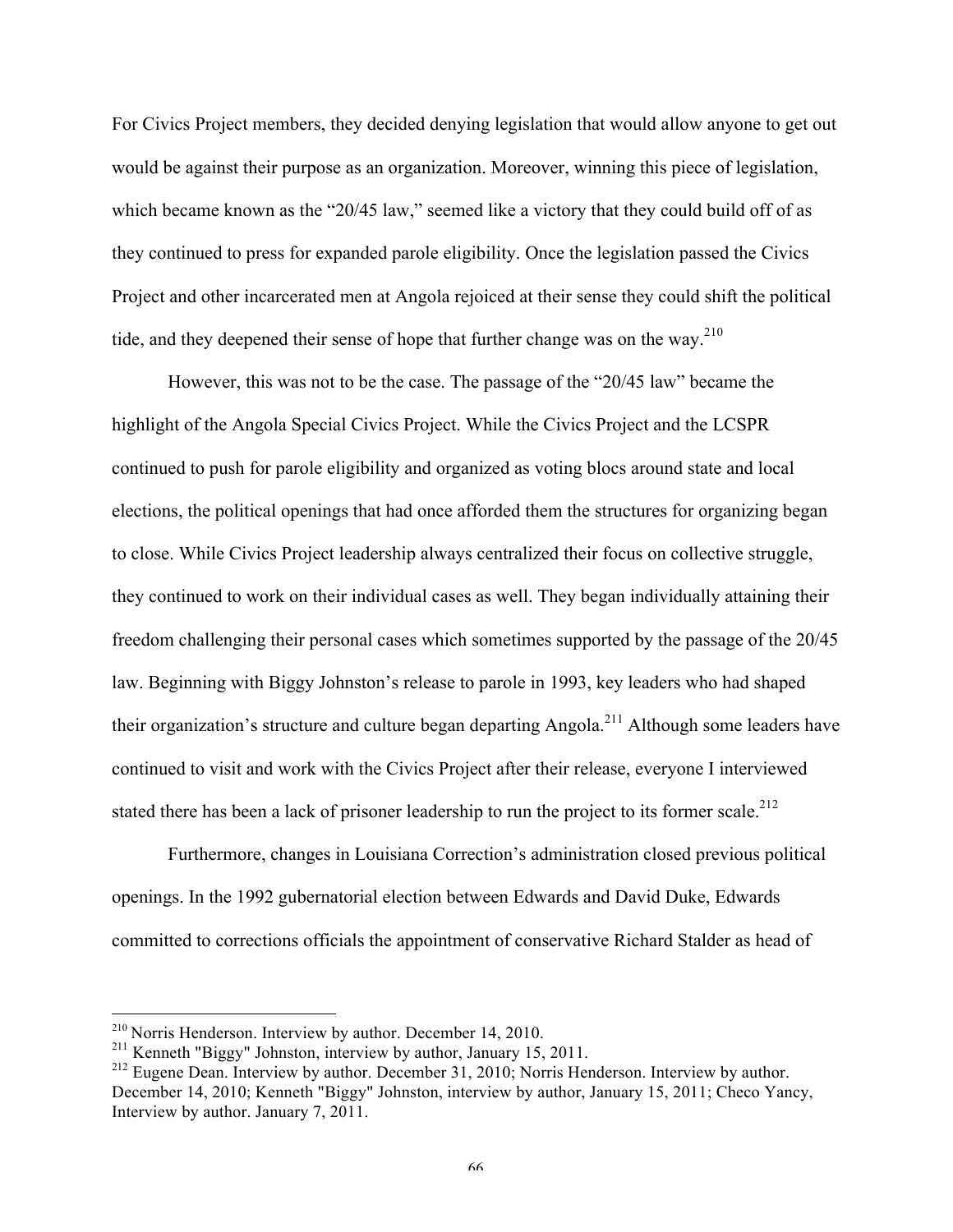corrections in exchange for the votes of the states' prison employees.<sup>213</sup> The era of reformist officials came to a close with direct consequences for incarcerated activists. After Burl Cain became the warden in 1995, he shut down the open press of *The Angolite* and increased restrictions on prisoner organizing.<sup>214</sup> Finally, over time the era of the 10-6 life sentence has been wiped from the collective memory of Louisiana prisoners. The moment of political opportunity drew to a came to an end the political contradictions increased without corresponding political openings. Increasingly, the men housed at Angola have only known an institution with thousands of lifers who have no expectation of release within their lifetime.

### **Conclusion**

Although the Civics Project did not attain all of its goals, the organization serves as an important example of grassroots organizing during the era of the rise of the prison industrial complex. Incarcerated activists identified the issue of the expansion of the Louisiana system years during the 1980s and early 1990s, a time period often framed as an era of retrenchment of social movements. Rather than be repressed under the conservative law and order environment, prisoner-led organizing blossomed under a combination of political threats and opportunities. Utilizing the leadership development structures of the law library and the balanced leadership of Biggy Johnston and Norris Henderson, the Angola Special Civics Project collectively organized prisoners to articulate the structural issues of the Louisiana prison system and envision alternatives. Incarcerated activists highlighted the importance of their leadership in crafting new policies and aligned with outsiders accountable to them. Together by focusing on the ideologies and practices of "lock them up and throw away the key" politics, they contested the very logic of

 <sup>213</sup> Rideau, *In the Place of Justice,* 241.

<sup>214</sup> Norris Henderson. Interview by author. December 14, 2010; Rideau, *In the Place of Justice,* 242-246.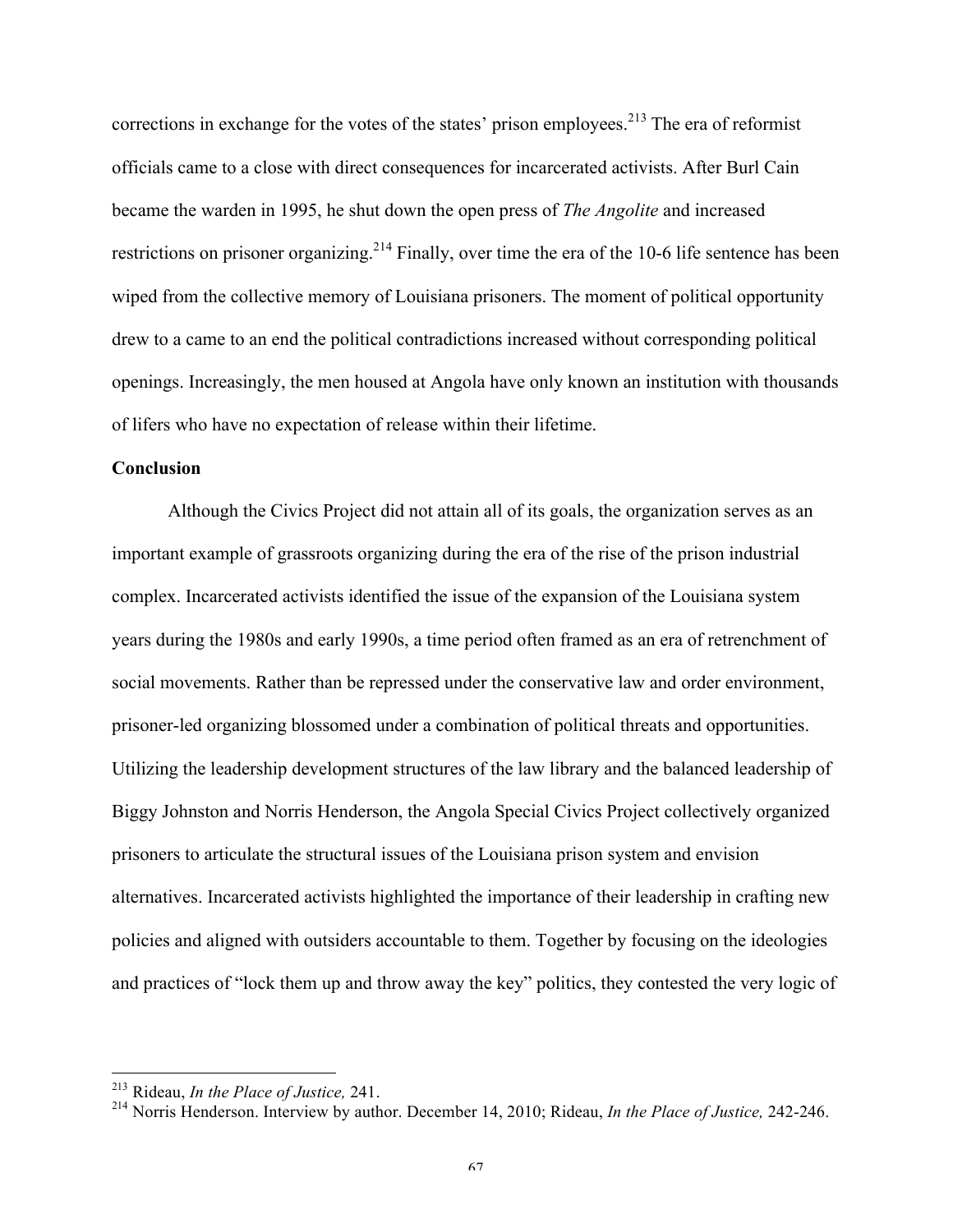the prison system which sought to ignore and forget the thousands of men warehoused at the plantation of Angola.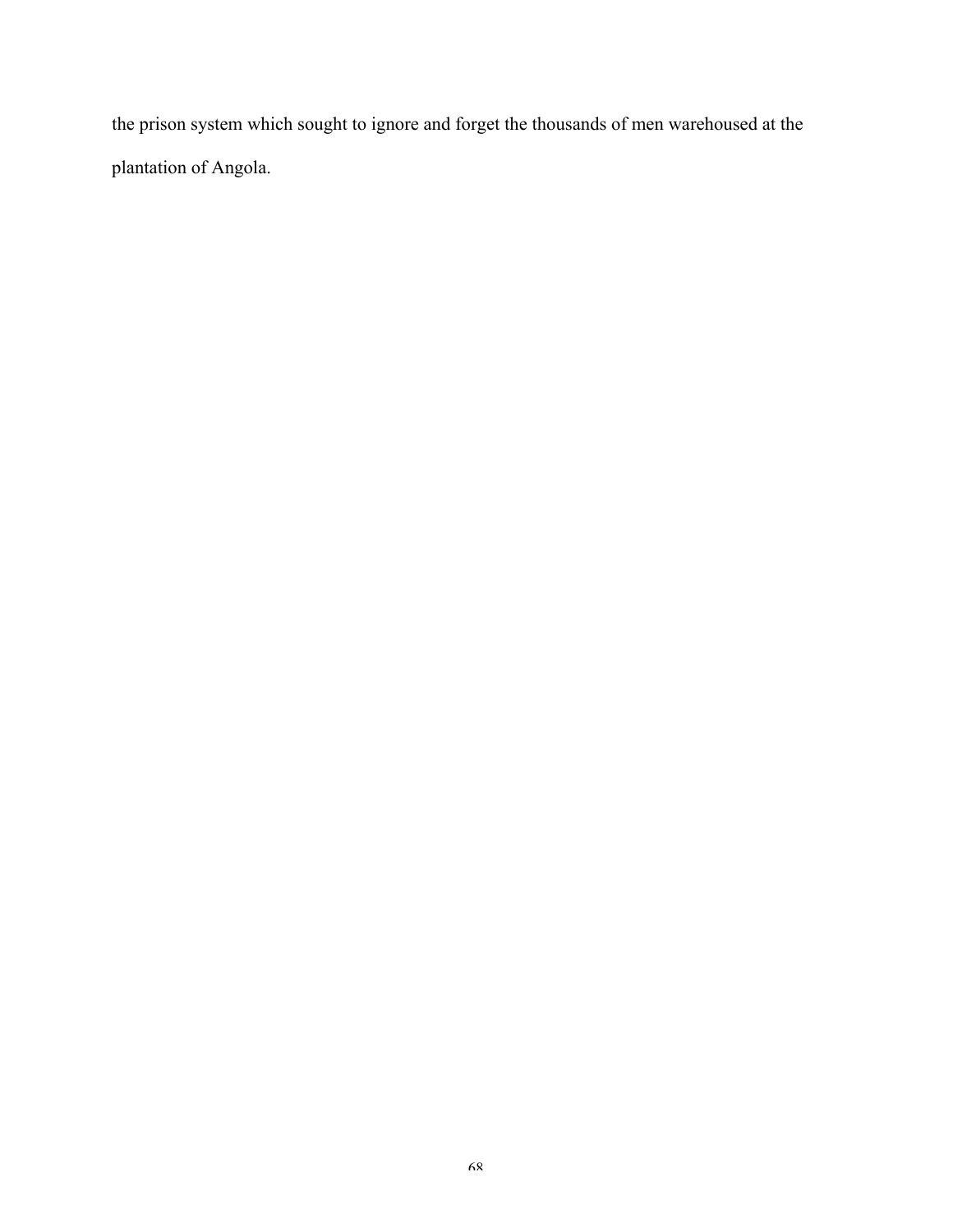### **CHAPTER 6: Conclusion**

Since the 1980s, the carceral landscape of Louisiana has grown to proportions previously unimaginable. As of 2007, the prison population had increased 272 percent since 1982, with the addition of several new prisons and the expansion of pre-existing facilities.<sup>215</sup> I argue that for those of us committed to living in a world where imprisonment is not our solution to the social and economic problems of the  $21<sup>st</sup>$  century, it is imperative for us to critically reflect on the antiprison activism that has come before us to inform our current movements.

In considering the history of the Angola Special Civics Project in the late 1980s and early 1990s, it is tempting to evaluate them based only on whether they achieved their concrete goal of ending life imprisonment. However, social movement historian Robin D.G. Kelley reminds us this narrow focus would do a disservice to their political project.

Unfortunately, too often our standards for evaluating social movements pivot around whether or not they 'succeeded' on realizing their visions rather than on the merits or power of the visions themselves. By such a measure, virtually every radical movement failed because the basic power relations they sought to change remain pretty much intact. And yet it is precisely these alternative visions and dreams that inspire new generations to continue to struggle for change. $^{216}$ 

This is not to say that it does not matter whether or not a movement attains its material goals. By attaining such goals, political activists are making changes towards dismantling systems of oppression and creating a more just society. Activists' goals matter, but so does their process. If we focus only on the "end result" of social movements, we find ourselves replicating the logics of capitalism that influence us to prioritize products at the expense of all else. Moreover, attention to process allows us to asses the intangible differences social movements make such as

 <sup>215</sup> Tim Morris, "Louisiana's Incarceration Rate Is No. 1 in Nation," *The Times-Picayune* (New Orleans), March 2, 2009, accessed April 20, 2011,

http://www.nola.com/news/index.ssf/2009/03/louisianas\_incarceration\_rate.html.

<sup>216</sup> Robin D. G. Kelley, *Freedom Dreams: the Black Radical Imagination* (Boston: Beacon Press, 2002), ix.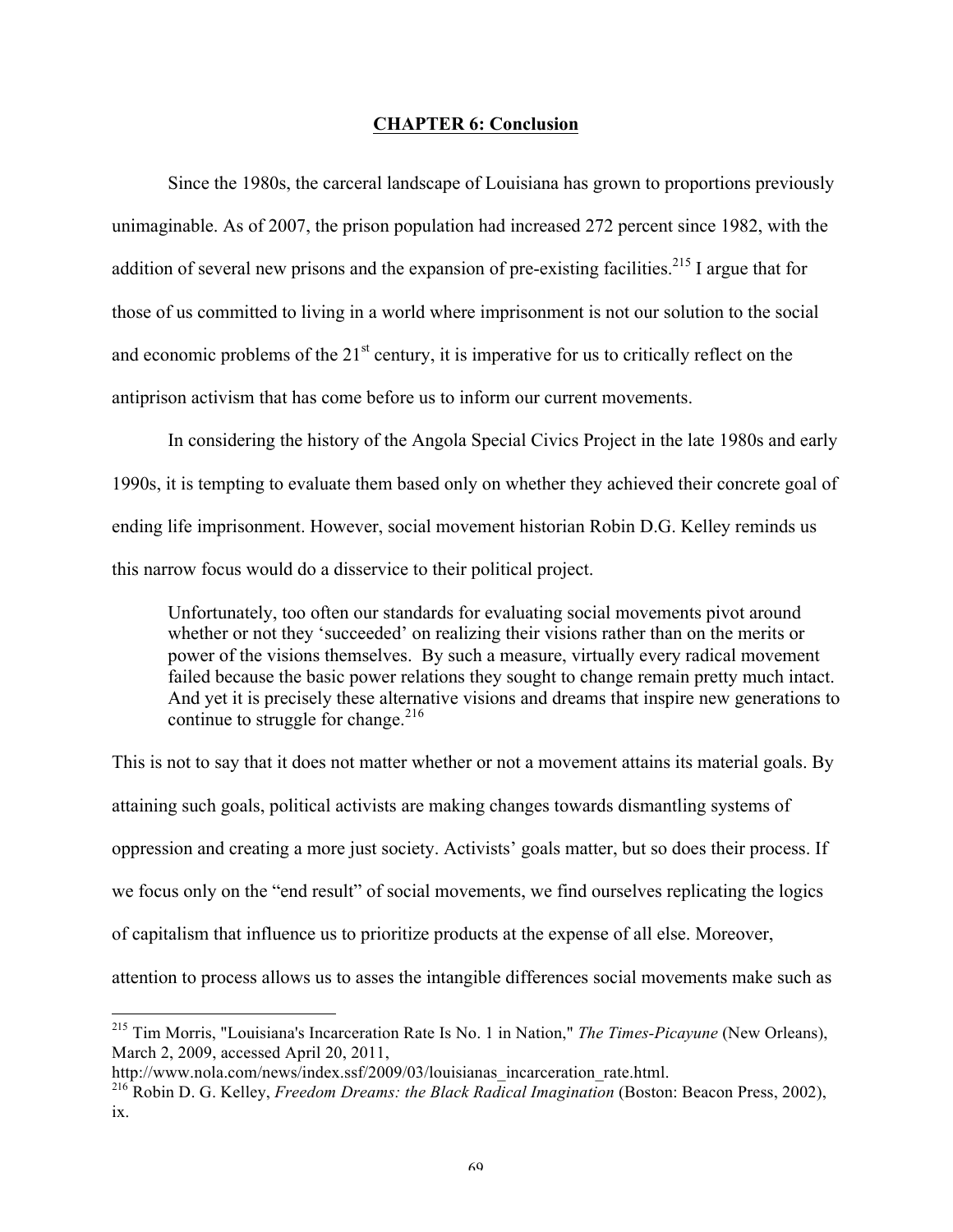articulating previously ignored social and economic problems, the building of networks that can be called upon in future struggles, and the reclamation of subaltern identities. Additionally, organizers from various movement formations have long called for the importance of prefigurative politics in our movements arguing for the need to model the structures and social relationships activists are striving for within present organizing. Following this framework, I contend the importance of considering how the relationships built within movement organizations and spaces reflect new ways for people to build together that reflect a collective humanity rather than hierarchical power relations.

In evaluating the Civics Project, lessons are to be learned from a variety of angles. Through studying the history of the Angola Special Civics Project, we discover not only the historical circumstances that created an opportunity for the Civics Project, but also how people took advantage of the moment to envision a different criminal justice system. Both their successes and challenges provide important insight for current antiprison movements.

Additionally, research into the Angola Special Civics Project illustrates how much more there is to be studied and written about antiprison activism and Louisiana incarceration. Potential sites of new research include: the impacts of *The Angolite* on Louisiana criminal justice policy, the internalization of criminality discourses by incarcerated people, other Southern antiprison movements, the relationship between the rise of incarceration in Louisiana and urban neoliberal politics, and the emergence of other antiprison movements during the era of the rise of the prison industrial complex. This research can inform scholars and activists alike in challenging the prison system.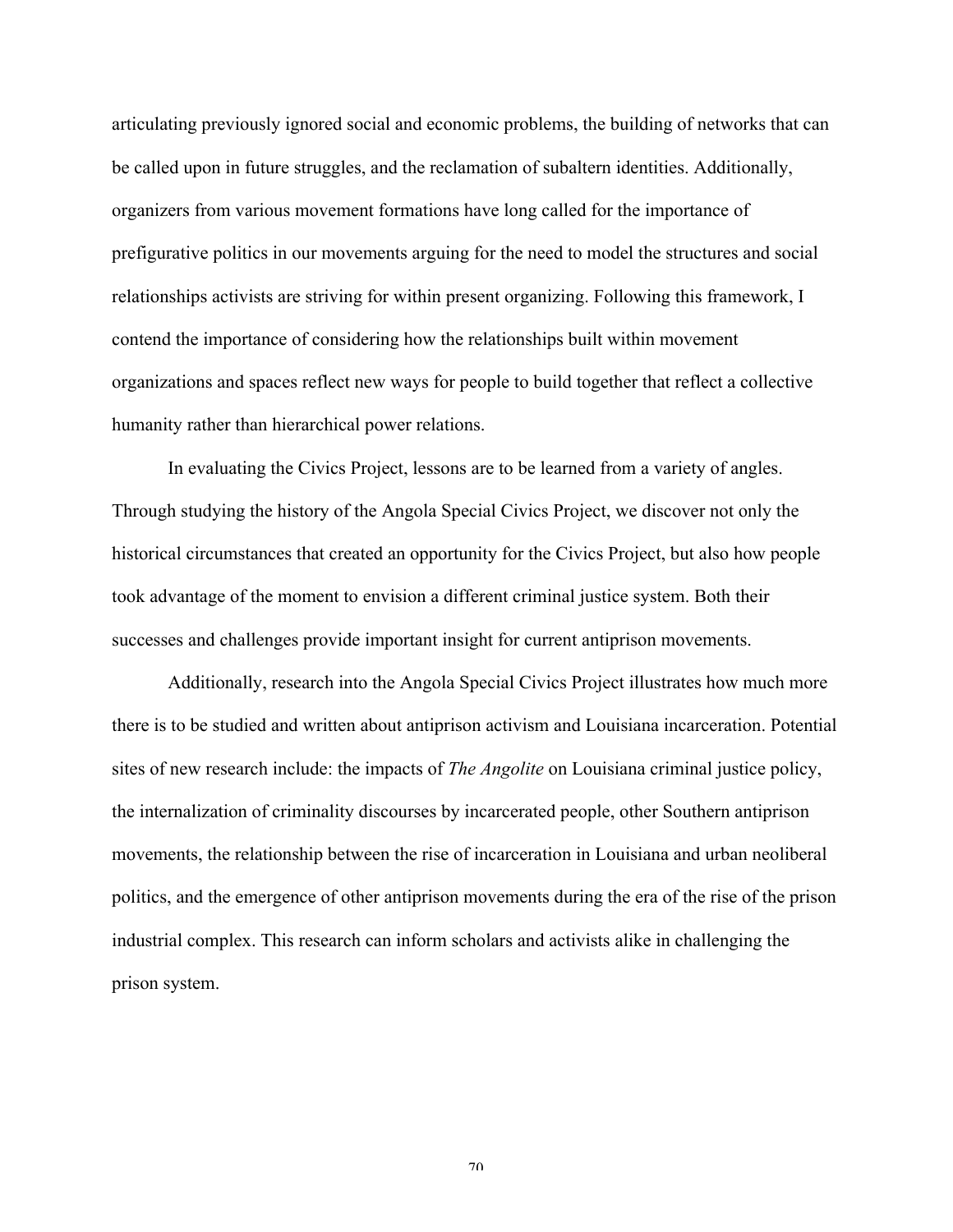### **Outcomes of the Angola Special Civics Project**

The Angola Special Civics Project provides important lessons for today's organizing. Their history demonstrates the impact that national, state, and local conditions can have on our local political work. Throughout the 1970s and 1980s, national politicians looking for a new avenue to contain Black and Third World activists and to respond to growing economic crises, developed a new law and order politics invested in the expansion of the US prison system. Deeply influenced by national politics, the Louisiana legislature passed a series of laws aimed at increasing prison sentences. In addition, Republican governors committed to "tough on crime" policies put an unofficial moratorium on clemency closing another opportunity for prisoners' release. However, during this same era the mismanagement of the Louisiana penal system publicized through prisoners' protests led to federal intervention, which resulted in the appointment of reformist corrections officials. Committed to a belief in rehabilitation, a generation of prison administrators created an environment at Angola that allowed for prisoners to self-organize themselves in response to the crises of life in prison. In the case of the Civics Project the political threat of dying behind bars, combined dialectically with both political openings and political contractions, afforded the political opportunity of a climate conducive to political organizing. While these structures did not determine that the prisoners would organize, it created an encouraging environment.

One success of the Civics Project was its demonstration of the value of incarcerated leadership in movements for prison reform. Confronted with the reality of life with no hope for release, incarcerated activists at Angola were pushed to collectively organize for their freedom. Motivated by own collective self-interest, they focused on finding ways not to change the conditions of confinement, a priority of outside advocates like CURE, but the circumstances of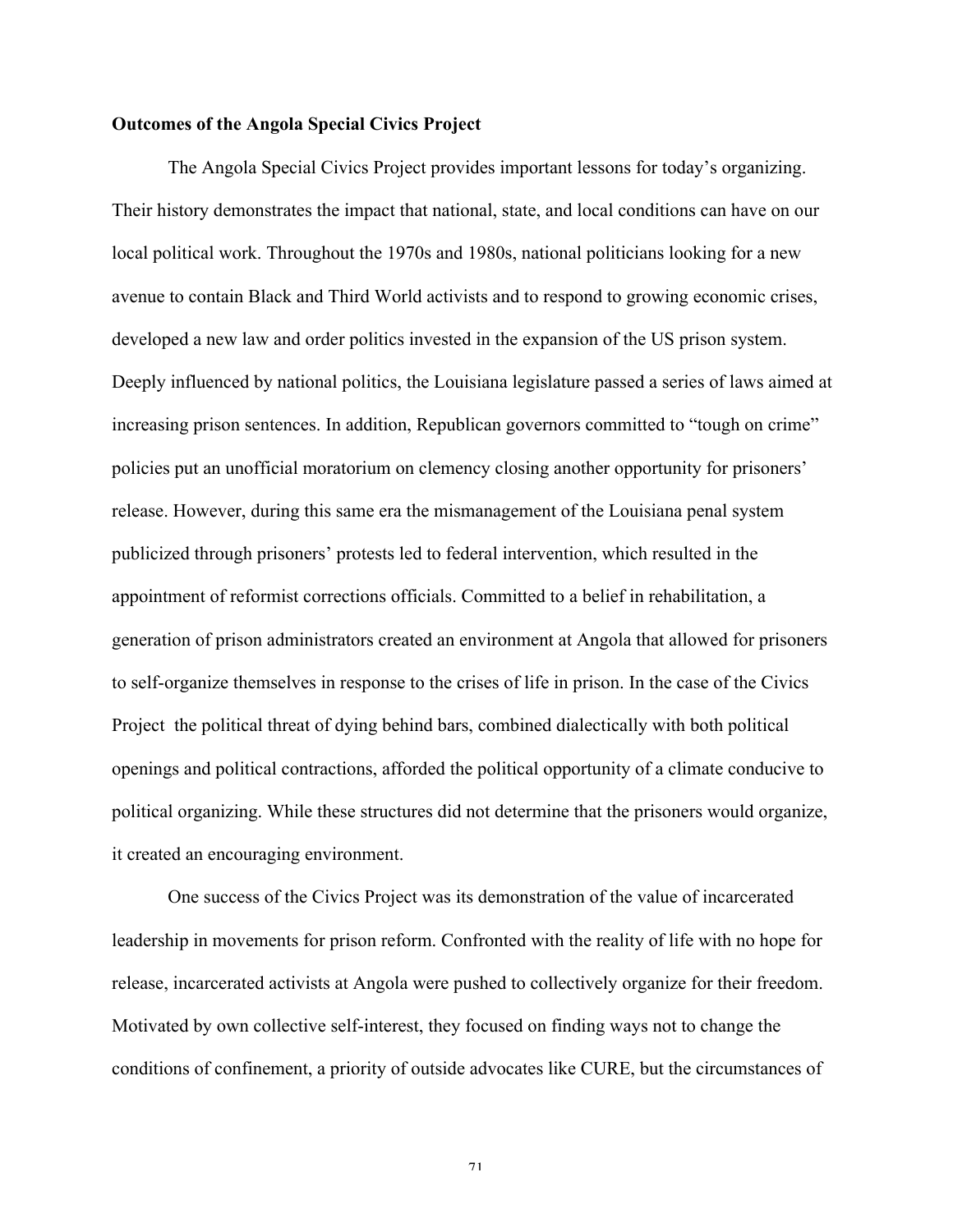their incarceration. Founding the Angola Special Civics Project, these men began identifying the structural forces that were impacting their inability to have an opportunity for release. Years before the phrase the "prison industrial complex" entered into activist or academic discourses, the Civics Project began outlining the interconnected relationships between law and order politics, the expansion of the Louisiana prison system, the disproportionate incarceration of people of color, and the economics of prisons. By centering their own experiential knowledge, they were able to clearly identify the issues they were confronted with which guided them to the targets of their organizing. In particular, they identified the role that elected officials played in making policy decisions, which had material effects on their lives. Following that identification, they focused on organizing around political elections and later changing the actual laws of the Louisiana legislature.

While committed to incarcerated leadership, the Angola Special Civics Project also recognized the need for free people to be involved in their struggles. Civics Project leaders recognized that as prisoners they were of little concern to politicians or broader society that had written them off as simply criminals. With this in mind, they sought to build an outside coalition with families and friends committed to their release. In doing so they argued for the necessity of incarcerated leadership as in the words of Norris Henderson, "you don't know the wants, needs, and desires [of prisoners] better than me."<sup>217</sup> At their strongest, outside supporters worked in directly accountable ways to the men inside Angola, following their leadership while they organized voting blocs, lobbied legislatures, and educated their communities about the need for prison reform. Even when Representative Naomi Farve proposed Civics Project parole eligibility legislation, she did not accept an amendment without the approval of the Civics Project because the men inside were to be the ones directly impacted by the legislation. Through accountable

 <sup>217</sup> Norris Henderson. Interview by author. December 14, 2010.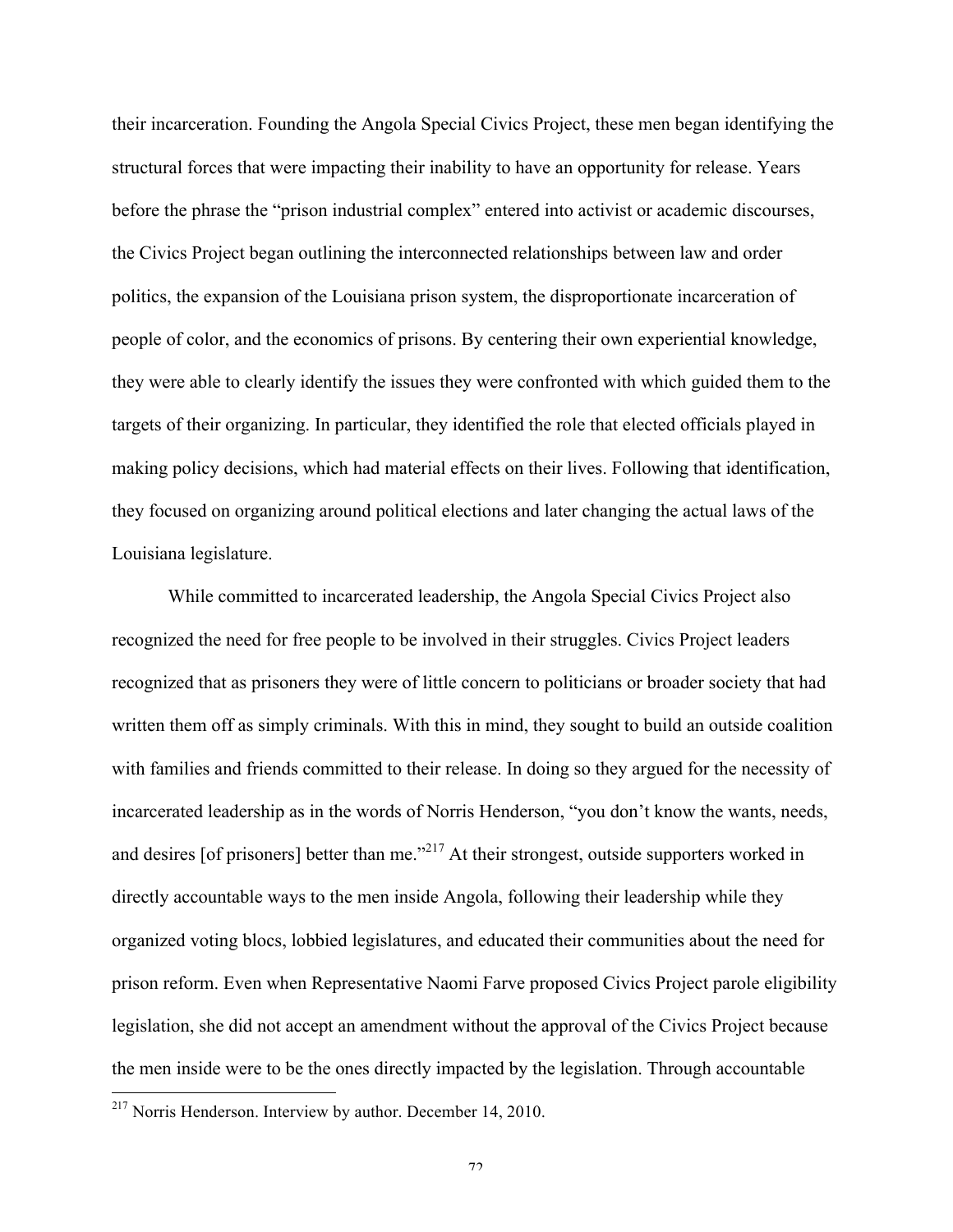relationships, the Angola Special Civics Project was able to achieve coalitions between incarcerated activists and free people.

Moreover, members of the Civics Project also were successful in contesting the dehumanization of themselves and their fellow prisoners. Throughout their organizing activists of the Civics Project asserted that their humanity be recognized. They argued that their right to life outside the walls of Angola was not based on whether they were guilty or innocent, but that everyone regardless of their conviction should have the opportunity for release. In addition, by building coalitions with outside allies and holding events behind the prison walls, incarcerated activists contested the penal system's project of isolating the lives of prisoners from others in the state. In doing so, the Angola Special Civics Project challenged the very public forgetting of prisoners that had contributed to scores of people dying unnoticed at Angola.

Additionally, the Angola Special Civics Project organizing had concrete impacts on the Louisiana criminal justice system even as the prison industrial complex became more entrenched throughout the 1990s. The Civics Project and the LCSPR publicizing the issues of prison reform contributed to social justice activists across the state incorporating an analysis of the prison industrial complex into their organizing and at times even spawning new political formations.<sup>218</sup> Their passage of the 20/45 law created new mechanisms for release that directly impacted the lives of countless people incarcerated throughout the state. Moreover, the passage of the 20/45 law had the unintended consequence of creating a loophole that permitted for governors to commute prisoners' life sentences to lengthy numbered terms, allowing for them to appear tough on crime while actually making prisoners parole eligible. It was this very process that allotted for Checo Yancey's freedom.<sup>219</sup>

<sup>&</sup>lt;sup>218</sup> Ted Quant. Interview by author. February 9, 2011.

<sup>&</sup>lt;sup>219</sup> Yancey, Checo. Interview by author. January 7, 2011.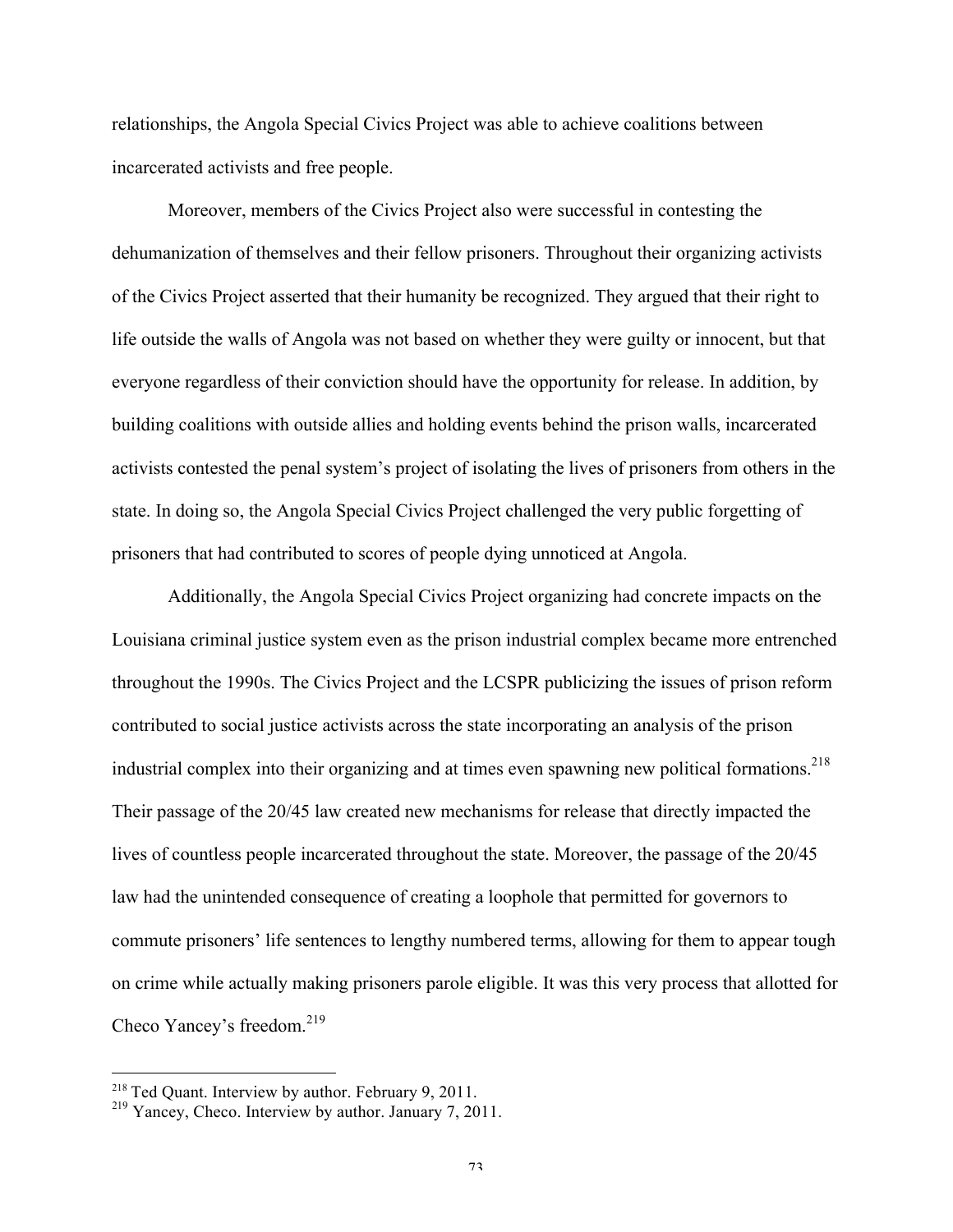Furthermore, the achievements of the Angola Special Civics Project have extended into the current moment. Their investment in the leadership of incarcerated activists at Angola continues to have impact. Since getting out, former Civics Project leaders have continued to work for prison reform. Upon Norris Henderson's release in 2003, he founded the New Orleans based organization Voice of the Ex-Offender (VOTE) to organize formerly incarcerated people as an outgrowth of the electoral work of the Civics Project.<sup>220</sup> Building off his relationships from the Civics Project, Biggy Johnston has worked with VOTE to teach a paralegal class similar to his work during the early days of the law library, and former Civics Project member Eugene Dean is a now a member of VOTE.<sup>221</sup> North of New Orleans in Baton Rouge, Checo Yancey who once shunned CURE is now the president of the Louisiana chapter. After their realization that they could not get anything accomplished without Civics Project leaders, the Louisiana CURE chapter learned the importance of having currently and formerly incarcerated people involved in their project.<sup>222</sup> These men attribute their current leadership abilities to the experience, skills, and training of the Angola Special Civics Project. They continue to bring their experiential knowledge and serve as leader for movements against prisons and policing.

Despite these varied achievements, the Angola Special Civics Project was confined by outside limitations. The law and order politics within Louisiana and the nation-at-large undercut their networks of organization and solidarity in trying to create an end of life without parole. Even with the support of Representative Naomi Farve, the conservative climate within the Louisiana legislature precluded their ability to pass the reforms to the extent they were seeking. Whether or not any other legislators could be persuaded to shift their personal politics, the

 <sup>220</sup> Henderson, Norris. Interview by author. December 14, 2010.

<sup>&</sup>lt;sup>221</sup> Johnston, Kenneth "Biggy" Interview by author. January 15, 2011; Dean, Eugene. Interview by author. December 31, 2010.

 $222$  Yancey, Checo. Interview by author. January 7, 2011.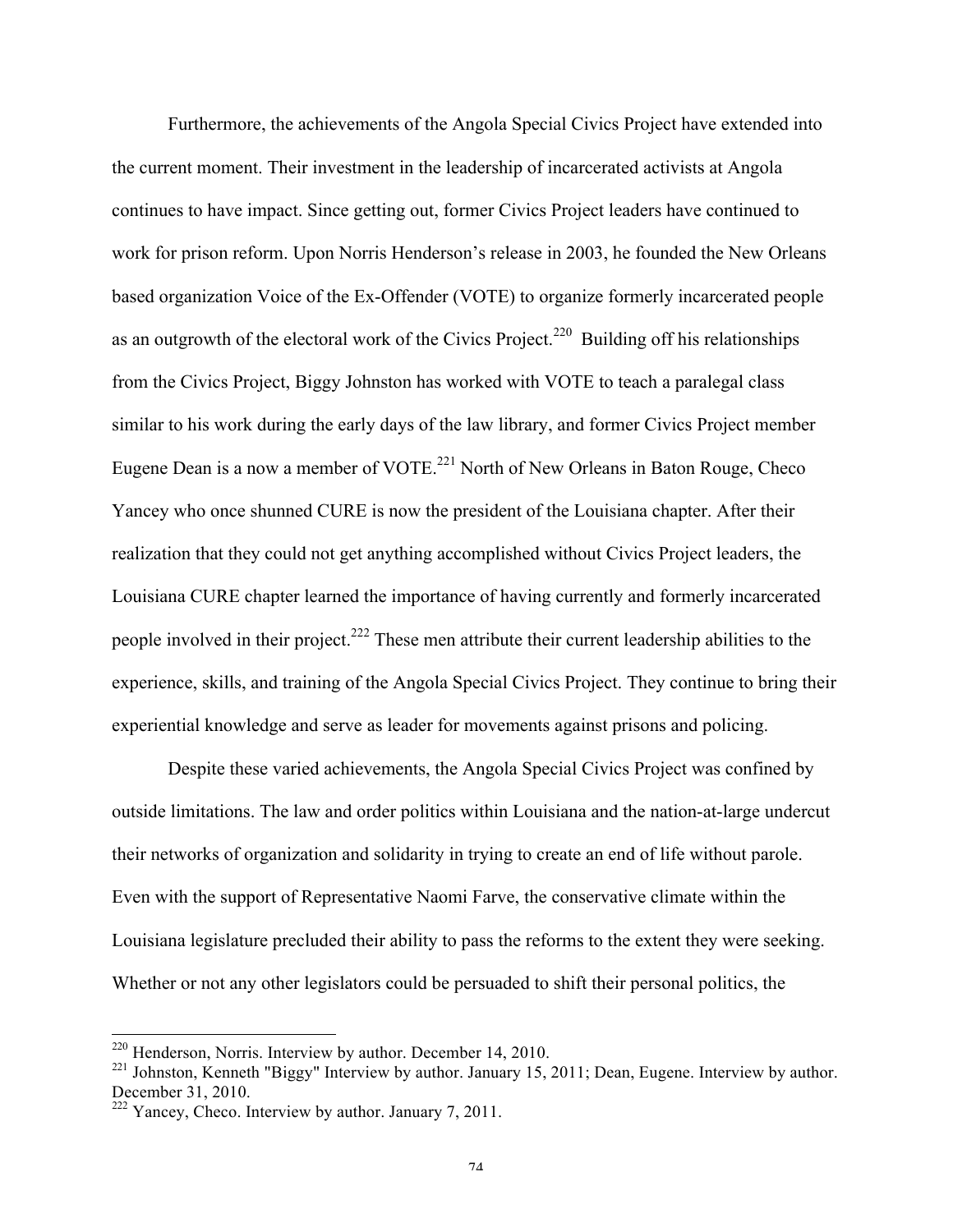deepening acceptance of mass incarceration as *the* solution to public safety by people across the state ensured that Representative Farve remained in the minority speaking out for the rights of incarcerated people. Despite their accomplishments in prisoner organizing, the solidifying political consensus proved too strong for the Civics Project to challenge at the necessary scale.

The Civics Project also experienced its own internal limitations. While they argued for structural changes to the criminal justice system, they were also influenced by law and order discourses. Within their focus on attaining parole eligibility for people serving life sentences, while everyone should have an opportunity for parole they made clear that not everyone was deserving of parole. While this may have been viewed as strategically necessary in a heightened tough on crime political climate, it also reified the necessity of incarceration, even if only for some. Even antiprison activists have been socialized via similar frameworks regarding crime and incarceration. By classifying some people as deserving of parole and others not, the Angola Special Civics Project contributed to the notion that prisons are necessary institutions for some amorphous grouping of criminal individuals. Moreover, by using a framework of "criminal menopause" in their organizing, they implied that criminality was an inherent characteristic based on age, rather than a social construction created by economic and social structures. This framework reduced the visibility of the structural forces at play that compel people to commit crimes, or that someone should have been convicted in the first place. The internalization of these logics even by individuals deeply committed to transforming the prison system illustrates how strongly law and order politics have infiltrated people's consciousness in the last several decades.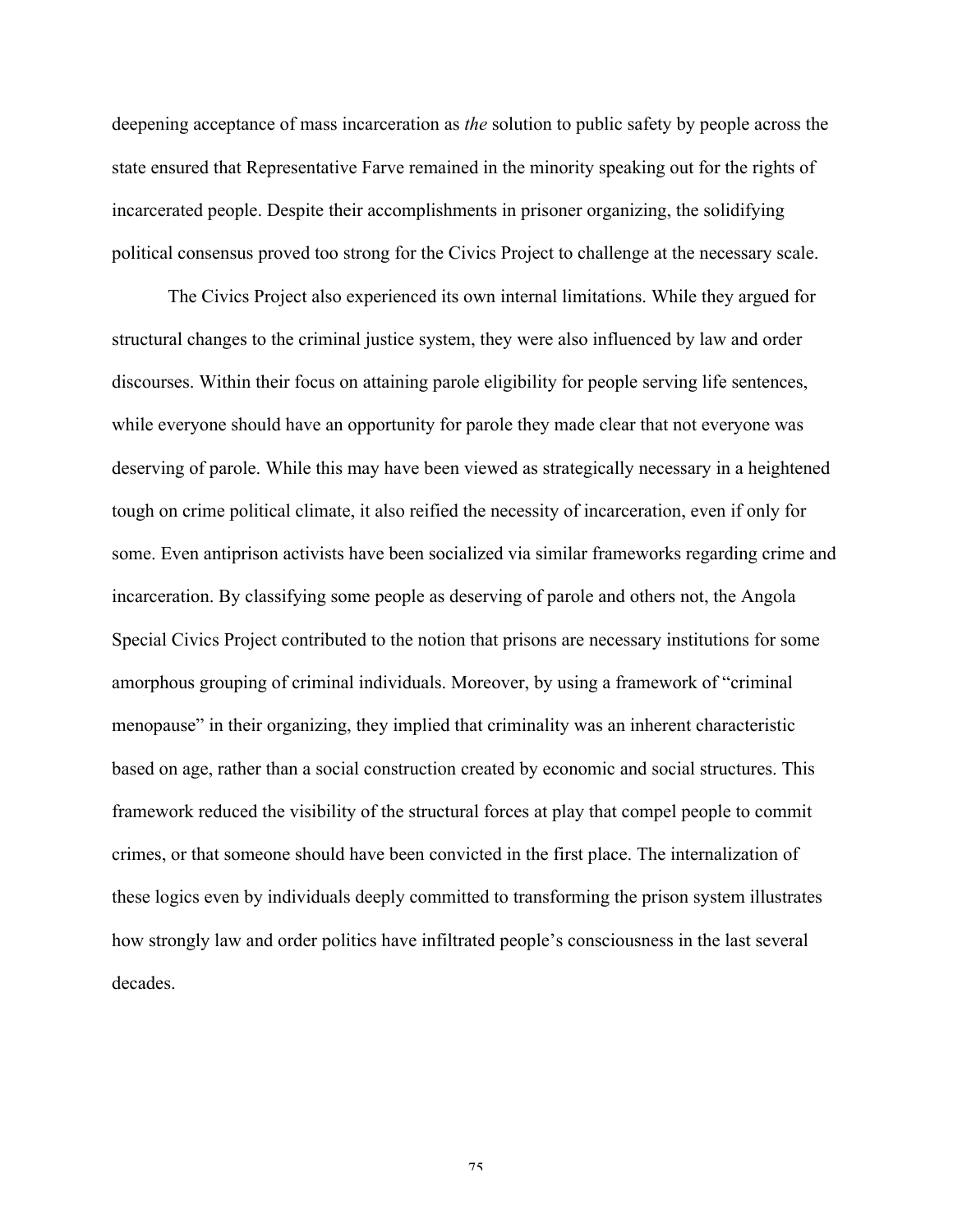### **Towards Abolitionist Reforms**

Nevertheless, the organizations, ideologies, and strategies of our social movements always have room to change and grow. The power of the Angola Special Civics Project lay with its vision, strategies, and tactics developed by those who had no other choice but to challenge the prison system. Returning to the initial question of how do antiprison activists center the goal of prison abolition while organizing for reforms, the Angola Special Civics Project illustrates some components of an abolitionist strategy.

As mentioned at the beginning of the thesis, prison abolitionists have articulated abolition as a three-part process of shrinking the prison system through deincarceration, challenging societal structures that funnel communities into prisons, and building alternative systems to the prison industrial complex. Even though Civics Project members did not conceive of themselves or their project as abolitions, their organizing falls within the spectrum of abolitionist reform strategy.

From the beginning, incarcerated activists asserted that the prison is a political institution structured by race and class. This analysis led them to see the links between the growing prison system and the lack of decent education, healthcare, housing, and other social services for working class communities of color. Even during their campaign for Edwin Edwards, they argued for the necessity of resourcing social services if the public truly was interested in getting to the root issues of crime. Moreover, the work of the Civics Project lay squarely within a collective deincarceration strategy. Their aim was always to get men out of Angola, rather than making the conditions more comfortable for men to accept their incarceration. Their electoral campaigns, political education projects, and coalition building was all directed towards the goal of expanding parole eligibility and pushing for reduced sentencing policies.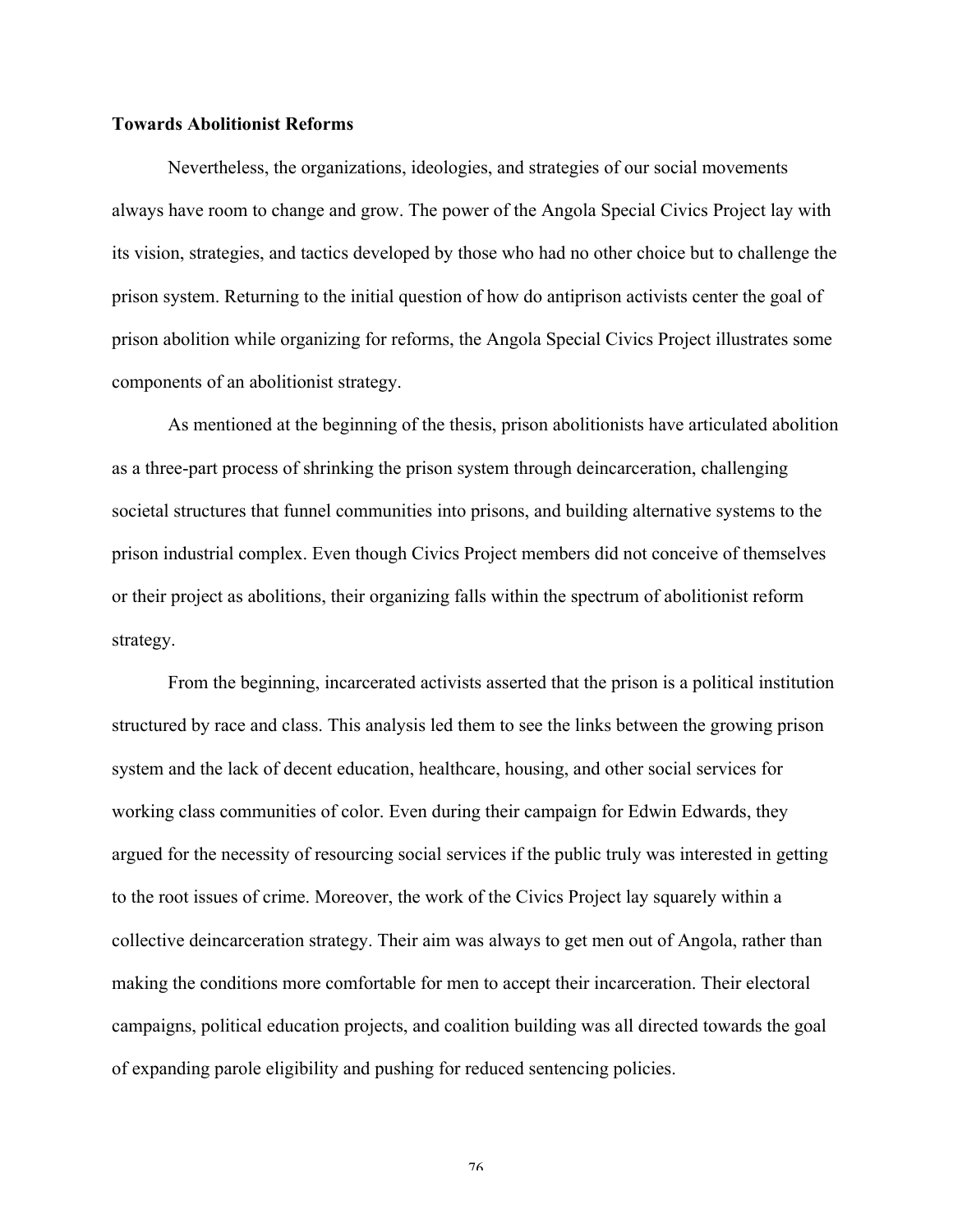Although the Angola Special Civics Project did not particularly engage in the project of envisioning or building alternatives to incarceration, this should not overshadow the organizing they did in the spirit of abolitionist reforms. We should remember that the Civics Project emerged out of the historical moment of the late 1980s—during a time most social justice activists had to yet to embrace the work of antiprison organizing. Instead, we should see the Angola Special Civics Project in the forefront of activists in the process of developing a politicized analysis of incarceration and of the pitfalls of traditional reform organizing. In fact, their assertion of the humanity of incarcerated peoples harkens back to the abolitionist organizers of the 1800s. Those activists centered much of their argument for the abolition of slavery on humanity of slaves, and that it was actually the creation of slavery that was dehumanizing to all. Let the Angola Special Civics Project impel us not only to contest the dehumanization of those behind bars, but to remind us that such work is necessary for us reclaim our own collective humanity that has been damaged by the violence of incarceration.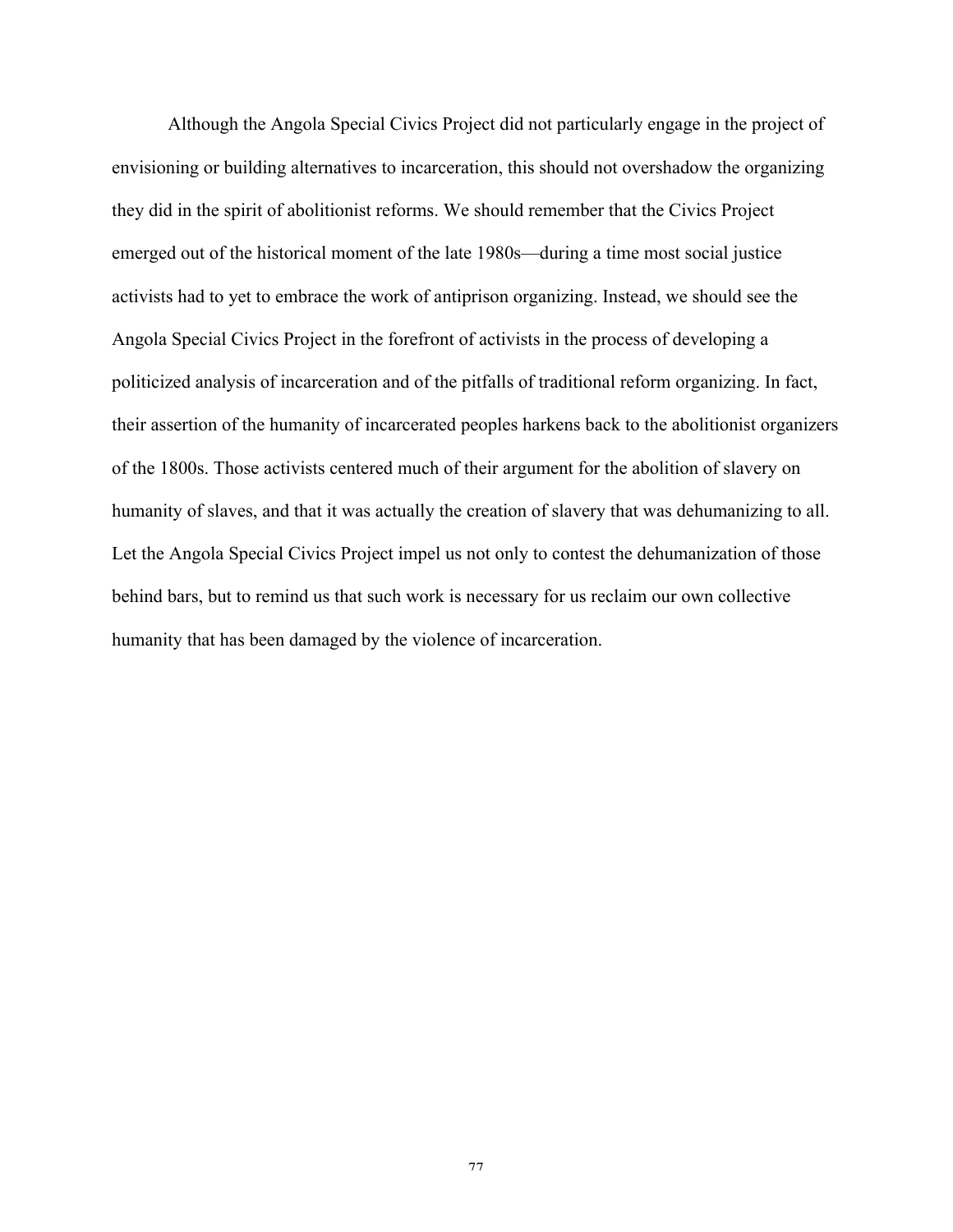# **BIBLIOGRAPHY**

### ARCHIVAL COLLECTIONS

University of New Orleans, Earl K. Long Library, Louisiana Collection.

# INTERVIEWS

Dean, Eugene. Personal Interview. Tape Recording. New Orleans, Louisiana, 31 December 2010.

Farve, Naomi. Personal Interview. Tape Recording. New Orleans, Louisiana, 21 March 2011.

Henderson, Norris. Personal Interview. Tape Recording. New Orleans, Louisiana, 14 December 2010.

Henderson, Norris. Personal Interview. Tape Recording. New Orleans, Louisiana, 30 December 2010.

Johnston, Kenneth "Biggy". Personal Interview. Tape Recording. New Orleans, Louisiana, 15 January 2011.

Johnson, Shawntae. Personal Interview. Tape Recording. New Orleans, Louisiana, January 28, 2011.

Quant, Ted. Personal Interview. Tape Recording. New Orleans, Louisiana, 9 February 2011.

Yancey, Checo. Personal Interview. Tape Recoding. New Orleans, Louisiana, 7 January 2011.

## NEWSPAPERS AND PERIODICALS

*The Angolite*

*Gambit Weekly*

*Morning Advocate*

*The Times-Picayune* 

#### BOOKS AND ARTICLES

- Adams, Jessica. "'The Wildest Show in the South': Tourism and Incarceration at Angola." *The Drama Review* 45, no. 2 (Summer 2001): 94-108.
- Alexander, Michelle. *The New Jim Crow: Mass Incarceration in the Age of Colorblindness*. New York: New Press, 2010.
- Bevington, Douglas, and Chris Dixon. "Movement-relevant Theory: Rethinking Social Movement Scholarship and Activism." *Social Movement Studies* 4, no. 3 (December 2005): 185-208.
- Bissonette, Jamie. *When the Prisoners Ran Walpole: A True Story in the Movement for Prison Abolition*. Cambridge, MA: South End Press, 2008.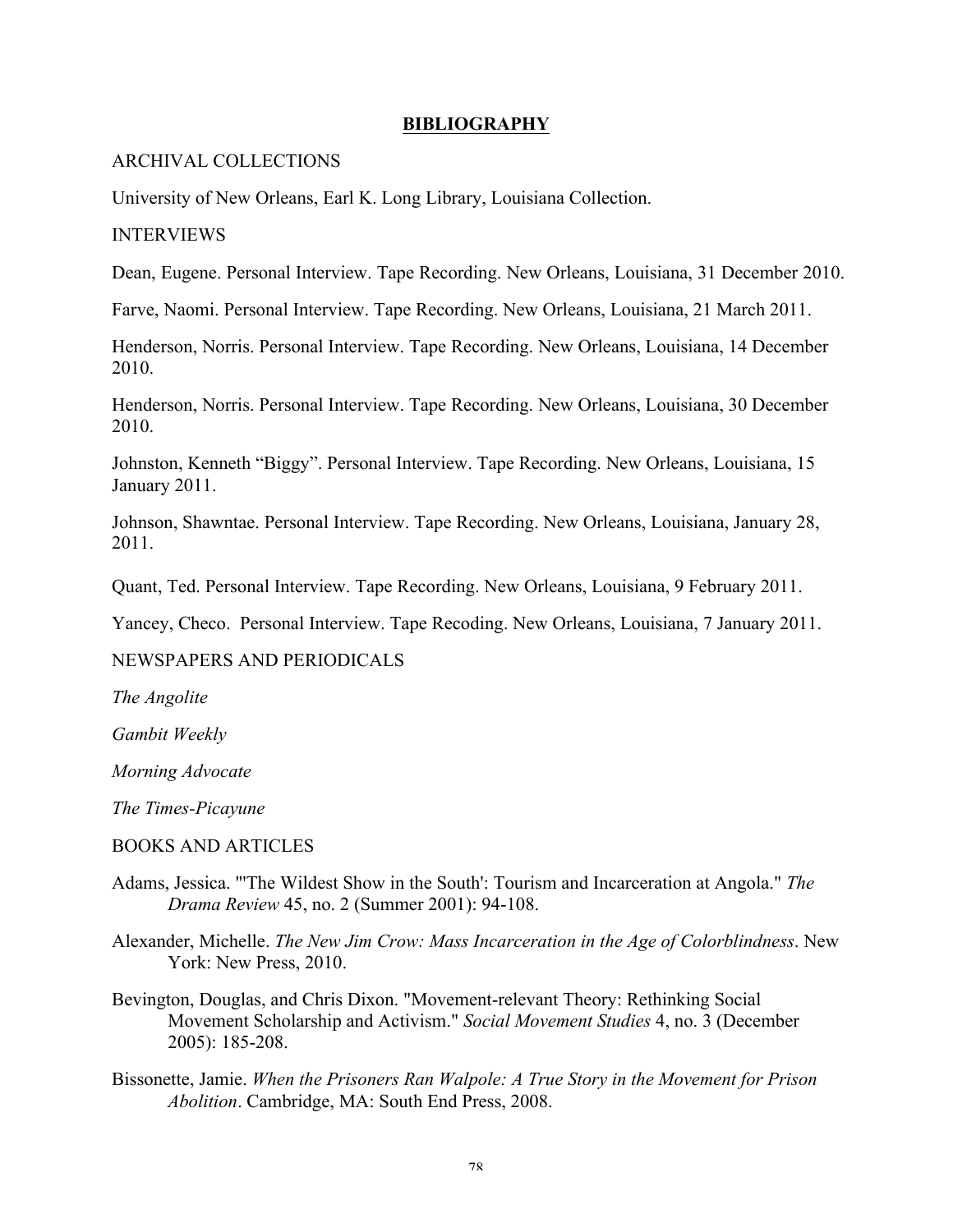- Carleton, Mark T. *Politics and Punishment; the History of the Louisiana State Penal System*. Baton Rouge: Louisiana State University Press, 1971.
- Critical Resistance, ed. *Abolition Now!: Ten Years of Strategy and Struggle Against the Prison Industrial Complex*. Oakland (CA): AK Press, 2008.
- Davis, Angela. "Masked Racism: Reflections on the Prison Industrial Complex." *Colorlines*, September 10, 1998. http://www.colorlines.com/archives/1998/09/masked racism reflections on the prison industrial\_complex.html.
- Davis, Angela Y. *Are Prisons Obsolete?* New York: Seven Stories Press, 2003.
- Davis, Angela Y. "From the Prison of Slavery to the Slavery of Prison: Frederick Douglass and the Convict Lease System." In *The Angela Davis Y. Reader*, edited by Joy James, 74-95. Malden, MA: Blackwell Publishing, 1998.
- Davis, Angela Y. "Political Prisoners, Prisons, and Black Liberation." In *The Angela Davis Y. Reader*, edited by Joy James, 39-52. Malden, MA: Blackwell Publishing, 1998.
- Davis, Angela Y. "Race and Criminalization: Black Americans and the Punishment Industry." In *The Angela Davis Y. Reader*, edited by Joy James, 61-73. Malden, MA: Blackwell Publishing, 1998.
- Davis, Angela Y. "Racialized Punishment and Prison Abolition." In *The Angela Davis Y. Reader*, edited by Joy James, 96-107. Malden, MA: Blackwell Publishing, 1998.
- Douglass, Frederick, Philip Sheldon Foner, and Yuval Taylor. *Frederick Douglass: Selected Speeches and Writings*. Chicago: Lawrence Hill Books, 1999.
- Fairclough, Adam. *Race & Democracy: The Civil Rights Struggle in Louisiana, 1915-1972*. Athens: University of Georgia Press, 1995.
- Flaherty, Jordan. "Organizing for Freedom." *Counterpunch*, June 10, 2008. Accessed April 20, 2011. http://www.counterpunch.org/flaherty06102008.html.
- Foster, Burk. "What Is the Meaning of Life: The Evolution of Natural Life Sentences in Louisiana, 1973-1994." Lecture, Academy of Criminal Justice Sciences Annual Meeting, Boston, May 9, 1995. Accessed March 10, 2011. www.burkfoster.com/MeaningofLife
- Foucault, Michel. *Discipline and Punish: The Birth of the Prison*. New York: Pantheon Books, 1977.
- Genovese, Eugene D. *From Rebellion to Revolution: Afro-American Slave Revolts in the Making of the Modern World*. Baton Rouge: Louisiana State University Press, 2006.
- Gilmore, Kim. "Slavery and Prison Understanding the Connections." *Social Justice* 27, no. 3 (2000): 195-205.
- Gilmore, Ruth Wilson. *Golden Gulag: Prisons, Surplus, Crisis, and Opposition in Globalizing California*. Berkeley: University of California Press, 2007.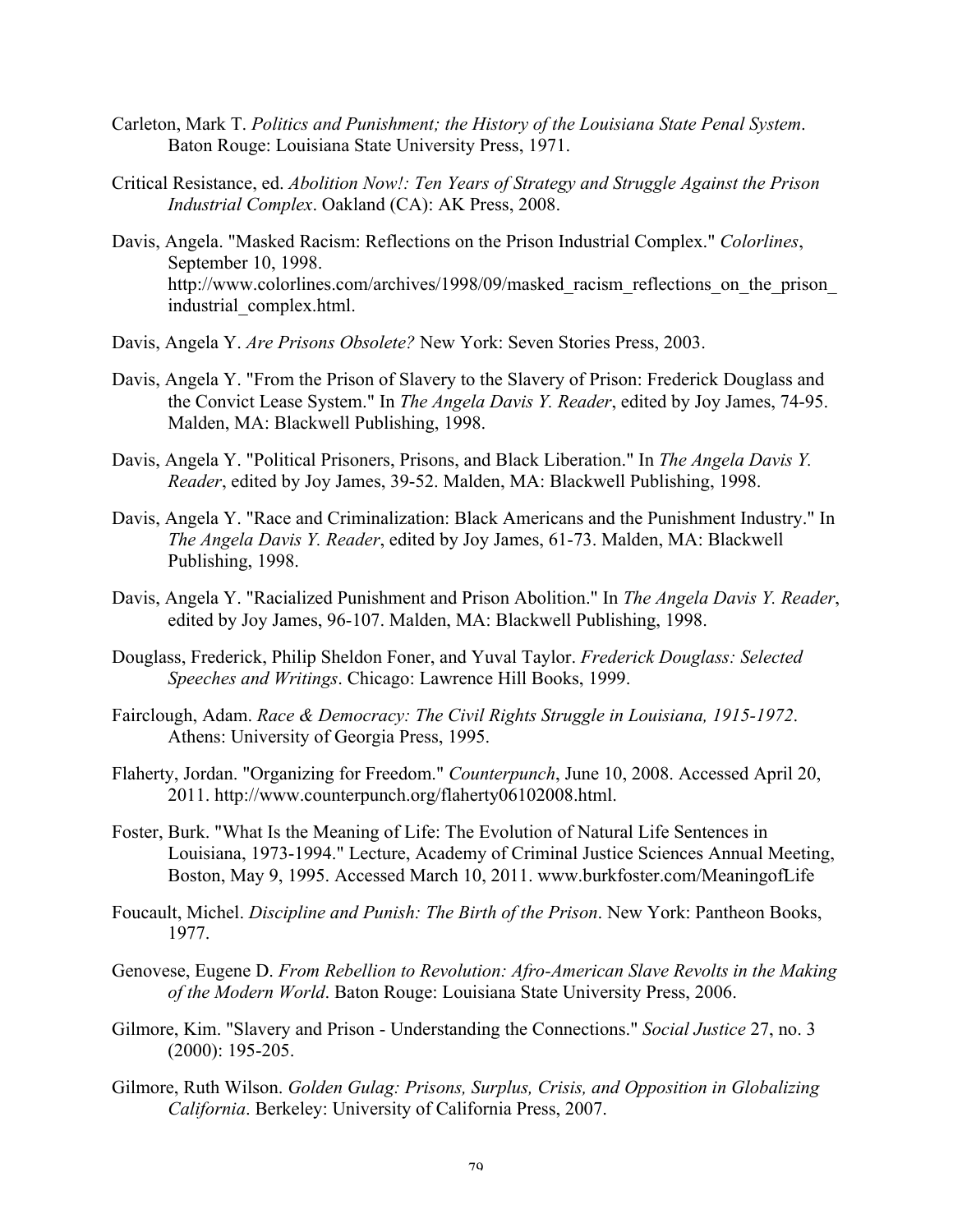- Goodwin, Jeff, and James M. Jasper. "Caught in a Winding, Snarling Vine: the Structural Bias of Political Process Theory." *Sociological Forum* 14, no. 1 (March 1999): 27-54.
- Hamilton, Anne Butler and C. Murray. Henderson. *Angola: Louisiana State Penitentiary, a Halfcentury of Rage and Reform*. Lafayette, LA: Center for Louisiana Studies, University of Southwestern Louisiana, 1990.
- Herivel, Tara, and Paul Wright, eds. *Prison Nation: the Warehousing of America's Poor*. New York: Routledge, 2003.
- Jasper, James M. "Social Movement Theory Today: Toward a Theory of Action?" *Sociology Compass* 4, no. 11 (November 2010): 965-76.
- Kelley, Robin D. G. *Freedom Dreams: the Black Radical Imagination*. Boston: Beacon Press, 2002.
- King, Robert Hillary. *From the Bottom of the Heap: the Autobiography of Black Panther Robert Hillary King.* Oakland, CA: PM Press, 2009.
- Logsdon, Joseph, and Caryn Cosse Bell. "The Americanization of Black New Orleans 1850- 1900." In *Creole New Orleans: Race and Americanization*, edited by Arnold R. Hirsch and Joseph Logsdon, 201-61. Baton Rouge: Louisiana State University Press, 1992.
- McAdam, Doug. *Political Process and the Development of Black Insurgency, 1930-1970*. Chicago: University of Chicago Press, 1982.
- McCammon, Holly J., and Nella Van Dyke. "Applying Qualitative Comparative Analysis to Empirical Studies of Social Movement Coalition Formation." *Social Movements, Protest, and Contention* 34 (2010): 292-315.
- McVeigh, Rory, Daniel J. Myers, and David Sikkink. "Corn, Klansman, and Coolidge: Structure and Framing in Social Movements." *Social Forces* 83, no. 2 (December 2004): 653-90.
- Meyer, David S., and Debra C. Minkoff. "Conceptualizing Political Opportunity." *Social Forces* 82, no. 4 (June 2004): 1457-492.
- Oral History Association. "Principles and Best Practices." Oral History Association | Gathering and Preserving Historical Information through Recorded Interviews. October 2009. Accessed March 31, 2011. http://www.oralhistory.org/do-oral-history/principles-andpractices/.
- Oshinsky, David M. *Worse than Slavery: Parchman Farm and the Ordeal of Jim Crow Justice*. New York: Free Press, 1996.
- Parenti, Christian. *Lockdown America*. London: Verso, 2008.
- Payne, Charles M. *I've Got the Light of Freedom: the Organizing Tradition and the Mississippi Freedom Struggle*. Berkeley: University of California Press, 1995.
- Portelli, Alessandra. "What Makes Oral History Different." In *The Oral History Reader*, edited by Robert Perks and Alistair Thomson, 63-74. London: Routledge, 2006.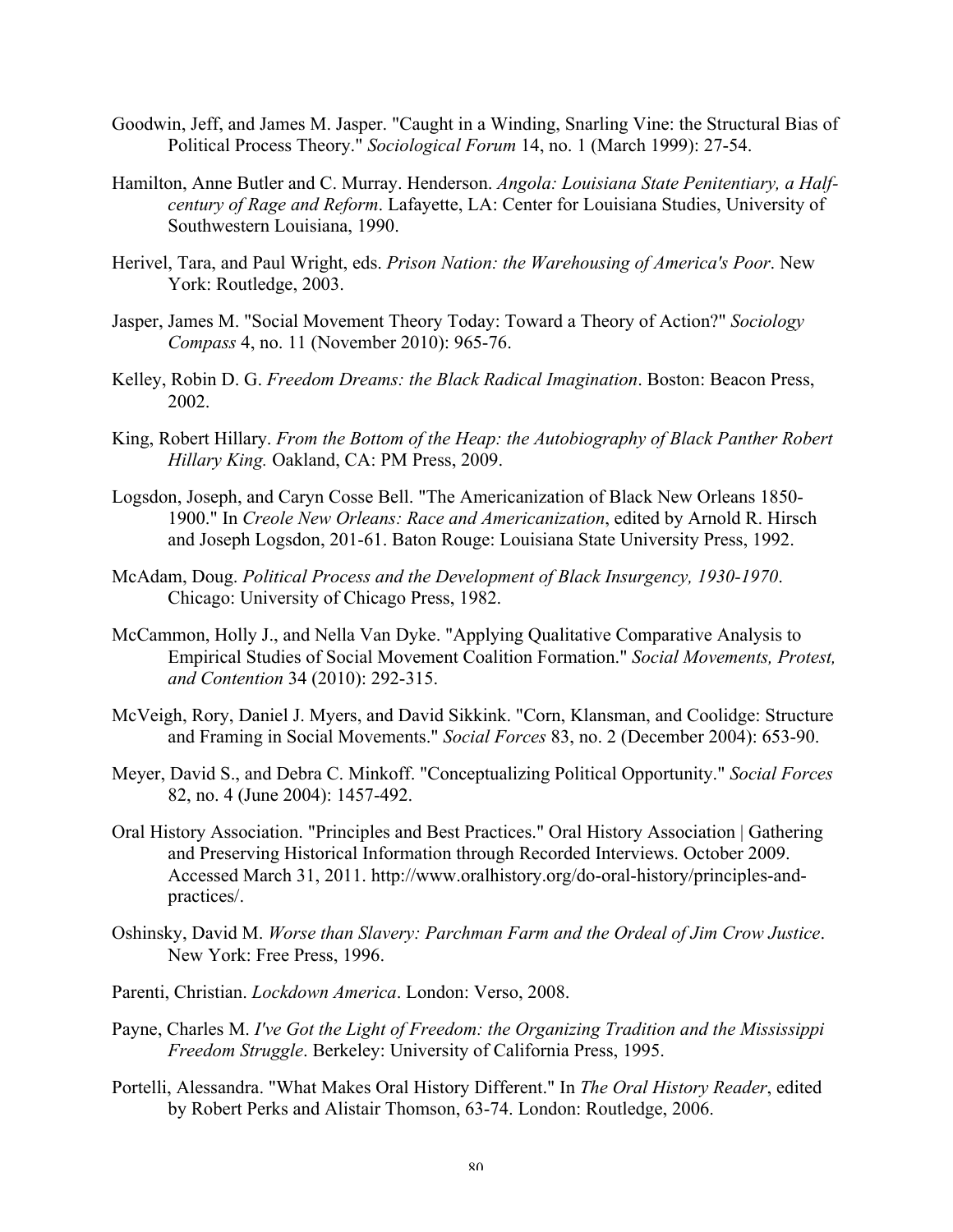- Ransby, Barbara. *Ella Baker and the Black Freedom Movement: a Radical Democratic Vision*. Chapel Hill: University of North Carolina Press, 2003.
- Rideau, Wilbert, and Ron Wikberg, eds. *Life Sentences: Rage and Survival Behind Bars*. New York: Times Books, 1992.
- Rideau, Wilbert. *In the Place of Justice: a Story of Punishment and Deliverance*. New York: Alfred A. Knopf, 2010.
- Rodriguez, Dylan. *Forced Passages: Imprisoned Radical Intellectuals and the U.S. Prison Regime*. Minneapolis: University of Minnesota Press, 2006.
- Rogers, Kim Lacy. *Righteous Lives: Narratives of the New Orleans Civil Rights Movement*. New York: New York University Press, 1993.
- Samuels, Liz. "Improvising on Reality: The Roots of Prison Abolition." In *The Hidden 1970s: Histories of Radicalism*, edited by Dan Berger, 21-38. Rutgers University Press, 2010.
- Schrift, Melissa. "Angola Prison Art: Captivity, Creativity, and Consumerism." *Journal of American Folklore* 119, no. 473 (Summer 2006): 257-74.
- Schrift, Melissa. "The Angola Prison Rodeo: Inmate Cowboys and Institutional Tourism." *Ethnology* 43, no. 4 (Autumn 2004): 331-44.
- Shaylor, Cassandra, and Cynthia Chandler. "Reform and Abolition: Points of Tension and Connection". Political Resource Associates. *Defending Justice: An Activist Resource Kit.*  Accessed June 2, 2011. http://www.defendingjustice.org/organizing/shaylor\_reform.
- Sitkoff, Harvard. *The Struggle for Black Equality 1954-1992*. New York: Hill and Wang, 1995.
- Smith, Jackie, John D. McCarthy, Clark McPhail, and Boguslaw Augustyn. "From Protest to Agenda Building: Description Bias in Media Coverage of Protest Events in Washington D.C." *Social Forces* 79, no. 4 (June 2001): 1397-423.
- Snow, David A., E. Burke Rochford, Steven K. Worden, and Robert D. Benford. "Frame Alignment Processes, Micromobilization, and Movement Participation." *American Sociological Review* 51 (August 1986): 464-81.
- Sudbury, Julia. "Challenging Penal Dependency: Activist Scholars and the Antiprison Movement." In *Activist Scholarship: Antiracism, Feminism, and Social Change*, edited by Julia Sudbury and Margo Okazawa-Rey, 17-35. Boulder: Paradigm Publishers, 2009.
- Sudbury, Julia, ed. *Global Lockdown: Race, Gender, and the Prison-Industrial Complex*. New York: Routledge, 2005.
- Wacquant, Loic. "Class, Race, and Hyperincarceration in Revanchivist America." *Daedalus* 139, no. 3 (Summer 2010): 74-90.
- Wacquant, Loic. "From Slavery to Mass Incarceration: Rethinking the 'Race Question' in the US." *New Left Review* 13 (2002): 41-60.